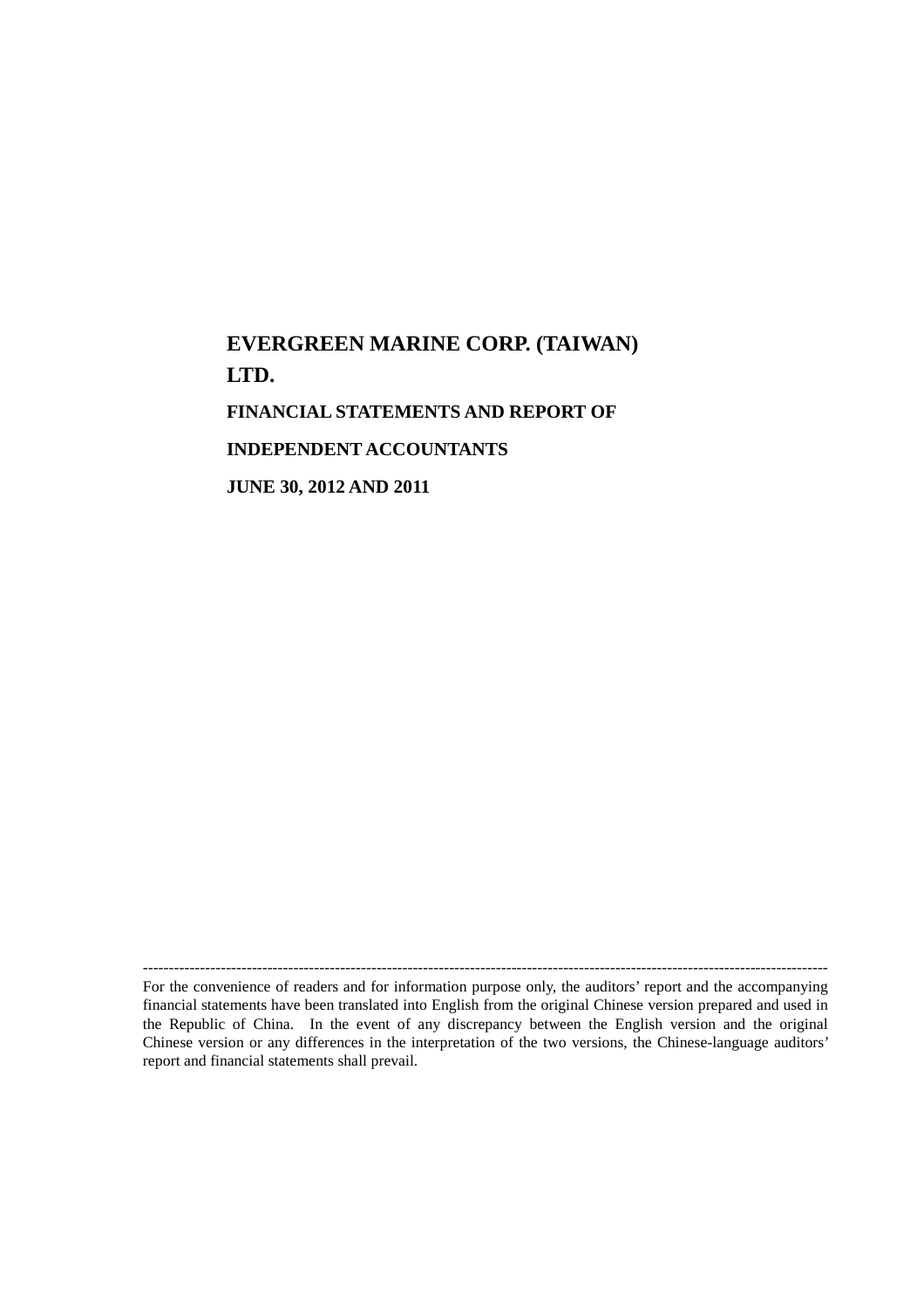#### REPORT OF INDEPENDENT ACCOUNTANTS TRANSLATED FROM CHINESE

To the Board of Directors and Shareholders of Evergreen Marine Corporation

We have audited the accompanying balance sheets of Evergreen Marine Corporation (the "Company") as of June 30, 2012 and 2011, and the related statements of income, of changes in stockholders' equity, and of cash flows for the six-month periods then ended. These financial statements are the responsibility of the Company's management. Our responsibility is to express an opinion on these financial statements based on our audits. The financial statements of certain investee companies accounted for under the equity method as of and for the six-month periods ended June 30, 2012 and 2011, were audited by other auditors, whose reports have been furnished to us. Our opinion, insofar as it relates to the amounts included in the financial statements and information disclosed in Note 11 relating to these long-term equity investments, is based solely on the reports of the other auditors. Long-term equity investments in these investee companies amounted to 22,702,416 thousand and 26,555,239 thousand New Taiwan dollars, constituting 23.43% and 28.30% of the total assets as of June 30, 2012 and 2011, respectively, and the related investment loss was 2,351,684 thousand and investment income was 1,066,137 thousand New Taiwan dollars for the six-month periods then ended, respectively.

We conducted our audits in accordance with the "Rules Governing the Examination of Financial Statements by Certified Public Accountants" and the generally accepted auditing standards in the Republic of China. Those standards require that we plan and perform the audit to obtain reasonable assurance about whether the financial statements are free of material misstatement. An audit includes examining evidence which is supporting the amounts and disclosures in the financial statements in sampling way. An audit also includes assessing the accounting principles used and significant estimates made by management, as well as evaluating the overall financial statement presentation. We believe that our audits and the reports of other auditors provide a reasonable basis for our opinion.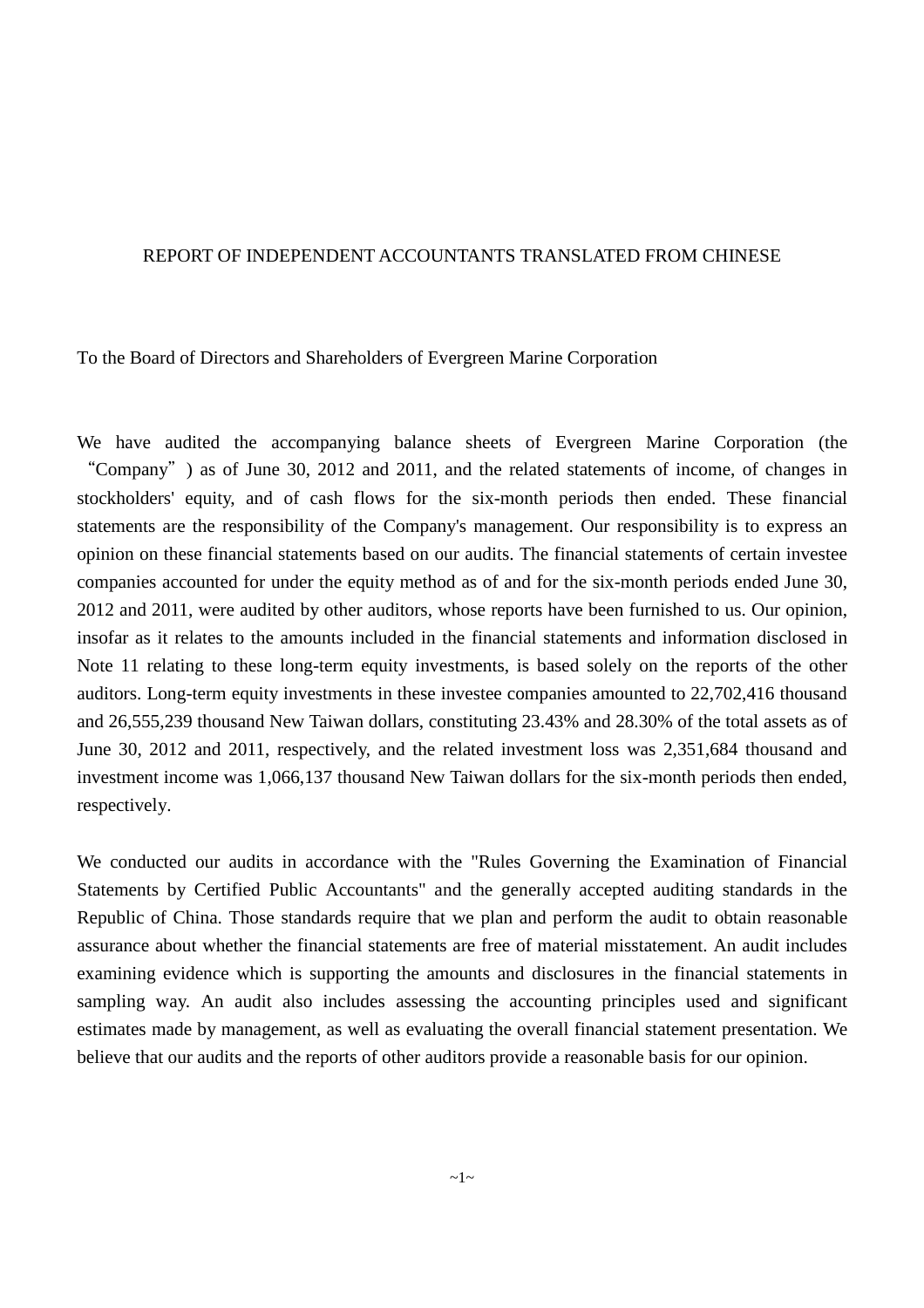In our opinion, based on our audits and the reports of other auditors, the financial statements referred to in the first paragraph present fairly, in all material respects, the financial position of Evergreen Marine Corporation as of June 30, 2012 and 2011, and the results of its operations and its cash flows for the six-month periods then ended in conformity with the "Rules Governing Preparation of Financial Statements by Securities Issuers" and generally accepted accounting principles in the Republic of China.

We have also reviewed the consolidated financial statements of Evergreen Marine Corporation and its subsidiaries as of and for the six-month periods ended June 30, 2012 and 2011, on which we have issued an unqualified review report with explanatory paragraph thereon.

PricewaterhouseCoopers, Taiwan August 28, 2012 Taipei, Taiwan Republic of China

<sup>-------------------------------------------------------------------------------------------------------------------------------------------------</sup>

The accompanying financial statements are not intended to present the financial position and results of operations and cash flows in accordance with accounting principles generally accepted in countries and jurisdictions other than the Republic of China. The standards, procedures and practices in the Republic of China governing the audit of such financial statements may differ from those generally accepted in countries and jurisdictions other than the Republic of China. Accordingly, the accompanying financial statements and report of independent accountants are not intended for use by those who are not informed about the accounting principles or auditing standards generally accepted in the Republic of China, and their applications in practice.

As the financial statements are the responsibility of the management, PricewaterhouseCoopers cannot accept any liability for the use of, or reliance on, the English translation or for any errors or misunderstandings that may derive from the translation.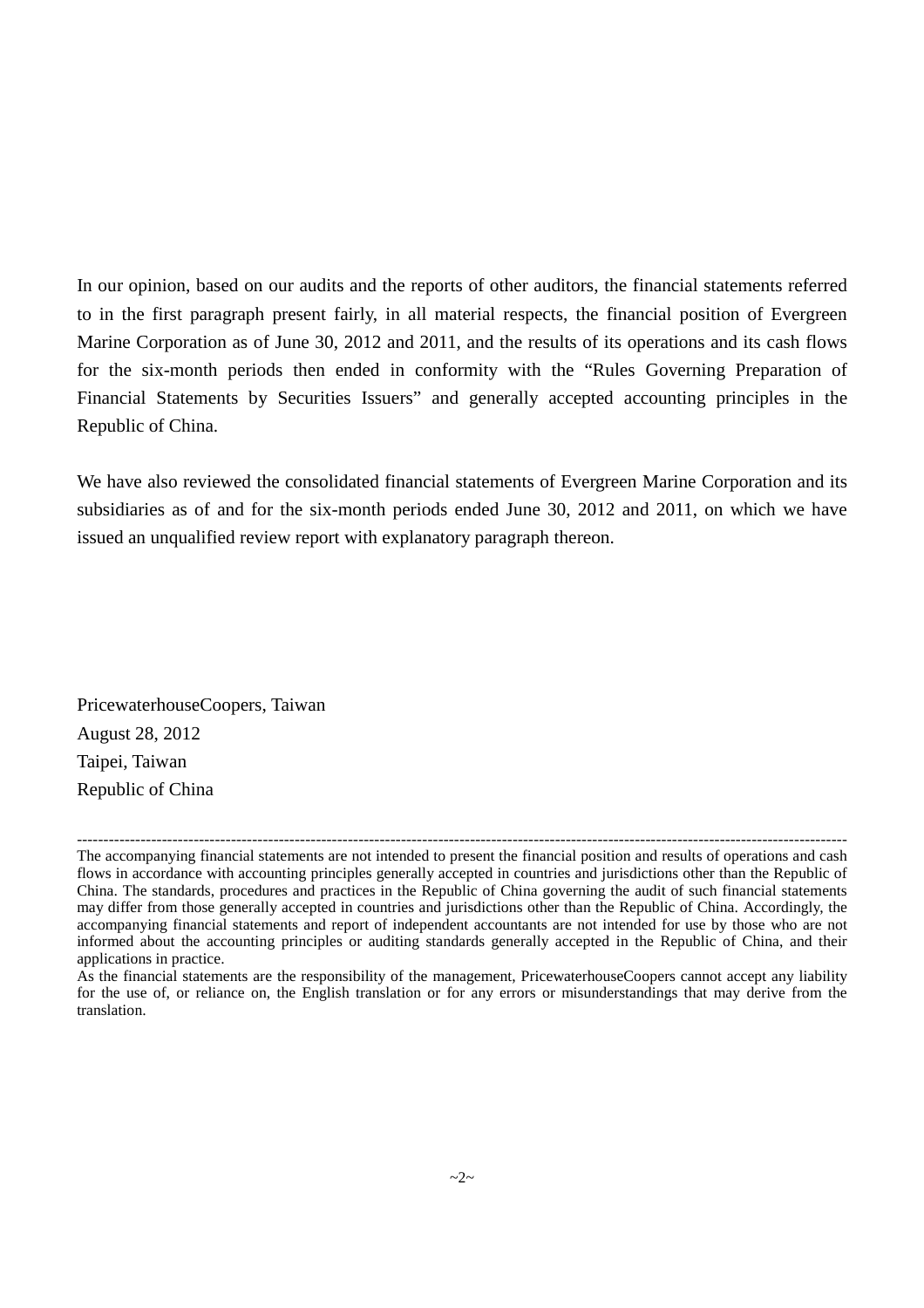#### EVERGREEN MARINE CORP. (TAIWAN) LTD. BALANCE SHEETS

JUNE 30,

(Expressed in thousands of New Taiwan dollars)

| <b>ASSETS</b>                                           | <b>Notes</b>       | 2012                      |                   | 2011                       |
|---------------------------------------------------------|--------------------|---------------------------|-------------------|----------------------------|
| <b>Current Assets</b>                                   |                    |                           |                   |                            |
| Cash and cash equivalents                               | 4(1)               | \$<br>12,025,574          | \$                | 5, 353, 441                |
| Financial assets at fair value through profit or loss - | 4(2)               |                           |                   |                            |
| current                                                 |                    | 2,825,383                 |                   | 2,093,197                  |
| Held-to-maturity financial assets - current             | 4(4)               |                           |                   | 800,000                    |
| Notes receivable, net                                   |                    | 3                         |                   | 14                         |
| Accounts receivable, net                                | 4(6)               | 614,081                   |                   | 618,101                    |
| Accounts receivable, net - related parties              | $4(6)$ and 5       | 131,630                   |                   | 113,861                    |
| Other receivables                                       |                    | 308,415                   |                   | 511,012                    |
| Other receivables - related parties                     | 5                  | 214,224                   |                   | 997,360                    |
| Other financial assets - current                        | 4(7)               |                           |                   | 97,229                     |
| Ship fuel                                               |                    | 395,774                   |                   | 384,856                    |
| Prepaid expenses                                        |                    | 162,786                   |                   | 144,314                    |
| Prepayments                                             |                    | 11,684                    |                   | 11,172                     |
| Deferred income tax assets - current                    | 4(20)              | 349,824                   |                   | 250,211                    |
| Restricted assets                                       | 6                  | 120,898                   |                   | 274,806                    |
| Other current assets - other                            | $4(8)$ and 5       | 1,696,208                 |                   | 2,260,405                  |
| <b>Total current assets</b>                             |                    | 18,856,484                |                   | 13,909,979                 |
| <b>Funds and Investments</b>                            |                    |                           |                   |                            |
| Financial assets at fair value through profit or loss - | 4(2)               |                           |                   |                            |
| non-current                                             |                    | 60,175                    |                   | 99,917                     |
| Available-for-sale financial assets - non-current       | 4(3)               | 568,040                   |                   | 879,849                    |
| Held-to-maturity financial assets - non-current         | 4(4)               | 370,000                   |                   | 370,000                    |
| Financial assets carried at cost - non-current          | 4(5)               | 1,344,119                 |                   | 1,344,127                  |
| Long-term equity investments accounted for under the    | $4(9)$ and 6       |                           |                   |                            |
| equity method                                           |                    | 58,053,409                |                   | 64, 570, 925               |
| Other long-term investments                             |                    | 312                       |                   | 312                        |
| <b>Total funds and investments</b>                      |                    | 60, 396, 055              |                   | 67, 265, 130               |
| Property, Plant and Equipment, Net                      | $4(10)$ , 5, 6 and |                           |                   |                            |
|                                                         |                    |                           |                   |                            |
| Land                                                    |                    | 1,972,540                 |                   | 1,972,540                  |
| <b>Buildings</b>                                        |                    | 1,360,388                 |                   | 1,360,388                  |
| Loading and unloading equipment                         |                    | 4, 261, 946               |                   | 4, 421, 917                |
| Computer and communication equipment                    |                    | 127,520                   |                   | 111,354                    |
| Transportation equipment                                |                    | 11,731,954                |                   | 11,530,164                 |
| <b>Ships</b>                                            |                    | 3,610,805                 |                   | 2,632,367                  |
| Office equipment                                        |                    | 202,287                   |                   | 199,265                    |
| <b>Cost and revaluation increments</b>                  |                    | $\overline{23}, 267, 440$ |                   | $\overline{22}$ , 227, 995 |
| Less: Accumulated depreciation                          |                    | $14,034,806$ )(           |                   | 13, 190, 544)              |
| Construction in progress and prepayments for equipment  |                    | 8,207,507                 |                   | 3, 333, 593                |
| Total property, plant and equipment, net                |                    | 17,440,141                |                   | 12,371,044                 |
| <b>Intangible Asset</b>                                 |                    |                           |                   |                            |
| <b>Deferred pension costs</b>                           |                    | 14,465                    |                   | 16,073                     |
| <b>Other Assets</b>                                     |                    |                           |                   |                            |
| Refundable deposits                                     |                    | 44,664                    |                   | 42,379                     |
| Deferred expenses                                       |                    | 143,075                   |                   | 153,938                    |
| <b>Total other assets</b>                               |                    | 187,739                   |                   | 196,317                    |
| <b>TOTAL ASSETS</b>                                     |                    | \$<br>96,894,884          | $\boldsymbol{\$}$ | 93, 758, 543               |
|                                                         |                    |                           |                   |                            |

(Continued)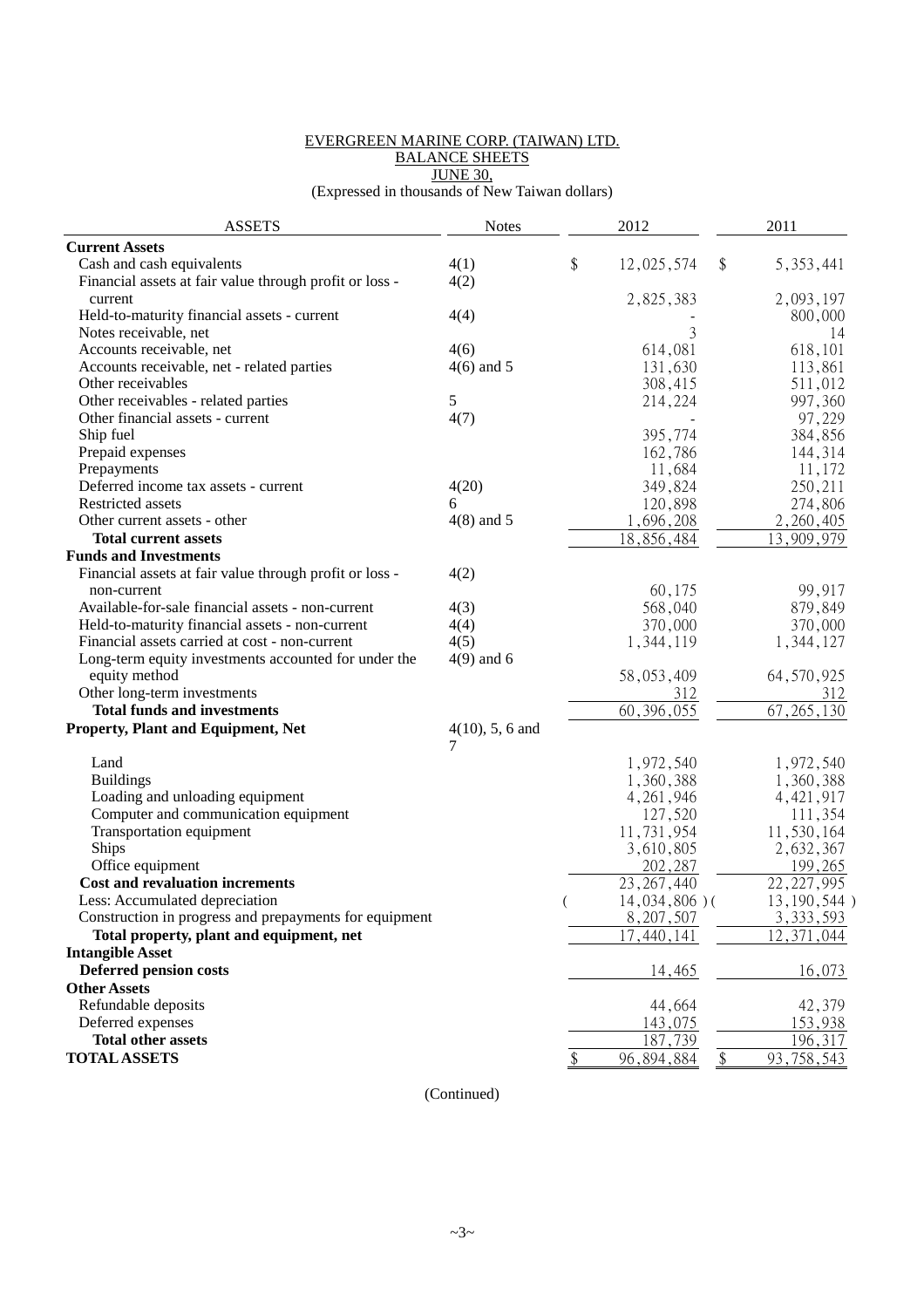#### EVERGREEN MARINE CORP. (TAIWAN) LTD. BALANCE SHEETS JUNE 30,

(Expressed in thousands of New Taiwan dollars)

| LIABILITIES AND STOCKHOLDERS' EQUITY<br><b>Notes</b>                  | 2012                        | 2011                          |
|-----------------------------------------------------------------------|-----------------------------|-------------------------------|
| <b>Current Liabilities</b>                                            |                             |                               |
| Short-term loans<br>4(11)                                             | \$                          | \$<br>200,000                 |
| 4(12)<br>Financial liabilities at fair value through profit or loss - |                             |                               |
| current                                                               | 221                         | 218,762                       |
| Accounts payable                                                      | 841,724                     | 1,896,990                     |
| 5<br>Accounts payable - related parties                               | 94,186                      | 83,941                        |
| 4(20)<br>Income tax payable                                           |                             | 313,747                       |
| Accrued expenses                                                      | 780,317                     | 827,390                       |
| Other payables                                                        | 62,633                      | 3,290,499                     |
| Receipts in advance                                                   | 329                         | 6,011                         |
| Long-term liabilities - current portion<br>4(13)                      | 5,292,019                   | 2,308,032                     |
| 5<br>Other current liabilities                                        | , 327, 467                  | 492,554                       |
| <b>Total current liabilities</b>                                      | 8,398,896                   | 9,637,926                     |
| <b>Long-term Liabilities</b>                                          |                             |                               |
| Bonds payable<br>4(14)                                                | 3,000,000                   | 2,305,183                     |
| Long-term loans<br>4(15)                                              | 24,837,029                  | 14,901,131                    |
| <b>Total long-term liabilities</b>                                    | 27,837,029                  | 17,206,314                    |
| <b>Other Liabilities</b>                                              |                             |                               |
| Accrued pension liabilities                                           | 1,342,553                   | 1,011,391                     |
| Guarantee deposits received                                           | 48                          | 48                            |
| Deferred income tax liabilities - non-current<br>4(20)                | 1,164,185                   | 1,493,786                     |
| Deferred credit                                                       | 327,738                     | 324,288                       |
| <b>Total other liabilities</b>                                        | 2,834,524                   | 2,829,513                     |
| <b>Total liabilities</b>                                              | 39,070,449                  | 29, 673, 753                  |
| <b>Stockholders' Equity</b>                                           |                             |                               |
| 4(16)<br>Capital                                                      |                             |                               |
| Common stock                                                          | 34,749,407                  | 31, 577, 037                  |
| Stock dividend to be distributed                                      |                             | 3, 157, 544                   |
| 4(17)<br><b>Capital Surplus</b>                                       |                             |                               |
| Paid-in capital in excess of par value of common stock                | 5,817,899                   | 5,805,861                     |
| Capital reserve from donated assets                                   | 372                         | 372                           |
| Capital reserve from long-term investments                            | 1,606,562                   | 1,611,003                     |
| Capital reserve from stock warrants                                   | 58,271                      | 60,884                        |
| Capital reserve - other                                               | 6,713                       | 6,713                         |
| <b>Retained Earnings</b><br>4(18)                                     |                             |                               |
| Legal reserve                                                         | 9,102,785                   | 9,102,785                     |
| Special reserve                                                       | 3,593,280                   | 4,579,324                     |
| Undistributed earnings                                                | 7,447,559                   | 13, 342, 210                  |
| <b>Other Adjustments on Stockholders' Equity</b>                      |                             |                               |
| Cumulative translation adjustments                                    | $3,529,114$ )(<br>(         | $5, 292, 340$ )               |
| Unrecognized pension cost                                             | $1,233,790$ )(              | 707,732)                      |
| Unrealized gain or loss on financial instruments                      | 204,491                     | 841,129                       |
| <b>Total stockholders' equity</b>                                     | 57,824,435                  | 64, 084, 790                  |
| <b>Commitments and Contingent Liabilities</b><br>7                    |                             |                               |
| TOTAL LIABILITIES AND STOCKHOLDERS'                                   |                             |                               |
| <b>EQUITY</b>                                                         | $\frac{1}{2}$<br>96,894,884 | 93, 758, 543<br>$\frac{1}{2}$ |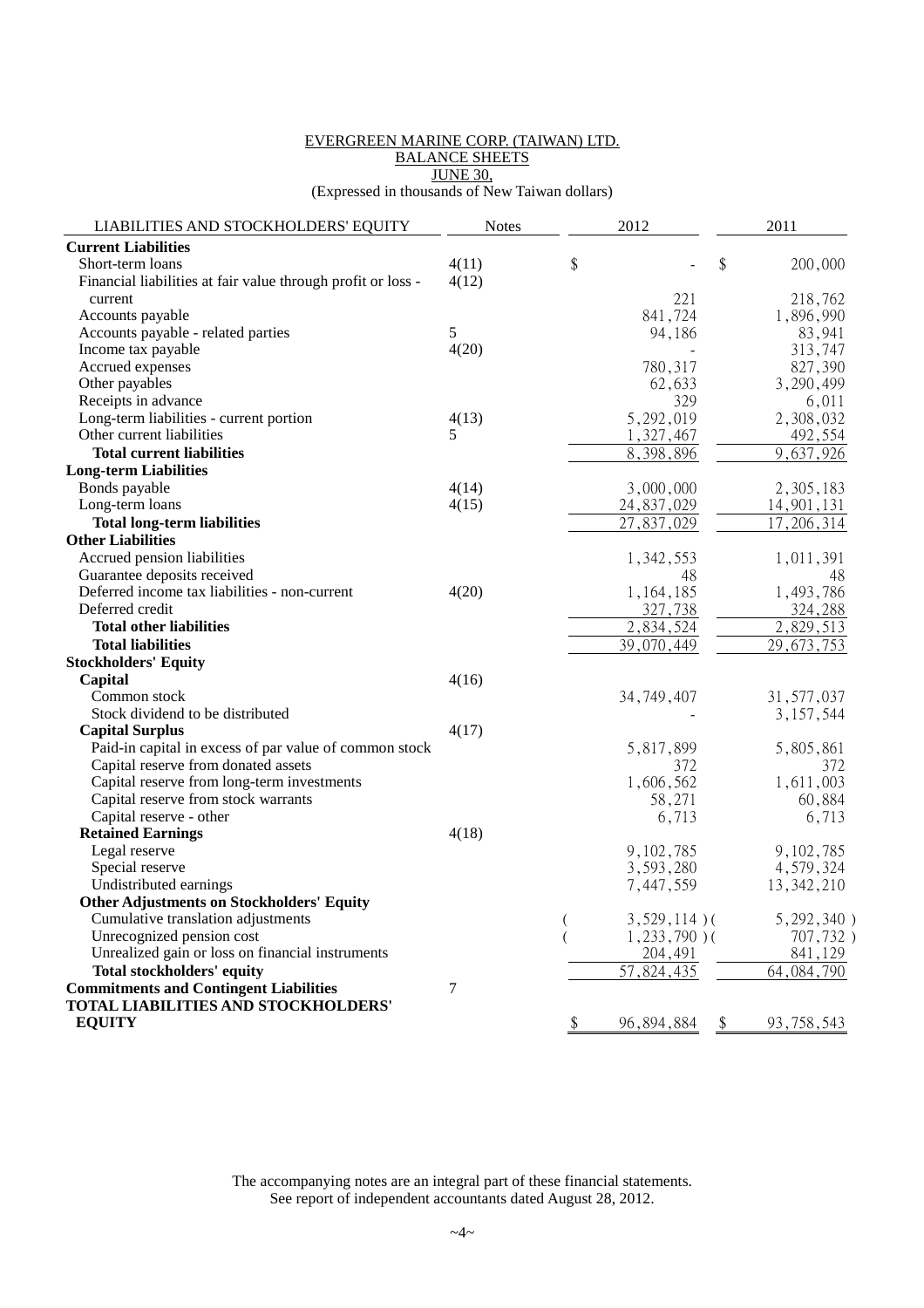#### EVERGREEN MARINE CORP. (TAIWAN) LTD. STATEMENTS OF INCOME FOR THE SIX-MONTH PERIODS ENDED JUNE 30,

(Expressed in thousands of New Taiwan dollars, except (losses) earnings per share)

| Items                                       | <b>Notes</b>  |        | 2012        |               |                            | 2011              |    |            |
|---------------------------------------------|---------------|--------|-------------|---------------|----------------------------|-------------------|----|------------|
| Operating income                            | $4(19)$ and 5 | \$     |             | 7,900,923     | \$                         |                   |    | 7,585,086  |
| Operating costs                             | $4(22)$ and 5 |        |             | $7,579,002$ ) |                            |                   |    | 7,381,996) |
| <b>Gross profit</b>                         |               |        |             | 321,921       |                            |                   |    | 203,090    |
| <b>Operating Expenses</b>                   |               |        |             |               |                            |                   |    |            |
| General and administrative expenses         | $4(22)$ and 5 |        |             | 727,037)      |                            |                   |    | 771,828)   |
| <b>Operating loss</b>                       |               |        |             | $405, 116$ )  |                            |                   |    | 568,738)   |
| <b>Non-operating Income and Gains</b>       |               |        |             |               |                            |                   |    |            |
| Interest income                             |               |        |             | 40,334        |                            |                   |    | 14,705     |
| Investment income accounted for under       | 4(9)          |        |             |               |                            |                   |    |            |
| the equity method                           |               |        |             |               |                            |                   |    | 1,448,029  |
| Dividend income                             |               |        |             | 700           |                            |                   |    | 60,516     |
| Gain on disposal of property, plant and     |               |        |             |               |                            |                   |    |            |
| equipment                                   |               |        |             | 315,953       |                            |                   |    | 557,804    |
| Gain on disposal of investments             |               |        |             | 22,907        |                            |                   |    | 3,411      |
| Foreign exchange gain                       |               |        |             | 57,027        |                            |                   |    | 121,764    |
| Rental income                               | 5             |        |             | 49,277        |                            |                   |    | 49,660     |
| Gain on valuation of financial assets       | 4(2)          |        |             | 12,881        |                            |                   |    | 7,183      |
| Gain on valuation of financial liabilities  | 4(12)         |        |             |               |                            |                   |    | 192,059    |
| Other non-operating income                  |               |        |             | 97,040        |                            |                   |    | 85,959     |
| <b>Total Non-operating Income and Gains</b> |               |        |             | 596,119       |                            |                   |    | 2,541,090  |
| <b>Non-operating Expenses and Losses</b>    |               |        |             |               |                            |                   |    |            |
| Interest expense                            |               |        |             | $230,669$ ) ( |                            |                   |    | 144, 118)  |
| Investment loss accounted for under the     | 4(9)          |        |             |               |                            |                   |    |            |
| equity method                               |               |        |             | $2,528,053$ ) |                            |                   |    |            |
| Loss on disposal of property, plant and     |               |        |             |               |                            |                   |    |            |
| equipment                                   |               |        |             | $417)$ (      |                            |                   |    | 782)       |
| Financing charges                           |               |        |             | $12,115$ ) (  |                            |                   |    | 8,894)     |
| Loss on valuation of financial liabilities  | 4(12)         |        |             | 54,954)       |                            |                   |    |            |
| Other non-operating losses                  |               |        |             | $2,100$ )     |                            |                   |    | 2,469)     |
| <b>Total Non-operating Expenses and</b>     |               |        |             |               |                            |                   |    |            |
| <b>Losses</b>                               |               |        |             | 2,828,308)    |                            |                   |    | 156,263)   |
| (Loss) income from continuing               |               |        |             |               |                            |                   |    |            |
| operations before income tax                |               |        |             | $2,637,305$ ) |                            |                   |    | 1,816,089  |
| Income tax benefit (expense)                | 4(20)         |        |             | 236,797       |                            |                   |    | 428,140)   |
| Net (loss) income                           |               | $($ \$ |             | 2,400,508)    | $\boldsymbol{\mathsf{\$}}$ |                   |    | 1,387,949  |
|                                             |               |        | Before Tax  | After Tax     |                            | <b>Before Tax</b> |    | After Tax  |
| Basic (losses) earnings per share           | 4(21)         |        |             |               |                            |                   |    |            |
| Net (loss) income                           |               | $($ \$ | $0.76$ )(\$ | $0.69$ )      | $\frac{1}{2}$              | 0.52              | \$ | 0.40       |
| Diluted (losses) earnings per share         | 4(21)         |        |             |               |                            |                   |    |            |
| Net (loss) income                           |               | $($ \$ | $0.76$ )(\$ | $0.69$ )      | $\$\$                      | 0.52              | \$ | 0.40       |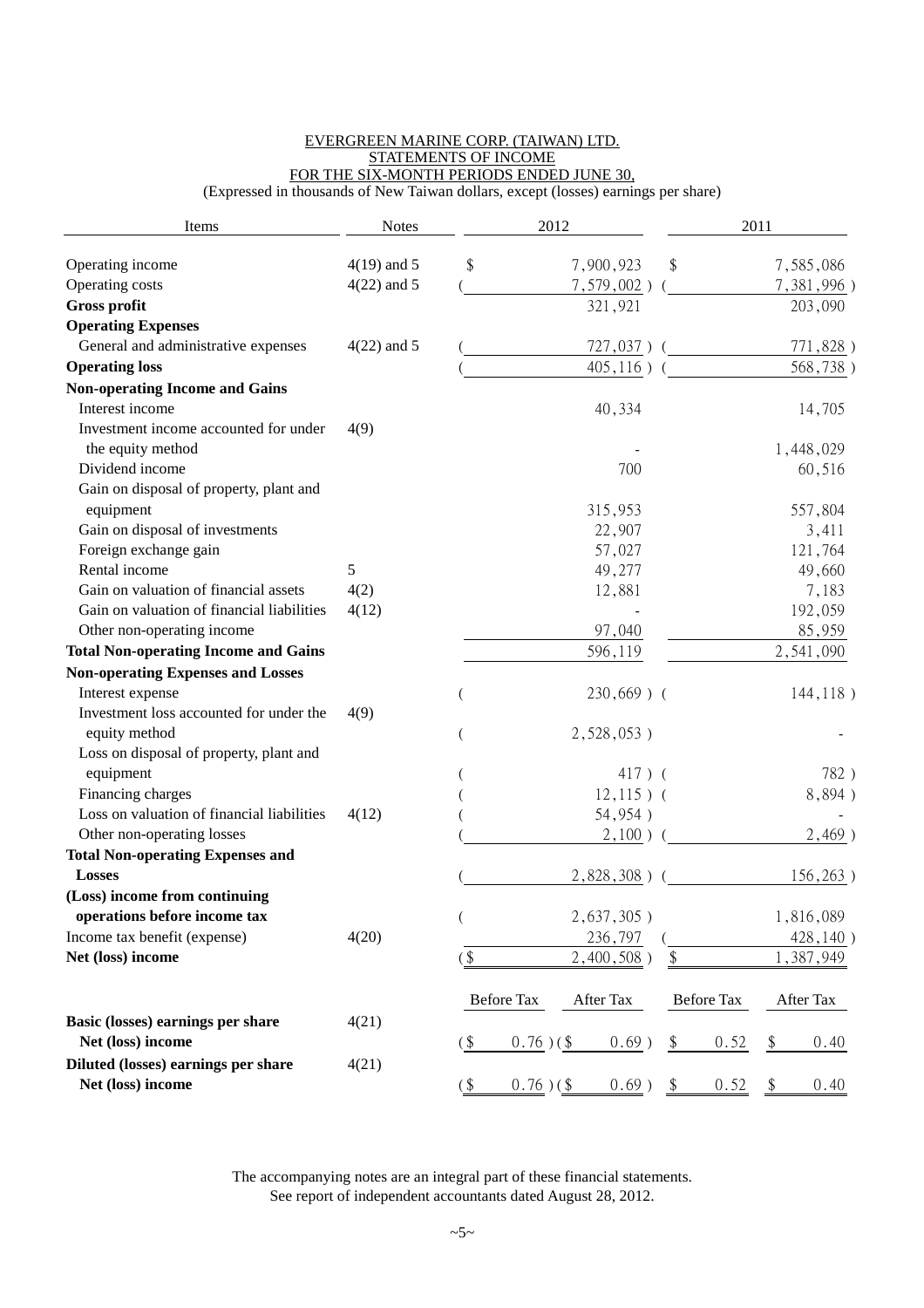#### EVERGREEN MARINE CORP. (TAIWAN) LTD. STATEMENTS OF CHANGES IN STOCKHOLDERS' EQUITY FOR THE SIX-MONTH PERIODS ENDED JUNE 30, (Expressed in thousands of New Taiwan dollars)

|                                                                                                                         | Capital                      |                                        |                            |                 | <b>Retained Earnings</b> |                           |                                          |                              |                                                        |              |
|-------------------------------------------------------------------------------------------------------------------------|------------------------------|----------------------------------------|----------------------------|-----------------|--------------------------|---------------------------|------------------------------------------|------------------------------|--------------------------------------------------------|--------------|
|                                                                                                                         | Common stock                 | Stock dividend<br>to be<br>distributed | Capital Surplus            | Legal reserve   | Special reserve          | Undistributed<br>earnings | Cumulative<br>translation<br>adjustments | Unrecognized<br>pension cost | Unrealized gain or<br>loss on financial<br>instruments | Total        |
|                                                                                                                         |                              |                                        |                            |                 |                          |                           |                                          |                              |                                                        |              |
| 2011                                                                                                                    |                              |                                        |                            |                 |                          |                           |                                          |                              |                                                        |              |
| Balance at January 1, 2011                                                                                              | \$31,248,395                 | -\$                                    | 7,202,990<br><sup>\$</sup> | 7,586,240<br>\$ | 957,344                  | \$23,407,874              | $5,055,677$ ) (\$<br><sup>6</sup>        | $707,771$ )                  | 1,184,125<br>- \$                                      | \$65,823,520 |
| Appropriations of 2010 earnings (Note)                                                                                  |                              |                                        |                            |                 |                          |                           |                                          |                              |                                                        |              |
| Legal reserve                                                                                                           |                              |                                        |                            | 1,516,545       | $\blacksquare$           | $1,516,545$ )             |                                          |                              |                                                        |              |
| Special reserve                                                                                                         |                              |                                        |                            |                 | 3,621,980                | 3.621.980                 |                                          |                              |                                                        |              |
| Stock dividends                                                                                                         |                              | 3,157,544                              |                            |                 | $\overline{\phantom{a}}$ | 3,157,544)                |                                          |                              |                                                        |              |
| Cash dividends                                                                                                          |                              |                                        |                            |                 | $\overline{\phantom{a}}$ | 3,157,544                 |                                          |                              |                                                        | 3,157,544)   |
| Conversion of convertible bonds into common stock                                                                       | 328,642                      |                                        | 349,337                    |                 |                          | $\overline{\phantom{a}}$  |                                          |                              |                                                        | 677,979      |
| Stock warrants of convertible bonds                                                                                     |                              | $\overline{\phantom{a}}$               | 67,494                     |                 |                          |                           |                                          |                              |                                                        | 67,494)      |
| Adjustments on retained earnings due to changes in<br>investees' capital surplus based on percentage of<br>shareholding |                              |                                        |                            |                 |                          |                           | 307,036)                                 | 39                           | $265,738$ ) (                                          | 572,735)     |
| Translation adjustments arising from investees'<br>financial statements denominated in foreign<br>currencies            |                              |                                        |                            |                 |                          |                           | 70,373                                   |                              |                                                        | 70,373       |
| Unrealized loss on available-for-sale financial assets                                                                  |                              |                                        |                            |                 |                          |                           |                                          |                              | $77,258$ )                                             | 77,258)      |
| Net income for the six-month period ended June 30,                                                                      |                              |                                        |                            |                 |                          |                           |                                          |                              |                                                        |              |
| 2011                                                                                                                    |                              |                                        |                            |                 |                          | .387,949                  |                                          |                              | $\overline{\phantom{a}}$                               | .387.949     |
| Balance at June 30, 2011                                                                                                | $\overline{\$}$ 31, 577, 037 | \$3,157,544                            | \$7,484,833                | 9,102,785       | 4,579,324                | \$13,342,210              | 5,292,340                                | 707,732<br>7\$               | 841,129                                                | 64,084,790   |
| Year 2012                                                                                                               |                              |                                        |                            |                 |                          |                           |                                          |                              |                                                        |              |
| Balance at January 1, 2012                                                                                              | \$34,734,581                 |                                        | 7,480,392<br>\$.           | 9,102,785       | .579,324<br>- 4          | 8,862,023                 | $2,656,053$ )                            | $1,229,959$ )<br>68          | 292,733<br>-8                                          | \$61,165,826 |
| Appropriations of 2011 earnings                                                                                         |                              |                                        |                            |                 |                          |                           | 6 S                                      |                              |                                                        |              |
| Special reserve                                                                                                         |                              |                                        |                            |                 | 986,044)                 | 986,044                   |                                          |                              |                                                        |              |
| Conversion of convertible bonds into common stock                                                                       | 14,826                       |                                        | 12,038                     |                 |                          |                           |                                          |                              |                                                        | 26,864       |
| Stock warrants of convertible bonds                                                                                     |                              | $\sim$                                 | 2,613                      |                 | $\overline{\phantom{a}}$ |                           |                                          |                              |                                                        | 2,613)       |
| Adjustments on retained earnings due to changes in                                                                      |                              |                                        |                            |                 |                          |                           |                                          |                              |                                                        |              |
| investees' capital surplus based on percentage of<br>shareholding                                                       |                              |                                        |                            |                 |                          |                           | 199,744) (                               | $3,831$ ) (                  | $54,901$ ) (                                           | 258,476)     |
| Translation adjustments arising from investees'<br>financial statements denominated in foreign<br>currencies            |                              |                                        |                            |                 |                          |                           | 673,317)                                 |                              |                                                        | 673,317)     |
| Unrealized loss on available-for-sale financial assets                                                                  |                              |                                        |                            |                 |                          |                           |                                          |                              | $33,341$ )                                             | 33,341)      |
| Net loss for the six-month period ended June 30, 2012                                                                   |                              |                                        |                            |                 |                          | 2,400,508                 |                                          |                              |                                                        | 2,400,508    |
| Balance at June 30, 2012                                                                                                | \$34,749,407                 |                                        | 7,489,817<br>\$.           | 9,102,785       | 3,593,280                | 7,447,559                 | 3,529,114                                | , 233, 790                   | 204,491                                                | 57,824,435   |
|                                                                                                                         |                              |                                        |                            |                 |                          |                           |                                          |                              |                                                        |              |

Note: Directors' and supervisors' remuneration of \$55,000 and employees' bonuses of \$40,000 have been deducted from the statement of income.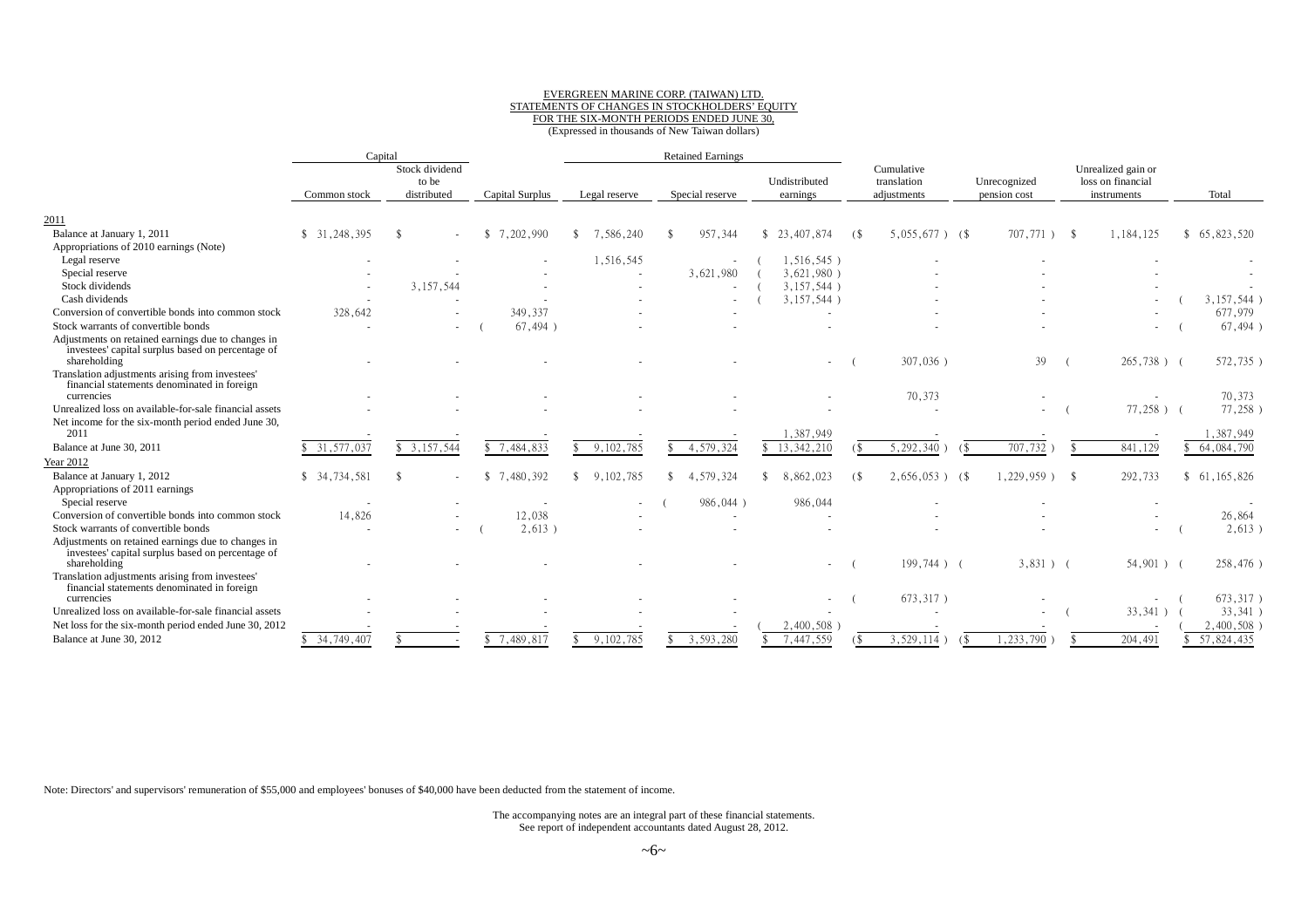#### EVERGREEN MARINE CORP. (TAIWAN) LTD. STATEMENTS OF CASH FLOWS FOR THE SIX-MONTH PERIODS ENDED JUNE 30, (Expressed in thousands of New Taiwan dollars)

|                                                                  |        | 2012          |          | 2011      |  |
|------------------------------------------------------------------|--------|---------------|----------|-----------|--|
| CASH FLOWS FROM OPERATING ACTIVITIES                             |        |               |          |           |  |
| Net (loss) income                                                | $($ \$ | $2,400,508$ ) | \$       | 1,387,949 |  |
| Adjustments to reconcile net (loss) income to net cash provided  |        |               |          |           |  |
| by operating activities                                          |        |               |          |           |  |
| Depreciation                                                     |        | 803,845       |          | 761,384   |  |
| Amortization                                                     |        | 5,524         |          | 6,058     |  |
| Reclassification of depreciation of loading and unloading        |        |               |          |           |  |
| equipment to operating costs and others                          |        | 103,954       |          | 129,293   |  |
| Reclassification of amortization of deferred charges to others   |        | 15,211        |          | 22,516    |  |
| Net gain on disposal of property, plant and equipment            |        | $315,536$ ) ( |          | 557,022)  |  |
| Deficiency (excess) of equity-accounted investment               |        |               |          |           |  |
| (gain)/loss over cash dividends                                  |        | 2,687,711     | $\left($ | 542,527)  |  |
| Gain on disposal of available-for-sale financial assets          | (      | 20,889)       |          |           |  |
| Realized income from capital reduction of financial assets       |        |               |          |           |  |
| carried at cost                                                  |        |               |          | 61,638)   |  |
| Amortization of bond discounts                                   |        | 97,616        |          | 94,004    |  |
| Changes in assets and liabilities                                |        |               |          |           |  |
| Financial assets and liabilities at fair value through profit or |        |               |          |           |  |
| loss                                                             |        | 593,442) (    |          | 360,827)  |  |
| Notes and accounts receivable                                    |        | 73,463        |          | 123,113   |  |
| Other receivables                                                |        | 206,732       | (        | 994,446)  |  |
| Other financial assets                                           |        |               |          | 61,154    |  |
| Ship fuel                                                        |        | $53,005$ ) (  |          | 80,971)   |  |
| Prepaid expenses and prepayments                                 |        | $12,200$ )    |          | 5,194     |  |
| Restricted assets                                                |        | 892           |          | 945       |  |
| Agent accounts                                                   |        | 154,593       | €        | 290,798)  |  |
| Agency reciprocal accounts                                       |        | 1,707,972     | $\left($ | 57,256)   |  |
| Other current assets                                             | (      | 43,002) (     |          | 4,476)    |  |
| Refundable deposits                                              |        | 1,373         |          | 37        |  |
| Notes and accounts payable                                       | (      | $1,101,407$ ) |          | 525,418   |  |
| Income tax payable                                               |        | 29,698)       |          | 313,747   |  |
| Accrued expenses                                                 |        | 60,893        |          | 473,319   |  |
| Other payables                                                   |        | 38,603        |          | 2,433     |  |
| Other current liabilities                                        |        | $3,950$ ) (   |          | 14,995)   |  |
| Receipts in advance                                              |        | 670)          |          | 3,443     |  |
| Accrued pension liabilities                                      |        | 10,568        |          | 43,325    |  |
| Deferred income tax assets / liabilities                         |        | 205, 204)     |          | 112,786   |  |
| Net cash provided by operating activities                        |        | 1,189,439     |          | 1,101,162 |  |

(Continued)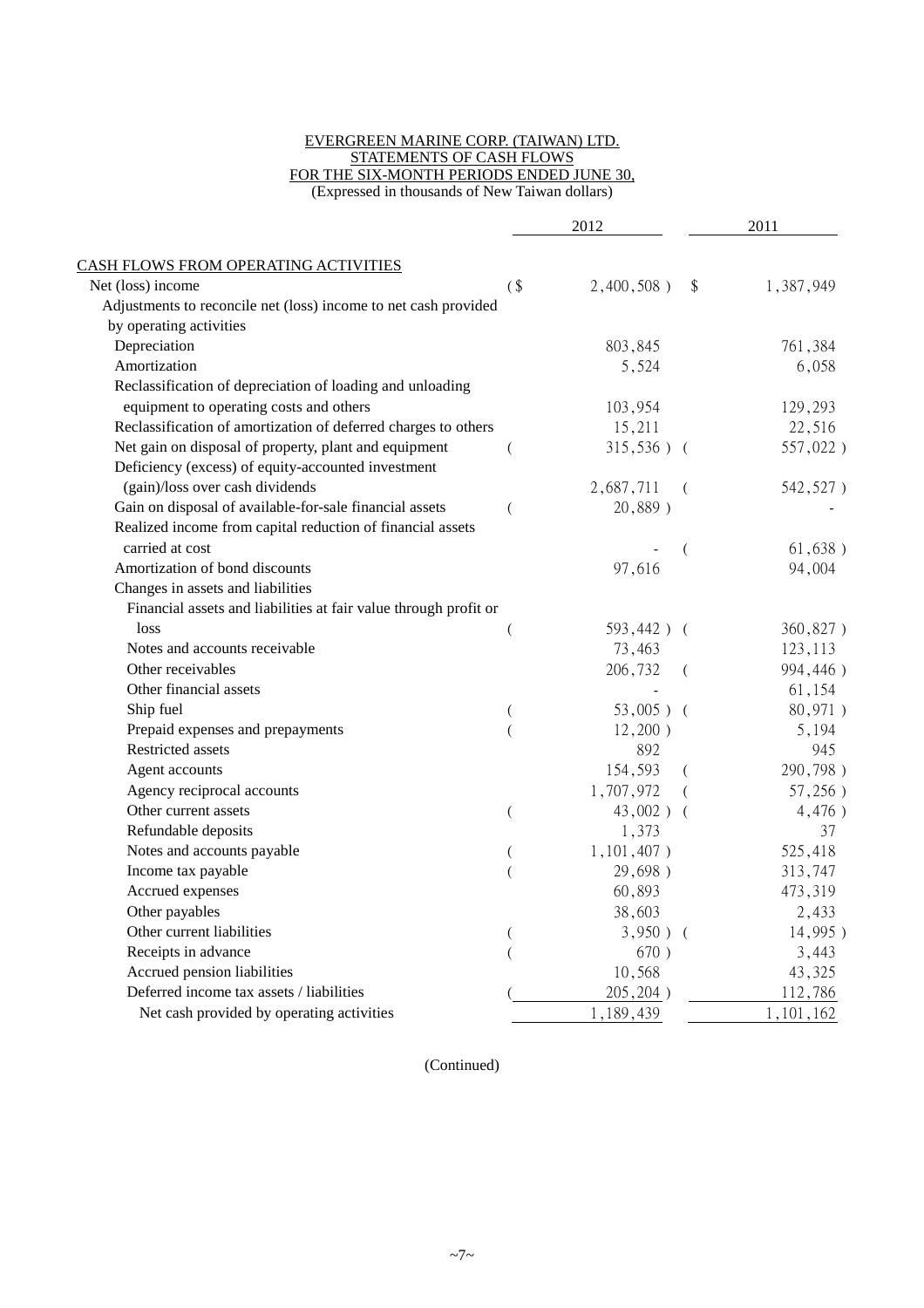#### EVERGREEN MARINE CORP. (TAIWAN) LTD. STATEMENTS OF CASH FLOWS FOR THE SIX-MONTH PERIODS ENDED JUNE 30, (Expressed in thousands of New Taiwan dollars)

|                                                                     |    | 2012            |        | 2011          |
|---------------------------------------------------------------------|----|-----------------|--------|---------------|
| CASH FLOWS FROM INVESTING ACTIVITIES                                |    |                 |        |               |
| Increase in financial assets and liabilities at fair value through  |    |                 |        |               |
| profit or loss                                                      | \$ |                 | $($ \$ | 203,467)      |
| Proceeds from disposal of available-for-sale financial assets - non |    |                 |        |               |
| current                                                             |    | 22,412          |        |               |
| Proceeds from disposal of held-to-maturity financial assets -       |    |                 |        |               |
| current                                                             |    | 800,000         |        |               |
| Proceeds from capital reduction of financial assets carried at cost |    |                 |        | 62,106        |
| Acquisition of long-term equity investments accounted for under     |    |                 |        |               |
| the equity method                                                   |    |                 |        | 2,873)        |
| Acquisition of property, plant and equipment                        |    | $3,350,377$ ) ( |        | 2,870,993)    |
| Proceeds from disposal of property, plant and equipment             |    | 327,873         |        | 1,527,068     |
| Increase in deferred expenses                                       |    | $16,827$ ) (    |        | 16,488)       |
| Net cash used in investing activities                               |    | $2,216,919$ )   |        | $1,504,647$ ) |
| CASH FLOWS FROM FINANCING ACTIVITIES                                |    |                 |        |               |
| Decrease in short-term loans                                        |    |                 |        | 2,403,172)    |
| Increase in long-term loans                                         |    | 4,672,572       |        | 4,678,376     |
| Increase in corporate bonds payable                                 |    | 2,710,000       |        |               |
| Net cash provided by financing activities                           |    | 7,382,572       |        | 2, 275, 204   |
| Increase in cash and cash equivalents                               |    | 6, 355, 092     |        | 1,871,719     |
| Cash and cash equivalents at beginning of period                    |    | 5,670,482       |        | 3, 481, 722   |
| Cash and cash equivalents at end of period                          | \$ | 12,025,574      | \$     | 5, 353, 441   |
| SUPPLEMENTAL INFORMATION OF CASH FLOW                               |    |                 |        |               |
| <b>INFORMATION</b>                                                  |    |                 |        |               |
| Interest paid                                                       | \$ | 175,991         | \$     | 73,723        |
| Less: Interest capitalized                                          |    | 44,081)         |        | $17,026$ )    |
| Interest paid, excluding interest capitalized                       | \$ | 131,910         | \$     | 56,697        |
| Income tax paid                                                     | \$ | 6,169           | \$     | 1,607         |
| FINANCING ACTIVITIES NOT AFFECTING CASH FLOWS                       |    |                 |        |               |
| Long-term liabilities - current portion                             | \$ | 5,292,019       | \$     | 2,308,032     |
| Conversion of convertible bonds into common stock                   | \$ | 25,500          | \$     | 658,600       |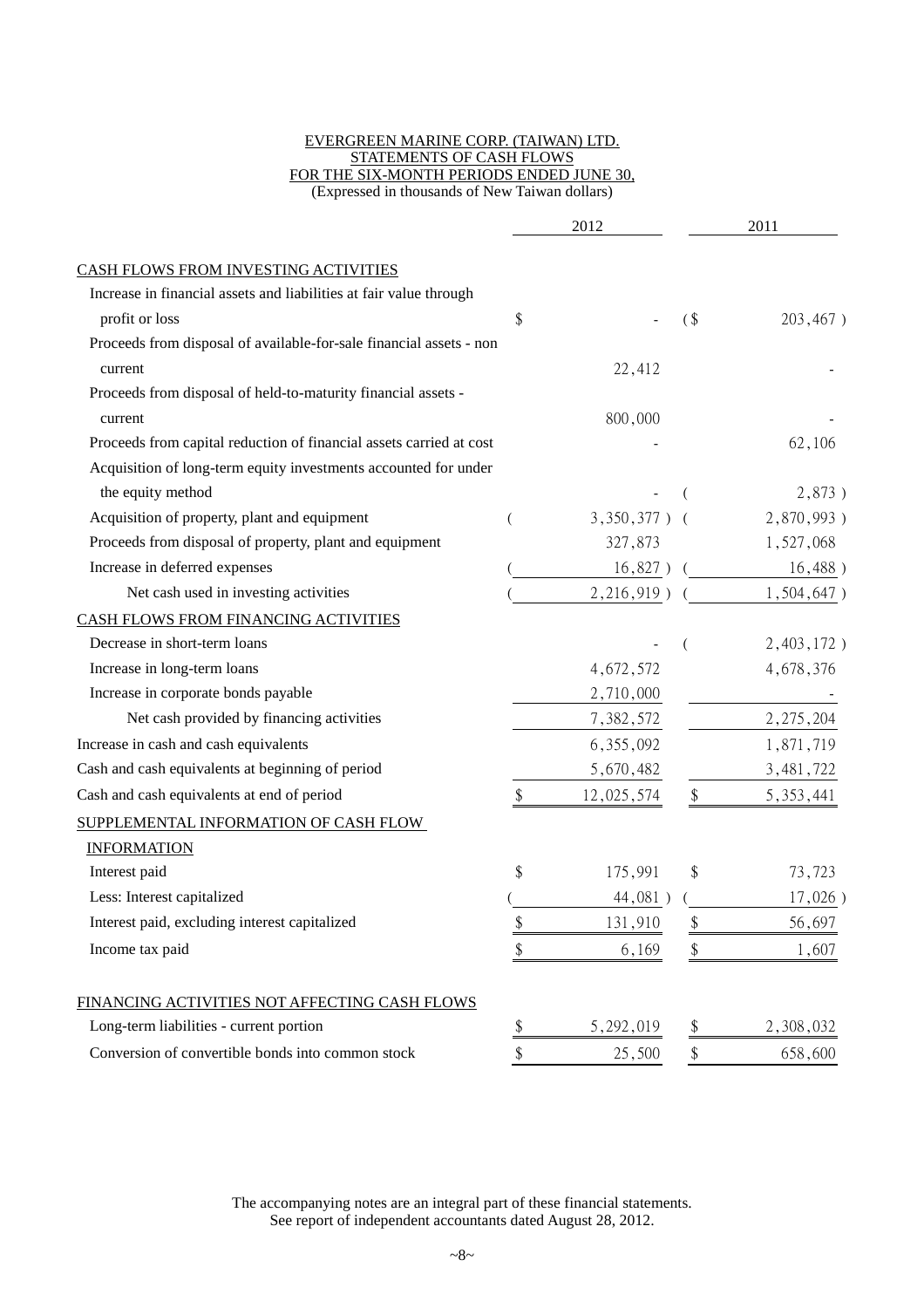#### EVERGREEN MARINE CORP. (TAIWAN) LTD. NOTES TO THE FINANCIAL STATEMENTS YEARS ENDED JUNE 30, 2012 AND 2011 (Expressed in thousands of New Taiwan Dollars, except as otherwise indicated)

### 1. HISTORY AND ORGANIZATION

Established on September 25, 1968, Evergreen Marine Corporation (the "Company") is mainly engaged in domestic and international marine transportation, shipping agency services, and the distribution of containers. The Company was approved by the Securities and Futures Commission (SFC), Ministry of Finance (MOF) (currently known as the Securities and Futures Bureau (SFB), Financial Supervisory Commission, Executive Yuan) to be a public company on November 2, 1982 and was further approved by the SFC to be a listed company on July 6, 1987. The Company's shares have been publicly traded on the Taiwan Stock Exchange since September 21, 1987. The Company had 1,246 employees as of June 30, 2012.

### 2. SUMMARY OF SIGNIFICANT ACCOUNTING POLICIES

The accompanying financial statements are prepared in conformity with the "Rules Governing Preparation of Financial Statements by Securities Issuers", and accounting principles generally accepted in the Republic of China. The Company's significant accounting policies are summarized below:

(1) Translation of financial statements of foreign subsidiaries

Assets and liabilities of foreign subsidiaries are translated into New Taiwan dollars using the exchange rates at the balance sheet date. Equity accounts are translated at historical rates except for beginning retained earnings, which are carried forward from prior year's balance. Dividends are translated at the rates prevailing at the date of declaration. Profit and loss accounts are translated at weighted-average rates of the year. The resulting translation differences are included in "cumulative translation adjustments" under stockholders' equity.

- (2) Foreign currency transactions
	- A. Transactions denominated in foreign currencies are translated into New Taiwan Dollars at the spot exchange rates prevailing at the transaction dates. Exchange gains or losses due to the difference between the exchange rate on the transaction date and the exchange rate on the date of actual receipt and payment are recognized in current year's profit or loss.
	- B. Monetary assets and liabilities denominated in foreign currencies are translated at the spot exchange rates prevailing at the balance sheet date. Exchange gains or losses are recognized in profit or loss.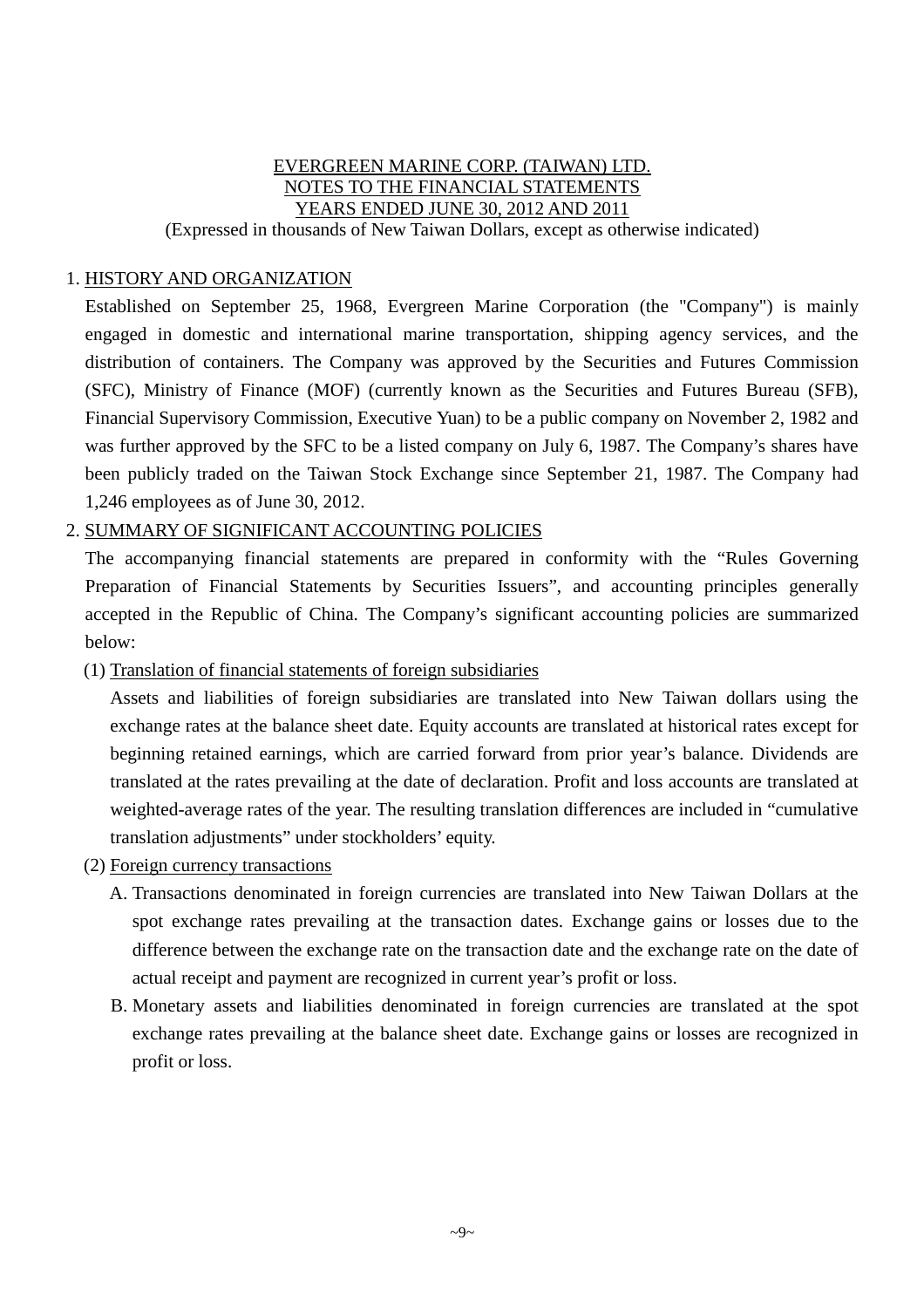- C. When a gain or loss on a non-monetary item is recognized directly in equity, any exchange component of that gain or loss shall be recognized directly in equity. Conversely, when a gain or loss on a non-monetary item is recognized in profit or loss, any exchange component of that gain or loss shall be recognized in profit or loss. However, non-monetary items that are measured on a historical cost basis are translated using the exchange rate at the date of the transaction.
- (3) Classification of current and non-current assets and liabilities
	- A. Assets that meet one of the following criteria are classified as current assets; otherwise they are classified as non-current assets:
		- a) Assets arising from operating activities that are expected to be realized or consumed, or are intended to be sold within the normal operating cycle;
		- b) Assets held mainly for trading purposes;
		- c) Assets that are expected to be realized within twelve months from the balance sheet date;
		- d) Cash and cash equivalents, excluding restricted cash and cash equivalents and those that are to be exchanged or used to pay off liabilities more than twelve months after the balance sheet date.
	- B. Liabilities that meet one of the following criteria are classified as current liabilities; otherwise they are classified as non-current liabilities:
		- a) Liabilities arising from operating activities that are expected to be paid off within the normal operating cycle;
		- b) Liabilities arising mainly from trading activities;
		- c) Liabilities that are to be paid off within twelve months from the balance sheet date;
		- d) Liabilities for which the repayment date cannot be extended unconditionally to more than twelve months after the balance sheet date.
- (4) Cash and cash equivalents

Cash and cash equivalents include cash on hand and in banks and other short-term highly liquid investments which are readily convertible to known amount of cash and which are subject to insignificant risk of changes in value resulting from fluctuations in interest rates.

The Company's statement of cash flows is prepared on the basis of cash and cash equivalents.

- (5) Financial assets and financial liabilities at fair value through profit or loss
	- A. Equity financial instruments are recognized and derecognized using trade date accounting; whereas debt, beneficiary certificates, and derivative financial instruments are recognized and derecognized using settlement date accounting. These instruments are initially recognized at their fair values.
	- B. These financial instruments are subsequently remeasured and stated at fair value, and the gain or loss is recognized in profit or loss. The fair value of listed stocks, OTC stocks and closed-end mutual funds is based on latest quoted fair prices of the accounting period. The fair value of open-end and balanced mutual funds is based on the net asset value at the balance sheet date.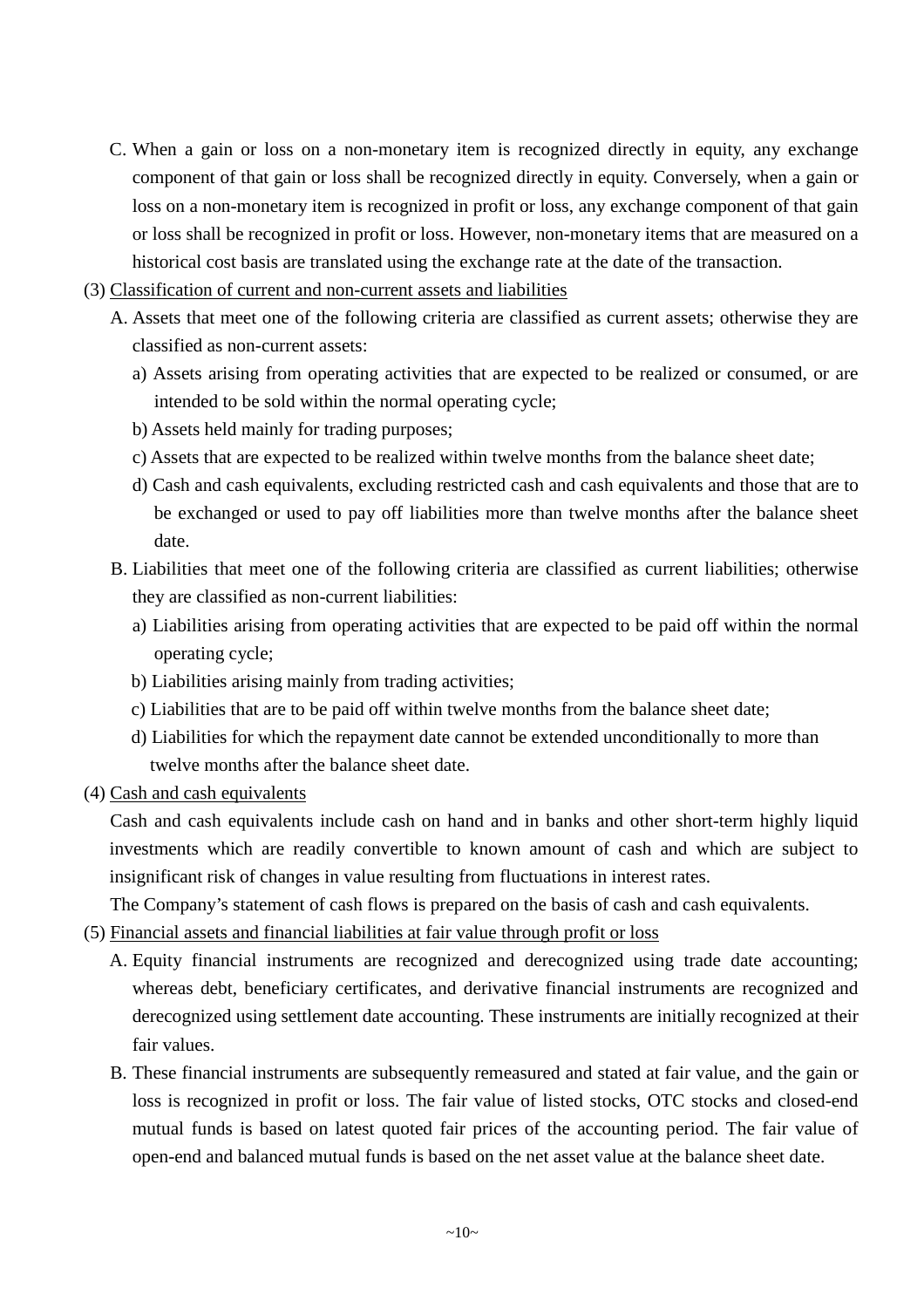- C. When a derivative is an ineffective hedging instrument, it is initially recognized at fair value on the date a derivative contract is entered into and is subsequently remeasured at its fair value. If a derivative is a non-option derivative, the fair value initially recognized is zero.
- D. For call options, put options and conversion rights without characteristics of equity, which are embedded in corporate bonds payable, please refer to Note 2 (15).
- E. Financial assets and financial liabilities designated as at fair value through profit or loss at inception are those that conform to one of the following conditions: a)Hybrid products.
	- b)As a result of the designation, measurement and recognition inconsistency could be decreased significantly or eliminated.
	- c)The financial products are managed under the method of risk management and investment strategy management established by the Company and performance of the product is assessed using fair value.
- (6) Available-for-sale financial assets
	- A. Equity financial instruments are recognized and derecognized using trade date accounting. These instruments are initially recognized at their fair values plus transaction costs that are directly attributable to the acquisition.
	- B. The financial assets are remeasured and stated at fair value, and the gain or loss is recognized in equity, until the financial asset is derecognized, at which time the cumulative gain or loss previously recognized in equity shall be recognized in profit or loss. The fair values of listed stocks, OTC stocks and closed-end mutual funds are based on latest quoted fair prices of the accounting period. The fair values of open-end and balanced mutual funds are based on the net asset value at the balance sheet date.
	- C. If there is any objective evidence that the financial asset is impaired, the cumulative loss that has been recognized directly in equity shall be transferred from equity to profit or loss. When the fair value of an equity instrument subsequently increases, impairment losses recognized previously in profit or loss shall not be reversed. When the fair value of a debt instrument subsequently increases and the increase can be objectively related to an event occurring after the impairment loss was recognized in profit or loss, the impairment loss shall be reversed to the extent of the loss recognized in profit or loss.
- (7) Held-to-maturity financial assets
	- A. Held-to-maturity financial asset is recognized or derecognized using trade date accounting and is stated initially, at its fair value plus transaction costs that are directly attributable to the acquisition of the financial asset.
	- B. The financial assets are carried at amortized cost.
	- C. If there is any objective evidence that the financial asset is impaired, the impairment loss is recognized in profit or loss. If the fair value of the financial asset subsequently increases and the increase can be objectively related to an event occurring after the impairment loss was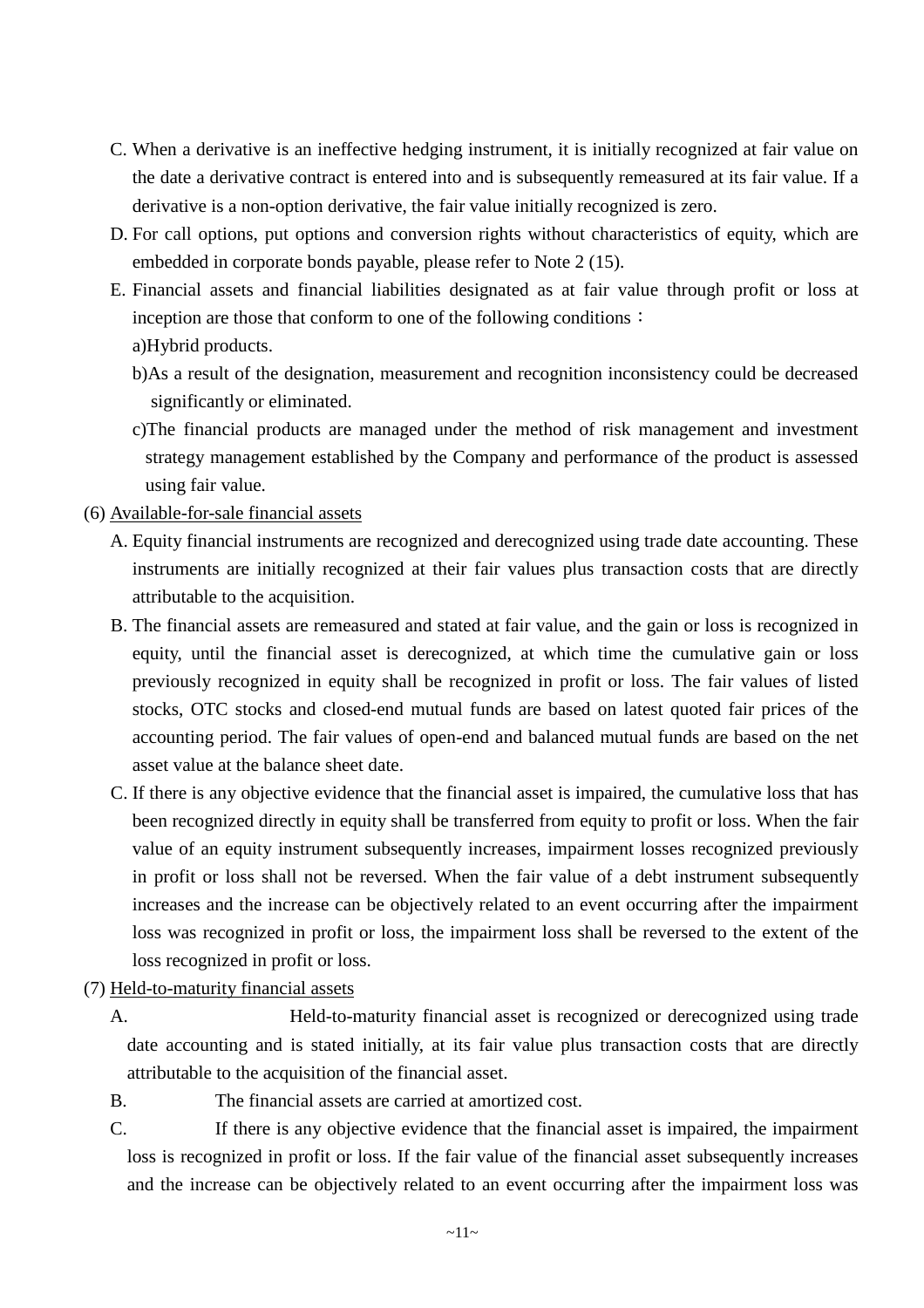recognized in profit or loss, the impairment loss shall be reversed to the extent of the loss previously recognized in profit or loss. The book value after such reversal should not exceed the amortized had no impairment loss been recognized.

- (8) Financial assets carried at cost
	- A. Financial assets carried at cost are recognized or derecognized using trade date accounting and are stated initially at fair value plus transaction costs that are directly attributable to the acquisition of the financial asset.
	- B. If there is any objective evidence that the financial asset is impaired, the impairment loss is recognized in profit or loss. Such impairment loss shall not be reversed when the fair value of the asset subsequently increases.
- (9) Notes and accounts receivable, other receivables
	- A. Notes and accounts receivable are claims resulting from the sale of goods or services. Receivables arising from transactions other than the sale of goods or services are classified as other receivables. Notes and accounts receivable and other receivables are recognized initially at fair value and subsequently measured at amortized cost using the effective interest method, less provision for impairment.
	- B. The Company assesses at each balance sheet date whether there is any objective evidence that a financial asset or a group of financial assets is impaired. If such evidence exists, a provision for impairment of financial asset is recognized. The amount of impairment loss is determined based on the difference between the asset's carrying amount and the present value of estimated future cash flows, discounted at the original effective interest rate. When the fair value of the asset subsequently increases and the increase can be objectively related to an event occurring after the impairment loss was recognized in profit or loss, the impairment loss shall be reversed to the extent of the loss previously recognized in profit or loss. Such recovery of impairment loss shall not result to the asset's carrying amount greater than its amortized cost where no impairment loss was recognized. Subsequent recoveries of amounts previously written off are recognized in profit or loss.
- (10) Ship fuel

Ship fuel is physically measured by the crew of each ship and reported back to the Head Office through telegraph for recording purposes at the balance sheet date. Valuation of ship fuel is based on FIFO using the exchange rate prevailing at the balance sheet date.

- (11) Long-term equity investments accounted for under the equity method
	- A. Long-term equity investments in which the Company holds more than 20% of the investee company's voting shares or has significant influence on the investee's operational decisions are accounted for under the equity method. Effective January 1, 2006, the excess of the initial investment cost over the acquired net asset value of the investee attributable to goodwill is no longer amortized. Retrospective adjustment of the amount of goodwill amortized in previous years is not required. The excess of acquired net asset value of investee over the initial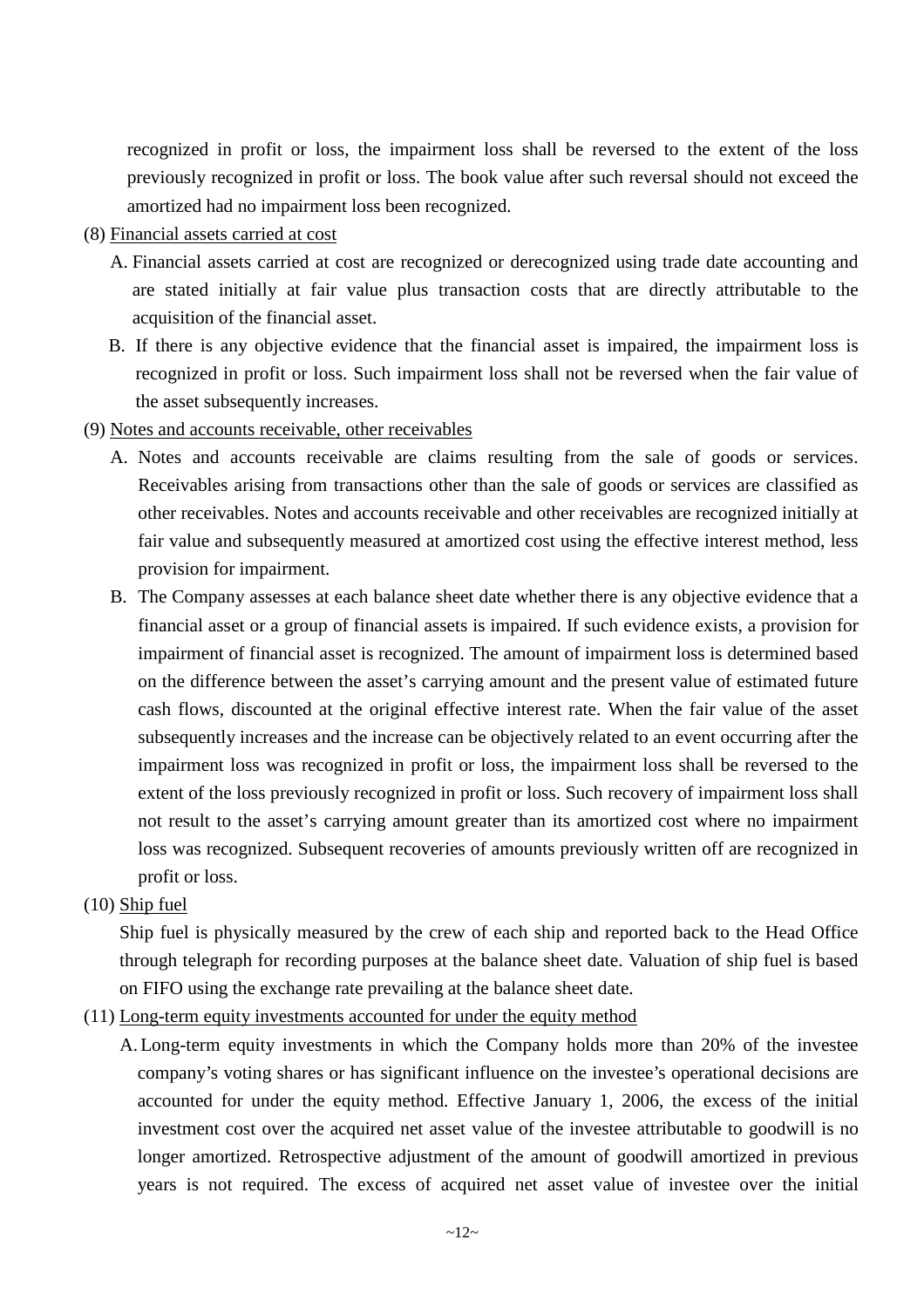investment cost is allocated proportionately and applied as a reduction to the book values of identifiable non-current assets, and any remaining amount of such excess after this allocation is credited to extraordinary gains. Negative goodwill, created before December 31, 2005, should still be amortized.

- B.Exchange differences arising from translation of financial statements of overseas investee companies accounted for under the equity method are recorded as "cumulative translation adjustments" under stockholders' equity.
- (12) Property, plant and equipment
	- A. Property, plant and equipment are stated at cost. Interests incurred on the loans used to bring the assets to the condition and location necessary for their intended uses are capitalized.
	- B.Depreciation is provided under the straight-line method based on the assets' estimated economic service lives. Salvage value of the fully depreciated assets that are still in use is depreciated based on the re-estimated economic service lives.
	- C. Major improvements and renewals are capitalized and depreciated accordingly. Maintenance and repairs are expensed as incurred.
- (13) Deferred expenses

Deferred expenses refer to the expenses incurred for dock and wharf equipment, computer software and cable installation. The expenses incurred for dock and wharf equipment are amortized on a straight-line basis over the lease period and the other deferred expenses are amortized over 3 years.

(14) Impairment of non-financial assets

The Company recognizes impairment loss when there is indication that the recoverable amount of an asset is less than its carrying amount. The recoverable amount is the higher of the fair value less costs to sell and value in use. When the impairment no longer exists, the impairment loss recognized in prior years shall be recovered.

- (15) Corporate bonds payable
	- A. The difference between the issue price and face value of corporate bonds is accounted for as premium or discount which is required to be amortized over the period from the date of issuance to maturity date using the interest method and is recorded as "interest expense".
	- B. For the bonds payable issued after January 1, 2006, in which call option, put option and conversion rights are embedded, the issuer of a financial instrument shall classify the instrument, or its component parts, on initial recognition as a financial liability, a financial asset or an equity instrument in accordance with the substance of the contractual arrangement and the definitions of a financial liability, a financial asset and an equity instrument. These bonds are accounted for as follows:
		- a) The difference between the issue price and face value of corporate bonds is accounted for as premium or discount which is required to be amortized over the period from the date of issuance to maturity date using the interest method and is recorded as "interest expense".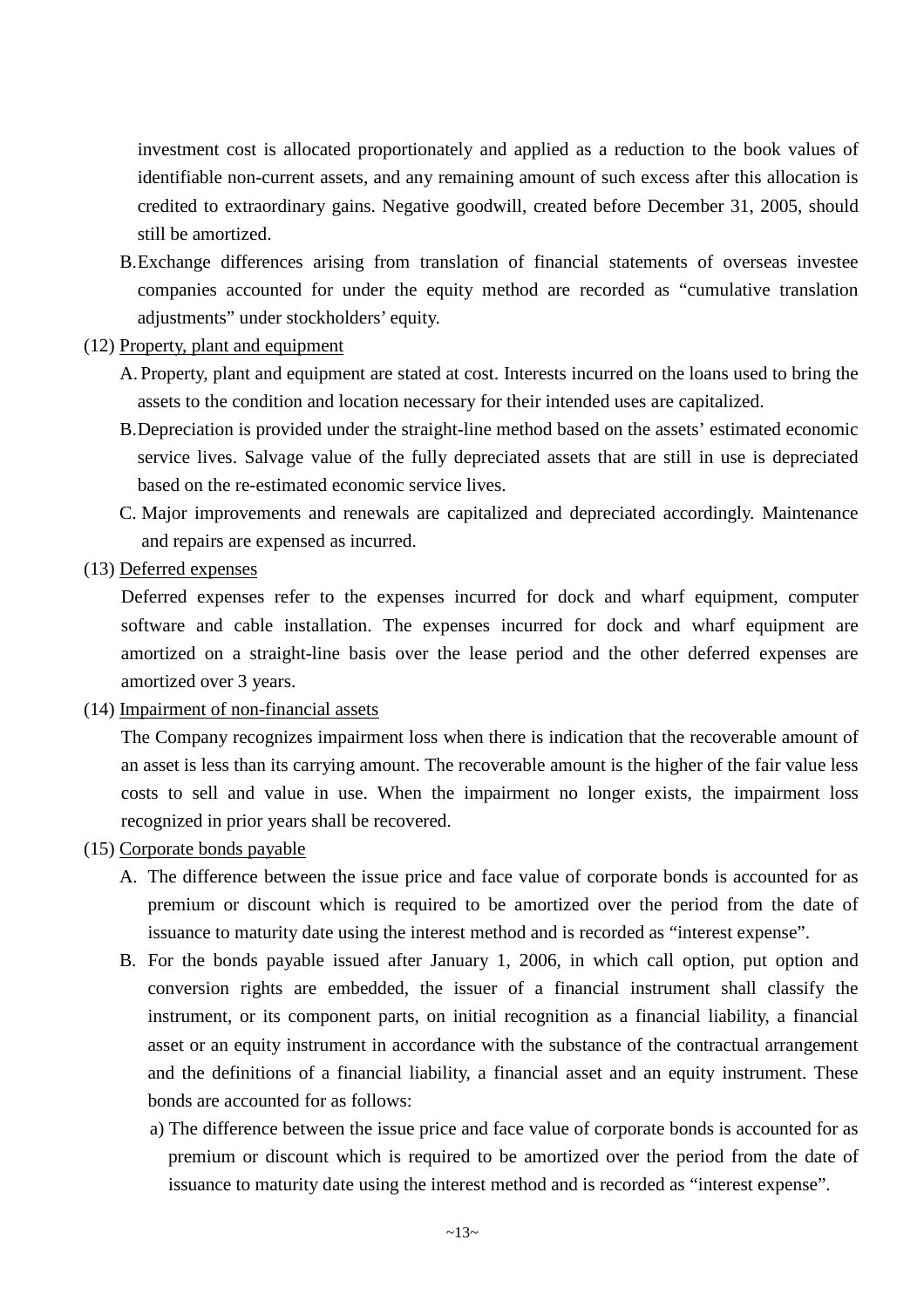- b) The value of any derivative features (such as a call option and put option) embedded in the compound financial instrument is recognized as "financial assets or financial liabilities at fair value through profit or loss". These derivative features are subsequently remeasured and stated at fair value on each balance sheet date, and the gain or loss is recognized in "gain or loss on valuation of financial assets or financial liabilities". At the expiration date, if the fair value of common stock exceeds the exercise price of put option, the fair value of the put option is recognized as "paid-in capital"; however, if the fair value of common stock is lower than the exercise price, the fair value of the put option is recognized as "gain or loss".
- c) A conversion option embedded in the bonds issued by the Company, which is convertible to an equity instrument, is recognized in "capital reserve from stock warrants". When a bondholder exercises his/her conversion rights, the liability component of the bonds (including corporate bonds and embedded derivatives) shall be revalued at fair value on the conversion date, and the resulting difference shall be recognized as "gain or loss" in the current period. The book value of the common stock issued due to the conversion shall be based on the adjusted book value of the above-mentioned liability component plus the book value of the stock warrants.
- d) Costs incurred on issuance of convertible bonds are proportionally charged to the liabilities and equities of the underlying instruments based on initial recognition costs.
- C.If the bondholders have the right, within one year, to exercise the put option embedded in bonds, the Company should classify the bond under current liability. After the right expires, the corporate bonds unconverted or not exchanged should be reclassified under non-current liabilities.
- (16) Pensions
	- A.Under the defined benefit pension plan, net periodic pension costs are recognized in accordance with the actuarial calculations. Net periodic pension costs include service cost, interest cost, and expected return on plan assets, amortization of unrecognized net transition obligation and gains or losses on plan assets. Unrecognized net transition obligation is amortized on a straight-line basis over 15 years. Under the defined contribution pension plan, net periodic pension costs are recognized as incurred.
	- B.The amount contributed is recognized as pension cost as incurred on an accrual basis. According to R.O.C. SFAS No. 23, "Interim Financial Reporting and Disclosures ", the Company can choose not to disclose information on pension, which is stated in paragraph 34 of R.O.C. SFAS No. 18, "Accounting for Pensions."
- (17) Income taxes
	- A.Inter-period and intra-period income tax allocation methods are employed. Over or under provision of prior years' income tax liabilities is included in current year's income tax. When a change in the tax laws is enacted, the deferred income tax liability or asset is recomputed accordingly in the period of change. The difference between the new amount and the original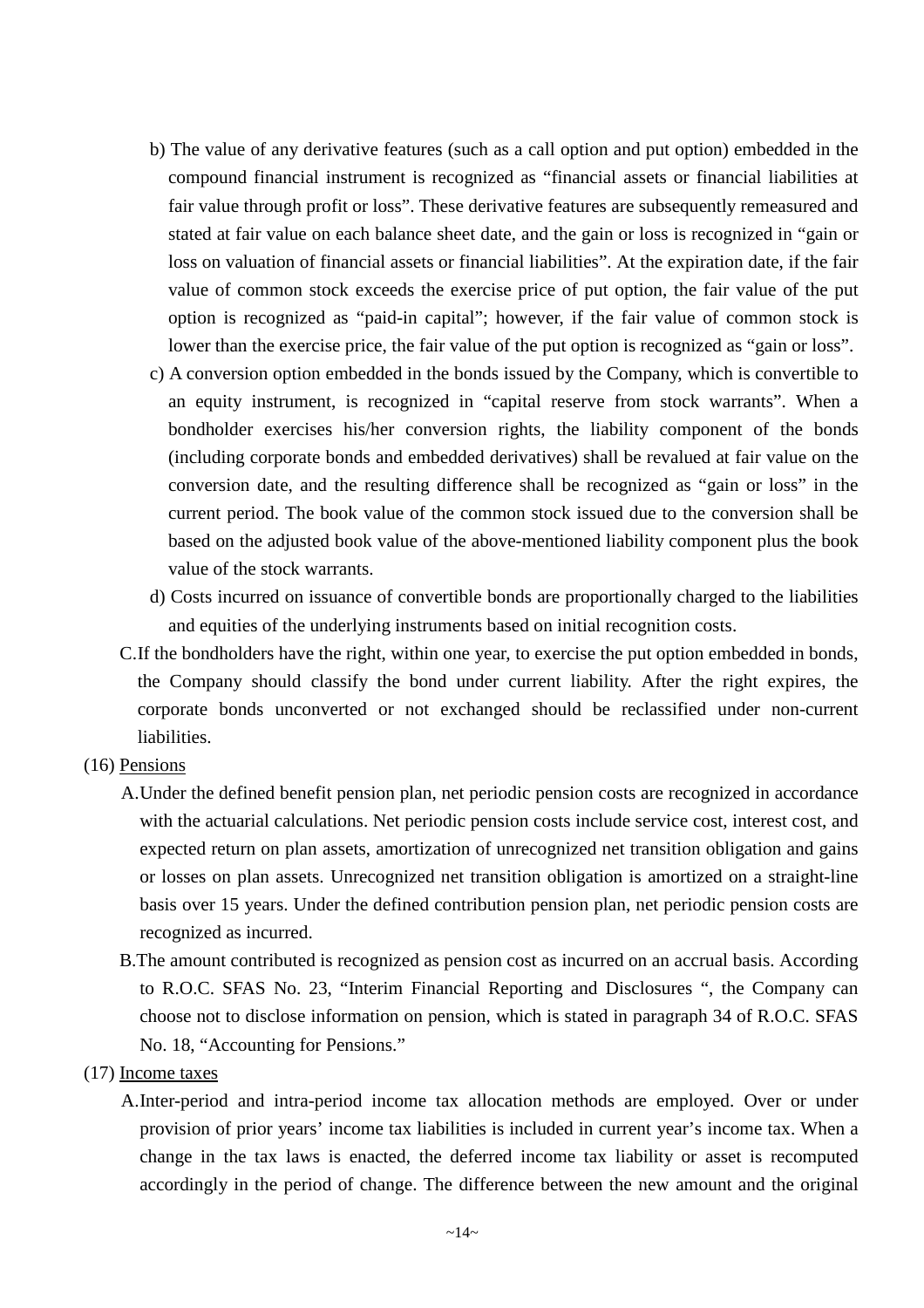amount, that is, the effect of changes in the deferred income tax liability or asset, is recognized as an adjustment to income tax expense (benefit) for income from continuing operations in the current period.

- B. Investment tax credits arising from expenditures incurred on acquisitions of equipment or technology, research and development, employees' training and equity investments are recognized in the year the related expenditures are incurred.
- C. An additional 10% tax is levied on the unappropriated retained earnings and is recorded as income tax expense in the year the stockholders resolve to distribute the earnings.
- (18) Employees' bonuses and directors' and supervisors' remuneration
	- Effective January 1, 2008, pursuant to EITF 96-052 of the Accounting Research and Development Foundation, R.O.C., dated March 16, 2007, "Accounting for Employees' Bonuses and Directors' and Supervisors' Remuneration", the costs of employees' bonuses and directors' and supervisors' remuneration are accounted for as expenses and liabilities, provided that such recognition is required under legal or constructive obligation and those amounts can be estimated reasonably. However, if the accrued amounts for employees' bonuses and directors' and supervisors' remuneration are significantly different from the actual distributed amounts resolved by the stockholders at their annual stockholders' meeting subsequently, the differences shall be recognized as gain or loss in the following year. In addition, according to EITF 97-127 of the Accounting Research and Development Foundation, R.O.C., dated March 31, 2008, "Criteria for Listed Companies in Calculating the Number of Shares of Employees' Stock Bonus", the Company calculates the number of shares of employees' stock bonus based on the closing price of the Company's common stock at the previous day of the stockholders' meeting held in the year following the financial reporting year, after taking into account the effects of ex-rights and ex-dividends.
- (19) Revenue, cost and expense recognition

Revenues are recognized when the earning process is substantially completed and are realized or realizable. Costs and expenses are recognized as incurred.

- (20) Use of estimates
	- A. The preparation of financial statements in conformity with generally accepted accounting principles requires management to make estimates and assumptions that affect the amounts of assets and liabilities and the disclosures of contingent assets and liabilities at the date of the financial statements and the amounts of revenues and expenses during the reporting period. Actual results could differ from those assumptions and estimates.
	- B. Accrued expenses are recorded at the amounts stated in the original supporting documents. Foreign port charges without supporting documents are estimated based on past records and period-end sailing schedules. Differences between the expenses actually incurred in the following year and the estimated accrued expenses are credited or charged to operating costs or expenses in the following year.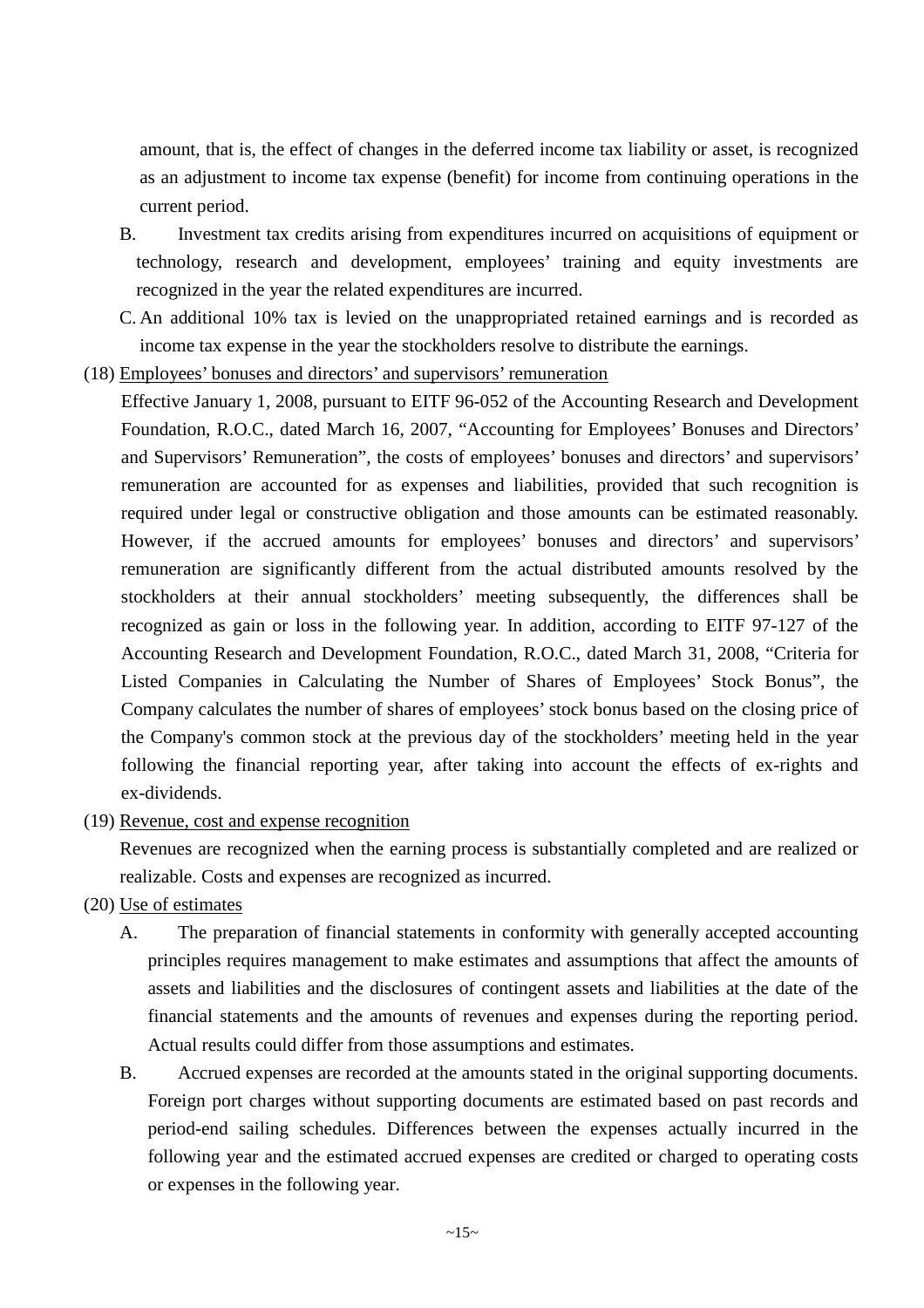### (21) Operating segments

- A. The information on operating segments is consistent with that of internal management reports provided to the chief operating decision-maker. The chief operating decision-maker is responsible for allocating resources and assessing performance of the operating segments.
- B. In accordance with R.O.C. SFAS No. 41, "Operating Segments", segment information is disclosed in the consolidated financial statements rather than in the separate financial statements of the Company.

### 3. CHANGES IN ACCOUNTING PRINCIPLES

(1) Notes receivable, accounts receivable and other receivables

Effective January 1, 2011, the Company adopted the amendments to R.O.C. SFAS No. 34, "Financial instruments: Recognition and Measurement". An impairment loss is recognized when there is objective evidence of impairment. This change in accounting principle had no effect on net income and earnings per share for the six-month periods ended June 30, 2011.

### (2) Operating segments

Effective January 1, 2011, the Company adopted the amendments to R.O.C. SFAS No. 41, "Operating Segments", which replaced R.O.C. SFAS No. 20, "Segment Reporting". This change in accounting principle had no effect on net income and earnings per share for the six-month periods ended June 30, 2011.

### 4. DETAILS OF SIGNIFICANT ACCOUNTS

(1) Cash and cash equivalents

|                                                     | June 30, 2012 |            |               | June 30, 2011 |
|-----------------------------------------------------|---------------|------------|---------------|---------------|
| Cash                                                | \$            | 6,230      | $\mathcal{S}$ | 5,619         |
| Checking accounts                                   |               | 312,289    |               | 1,179,751     |
| Demand deposits                                     |               | 918,988    |               | 1,372,878     |
| Foreign currency deposits                           |               | 421,276    |               | 404,392       |
| Time deposits (New Taiwan Dollars)                  |               | 7,275,045  |               | 1,355,000     |
| Time deposits (Foreign currencies)                  |               | 2,177,728  |               | 1,038,368     |
| Cash equivalents                                    |               | 908,350    |               |               |
| Add (Less): Unrealized foreign exchange gain (loss) |               | 5,668      |               | 2,567)        |
|                                                     |               | 12,025,574 |               | 5,353,441     |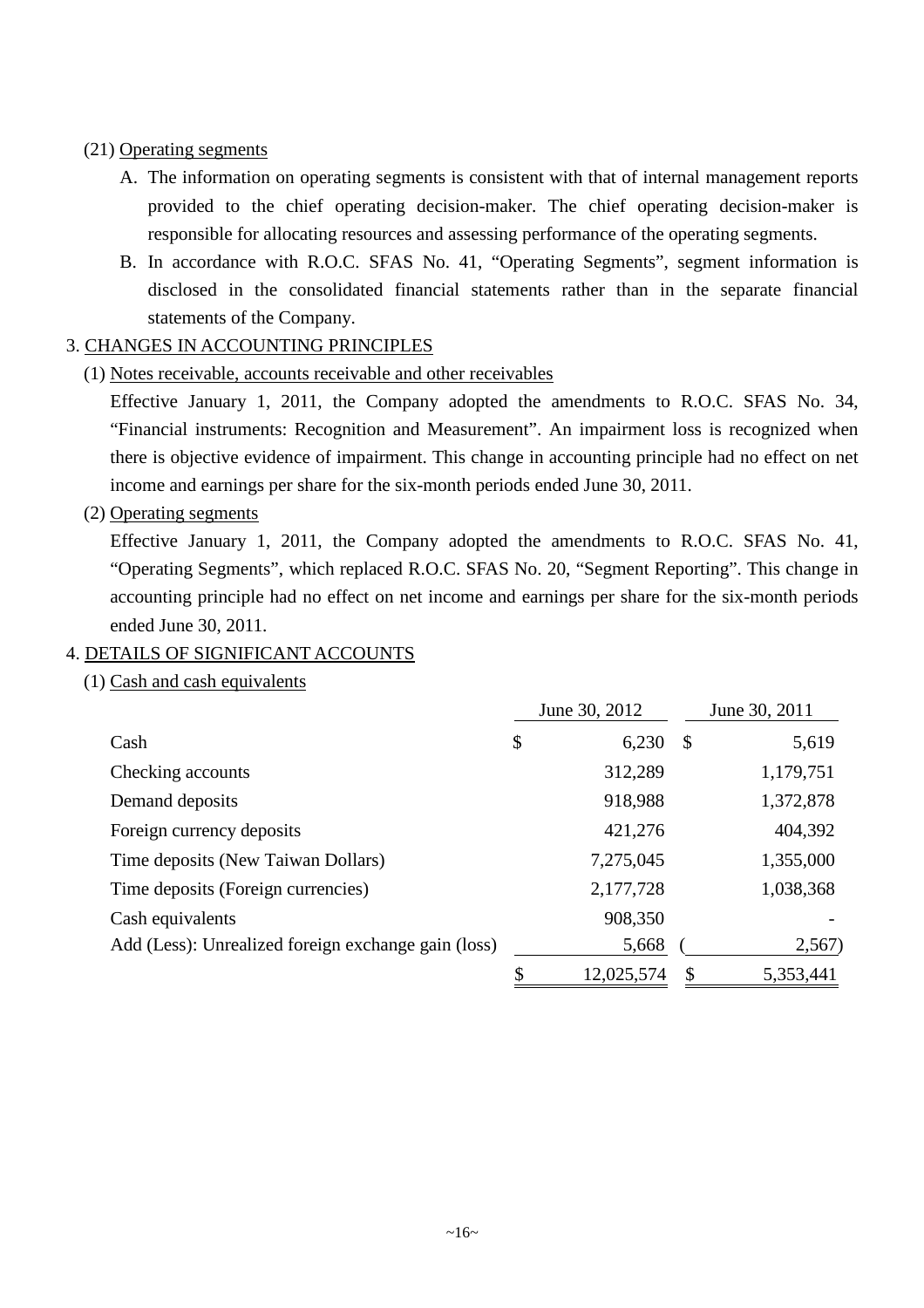### (2) Financial assets at fair value through profit or loss

|                             | June 30, 2012 |              | June 30, 2011 |
|-----------------------------|---------------|--------------|---------------|
| Current items:              |               |              |               |
| Trading financial assets    |               |              |               |
| Listed (TSE and OTC) stocks | \$<br>290     | $\mathbb{S}$ | 290           |
| Beneficiary certificates    | 2,933,942     |              | 2,212,734     |
| <b>Embedded derivatives</b> | 7,903         |              | 9,149         |
|                             | 2,942,135     |              | 2,222,173     |
| Adjustments                 | 116,752)      |              | 128,976)      |
|                             | 2,825,383     | S            | 2,093,197     |

Non-current items:

| Financial assets designated as at fair value through profit or loss |  |
|---------------------------------------------------------------------|--|
|---------------------------------------------------------------------|--|

| Corporate bonds | 100,000<br>- \$ | 100,000      |
|-----------------|-----------------|--------------|
| Adjustments     | 39,825)         | $83^{\circ}$ |
|                 | 60,175          | 99,917       |

A.For the six-month periods ended June 30, 2012 and 2011, the Company recognized net gain of \$12,881 and \$7,183, respectively.

B.Hedge accounting for these derivative instruments held for hedging activities was not adopted.

(3) Available-for-sale financial assets

|                                       | June 30, 2012 | June 30, 2011 |               |  |
|---------------------------------------|---------------|---------------|---------------|--|
| Non-current items:                    |               |               |               |  |
| Listed (TSE and OTC) stocks           |               |               |               |  |
| Central Reinsurance Corp.             | \$<br>490,801 | \$            | 490,801       |  |
| Fubon Financial Holding Co., Ltd.     |               |               | 3,871         |  |
|                                       | 490,801       |               | 494,672       |  |
| Adjustments                           | 77,239        |               | 385,177       |  |
|                                       | 568,040       | \$            | 879,849       |  |
| (4) Held-to-maturity financial assets |               |               |               |  |
|                                       | June 30, 2012 |               | June 30, 2011 |  |
| Current item:                         |               |               |               |  |
| Financial bonds                       | \$            |               | 800,000       |  |
| Non-current item:                     |               |               |               |  |
| Financial bonds                       | 370,000       | \$            | 370,000       |  |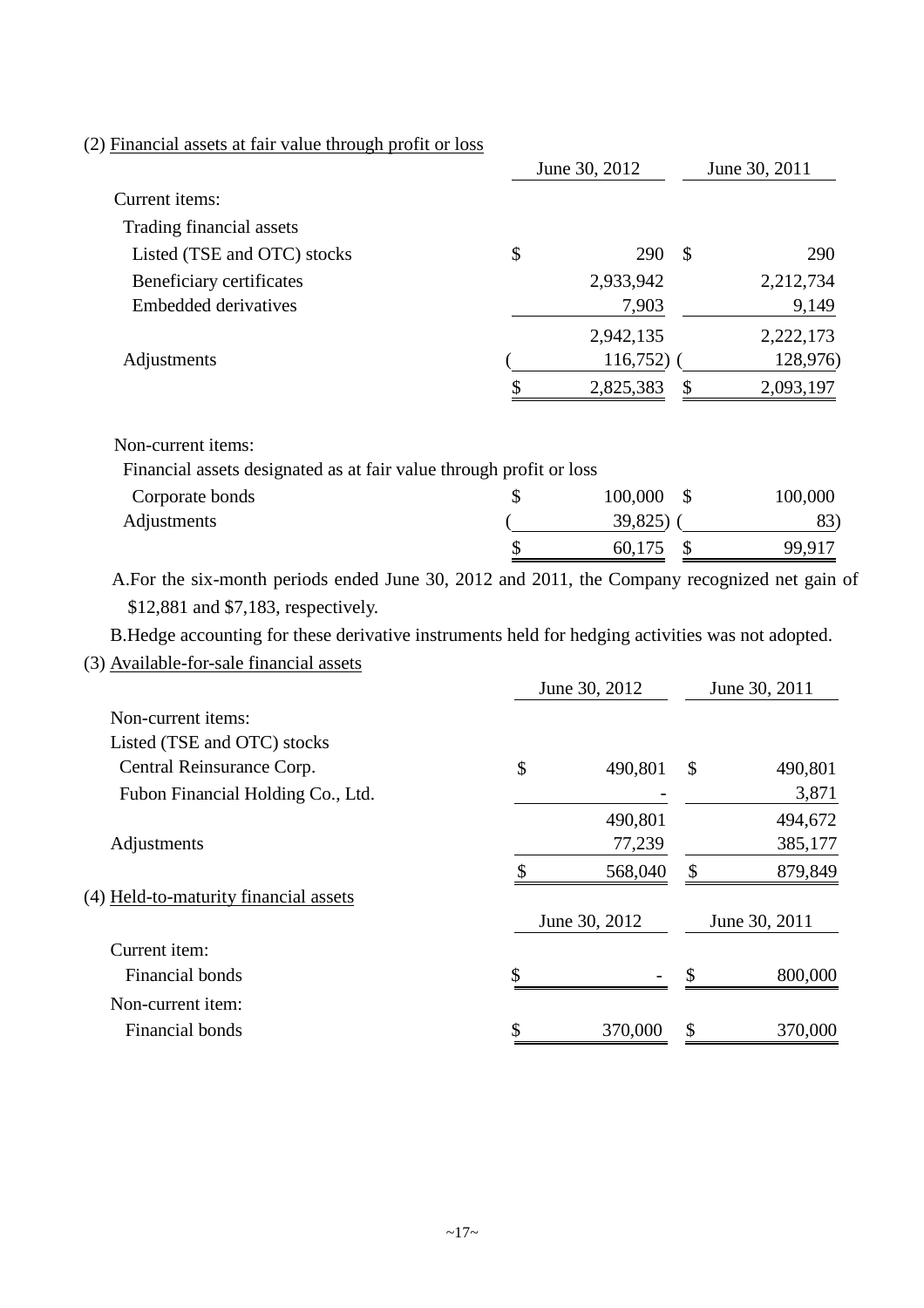#### (5) Financial assets carried at cost

| Non-current item: |  | June 30, 2012 |  | June 30, 2011 |  |
|-------------------|--|---------------|--|---------------|--|
|                   |  |               |  |               |  |
| Unlisted stocks   |  | 1,344,119     |  | 1,344,127     |  |

A.In June 2011, Fu-Ji Management Consultancy Co., Ltd. (formerly known as Fubon Securities Finance Co., Ltd.), an investee accounted for under the cost method, reduced its capital. The conversion rate on the capital reduction was 98.44%, and the amount returned to the stockholders was \$10 (in dollars) (par value) per share. As a result of the capital reduction, the proceeds received by the Company based on its proportionate equity interest in Fu-Ji Management Consultancy Co., Ltd. amounted to \$62,106, and the carrying amount of the Company's investment in Fu-Ji Management Consultancy Co., Ltd. was written down by \$468. Accordingly, \$61,638 of income was generated, which was recorded under "non-operating income – others".

B.The Company's investments in unlisted securities was measured at cost since its fair value cannot be measured reliably.

#### (6) Accounts receivable

|                                       |               | June 30, 2012 |               | June 30, 2011 |
|---------------------------------------|---------------|---------------|---------------|---------------|
| Non-related parties                   | \$            | 611,419       | $\mathcal{S}$ | 618,041       |
| Add: Unrealized foreign exchange gain |               | 2,662         |               | 60            |
|                                       |               | 614,081       |               | 618,101       |
| Related parties                       |               | 131,630       |               | 113,861       |
|                                       |               | 745,711       | \$            | 731,962       |
| (7) Other financial assets - current  |               |               |               |               |
|                                       |               | June 30, 2012 |               | June 30, 2011 |
| Futures transaction margin            |               |               |               | 97,229        |
| (8) Other current assets - other      |               |               |               |               |
|                                       |               | June 30, 2012 |               | June 30, 2011 |
| Agency accounts                       | $\mathcal{S}$ | 328,489       | $\mathcal{S}$ | 443,438       |
| Agency reciprocal accounts            |               | 1,274,221     |               | 1,763,147     |
| Temporary debits                      |               | 93,498        |               | 53,820        |
|                                       |               | 1,696,208     | S             | 2,260,405     |

#### A. Agency accounts

These accounts occur when domestic and foreign agencies, based on the agreement with the Company, deal with domestic and foreign port formalities regarding arrival and departure of ships, cargo loading, discharging and forwarding, collection of freight, and payment of expenses incurred in the foreign port.

#### B.Agency reciprocal accounts

Temporary accounts between the Company and Evergreen International S.A., Gaining Enterprise S.A., Greencompass Marine S.A., Italia Marittima S.p.A., Evergreen Marine (UK) Ltd.,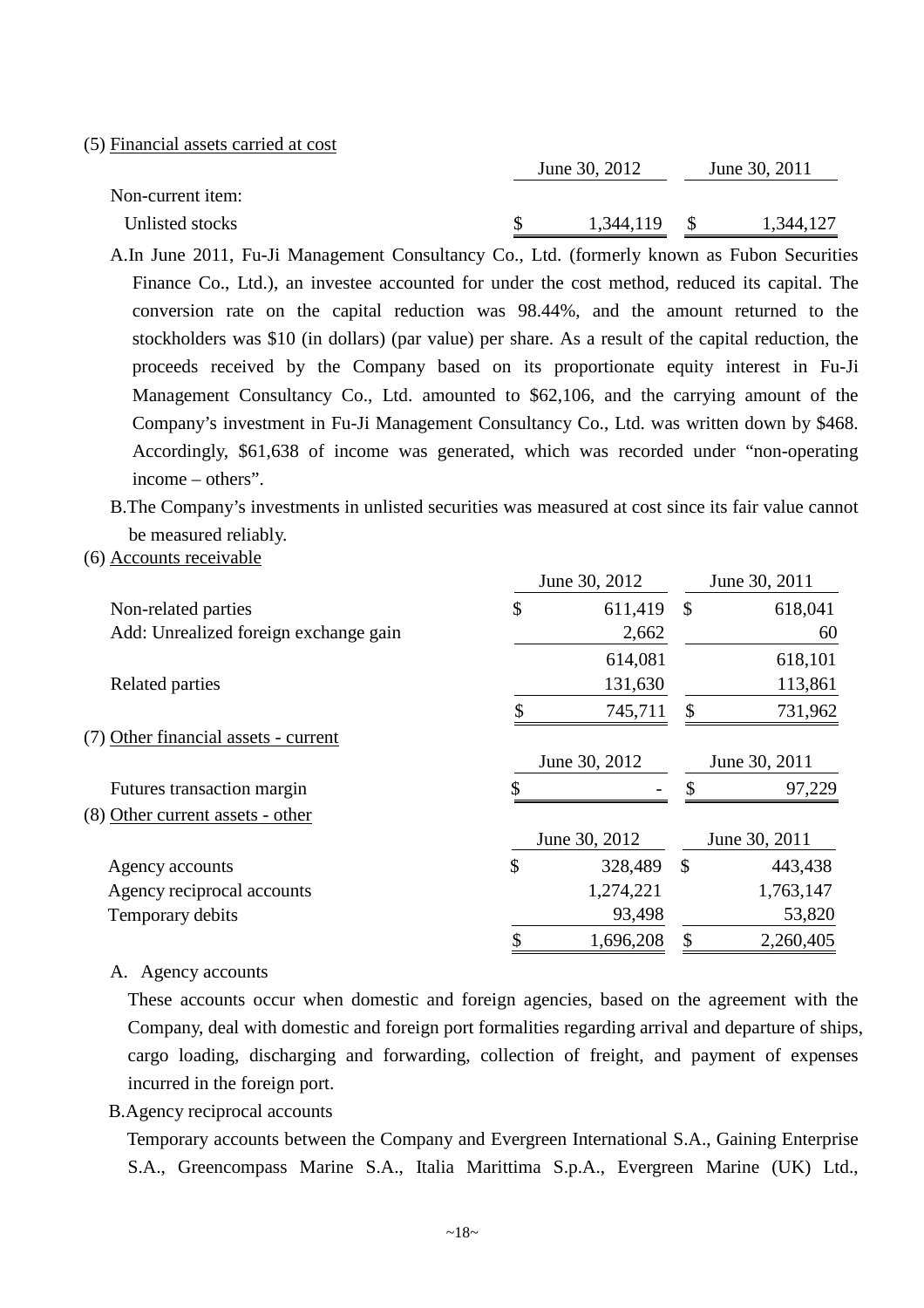Evergreen Marine (Hong Kong) Ltd. and Evergreen Marine (Singapore) Pte. Ltd. These accounts occur as these ship owners incur domestic and foreign port expenses and related rental expenses.

(9) Long-term equity investments accounted for under the equity method

A.Details of long-term equity investments accounted for under the equity method are set forth below:

|                                                                     | June 30, 2012              |                  | Carrying amount |               |  |
|---------------------------------------------------------------------|----------------------------|------------------|-----------------|---------------|--|
| Investee company                                                    | Percentage<br>of ownership | June 30, 2012    |                 | June 30, 2011 |  |
| Peony Investment S.A.                                               | 100.00%                    | \$<br>41,569,576 | $\mathcal{S}$   | 47,944,524    |  |
| Everport Terminal Services Inc.                                     | 100.00%                    | 2,991            |                 | 2,882         |  |
| <b>Taiwan Terminal Services</b><br>Co., Ltd.                        | 55.00%                     | 83,614           |                 | 88,191        |  |
| <b>Charng Yang Development</b><br>Co., Ltd.                         | 40.00%                     | 615,086          |                 | 579,224       |  |
| <b>Evergreen International Storage</b><br>and Transport Corporation | 39.74%                     | 7,935,000        |                 | 7,985,028     |  |
| <b>Evergreen Security</b><br>Corporation                            | 31.25%                     | 98,792           |                 | 85,929        |  |
| <b>EVA Airways Corporation</b>                                      | 19.32%                     | 6,948,616        |                 | 7,070,287     |  |
| Taipei Port Container<br><b>Terminal Corporation</b>                | 21.03%                     | 799,734          |                 | 814,860       |  |
|                                                                     |                            | \$<br>58,053,409 | \$              | 64,570,925    |  |

B.Investment income (loss) accounted for under the equity method for the six-month periods ended June 30, 2012 and 2011 is set forth below:

|                                            | For the six-month periods ended June 30, |                |           |  |  |  |
|--------------------------------------------|------------------------------------------|----------------|-----------|--|--|--|
| Investee company                           |                                          | 2012           | 2011      |  |  |  |
| Peony Investment S.A.                      | (\$                                      | $2,526,613$ \$ | 1,187,253 |  |  |  |
| Everport Terminal Services Inc.            |                                          |                |           |  |  |  |
| Taiwan Terminal Services Co., Ltd.         |                                          | 1,337          | 4,378     |  |  |  |
| Charng Yang Development Co., Ltd.          |                                          | 32,232         | 29,298    |  |  |  |
| <b>Evergreen International Storage</b>     |                                          |                |           |  |  |  |
| and Transport Corporation                  |                                          | 132,831        | 165,437   |  |  |  |
| <b>Evergreen Security Corporation</b>      |                                          | 9,681          | 8,584     |  |  |  |
| <b>EVA Airways Corporation</b>             |                                          | 170,247        | 64,360    |  |  |  |
| Taipei Port Container Terminal Corporation |                                          | 7,274)         | 11,281)   |  |  |  |
|                                            | (\$                                      | 2,528,053)     | 1,448,029 |  |  |  |

C. On July 23, 2009, the Company issued its first domestic secured exchangeable bonds based on the resolution by the Board of Directors. Pursuant to the terms of issuance, the bondholders may exchange the exchangeable bonds into the common stocks of Evergreen International Storage and Transport Corporation (EITC) during the period from one month after the exchangeable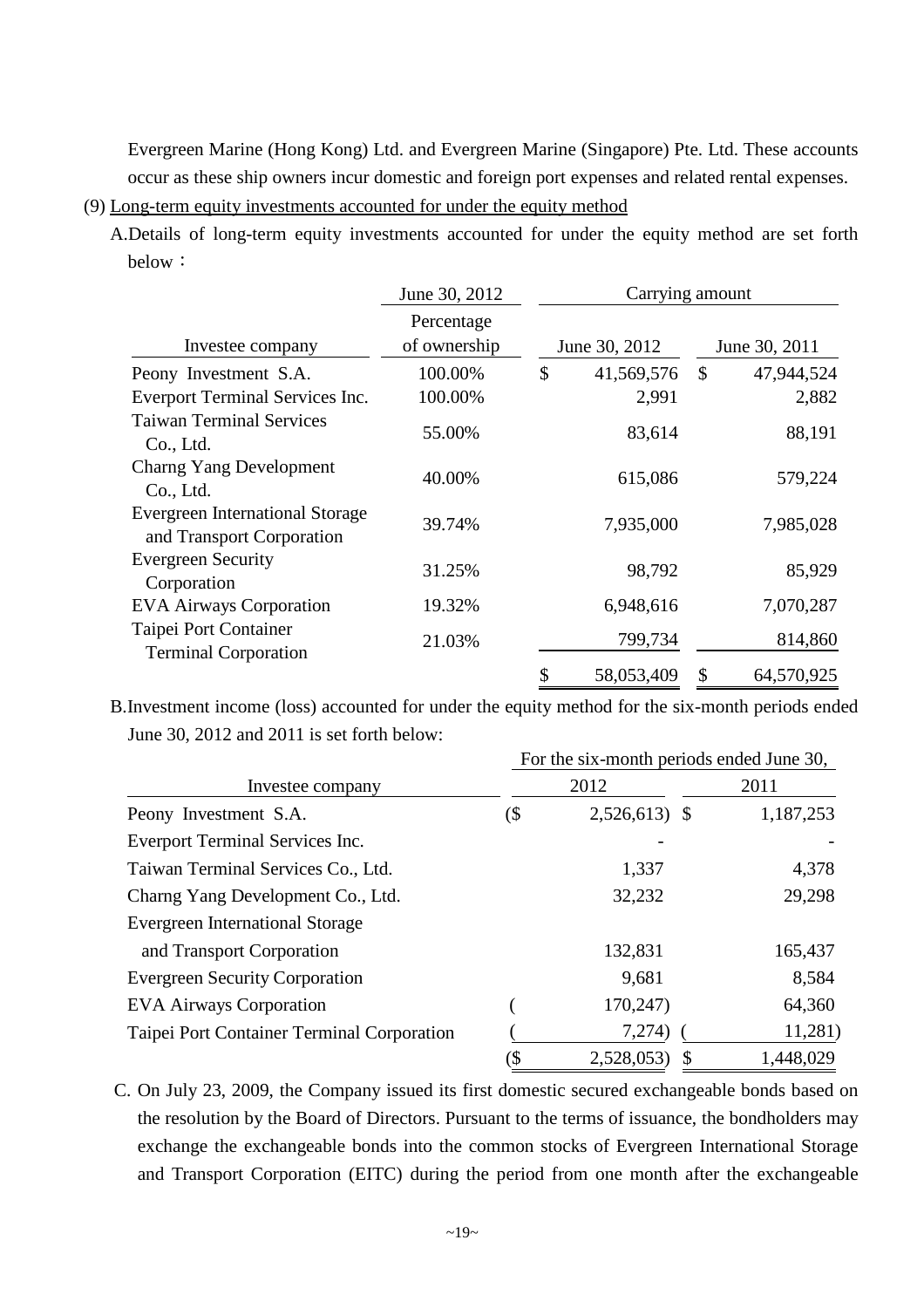bonds are issued to 10 days before the maturity of the exchangeable bonds. The Company has already appropriated 86,595 thousand shares of common stock of Evergreen International Storage and Transport Corporation to the account in Taiwan Depository and Clearing Corporation, for the use of exchange from exchangeable bonds to common stock of EITC (For details of the issuance terms of the exchangeable bonds, please refer to Note 4(14)).

D. For the long-term development of the terminal in the west coast of U.S. on December 24, 2010, the Company invested in its subsidiary, Everport Terminal Services Inc. based on the resolution by the Board of Directors. The Company has provided capital financing funds since May 2011 and the capital stock amounted to USD100, equivalent to 1,000 shares of stock. The Company held all the shares of stock as of June 30, 2012.

### (10) Property, plant and equipment

|                                      | June 30, 2012 |              |               |               |                           |                |
|--------------------------------------|---------------|--------------|---------------|---------------|---------------------------|----------------|
|                                      |               |              |               | Accumulated   |                           |                |
| Asset                                |               | Initial cost |               | depreciation  |                           | Net book value |
| Land                                 | $\mathcal{S}$ | 1,972,540    | $\mathcal{S}$ |               | $\mathcal{S}$             | 1,972,540      |
| <b>Building</b>                      |               | 1,360,388    |               | 524,783)      |                           | 835,605        |
| Loading and unloading equipment      |               | 4,261,946    |               | 3,912,712)    |                           | 349,234        |
| Computer and communication equipment |               | 127,520      | (             | 98,746)       |                           | 28,774         |
| Transportation equipment             |               | 11,731,954   |               | 7,150,583)    |                           | 4,581,371      |
| <b>Ships</b>                         |               | 3,610,805    |               | 2,169,348)    |                           | 1,441,457      |
| Office equipment                     |               | 202,287      |               | 178,634)      |                           | 23,653         |
|                                      |               | 23,267,440   | €             | 14,034,806)   |                           | 9,232,634      |
| Prepayments for equipment            |               | 8,207,507    |               |               |                           | 8,207,507      |
|                                      | \$            | 31,474,947   | (             | 14,034,806)   | $\boldsymbol{\mathsf{S}}$ | 17,440,141     |
|                                      |               |              |               | June 30, 2011 |                           |                |
|                                      |               |              |               | Accumulated   |                           |                |
| Asset                                |               | Initial cost |               | depreciation  |                           | Net book value |
| Land                                 | \$            | 1,972,540    | $\mathcal{S}$ |               | $\mathbf{\hat{S}}$        | 1,972,540      |
| <b>Building</b>                      |               | 1,360,388    |               | 498,057)      |                           | 862,331        |
| Loading and unloading equipment      |               | 4,421,917    |               | 3,856,721)    |                           | 565,196        |
| Computer and communication equipment |               | 111,354      |               | 93,854)       |                           | 17,500         |
| Transportation equipment             |               | 11,530,164   |               | 6,693,674)    |                           | 4,836,490      |
| <b>Ships</b>                         |               | 2,632,367    |               | 1,876,371)    |                           | 755,996        |
| Office equipment                     |               | 199,265      |               | 171,867)      |                           | 27,398         |
|                                      |               | 22,227,995   | $\left($      | 13,190,544)   |                           | 9,037,451      |
| Prepayments for equipment            |               | 3,333,593    |               |               |                           | 3,333,593      |
|                                      | \$            | 25,561,588   | $($ \$        | 13,190,544)   | $\mathcal{S}$             | 12,371,044     |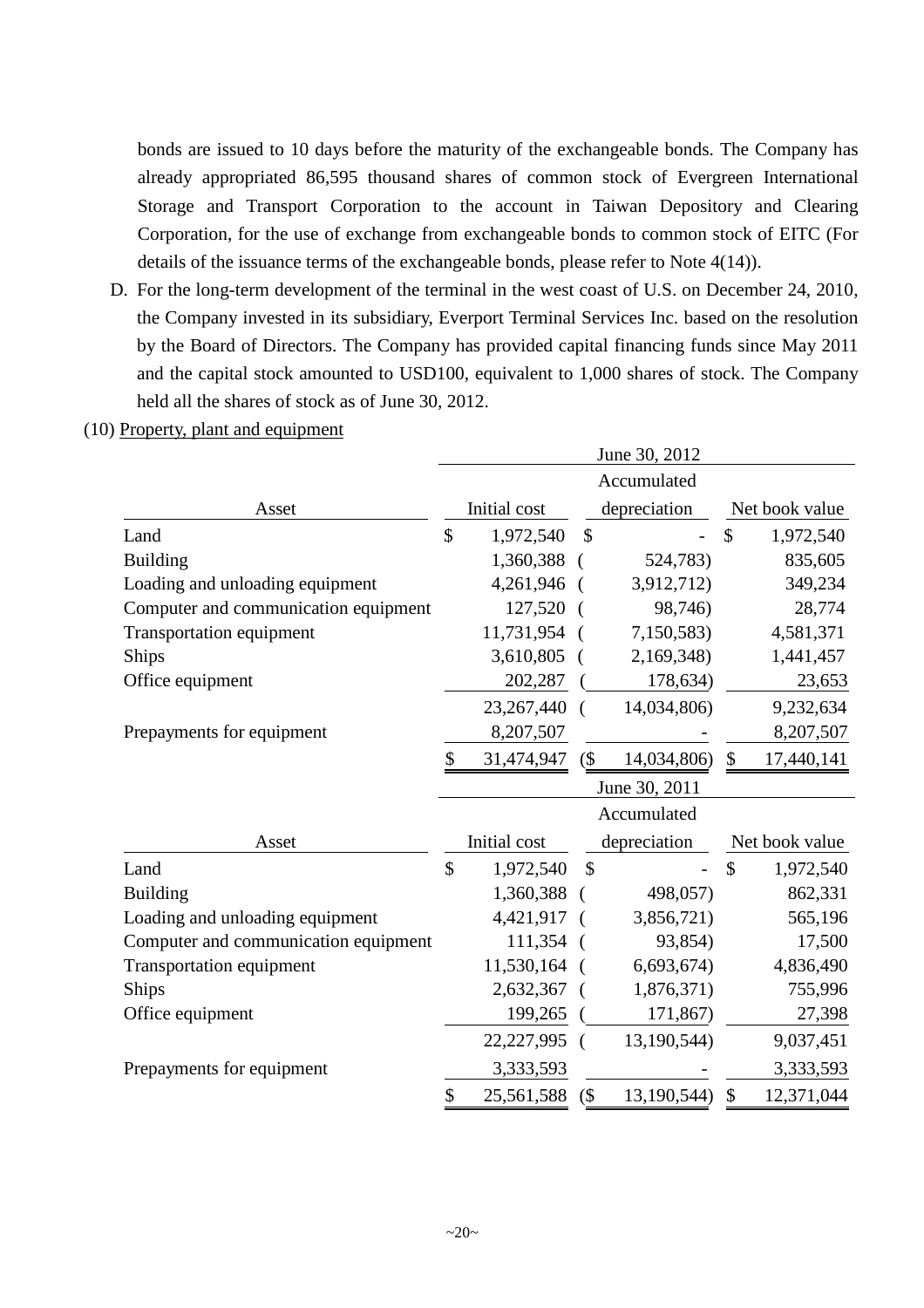- A. All the aforementioned ships have been insured based on the market value of each vessel or the requirement of the creditor banks. As of June 30, 2012 and 2011, the insurance coverage amounted to USD98,640 and USD65,340, respectively. In addition, the ships were covered by the protection and indemnity insurance with GARD. The indemnity amounts were unlimited except for oil pollution which was limited to USD8,000,000 and USD6,000,000 as of June 30, 2012 and 2011, respectively.
- B. The Company's loading and unloading equipment were covered by the general insurance for construction machinery with insurance coverage amounting to \$903,023 and \$1,173,414 as of June 30, 2012 and 2011, respectively. The fire and car insurance coverage for the office equipment and building was \$757,332 and \$749,780, respectively. Container facilities were insured with full coverage amounting to USD237,904 and USD239, 900, respectively.
- C. Interest capitalized to property, plant and equipment amounted to \$44,081 and \$17,026 for the six-month periods ended June 30, 2012 and 2011, respectively.

(11) Short-term loans

|                                                                 | June 30, 2012            |               | June 30, 2011 |
|-----------------------------------------------------------------|--------------------------|---------------|---------------|
| Unsecured loans                                                 | $\overline{\phantom{a}}$ |               | 200,000       |
| (12) Financial liabilities at fair value through profit or loss |                          |               |               |
|                                                                 | June 30, 2012            |               | June 30, 2011 |
| Current items:                                                  |                          |               |               |
| Trading financial liabilities                                   |                          |               |               |
| Foreign exchange option                                         | \$<br>$\sim$ $^{-1}$     | $\mathcal{S}$ | 140,012       |
| <b>Embedded derivatives</b>                                     | 221                      |               | 78,750        |
|                                                                 | 221                      | S             | 218,762       |

A. For the six-month periods ended June 30, 2012 and 2011, the Company recognized net loss of \$54,954 and net gain of \$192,059, respectively.

B.Hedge accounting for these derivative instruments held for hedging activities was not adopted.

(13) Long-term liabilities - current portion

|                         | June 30, 2012 | June 30, 2011 |
|-------------------------|---------------|---------------|
| Corporate bonds payable | 2,742,273     | 554,461       |
| Long-term bank loans    | 2,549,746     | 1,753,571     |
|                         | 5,292,019     | 2,308,032     |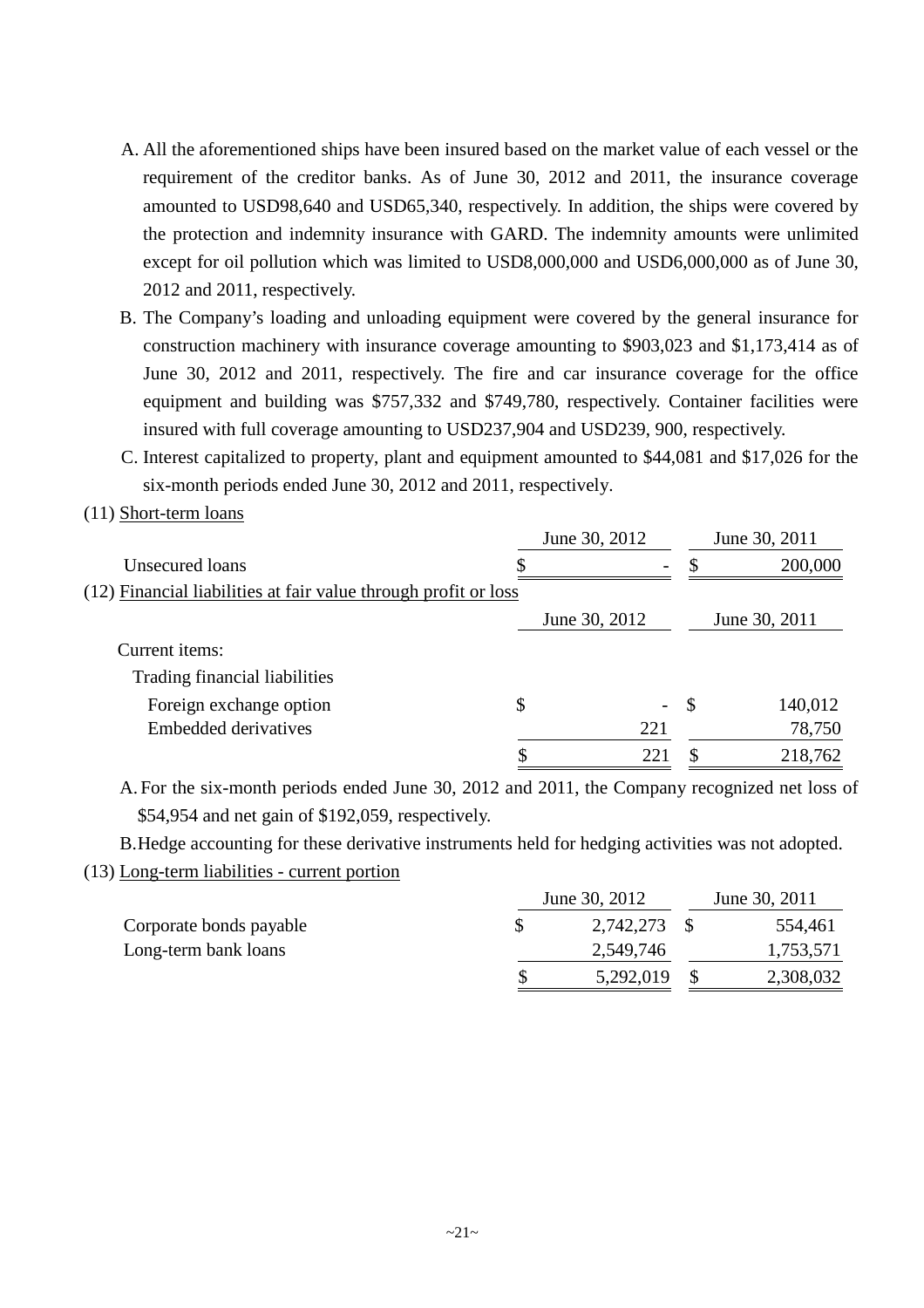#### (14) Corporate bonds payable

|                                      | June 30, 2012      | June 30, 2011 |
|--------------------------------------|--------------------|---------------|
| Domestic unsecured convertible bonds | \$<br>568,600<br>S | 594,100       |
| Domestic secured exchangeable bonds  | 2,210,000          | 2,500,000     |
| Domestic secured corporate bonds     | 3,000,000          |               |
| Less: Discount on corporate bonds    | 36,327)            | 234,456)      |
|                                      | 5,742,273          | 2,859,644     |
| Less: Current portion                | 2,742,273)         | 554,461)      |
|                                      | \$<br>3,000,000    | 2,305,183     |

A. On July 23, 2009, the Company issued its first domestic secured exchangeable bonds (referred herein as the "Exchangeable Bonds") at face value, totaling \$2,500,000. The major terms of the issuance are set forth below:

a)Period: 3 years (July 23, 2009 to July 23, 2012)

- b)Coupon rate: 0% per annum
- c)Principal repayment and interest payment

Unless the Exchangeable Bonds are redeemed, exchanged or deregistered before maturity, or other events occur due to regulatory reasons, the principal of the Exchangeable Bonds shall be repaid in lump sum by cash at maturity based on the face value of the Bonds.

- d)Collaterals
	- (a)The redemption of the Exchangeable Bonds are guaranteed by Bank Sinopac and Credit Agricole Corporate and Investment Bank, referred herein as the "Guarantors". The guaranty period is from the issuance date of the Exchangeable Bonds to the date all the debts are paid off. Additionally, the portion the Guarantors insure includes principal plus accrued interest and debt ancillary to the main liability.
	- (b)If the bondholders files a claim with the Guarantors to redeem the Exchangeable Bonds, the Guarantors should pay within 14 days after being informed of the claim.
	- (c)During the guarantee period, if the Company is unable to repay the principal and interest on the bonds on schedule, violates the consignment contract with consigned bank or guaranty contract with the Guarantors, or violates events approved by official authority, to a certain extent that trespass on the bondholders' rights and interests happens, all the Exchangeable Bonds are deemed to be at maturity effective immediately.
- e) Object exchanged

Common stock of Evergreen International Storage and Transport Corporation (EITC) which belongs to the Company ( Related information is stated in Note 4 (9)).

- f) Redemption at the Company's option
	- (a)During the period from one month after the issuance of the Exchangeable Bonds to 40 days before the maturity of the Exchangeable Bonds, if the closing price of common stock of EITC at the block trade market is equal to or more than 30% of the exchange price for a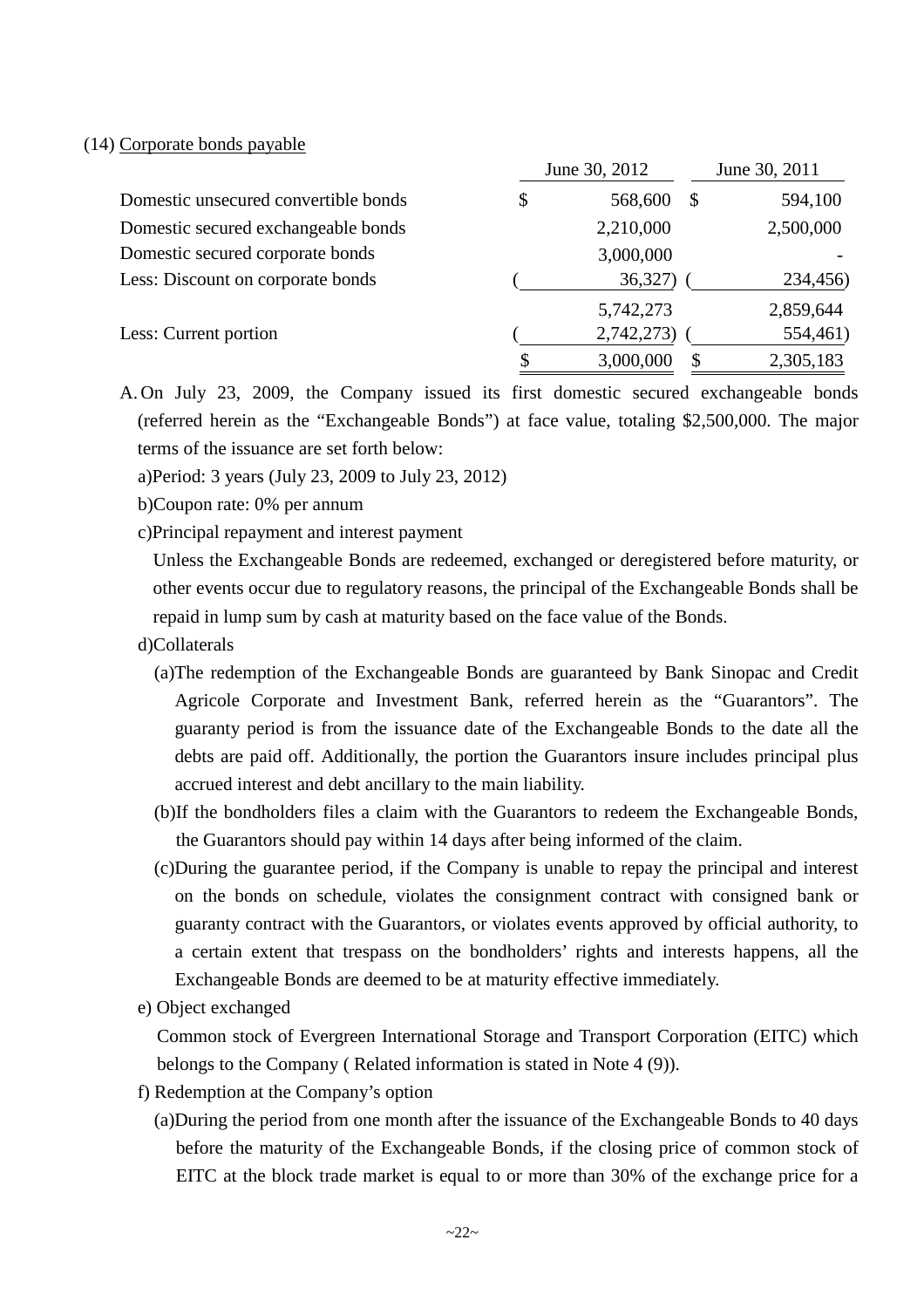period of 30 consecutive trading days, the Company may redeem the outstanding bonds in cash at the face value of the Exchangeable Bonds within 30 trading days after the abovementioned 30 consecutive trading days.

- (b)During the period from one month after the Exchangeable Bonds are issued to 40 days before the maturity of the Exchangeable Bonds, if the total amount of the Exchangeable Bonds outstanding is less than 10% of the total issued amount, the Company may redeem the outstanding bonds in cash at their face value any time during the 40 days before the maturity of the Exchangeable Bonds.
- (c)When the Company issues its redemption notice, and the bondholders do not reply in written form before the effective redemption date, the Company may convert the bonds held by those bondholders into common stock at the exchange price in effect at the expiration of the notice period.
- g) Terms of exchange
	- (a)Exchange period

The bondholders may exchange the Exchangeable Bonds into the common stock of EITC during the period from one month after the Exchangeable Bonds are issued to 10 days before the maturity of the Exchangeable Bonds.

The bondholders are prohibited from exercising their exchange right during the period from 3 trading days before the announcement of cash or stock dividends to the date of distribution of the cash or stock dividends.

(b)Exchange price

The base day for setting exchange price is July 15, 2009. The exchange price can be any of the three average closing prices of the common stock of EITC during the 1, 3 and 5 trading days before the base day multiplied by the number ranging from 101.00% to 110.00%. If any cash or stock dividends are distributed before the base day, the closing price used in the computation of the exchange price must be adjusted for the effect of the dividend distribution. If any cash or stock dividends are distributed during the period from the date on which the exchange price is set to the date on which the Exchangeable Bonds are issued, the exchange price is required to be adjusted in accordance with the adjusting formula specified in the bond agreement. The exchange price at the issuance of the Exchangeable Bonds was set at \$30.31(in dollars). Until the report release date, the exchange price of the Exchangeable Bonds was set at \$28.87(in dollars).

h) Entitlement to cash dividends or stock dividends

The bondholders who request to exchange the Exchangeable Bonds during the period from January 1 of the current year to any date which is more than 3 trading days before the announcement of cash or stock dividends are entitled to the cash or stock dividends resolved by the stockholders in the current year. Exchange of the Exchangeable Bonds is prohibited during the period from 3 trading days before the announcement of cash or stock dividends to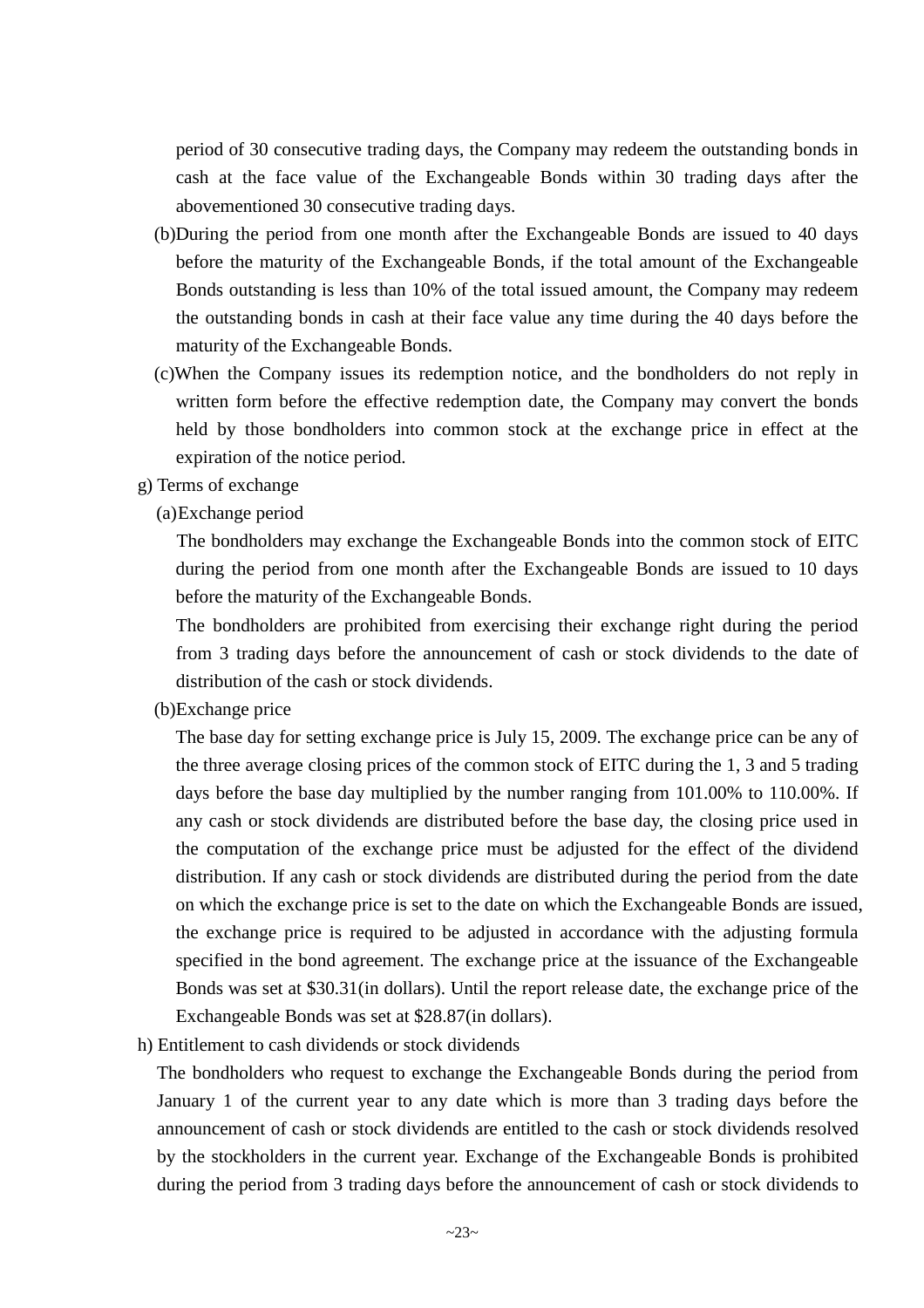the ex-dividend date.The bondholders who request to exchange the Exchangeable Bonds during the period from the date following the ex-dividend date to December 31 of the current year are not entitled to the cash or stock dividends resolved by the stockholders in the current year, but are entitled to the cash or stock dividends resolved by the stockholders in the following year.

- i) As of June 30, 2012, the Company repurchased \$290,000 of the Exchangeable Bonds.
- j) As of June 30, 2012, the bondholders did not exercise the exchange right.
- B.On August 7, 2009, the Company issued its third domestic unsecured convertible bonds (referred herein as the "Third Bonds") at face value, totaling \$2,500,000 The major terms of the issuance are set forth below:
	- a) Period: 5 years (August 7, 2009 to August 7, 2014)
	- b) Coupon rate: 0% per annum
	- c) Principal repayment and interest payment

Unless the Third Bonds are redeemed, repurchased, resold, converted or deregistered before maturity, or other events occur due to regulatory reasons, the principal of the Third Bonds shall be repaid in lump sum by cash at maturity based on the face value of the Bonds.

d) Collaterals

The Third Bonds are unsecured. However, if the Company subsequently issues other convertible bonds secured with collaterals, the rights of the holders of the Third Bonds to claim their credits and the collaterals are set at the same rank as the holders of the convertible bonds issued subsequently.

- e) Redemption at the Company's option
	- (a)During the period from one month after the issuance of the Third Bonds to 40 days before the maturity of the Third Bonds, if the closing price of the Company's common stock at the Taiwan Stock Exchange is equal to or more than 30% of the conversion price for a period of 30 consecutive trading days, the Company may redeem the outstanding bonds in cash at the face value of the Third Bonds within 30 trading days after the abovementioned 30 consecutive trading days.
	- (b)During the period from one month after the Third Bonds are issued to 40 days before the maturity of the Third Bonds, if the total amount of the Third Bonds outstanding after the conversion by the bondholders is less than \$250 million (10% of the total issued amount), the Company may redeem the outstanding bonds at their face value any time during the 40 days before the maturity of the Third Bond.
	- (c)When the Company issues its redemption notice, if the bondholders do not reply before the effective redemption date, the Company may convert the bonds held by those bondholders into common stock at the conversion price in effect at the expiration of the notice period.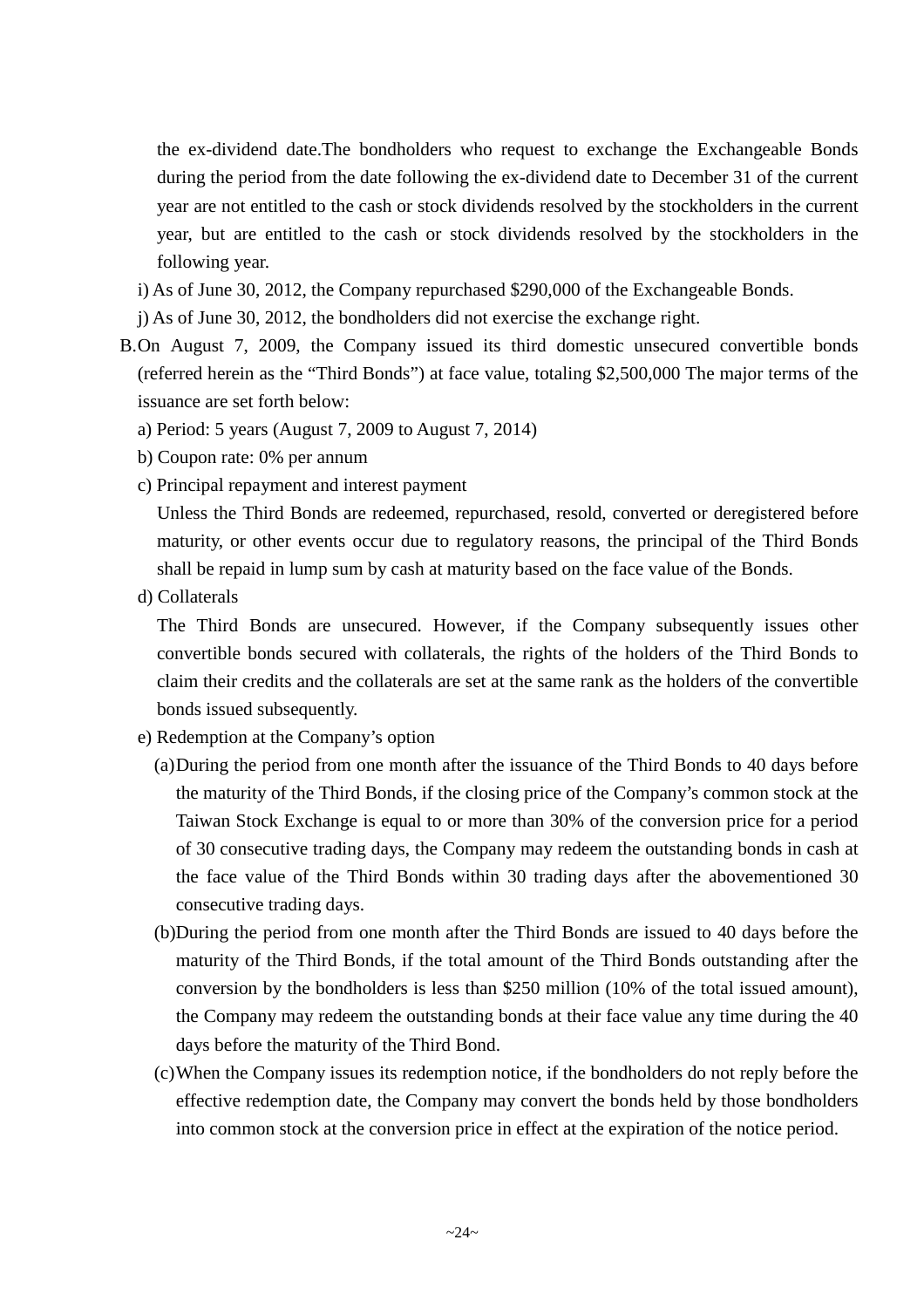f) Redemption at the bondholders' option

During the period from 30 days before the 2-year maturity of the Third Bonds to the date of maturity, or from 30 days before the 3-year maturity of the Third Bonds to the date of maturity, the bondholders may require the Company to redeem their bonds in cash at the face value plus interest compensation. The redemption price for the former is 101.00% of the face value with a yield rate of 0.50% per annum, and 101.51% of the face value with a yield rate of 0.50% for the latter.

- g) Terms of conversion
	- (a)Conversion period

The bondholders may convert the Third Bonds into the Company's common stock during the period from one month after the Third Bonds are issued to 10 days before the maturity of the Third Bonds.

The bondholders are prohibited from exercising their conversion right during the period from 3 trading days before the announcement of cash or stock dividends to the date of distribution of the cash or stock dividends.

(b)Conversion price

The base day for setting conversion price is July 30, 2009. The conversion price can be any of the three average closing prices of the Company's common stock during the 1, 3 and 5 trading days before the base day multiplied by 101.00%. If any cash or stock dividends are distributed before the base day, the closing price used in the computation of the conversion price must be adjusted for the effect of the dividend distribution. If any cash or stock dividends are distributed during the period from the date on which the conversion price is set to the date on which the Third Bonds are issued, the conversion price is required to be adjusted in accordance with the adjusting formula specified in the bond agreement. The conversion price at the issuance of the Third Bonds was set at \$20.04 (in dollars). Until the report release date, the conversion price of the Exchangeable Bonds was set at \$17.20 (in dollars).

h) Entitlement to cash dividends or stock dividends

The bondholders who request to convert the Third Bonds during the period from January 1 of the current year to any date which is more than 3 trading days before the announcement of cash or stock dividends are entitled to the cash or stock dividends resolved by the stockholders in the current year. Conversion of the Third Bonds is prohibited during the period from 3 trading days before the announcement of cash or stock dividends to the ex-dividend date.The bondholders who request to convert the Third Bonds during the period from the date following the ex-dividend date to December 31 of the current year are not entitled to the cash or stock dividends resolved by the stockholders in the current year, but are entitled to the cash or stock dividends resolved by the stockholders in the following year.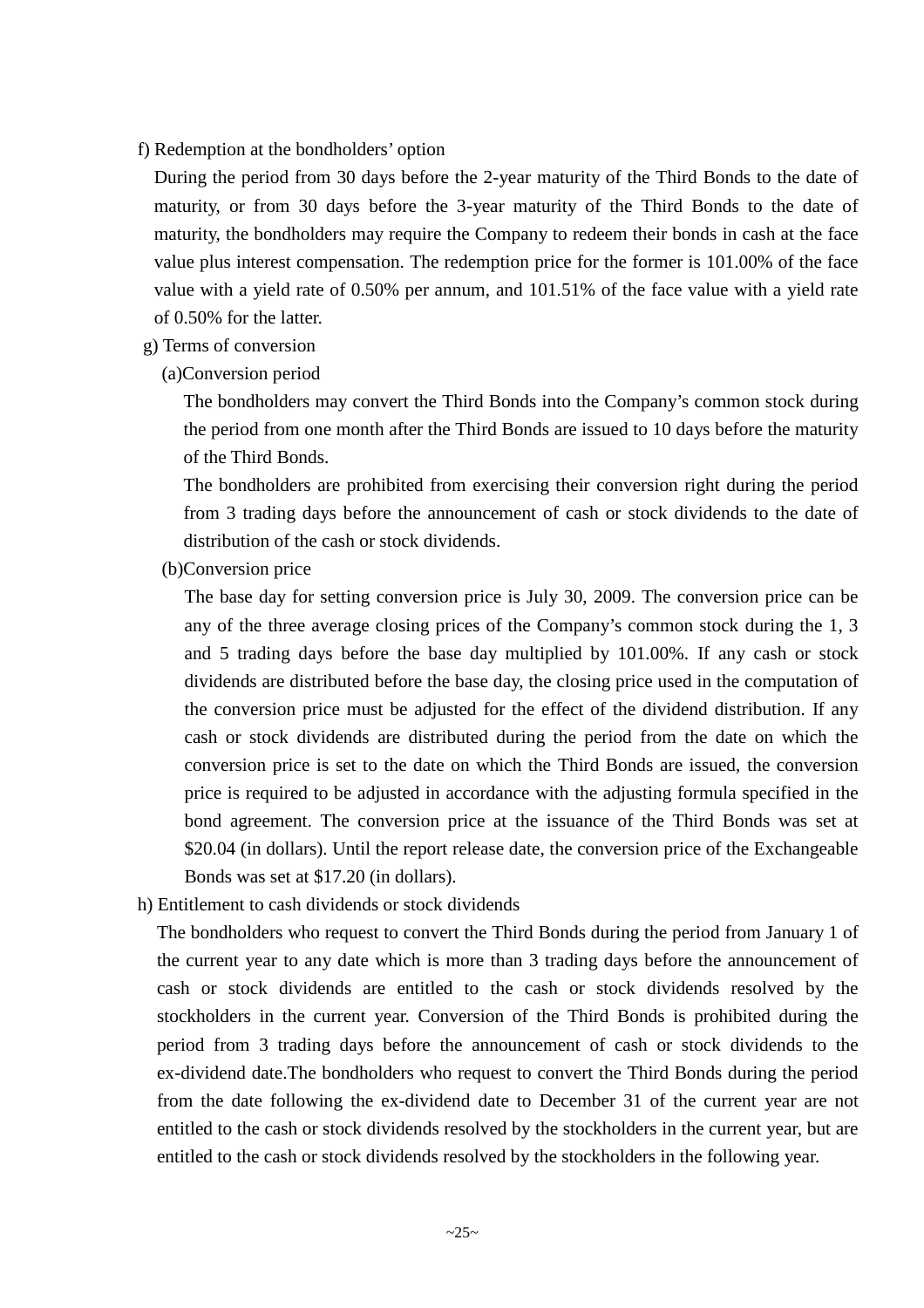- i) As of June 30, 2012, the Third Bond holders to request convertible bonds of the Company common stock, total convertible bonds face value was \$1,931,400. Convertible for the Third Bonds to increase conversion transaction capital surplus - paid-in capital in excess of par value of common stock \$1,016,996, and reduce the capital reserves from stock warrants \$197,933.
- C.On April 26, 2012, the Company issued its twelfth domestic secured corporate bonds (referred herein as the "Twelfth Bonds"), totaling \$3,000,000. The Twelfth Bonds are categorized into Bond A and B, depending on the guarantee institution. Bond A totals \$2,000,000 and Bond B totals \$1,000,000. The major terms of the issuance are set forth below:
	- a) Period: 5 years (April 26, 2012 to April 26, 2017)
	- b) Coupon rate: 1.28% fixed per annum
	- c) Principal repayment and interest payment

Repayments for the Twelfth Bonds are paid annually on coupon rate, starting a year from the issuing date. The principal of the Twelfth Bonds shall be repaid in lump sum at maturity.

d) Collaterals

The Twelfth Bonds are secured. Bond A are guaranteed by Bank Sinopac, and Bond B are guaranteed by Far Eastern International Bank.

D.The conversion rights and debt component of the Third Bonds are recognized separately in accordance with R.O.C. SFAS No. 36.

The issuance cost of the Third Bonds is allocated to debt and equity components by the amount initially recognized. Accordingly, the account of "capital reserve from stock warrants" amounted to \$256,205.

The net value of the rights of repurchase and resold embedded in bonds payable was separated from bonds payable, and was recognized in "financial liabilities at fair value through profit or loss" in accordance with R.O.C. SFAS No. 34.

(15) Long-term loans

|                                                     |    | June 30, 2012 |   | June 30, 2011 |
|-----------------------------------------------------|----|---------------|---|---------------|
| Secured bank loans                                  | \$ | 2,400,000     | S | 2,400,000     |
| Unsecured bank loans                                |    | 24,969,276    |   | 14,282,778    |
| Add (less): unrealized foreign exchange loss (gain) |    | 22,598        |   | 20,497)       |
| Less: deferred charges - hosting fee credit         |    | 5,099)        |   | 7,579)        |
|                                                     |    | 27,386,775    |   | 16,654,702    |
| Less: Current portion                               |    | 2,549,746)    |   | 1,753,571)    |
|                                                     | S  | 24,837,029    |   | 14,901,131    |

Please refer to Note 6 for details of the collaterals pledged for the above long-term loans.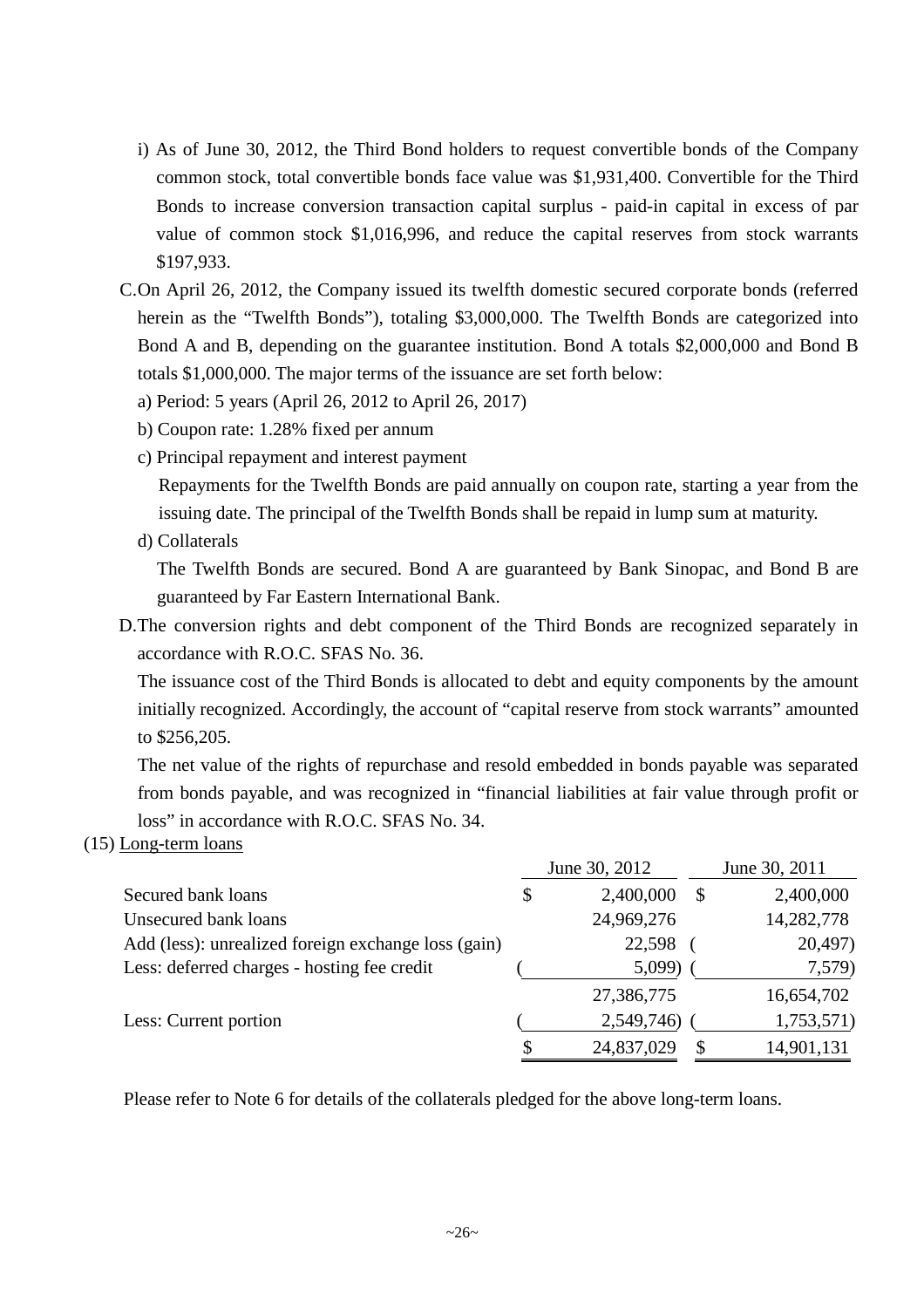### (16) Capital

- A. As of June 30, 2012, the Company's authorized capital was \$36,000,000, and the paid-in capital was \$34,749,407, divided into 3,474,941 thousand shares of common stocks, with a par value of \$10 (in dollars) per share.
- B.Details of the common stock converted from the unsecured domestic convertible bonds issued by the Company for the six-month periods ended June 30, 2012 and 2011 are set forth below:

|                             | For the six-month periods ended June 30 |   |        |               |    |         |
|-----------------------------|-----------------------------------------|---|--------|---------------|----|---------|
|                             | 2012                                    |   |        | 2011          |    |         |
|                             | No. of Shares                           |   |        | No. of Shares |    |         |
|                             | (in 000's)                              |   | Amount | (in 000's)    |    | Amount  |
| Third unsecured convertible |                                         |   |        |               |    |         |
| bonds                       | 1,483                                   | S | 14,826 | 32,864        | \$ | 328,642 |

C.The capital increase due to the distribution of stock dividends from retained earnings was \$3,157,544, constituting 315,754 thousand shares of common stocks, as resolved at the stockholders' meeting on June 24, 2011. Such capital increase had been registered in effect by Gin-Gwen-Jen (6) Letter No. 1000035689 of the Financial Supervisory Commission, Executive Yuan, R.O.C. The effective date of the capital increase is September 7, 2011, and the Company registered the change of capital at the Ministry of Economic Affairs on September 23, 2011.

### (17) Capital surplus

- A. Pursuant to the R.O.C. Company Law, capital reserve arising from paid-in capital in excess of par value on issuance of common stocks and donations can be used to cover accumulated deficit or to issue new stocks or cash to shareholders in proportion to their share ownership, provided that the Company has no accumulated deficit. Further, the R.O.C. Securities and Exchange Law requires that the amount of capital reserve to be capitalized mentioned above should not exceed 10% of the paid-in capital each year. Capital reserve should not be used to cover accumulated deficit unless the legal reserve is insufficient.
- B.Information related to "capital reserve from stock warrants" is stated in Note 4(14).
- (18) Appropriation of retained earnings and dividend policy
	- A. According to the Company's Articles of Incorporation, if there is any profit for a fiscal year, the Company shall first make provision for income tax and cover prior years' losses, then appropriate 10% of the residual amount as legal reserve. Dividends shall be proposed by the Board of Directors and resolved by the stockholders. Bonuses paid to employees shall be at least 0.5% of the total distributed amount and the remuneration paid to the directors and supervisors shall not exceed 5% of the total distributed amount.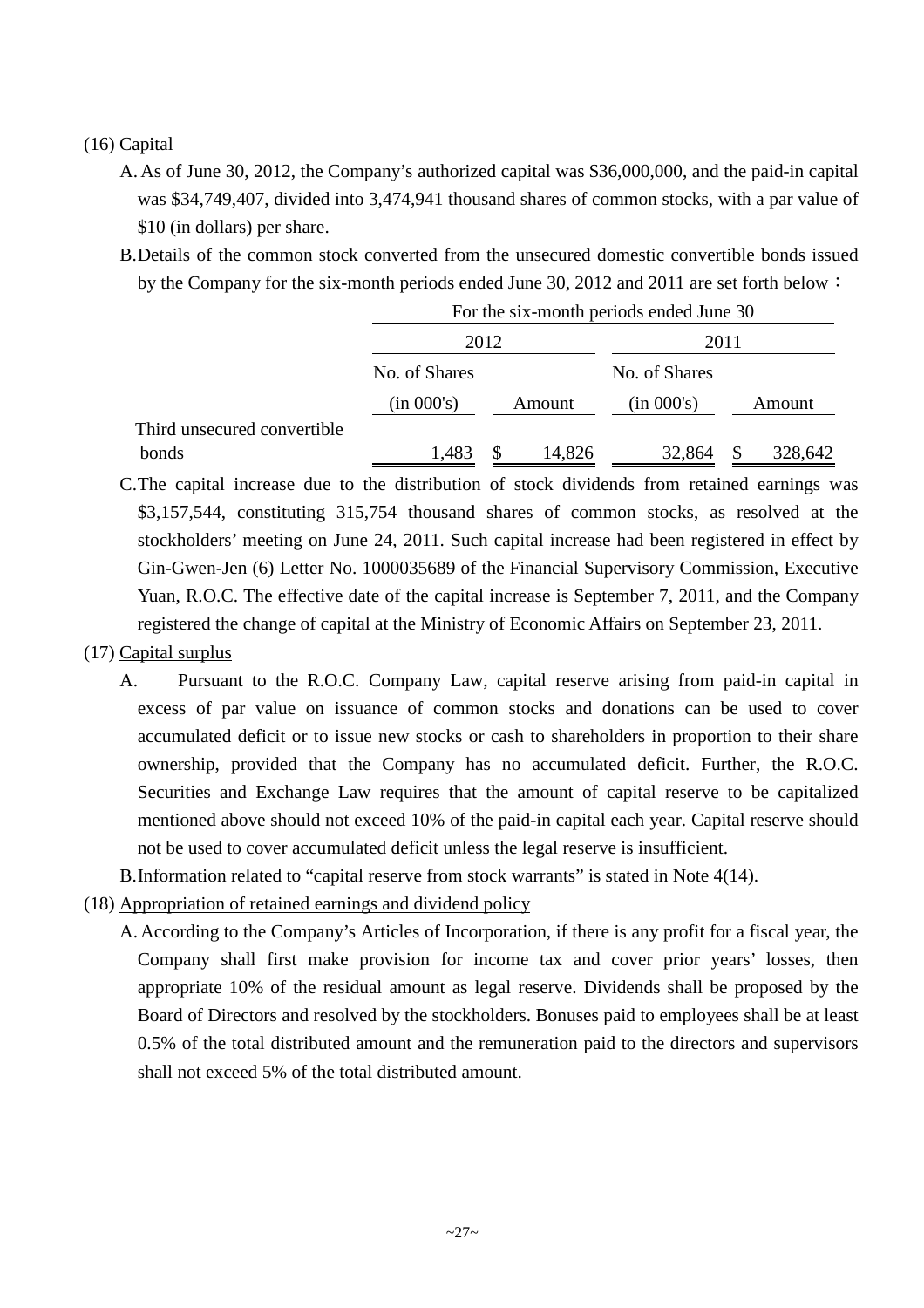### B.Dividend policy

The Company is currently at the stable growth stage. In order to facilitate future expansion plans, dividends to stockholders are distributed mutually in the form of both cash and stocks with the basic principle that the ratio of cash dividends to total stock dividends shall not be lower than 10%.

### C.Legal reserve

Except for covering accumulated deficit or issuing new stocks or cash to shareholders in proportion to their share ownership, the legal reserve shall not be used for any other purpose. The use of legal reserve for the issuance of stocks or cash to shareholders in proportion to their share ownership is permitted, provided that the balance of the reserve exceeds 25% of the Company's paid-in capital.

D. Special reserve

If there is any negative stockholders' equity item recognized by the Company, such as unrealized loss on the decline in market value of long-term equity investments, cumulative translation adjustments and unrecognized pension cost, the Company is required to set aside an amount equal to the amount of the negative stockholders' equity item as special reserve from the after-tax net income. If the negative stockholders' equity items are subsequently reversed, an amount not exceeding the reversed amount can be appropriated from the special reserve.

E.Appropriations of the 2011 and 2010 earnings as resolved by the stockholders on June 15, 2012 and June 24, 2011, respectively, are set forth below:

|                 |                                | 2011                                                            |                | 2010         |
|-----------------|--------------------------------|-----------------------------------------------------------------|----------------|--------------|
|                 |                                | Dividend per                                                    |                | Dividend per |
|                 |                                | Total Amount share (in dollars) Total Amount share (in dollars) |                |              |
| Legal reserve   | \$<br>$\overline{\phantom{0}}$ |                                                                 | \$1,516,545    |              |
| Special reserve | 986,044)                       |                                                                 | 3,621,980      |              |
| Cash dividends  | $\overline{\phantom{0}}$       |                                                                 | $3,157,544$ \$ | 1.0          |
| Stock dividends |                                |                                                                 | 3,157,544      | 1.0          |

- F. As resolved by the stockholders on June 15, 2012, the Company did not distribute dividends to stockholders, bonus to employees, or remuneration to the directors and supervisors in order to facilitate future expansion plans.
- G. As of June 30, 2012, the Company recognized neither bonus to employees nor remuneration to the directors and supervisors in order to facilitate future expansion plans.
- H. For more information on the bonus allocation to employees and remuneration to the directors and supervisors of the Company as resolved by the Board of Directors and approved by the stockholders, please visit the "Market Observation Post System" website of the Taiwan Stock Exchange.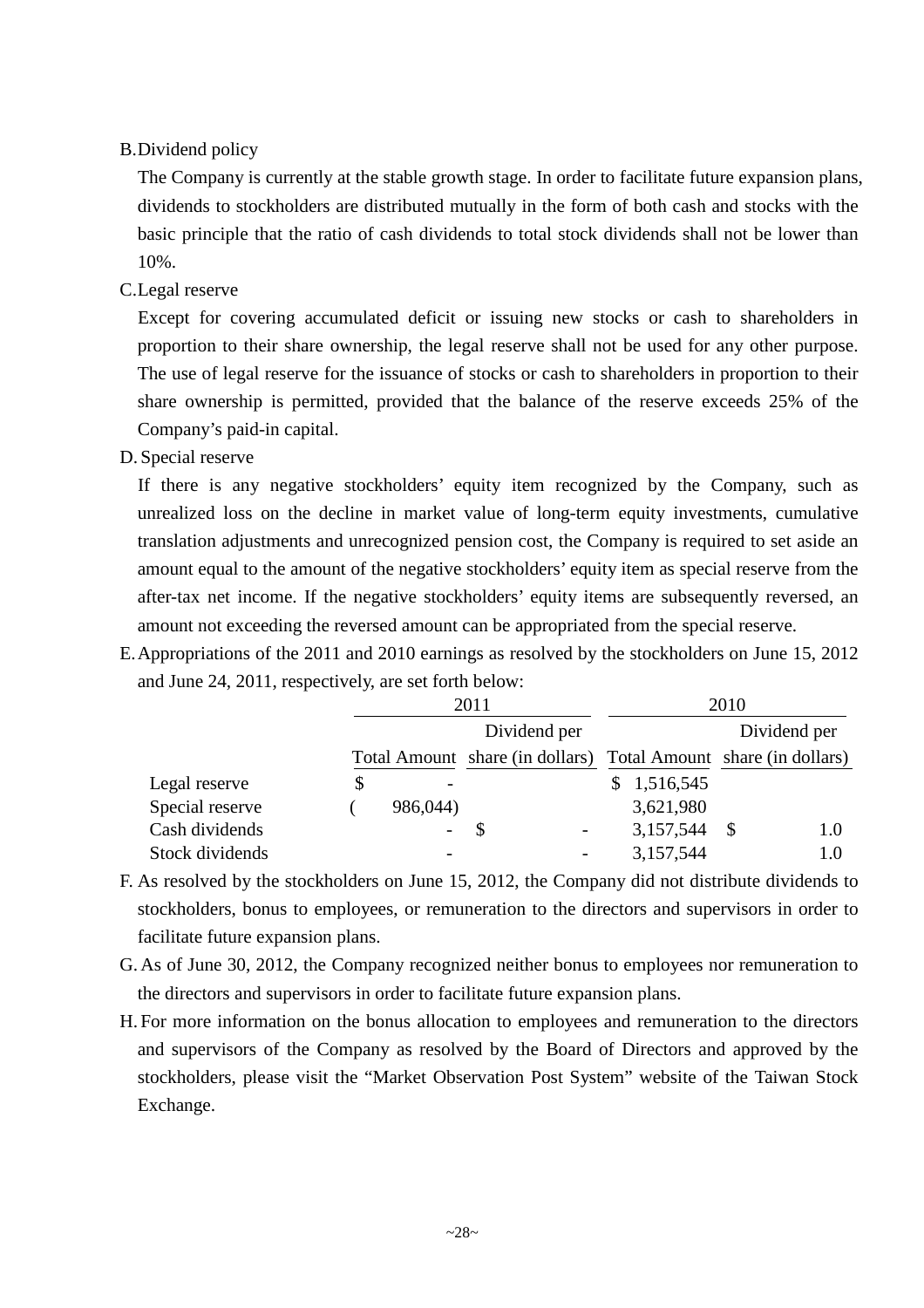### (19) Operating income

|                                             | For the six-month periods ended June 30, |           |      |           |
|---------------------------------------------|------------------------------------------|-----------|------|-----------|
|                                             |                                          | 2012      | 2011 |           |
| Marine freight income                       | \$                                       | 7,453,685 | - S  | 7,207,559 |
| Ship rental income                          |                                          | 103,687   |      | 95,382    |
| Commission income and agency service income |                                          | 133,565   |      | 121,381   |
| Others                                      |                                          | 209,986   |      | 160,764   |
|                                             |                                          | 7,900,923 |      | 7,585,086 |

### (20) Income tax

A. Income tax (benefit) expense and income tax payable (refundable) are reconciled as follows:

|                                               |               | For the six-month periods ended June 30, |               |  |  |
|-----------------------------------------------|---------------|------------------------------------------|---------------|--|--|
|                                               |               | 2012                                     | 2011          |  |  |
| Income tax (benefit) expense                  | (\$           | 236,797) \$                              | 428,140       |  |  |
| Add (Less):                                   |               |                                          |               |  |  |
| Prepaid and withholding taxes                 |               | $6,169$ (                                | 1,607)        |  |  |
| Adjustments for changes in tax estimates      |               | 33,684                                   |               |  |  |
| Net change in deferred income tax assets/     |               |                                          |               |  |  |
| liabilities                                   |               | 205,204                                  | 112,786)      |  |  |
| Income tax (refundable) payable               |               | 4,078)<br>S                              | 313,747       |  |  |
| B. Deferred income tax assets and liabilities |               |                                          |               |  |  |
|                                               |               | June 30, 2012                            | June 30, 2011 |  |  |
| Deferred income tax assets-current            | $\mathcal{S}$ | 349,824 \$                               | 250,211       |  |  |
| Deferred income tax assets-non-current        |               | 71,716                                   | 67,221        |  |  |
| Deferred income tax liabilities-current       |               |                                          |               |  |  |
| Deferred income tax liabilities-non-current   |               | $1,235,901$ (                            | 1,561,007)    |  |  |
| <b>Valuation allowance</b>                    |               |                                          |               |  |  |
|                                               | (\$           | $814,361$ (\$)                           | 1,243,575)    |  |  |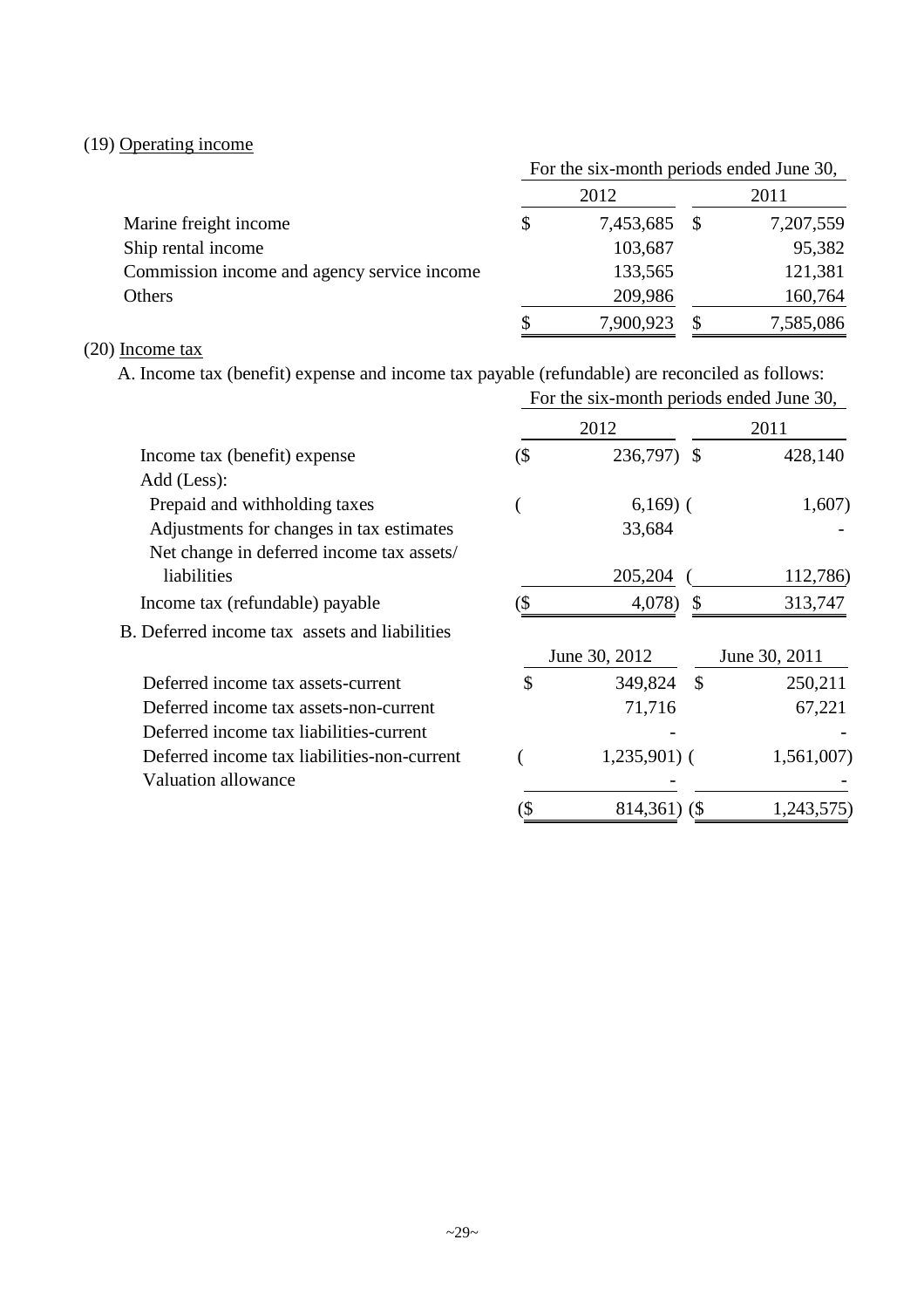| C. Details of temporary differences, loss carryforwards and investment tax credits resulting in |  |  |  |  |
|-------------------------------------------------------------------------------------------------|--|--|--|--|
| deferred income tax assets and liabilities are as follows:                                      |  |  |  |  |

|                                            | June 30, 2012 |               |                                                         | June 30, 2011 |           |    |               |
|--------------------------------------------|---------------|---------------|---------------------------------------------------------|---------------|-----------|----|---------------|
|                                            | Amount        |               | Tax effect                                              |               | Amount    |    | Tax effect    |
| Current items:                             |               |               |                                                         |               |           |    |               |
| Bad debts expense                          | \$<br>2,349   | $\mathcal{S}$ | 400                                                     | $\mathcal{S}$ | 1,845     | \$ | 313           |
| Unrealized foreign exchange loss           | 19,812        |               | 3,368                                                   |               | 32,327    |    | 5,496         |
| Loss on valuation of financial assets      | 131,424       |               | 22,342                                                  |               | 131,424   |    | 22,342        |
| Loss on valuation of financial liabilities |               |               |                                                         |               | 137,023   |    | 23,294        |
| Deferred profit from disposal of loading   |               |               |                                                         |               |           |    |               |
| and unloading equipment                    | 383           |               | 65                                                      |               |           |    |               |
| Loss carryforwards                         | 1,222,605     |               | 207,843                                                 |               | 1,169,211 |    | 198,766       |
| Investment tax credits                     |               |               | 115,806                                                 |               |           |    |               |
|                                            |               | \$            | 349,824                                                 |               |           | \$ | 250,211       |
| Non-current items:                         |               |               |                                                         |               |           |    |               |
| Pension expense                            | 418,792       |               | 71,195                                                  |               | 395,417   |    | 67,221        |
| Deferred profit from disposal of loading   |               |               |                                                         |               |           |    |               |
| and unloading equipment                    | 3,066         |               | 521                                                     |               |           |    |               |
| Investment income accounted for            |               |               |                                                         |               |           |    |               |
| under the equity method                    |               |               | $(7,270,005)$ $(1,235,901)$ $(9,182,395)$ $(1,561,007)$ |               |           |    |               |
|                                            |               |               | (\$1,164,185)                                           |               |           |    | (\$1,493,786) |

D. The Company is eligible for investment tax credits under the Statute for Upgrading Industry and Involvement in Public Works. Details as of June 30, 2012 are as follows:

|                           |                   |         |      |                    | Final year tax  |  |
|---------------------------|-------------------|---------|------|--------------------|-----------------|--|
| Qualifying item           | Total tax credits |         |      | Unused tax credits | credits are due |  |
| Machinery                 | \$                | 3,076   | - \$ | 1,246              | 2012            |  |
| Machinery                 |                   | 18,398  |      | 18,398             | 2013            |  |
| <b>Personnel Training</b> |                   | 162     |      | 162                | 2013            |  |
| Significant public works  |                   | 36,000  |      | 36,000             | 2015            |  |
| Significant public works  |                   | 60,000  |      | 60,000             | 2016            |  |
|                           |                   | 117,636 |      | 115,806            |                 |  |

E. As of June 30, 2012, loss available to be carried forward was as follows:

|                   |           |                 | Losses available |               |             | Final year losses |
|-------------------|-----------|-----------------|------------------|---------------|-------------|-------------------|
| Year in which     | Amount    |                 | to be            |               | Unused loss | can be            |
| loss was incurred | approved  | carried forward |                  | carryforwards |             | carried forward   |
| 2009              | 2,456,334 |                 | 417.577          |               | 207,843     | 2019              |

F. As of June 30, 2012, the Company's income tax returns through 2009 have been assessed and approved by the Tax Authority.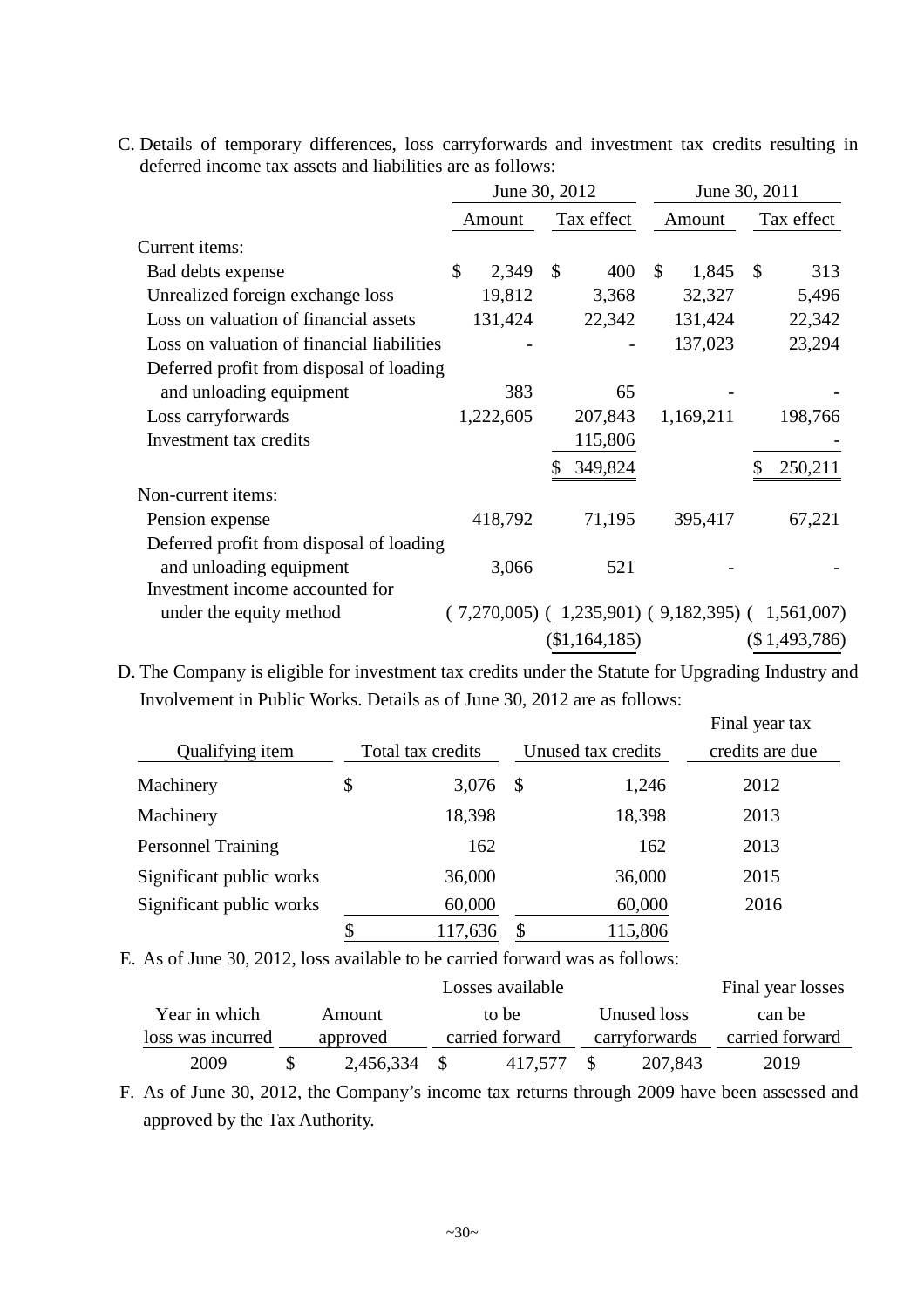G. Unappropriated retained earnings

|                                       | June 30, 2012 | June 30, 2011 |  |
|---------------------------------------|---------------|---------------|--|
| Earnings generated in and before 1997 | 6,527,940 \$  | 5,570,596     |  |
| Earnings generated in and after 1998  | 3,320,127     | 6,383,665     |  |
|                                       | 9,848,067     | 11,954,261    |  |

The unappropriated retained earnings represents the accumulated unappropriated retained earnings accounted for in accordance with the "Business Entity Accounting Law". Net income for the six-month periods ended June 30, 2012 and 2011 was not included.

- H.As of June 30, 2012 and 2011, the balances of the imputation tax credit account were \$1,032,525 and \$2,535,706, respectively. The creditable tax rate is estimated to be 30.78% for 2011 and was 14.97% for 2010.
- (21) (Losses) Earnings per share

|                                    | For the six-month periods ended June 30, 2012 |                           |                  |                                              |                  |
|------------------------------------|-----------------------------------------------|---------------------------|------------------|----------------------------------------------|------------------|
|                                    |                                               |                           | Weighted-average |                                              | Losses per share |
|                                    | Amount                                        |                           | outstanding      | (in dollars)                                 |                  |
|                                    |                                               |                           | common shares    |                                              |                  |
|                                    | Before tax                                    | After tax                 | (in thousands)   | Before tax                                   | After tax        |
| <b>Basic EPS</b>                   |                                               |                           |                  |                                              |                  |
| Net loss                           | $(\$$ 2,637,305) $(\$$ 2,400,508)             |                           | 3,474,208        | $\left( \mathcal{S} \right)$<br>$0.76)$ (\$) | (0.69)           |
| Dilutive effect of<br>common stock |                                               |                           |                  |                                              |                  |
| Convertible bonds                  | <b>Note</b>                                   | <b>Note</b>               | <b>Note</b>      |                                              |                  |
| Dilutive EPS                       |                                               |                           |                  |                                              |                  |
| Net loss attributable to           |                                               |                           |                  |                                              |                  |
| common stockholders                |                                               |                           |                  |                                              |                  |
| plus dilutive effect of            |                                               |                           |                  |                                              |                  |
| common stock                       |                                               |                           |                  |                                              |                  |
| equivalents                        | $\left( \mathbb{S}\right)$                    | 2,637,305) (\$ 2,400,508) | 3,474,208        | $0.76)$ (\$)<br>$\left( \text{\$} \right)$   | (0.69)           |

Note: According to R.O.C. SFAS No. 24 "Earnings Per Share", the potential common stock should not be considered in the calculation of basic earnings per share, due to net loss from continuing operations, which has an anti-diluted effect.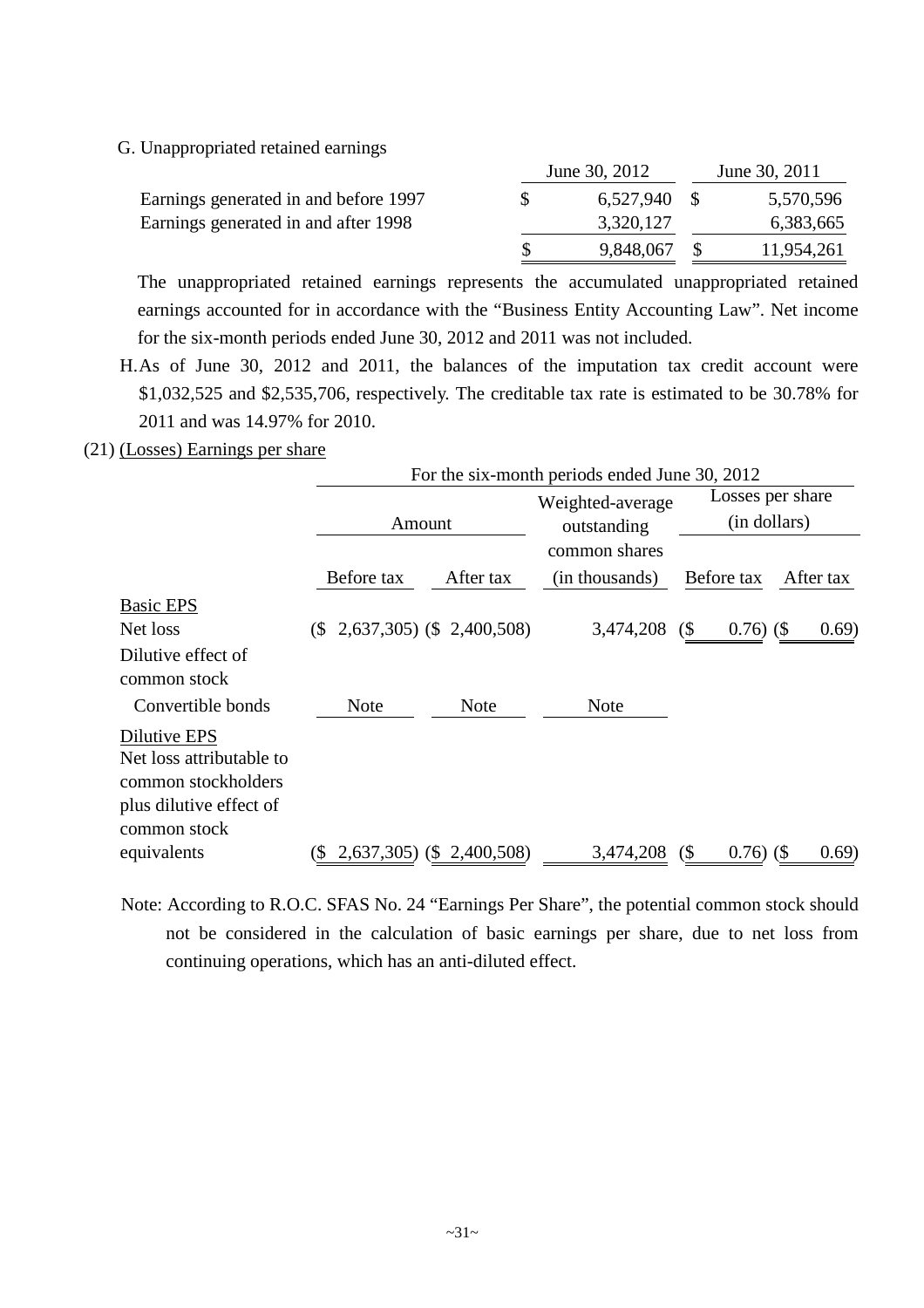|                            | For the six-month periods ended June 30, 2011 |             |                  |                    |            |  |  |
|----------------------------|-----------------------------------------------|-------------|------------------|--------------------|------------|--|--|
|                            |                                               |             | Weighted-average | Earnings per share |            |  |  |
|                            | Amount                                        |             | outstanding      | (in dollars)       |            |  |  |
|                            |                                               |             | common shares    |                    |            |  |  |
|                            | Before tax                                    | After tax   | (in thousands)   | Before tax         | After tax  |  |  |
| <b>Basic EPS</b>           |                                               |             |                  |                    |            |  |  |
| Net income                 | \$1,816,089                                   | \$1,387,949 | 3,466,022        | 0.52<br>S          | \$<br>0.40 |  |  |
| Dilutive effect of common  |                                               |             |                  |                    |            |  |  |
| stock equivalents:         |                                               |             |                  |                    |            |  |  |
| Convertible bonds          | 7,596                                         | 7,596       | 40,046           |                    |            |  |  |
| Dilutive EPS               |                                               |             |                  |                    |            |  |  |
| Net income attributable to |                                               |             |                  |                    |            |  |  |
| common stockholders plus   |                                               |             |                  |                    |            |  |  |
| dilutive effect of common  |                                               |             |                  |                    |            |  |  |
| stock equivalents          | \$1,823,685                                   | \$1,395,545 | 3,506,068        | 0.52               | 0.40<br>S  |  |  |

The weighted-average outstanding common shares for the six-month periods ended June 30, 2011 have been adjusted retroactively in proportion to retained earnings capitalized during the years ended December 31, 2011. The basic and diluted EPS for the six-month periods ended June 30, 2011 were both adjusted from \$0.44 to \$0.40 per share.

(22) Personnel, depreciation and amortization expenses

Personnel, depreciation and amortization expenses are summarized as follows:

|                            | For the six-month periods ended June 30, 2012 |                |                                               |                   |    |         |  |  |
|----------------------------|-----------------------------------------------|----------------|-----------------------------------------------|-------------------|----|---------|--|--|
|                            | Operating cost                                |                |                                               | Operating expense |    | Total   |  |  |
| Personnel expenses         |                                               |                |                                               |                   |    |         |  |  |
| <b>Salaries</b>            | \$                                            | 159,239        | $\mathcal{S}$                                 | 390,053           | \$ | 549,292 |  |  |
| Labor and health insurance |                                               | 9,584          |                                               | 30,599            |    | 40,183  |  |  |
| Pension                    |                                               | 24,915         |                                               | 41,701            |    | 66,616  |  |  |
| Others                     |                                               | 9,822          |                                               | 13,168            |    | 22,990  |  |  |
| Depreciation               |                                               | 782,880        |                                               | 20,965            |    | 803,845 |  |  |
| Amortization               |                                               | 103,954        |                                               | 5,524             |    | 109,478 |  |  |
|                            |                                               |                | For the six-month periods ended June 30, 2011 |                   |    |         |  |  |
|                            |                                               | Operating cost |                                               | Operating expense |    | Total   |  |  |
| Personnel expenses         |                                               |                |                                               |                   |    |         |  |  |
| <b>Salaries</b>            | \$                                            | 138,231        | $\mathcal{S}$                                 | 376,139           | \$ | 514,370 |  |  |
| Labor and health insurance |                                               | 7,784          |                                               | 28,642            |    | 36,426  |  |  |
| Pension                    |                                               | 5,304          |                                               | 64,499            |    | 69,803  |  |  |
| Others                     |                                               | 8,066          |                                               | 11,731            |    | 19,797  |  |  |
| Depreciation               |                                               | 742,711        |                                               | 18,673            |    | 761,384 |  |  |
| Amortization               |                                               | 129,293        |                                               | 6,058             |    | 135,351 |  |  |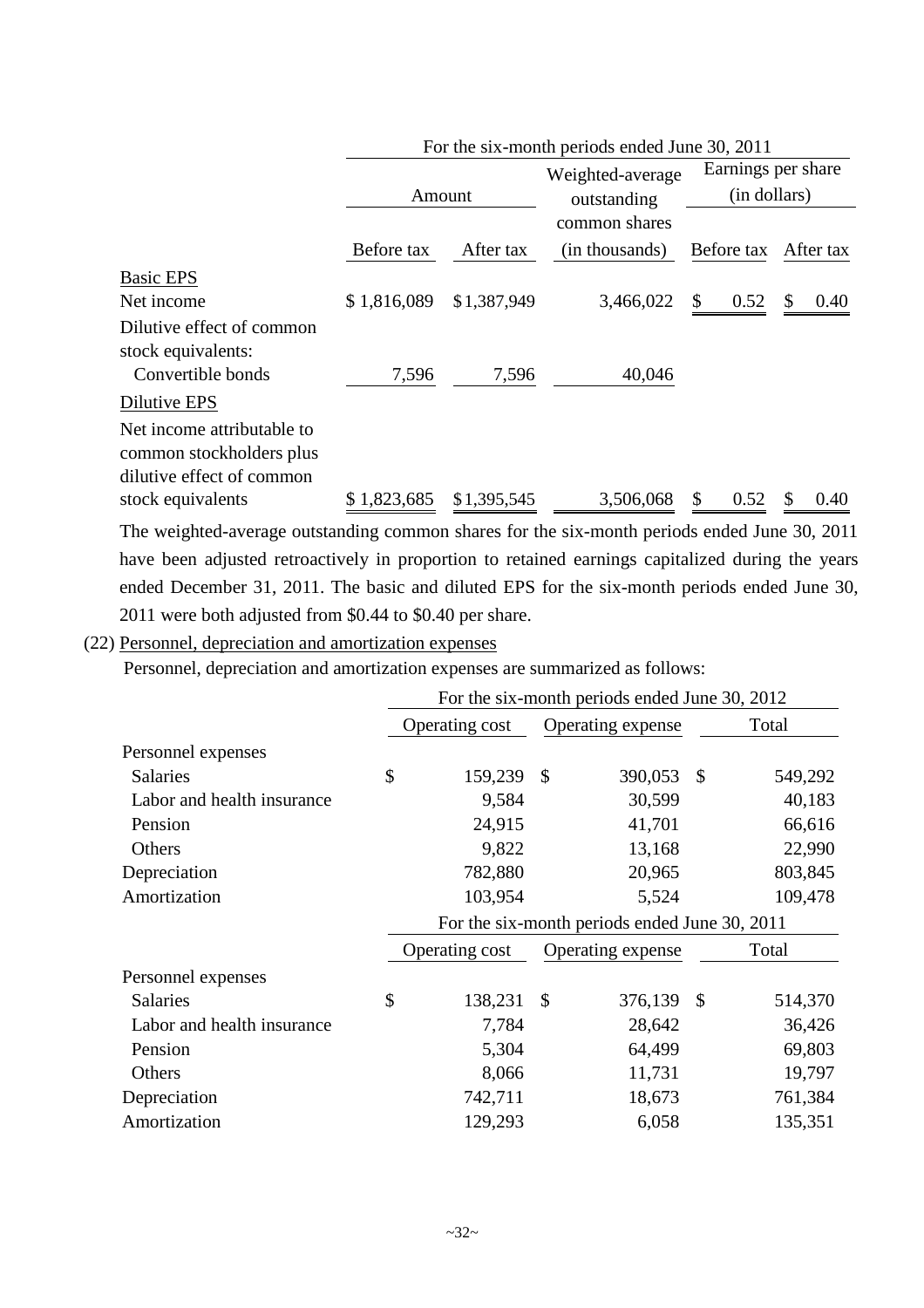### 5. RELATED PARTY TRANSACTIONS

| (1) Names of the related parties and their relationship with the Company |  |  |  |
|--------------------------------------------------------------------------|--|--|--|
|--------------------------------------------------------------------------|--|--|--|

| <u>Names of the related parties and their relationship with the Company</u><br>Names of related parties | Relationship with the Company                                                              |
|---------------------------------------------------------------------------------------------------------|--------------------------------------------------------------------------------------------|
| Evergreen International S.A. (EIS)                                                                      | Major stockholder of the Company                                                           |
| Taiwan Terminal Services Co., Ltd. (TTSC)                                                               | Subsidiary of the Company                                                                  |
| Peony Investment S.A. (Peony)                                                                           | Subsidiary of the Company                                                                  |
| Everport Terminal Services Inc. (ETS)                                                                   | Subsidiary of the Company<br>(Established in April 2011)                                   |
| Evergreen International Storage and Transport<br>Corporation (EITC)                                     | Investee accounted for under the equity method                                             |
| EVA Airways Corporation (EVA)                                                                           | Investee accounted for under the equity method                                             |
| Evergreen Security Corporation (ESRC)                                                                   | Investee accounted for under the equity method                                             |
| Charng Yang Development Co., Ltd. (CYD)                                                                 | Investee accounted for under the equity method                                             |
| Taipei Port Container Terminal Corporation<br>(TPCT)                                                    | Investee accounted for under the equity method                                             |
| Evergreen International Corporation (EIC)<br>Evergreen Airline Services Corporation (EGAS)              | Investee of the Company's major stockholder<br>Investee of the Company's major stockholder |
| Evergreen Marine (Singapore) Pte. Ltd. (EMS)                                                            | Investee of the Company's major stockholder                                                |
| Evergreen Marine (Hong Kong) Ltd. (EGH)                                                                 | Investee of the Company's major stockholder                                                |
| Chang Yung-Fa Charity Foundation                                                                        | Its chairman is the Company's director                                                     |
| Chang Yung-Fa Foundation                                                                                | Its chairman is the Company's director                                                     |
| Shenzhen Greentrans Transportation Co., Ltd.<br>(SGTC)                                                  | Indirect subsidiary of the Company<br>(Completely liquidated in May 2012)                  |
| Kingtrans International Logistics (Tianjin)<br>Co., Ltd (KTIL)                                          | Indirect subsidiary of the Company                                                         |
| Vigor Enterprise S.A. (Vigor)                                                                           | Indirect subsidiary of the Company                                                         |
| Clove Holding Ltd. (Clove)                                                                              | Indirect subsidiary of the Company                                                         |
| PT. Multi Bina Transport (MBT)                                                                          | Indirect subsidiary of the Company                                                         |
| PT. Multi Bina Pura International (MBPI)                                                                | Indirect subsidiary of the Company                                                         |
| Greencompass Marine S.A. (GMS)                                                                          | Indirect subsidiary of the Company                                                         |
| Evergreen Heavy Industrial Corp. (Malaysia)<br>Berhad (EHIC(M))                                         | Indirect subsidiary of the Company                                                         |
| Evergreen Marine (UK) Ltd. (EMU)                                                                        | Indirect subsidiary of the Company                                                         |
| Evergreen Shipping Agency (Deutschland)<br>GmbH (EGD)                                                   | Indirect subsidiary of the Company                                                         |
| Evergreen Shipping Agency (U.K.) Ltd.<br>(EGU)                                                          | Indirect subsidiary of the Company                                                         |
| Evergreen Shipping Agency (Switzerland) S.A.<br>(EGDL)                                                  | Indirect subsidiary of the Company                                                         |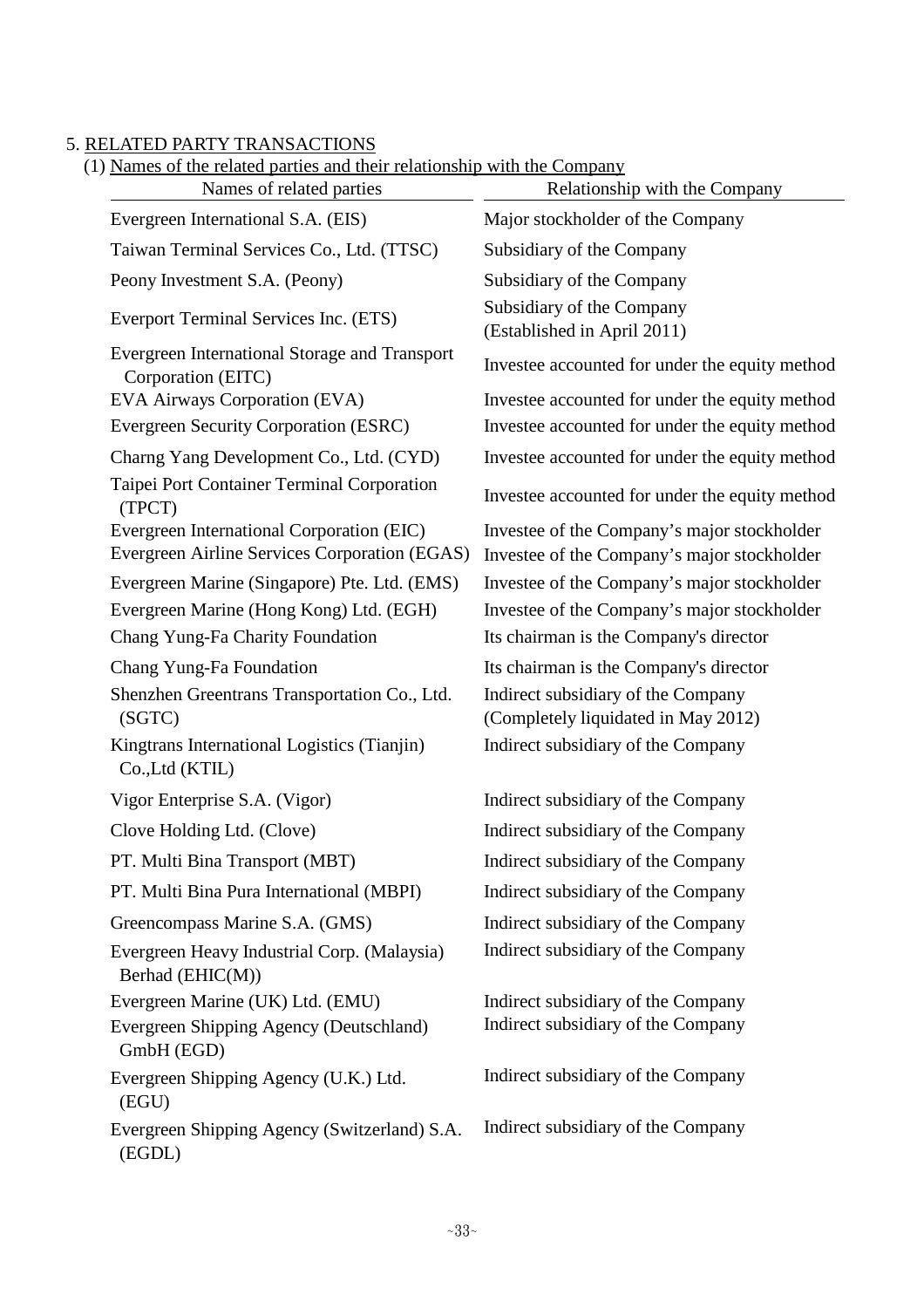| Names of related parties                                 | Relationship with the Company      |  |  |  |  |
|----------------------------------------------------------|------------------------------------|--|--|--|--|
| Evergreen Shipping Agency (Austria) GmbH<br>(EGDV)       | Indirect subsidiary of the Company |  |  |  |  |
| Evergreen Shipping Agency (Ireland) Ltd.<br>(EGUD)       | Indirect subsidiary of the Company |  |  |  |  |
| Evergreen Shipping Agency (Netherlands) B.V.<br>(EGN)    | Indirect subsidiary of the Company |  |  |  |  |
| Evergreen Shipping Agency (Poland) SP.ZO.O<br>(EGD-WWX)  | Indirect subsidiary of the Company |  |  |  |  |
| Evergreen Argentina S.A. (EGB)                           | Indirect subsidiary of the Company |  |  |  |  |
| Evergreen Shipping Agency France S.A.S. (EGF)            | Indirect subsidiary of the Company |  |  |  |  |
| Evergreen Shipping (Spain) S.L. (EES)                    | Indirect subsidiary of the Company |  |  |  |  |
| Evergreen Shipping Agency (Italy) S.p.A. (EIT)           | Indirect subsidiary of the Company |  |  |  |  |
| Evergreen Shipping Agency (Vietnam) Corp.<br>(EGV)       | Indirect subsidiary of the Company |  |  |  |  |
| Island Equipment LLC. (Island)                           | Indirect subsidiary of the Company |  |  |  |  |
| Armand Investment (Netherlands) N.V.<br>(Armand N.V.)    | Indirect subsidiary of the Company |  |  |  |  |
| Evergreen Shipping Agency (Australia) Pty. Ltd.<br>(EMA) | Indirect subsidiary of the Company |  |  |  |  |
| PT. Evergreen Shipping Agency Indonesia (EMI)            | Indirect subsidiary of the Company |  |  |  |  |
| Evergreen Shipping Agency (Thailand) Co., Ltd.<br>(EGT)  | Indirect subsidiary of the Company |  |  |  |  |
| Evergreen Shipping Agency (Singapore) Pte. Ltd.<br>(EGS) | Indirect subsidiary of the Company |  |  |  |  |
| Evergreen Shipping Agency (India) Pvt. Ltd.<br>(EGI)     | Indirect subsidiary of the Company |  |  |  |  |
| Evergreen Shipping Agency (Russia) Ltd. (ERU)            | Indirect subsidiary of the Company |  |  |  |  |
| Evergreen Agency (South Africa) (PTY)<br>Ltd. (ESA)      | Indirect subsidiary of the Company |  |  |  |  |
| Evergreen Shipping Agency (Korea) Corporation<br>(EGK)   | Indirect subsidiary of the Company |  |  |  |  |
| Ample Holding Ltd. (Ample)                               | Indirect subsidiary of the Company |  |  |  |  |
| Armand Estate B.V. (Armand B.V.)                         | Indirect subsidiary of the Company |  |  |  |  |
| Whitney Equipment LLC. (Whitney)                         | Indirect subsidiary of the Company |  |  |  |  |
| Hemlock Equipment LLC. (Hemlock)                         | Indirect subsidiary of the Company |  |  |  |  |
| Luanta Investment (Netherlands) N.V. (Luanta)            | Investee of Peony                  |  |  |  |  |

 $\overline{\phantom{a}}$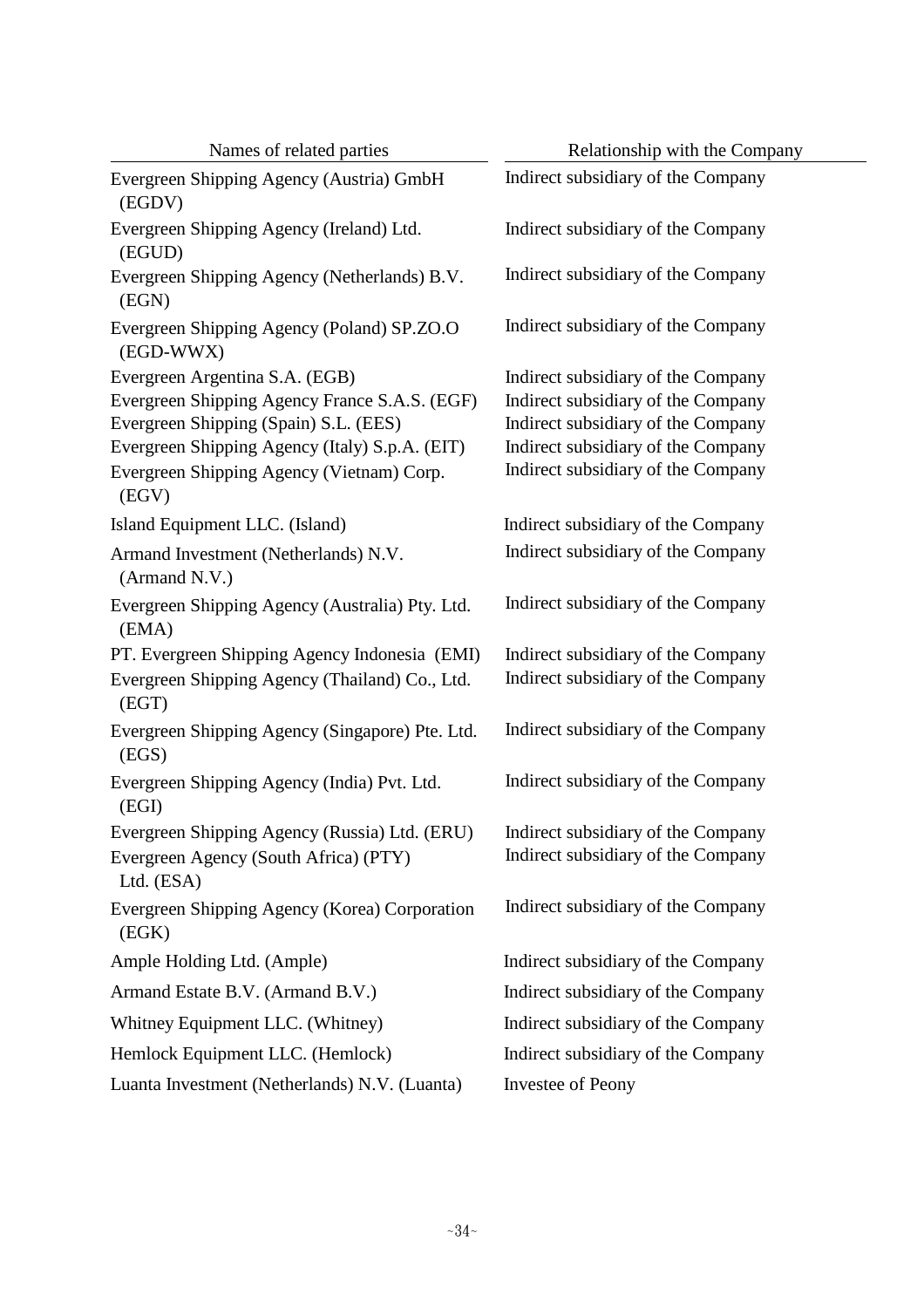| Names of related parties                                                   | Relationship with the Company                    |
|----------------------------------------------------------------------------|--------------------------------------------------|
| Balsam Investment (Netherlands) N.V.<br>(Balsam)                           | Investee of Peony                                |
| Ningbo Victory Container Co., Ltd. (NVC)                                   | Investee of Peony                                |
| Qingdao Evergreen Container Storage and<br>Transportation Co., Ltd. (QECT) | <b>Investee of Peony</b>                         |
| Colon Container Terminal S.A. (CCT)                                        | Investee of Peony                                |
| Green Peninsula Agencies SDN. BHD. (GPA)                                   | Investee of Peony                                |
| Evergreen Container Terminal (Thailand) Ltd.<br>(ECTT)                     | Investee of Peony (Disposed in March 2011)       |
| Evergreen Shipping Agency Co. (U.A.E.) LLC.<br>(UAE)                       | Investee of Peony (Acquired in December<br>2011) |
| Taranto Container Terminal S.p.A. (TCT)                                    | Investee of Luanta                               |
| Italia Marittima S.p.A.(ITS)                                               | Investee of Balsam                               |
| Gaining Enterprise S.A. (GESA)                                             | Investee of EITC                                 |
| Seaside Transportation Service LLC. (STS)                                  | Investee of Island with significant influence    |
| Sinotrans Group Shenzhen Co. (SGSC)                                        | Investee of SGTC with significant influence      |

## (2) Significant transactions and balances with related parties

## A. Operating revenue

|             | For the six-month periods ended June 30, |                      |    |           |                      |  |
|-------------|------------------------------------------|----------------------|----|-----------|----------------------|--|
|             | 2012                                     |                      |    | 2011      |                      |  |
|             |                                          | % of Total           |    |           | % of Total           |  |
|             | Amount                                   | Operating<br>Revenue |    | Amount    | Operating<br>Revenue |  |
| <b>EIC</b>  | \$<br>875,579                            | 11                   | \$ | 1,004,332 | 13                   |  |
| <b>EITC</b> | 46,363                                   |                      |    | 44,598    |                      |  |
| <b>GMS</b>  | 51,491                                   |                      |    | 43,299    |                      |  |
| <b>EIS</b>  | 32,234                                   |                      |    | 29,688    |                      |  |
| <b>EMS</b>  | 30,745                                   |                      |    | 31,556    |                      |  |
| <b>ITS</b>  | 23,868                                   |                      |    | 8,212     |                      |  |
| <b>EMU</b>  | 18,634                                   |                      |    | 16,796    |                      |  |
| <b>GESA</b> | 16,782                                   |                      |    | 15,454    |                      |  |
| <b>EGH</b>  | 12,822                                   |                      |    | 11,685    |                      |  |
| Others      | 1,488                                    |                      |    | 1,468     |                      |  |
|             | \$<br>1,110,006                          | 14                   | \$ | 1,207,088 | 16                   |  |

The business terms on which the Company transacts with related parties are not different from those with non-related parties.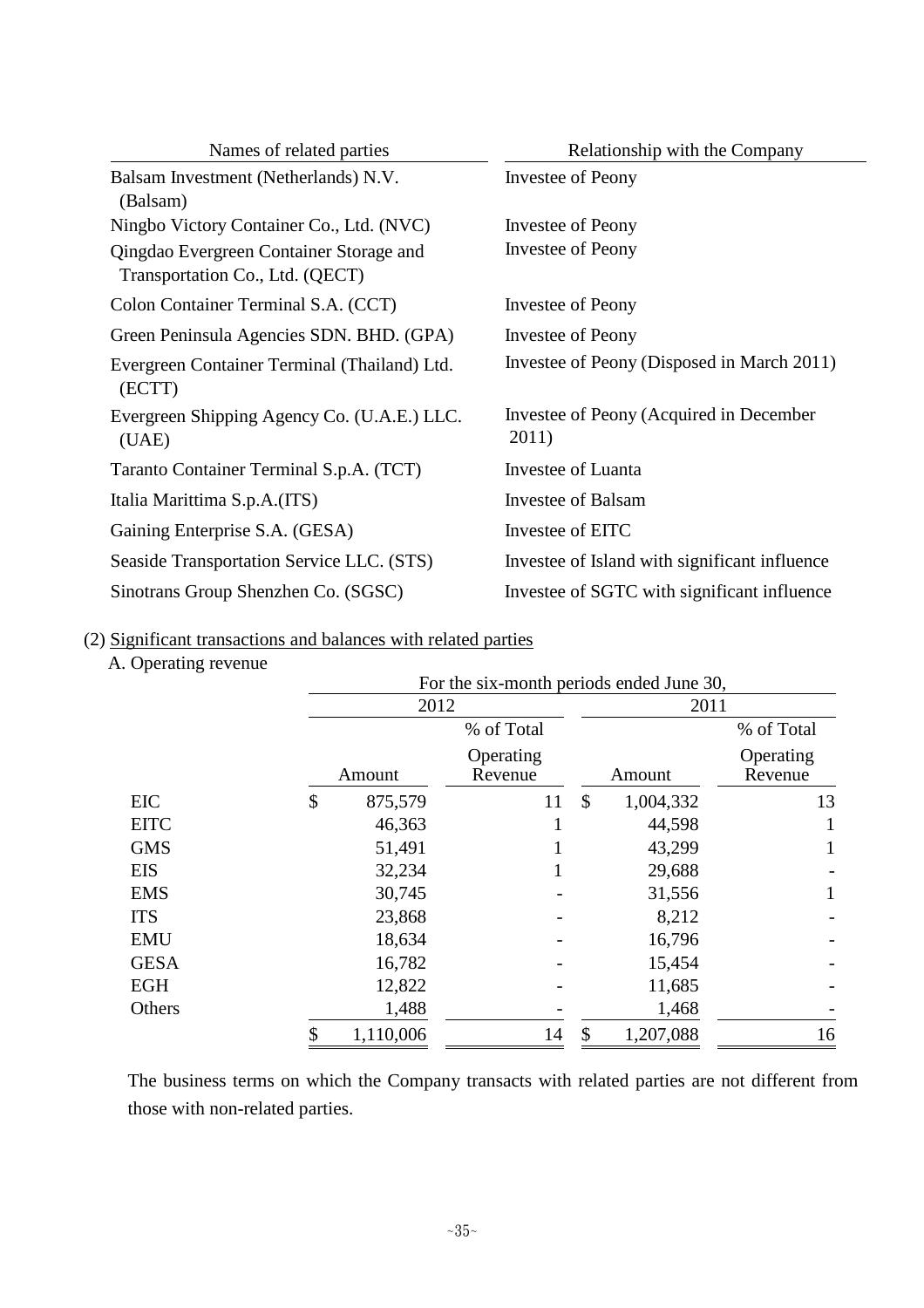|             |                 | For the six-month periods ended June 30, |                  |                |  |  |  |  |
|-------------|-----------------|------------------------------------------|------------------|----------------|--|--|--|--|
|             | 2012            |                                          | 2011             |                |  |  |  |  |
|             |                 | % of Total                               |                  | % of Total     |  |  |  |  |
|             |                 | Operating                                |                  | Operating      |  |  |  |  |
|             |                 | Costs and                                |                  | Costs and      |  |  |  |  |
|             | Amount          | Expenses                                 | Amount           | Expenses       |  |  |  |  |
| <b>TTSC</b> | \$<br>357,045   | 4                                        | $\$\$<br>360,473 | 4              |  |  |  |  |
| <b>EITC</b> | 180,929         | $\overline{2}$                           | 341,855          | 4              |  |  |  |  |
| EIC         | 171,995         | $\overline{2}$                           | 180,338          | $\overline{2}$ |  |  |  |  |
| <b>TPCT</b> | 27,169          |                                          | 34,633           |                |  |  |  |  |
| <b>ESRC</b> | 23,388          |                                          | 20,241           |                |  |  |  |  |
| <b>GESA</b> | 779,804         | 9                                        | 762,680          | 9              |  |  |  |  |
| <b>EGH</b>  | 20,693          |                                          | 15,164           |                |  |  |  |  |
| EMI         | 12,442          |                                          | 13,607           |                |  |  |  |  |
| <b>EGT</b>  | 12,033          |                                          | 8,630            |                |  |  |  |  |
| <b>GMS</b>  | 36              |                                          | 41,749           |                |  |  |  |  |
| <b>EMS</b>  |                 |                                          | 32,225           |                |  |  |  |  |
| Others      | 32,871          |                                          | 34,060           |                |  |  |  |  |
|             | 1,618,405<br>\$ | 19                                       | \$<br>1,845,655  | 23             |  |  |  |  |

B. Expenditures on services rendered by related parties

The business terms on which the Company transacts with related parties are not different from those with non-related parties.

### C. Asset transactions

a) Acquisitions of property, plant, and equipment

|                          | For the six-month periods ended June 30, |     |      |           |  |
|--------------------------|------------------------------------------|-----|------|-----------|--|
| Item                     |                                          |     |      | 2011      |  |
| Office equipment         |                                          | 666 |      |           |  |
| Vessel                   |                                          |     |      | 502,254   |  |
| Transportation equipment |                                          |     |      | 675,104   |  |
|                          |                                          | 666 |      | 1,177,358 |  |
|                          |                                          |     | 2012 |           |  |

0 b) Disposal of property, plant and equipment

For the six-month periods ended June 30,

|            |                  | 2012                     |          | 2011         |                          |
|------------|------------------|--------------------------|----------|--------------|--------------------------|
|            |                  | Sales                    | Gain on  | <b>Sales</b> | Gain on                  |
|            | Item             | Price                    | disposal | Price        | disposal                 |
| <b>EVA</b> | Office equipment | $\overline{\phantom{0}}$ | $\sim$   | 1,626        | $\overline{\phantom{a}}$ |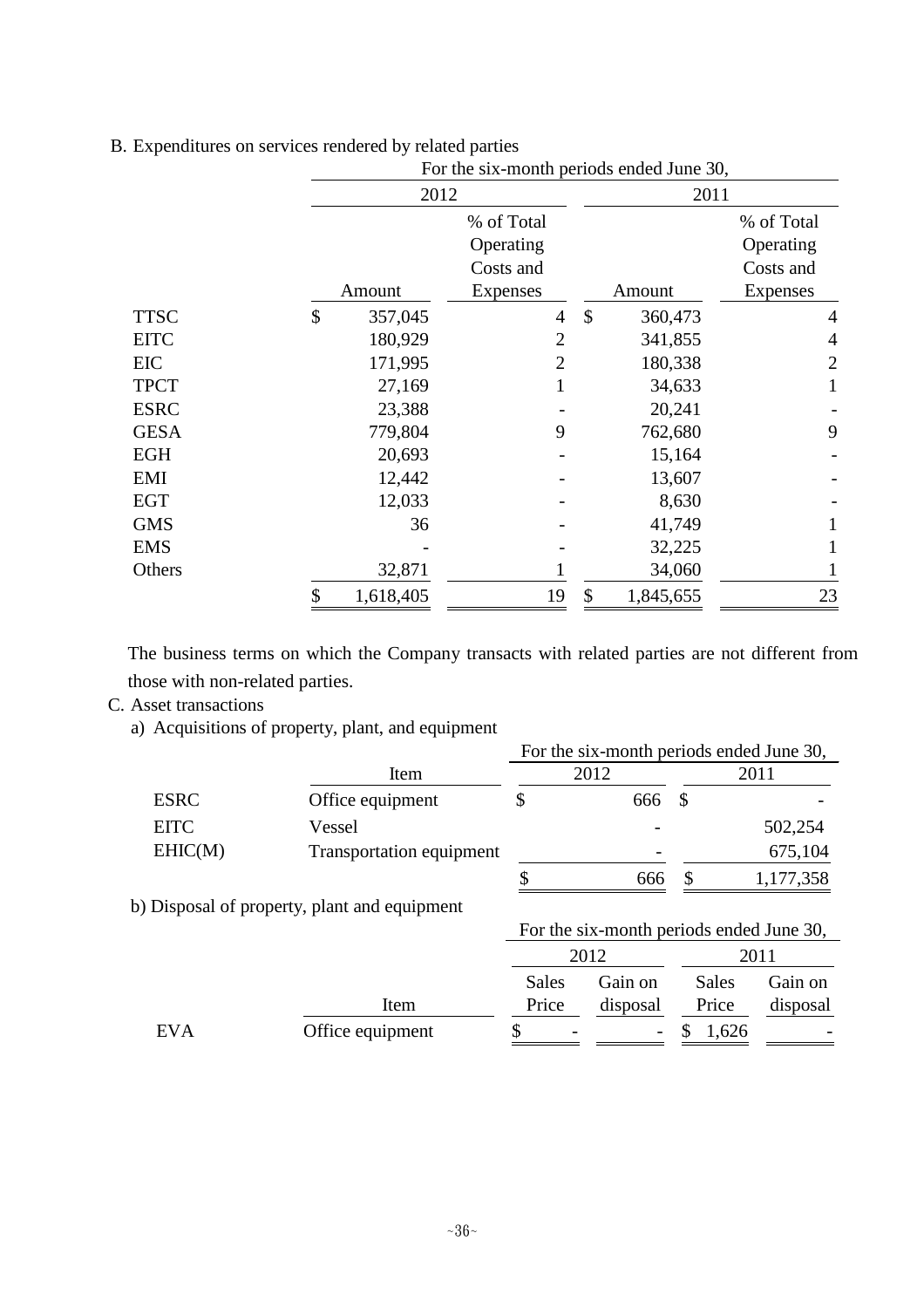### D.Lease

a) Rental income (recorded as non-operating income) generated from the premises and parking lots leased to the related parties are as follows:

|                                            |                                    | For the six-month periods ended June 30, |        |          |            |  |  |  |
|--------------------------------------------|------------------------------------|------------------------------------------|--------|----------|------------|--|--|--|
|                                            |                                    |                                          | 2012   |          | 2011       |  |  |  |
|                                            |                                    | % of Total                               |        |          | % of Total |  |  |  |
|                                            | Leasehold                          |                                          | Rental |          | Rental     |  |  |  |
|                                            | Property                           | Amount                                   | Income | Amount   | Income     |  |  |  |
| EIC                                        | Office buildings<br>& Parking lots | \$46,669                                 | 95     | \$47,613 | 97         |  |  |  |
| $^{\prime}$                                | Vehicles                           | 441                                      |        | 561      | 1          |  |  |  |
| <b>EVA</b>                                 | Office buildings                   | 1,480                                    | 3      | 615      | 1          |  |  |  |
| Chang Yung-Fa                              |                                    |                                          |        |          |            |  |  |  |
| <b>Charity Foundation Office buildings</b> |                                    | 121                                      |        | 109      |            |  |  |  |
| <b>ESRC</b>                                | Parking lots                       | 24                                       |        | 48       |            |  |  |  |
|                                            |                                    | \$48,735                                 | 99     | \$48,946 | 99         |  |  |  |

b) Rental expense (recorded as general and administrative expenses) incurred for operating premises leased from the related parties are as follows:

|            |                  | For the six-month periods ended June 30, |            |          |            |  |  |
|------------|------------------|------------------------------------------|------------|----------|------------|--|--|
|            |                  |                                          | 2012       |          | 2011       |  |  |
|            |                  |                                          | % of Total |          | % of Total |  |  |
|            | Leasehold        |                                          | Rental     |          | Rental     |  |  |
|            | Property         | Amount                                   | Expenses   | Amount   | Expenses   |  |  |
| EIC        | Office buildings | \$22,641                                 | 99         | \$21,573 | 99         |  |  |
| <b>EVA</b> | Office buildings | <u>31</u>                                |            | 239      |            |  |  |
|            |                  | \$22,672                                 | 99         | \$21,812 | 100        |  |  |

c) Rental expense incurred for the vessels and slot lease from the related parties are recorded as direct operating costs. Details are set forth below:

|             | TVI the six-month periods ended June 50, |            |                    |                           |           |                    |  |  |
|-------------|------------------------------------------|------------|--------------------|---------------------------|-----------|--------------------|--|--|
|             |                                          | 2012       |                    |                           | 2011      |                    |  |  |
|             |                                          | % of Total |                    |                           |           | % of Total         |  |  |
|             |                                          |            | Vessel and         |                           |           | Vessel and         |  |  |
|             |                                          |            | <b>Slot Rental</b> |                           |           | <b>Slot Rental</b> |  |  |
|             |                                          | Amount     | <b>Expenses</b>    |                           | Amount    | <b>Expenses</b>    |  |  |
| <b>EITC</b> | \$                                       | 97,042     | 8                  | $\boldsymbol{\mathsf{S}}$ | 240,252   | 18                 |  |  |
| <b>GESA</b> |                                          | 779,804    | 67                 |                           | 762,680   | 58                 |  |  |
| <b>ITS</b>  |                                          | 48         |                    |                           | 3,499     |                    |  |  |
| <b>GMS</b>  |                                          | 36         |                    |                           | 41,749    | 3                  |  |  |
| <b>EMS</b>  |                                          |            |                    |                           | 32,225    | 3                  |  |  |
|             |                                          | 876,930    | 75                 |                           | 1,080,405 | 82                 |  |  |

For the six-month periods ended June 30,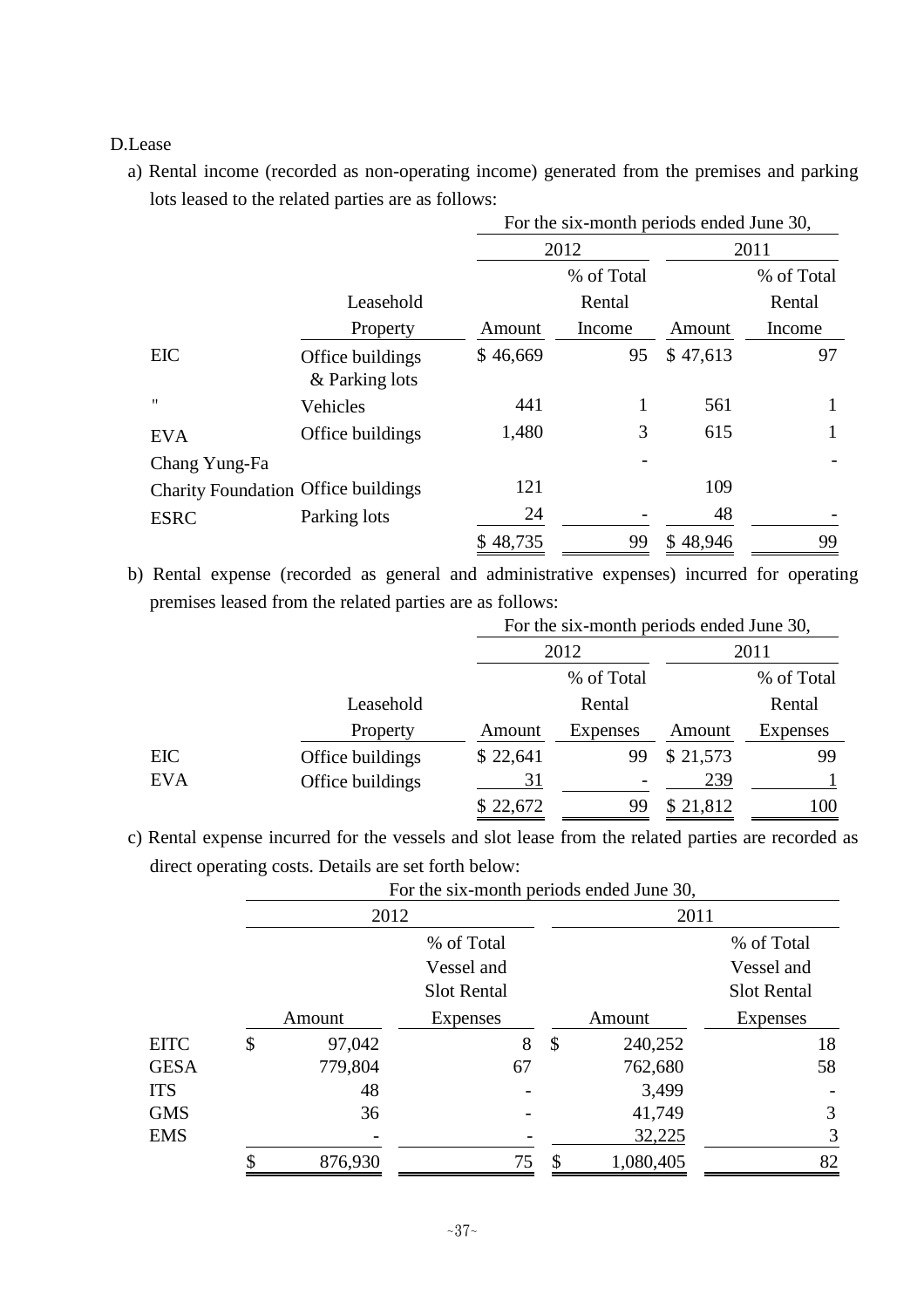# E.Receivables from and payables to related parties

The receivables from and payables to related parties bear no interest, and are set forth as follows:

|                     | June 30, 2012 |                |                           | June 30, 2011 |                |
|---------------------|---------------|----------------|---------------------------|---------------|----------------|
|                     |               | $%$ of         |                           |               | $%$ of         |
|                     |               | Account        |                           |               | Account        |
|                     | Amount        | <b>Balance</b> |                           | Amount        | <b>Balance</b> |
| Accounts receivable |               |                |                           |               |                |
| EIC                 | \$<br>57,149  | $8\,$          | $\mathcal{S}$             | 67,050        | 9              |
| <b>EITC</b>         | 22,615        | 3              |                           | 21,786        | 3              |
| <b>ITS</b>          | 19,196        | 3              |                           | 1,528         |                |
| Others              | 32,670        | $\overline{4}$ |                           | 23,497        | $\overline{4}$ |
|                     | \$<br>131,630 | 18             | \$                        | 113,861       | 16             |
|                     | June 30, 2012 |                |                           | June 30, 2011 |                |
|                     |               | $%$ of         |                           |               | % of           |
|                     |               | Account        |                           |               | Account        |
|                     | Amount        | <b>Balance</b> |                           | Amount        | Balance        |
| Other receivables   |               |                |                           |               |                |
| <b>EITC</b>         | \$<br>127,274 | 24             | \$                        | 298,046       | 20             |
| EIC                 | 50,939        | 10             |                           | 90,390        | 6              |
| <b>CYD</b>          | 26,940        | 5              |                           | 25,400        | $\overline{c}$ |
| <b>EVA</b>          | 273           |                |                           | 574,115       | 38             |
| Others              | 8,798         | $\sqrt{2}$     |                           | 9,409         |                |
|                     | \$<br>214,224 | 41             | \$                        | 997,360       | 66             |
|                     | June 30, 2012 |                |                           | June 30, 2011 |                |
|                     |               | $%$ of         |                           |               | $%$ of         |
|                     |               | Account        |                           |               | Account        |
|                     | Amount        | <b>Balance</b> |                           | Amount        | <b>Balance</b> |
| Accounts payable    |               |                |                           |               |                |
| <b>TTSC</b>         | \$<br>53,628  | 6              | $\boldsymbol{\mathsf{S}}$ | 41,553        | $\overline{2}$ |
| <b>EITC</b>         | 17,221        | $\sqrt{2}$     |                           | 11,096        | $\mathbf{1}$   |
| <b>EIC</b>          | 14,694        | $\mathbf{1}$   |                           | 28,951        | 1              |
| Others              | 8,643         | 1              |                           | 2,341         |                |
|                     | \$<br>94,186  | 10             | \$                        | 83,941        | $\overline{4}$ |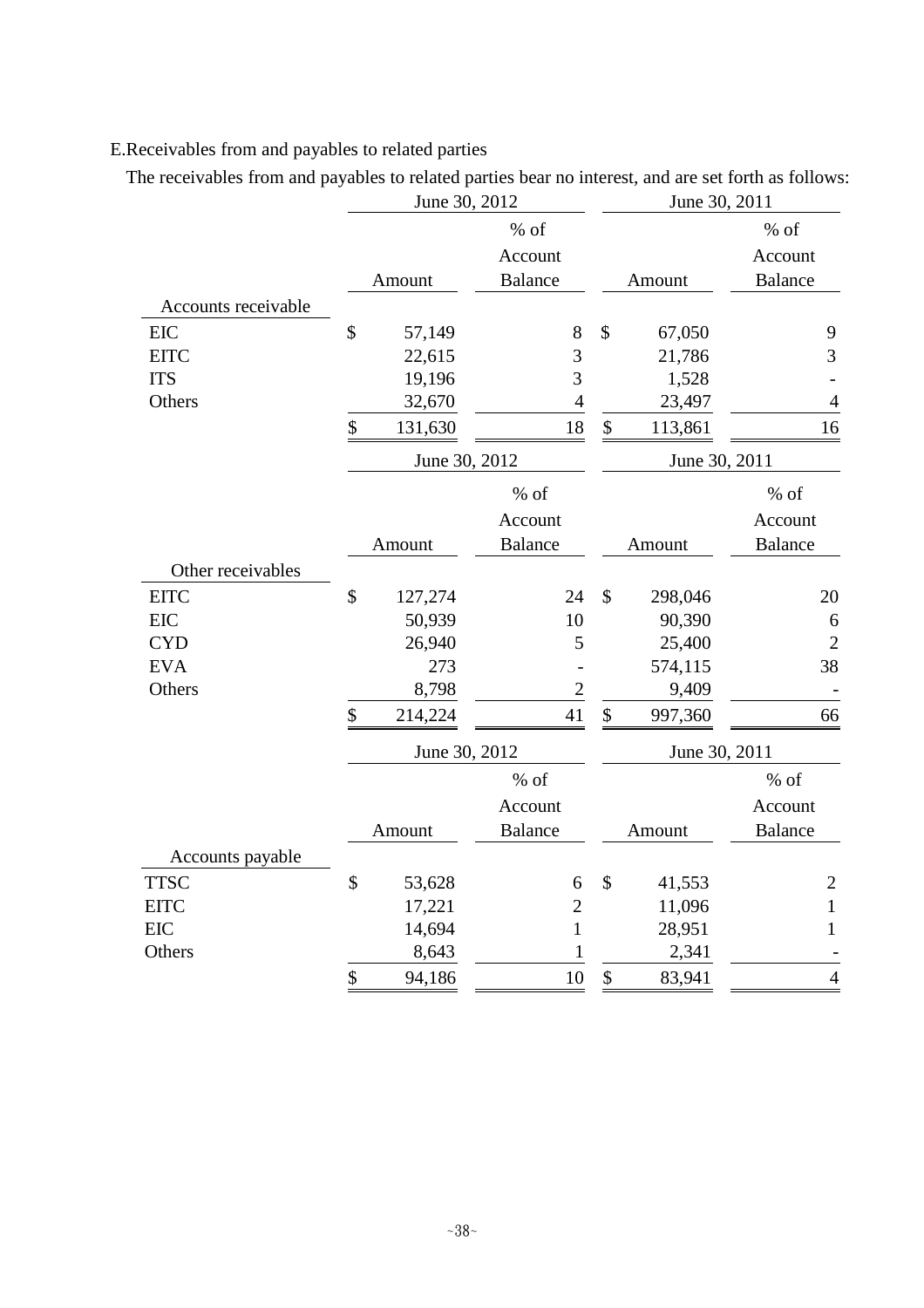#### (3) Endorsements and guarantees for related parties

Endorsements and guarantees issued by the Company are as follows:

|               | June 30, 2012 |           | June 30, 2011 |         |
|---------------|---------------|-----------|---------------|---------|
| <b>PEONY</b>  | <b>USD</b>    | 14,800    | <b>USD</b>    | 14,800  |
| <b>EMU</b>    | <b>USD</b>    | 1,721,651 | <b>USD</b>    | 712,693 |
| <b>GMS</b>    | <b>USD</b>    | 933,837   | <b>USD</b>    | 712,333 |
| Whitney       | <b>USD</b>    | 100,164   | <b>USD</b>    | 94,164  |
| <b>Balsam</b> | <b>USD</b>    | 78,400    | <b>USD</b>    | 49,000  |
| <b>CCT</b>    | <b>USD</b>    | 9,600     | <b>USD</b>    | 9,600   |
| <b>TCT</b>    | <b>USD</b>    | 20,250    | <b>USD</b>    | 20,817  |
| Hemlock       | <b>USD</b>    | 57,810    | <b>USD</b>    | 25,600  |
| <b>ESA</b>    |               |           | USD           | 4,000   |

(4) Significant contracts with related parties

A.The Company entered into an agreement with EIC for consulting services on business management, computer information, and shipping affairs. Except for payments made on behalf of the Company which are charged on actual amounts, the remaining fees are charged on an hourly basis or by cost plus method. The contract took effect on July 1, 1996 and continues to be effective unless terminated.

- B.The Company entered into an agreement with EIC for services, such as cargo-forwarding and freight-collecting. As of June 30, 2012 and 2011, the receivables were \$57,149 and \$67,050, respectively. The contract has been effective since 2002 unless terminated.
- C.The Company entered into an agreement with ESRC for security service in the Taipei office, the Kaohsiung office, and the Kaohsiung container yards. The monthly service fees were \$940 for Taipei and \$1,614 for Kaohsiung.
- D. The Company entered into agency agreements with its related parties to manage petty cash required by their vessels, and payments of Taiwanese crew salaries and insurance premiums. The transactions are recorded as "temporary debits". As of June 30, 2012 and 2011, the balances of the accounts are as follows:

|             | June 30, 2012      | June 30, 2011 |  |
|-------------|--------------------|---------------|--|
| <b>GMS</b>  | \$<br>15,247<br>\$ | 11,975        |  |
| <b>EMS</b>  | 11,759             | 9,339         |  |
| <b>EIS</b>  | 6,907              | 6,138         |  |
| <b>EMU</b>  | 6,207              | 5,648         |  |
| <b>GESA</b> | 5,849              | 6,744         |  |
| <b>EGH</b>  | 3,801              | 4,258         |  |
|             | \$<br>49,770<br>\$ | 44,102        |  |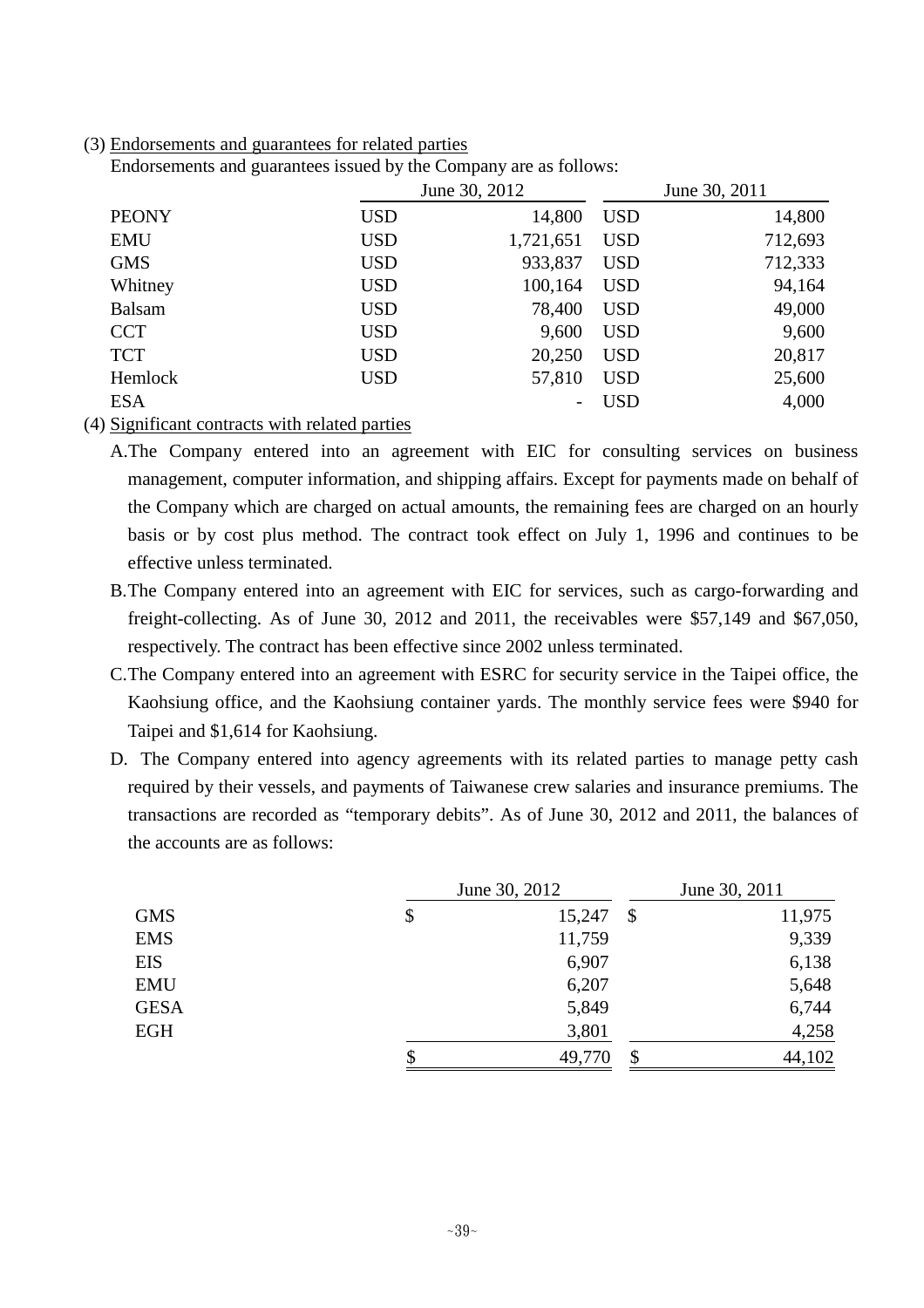- E.The Company entered into agency agreements with its related parties, whereby the related parties act as the Company's domestics and overseas agents to deal with domestics and foreign port formalities, such as arrival and departure of the Company's ships, cargo stevedoring and forwarding, freight collection, and payment of expenses incurred in foreign ports. The transactions are recorded as "agency accounts in other assets (liabilities) -current". As of June 30, 2012 and 2011, the balances of the accounts are as follows:
	- a) Debit balances of agency accounts

|                                       | June 30, 2012 |                            | June 30, 2011 |
|---------------------------------------|---------------|----------------------------|---------------|
| EGI                                   | \$<br>67,851  | $\boldsymbol{\mathcal{S}}$ | 25,541        |
| EMI                                   | 16,689        |                            | 28,721        |
| <b>EGT</b>                            | 6,874         |                            | 10,542        |
| Others                                | 2,733         |                            | 9,552         |
|                                       | 94,147        | \$                         | 74,356        |
| b) Credit balances of agency accounts |               |                            |               |
|                                       | June 30, 2012 |                            | June 30, 2011 |
| EIC                                   | \$<br>10,416  | $\boldsymbol{\mathcal{S}}$ | 9,922         |
| Others                                | 13,680        |                            | 8,901         |
|                                       | \$<br>24,096  | \$                         | 18,823        |

F.Temporary accounts, between the Company and Evergreen International S.A., Gaining Enterprise S.A., Greencompass Marine S.A., Italia Marittima S.p.A., Evergreen Marine (UK) Ltd., Evergreen Marine (Hong Kong) Ltd. and Evergreen Marine (Singapore) Pte. Ltd., incurred due to foreign port formalities and pier rental expenses are recognized as "agency reciprocal accounts in other assets (liabilities) – current". Details of the balances as of June 30, 2012 and 2011 are as follows:

a) Debit balances of agency reciprocal accounts

|             |                                                  | June 30, 2012 | June 30, 2011              |               |  |
|-------------|--------------------------------------------------|---------------|----------------------------|---------------|--|
| <b>EIS</b>  | \$                                               | 918,064       | $\boldsymbol{\mathsf{S}}$  | 1,367,672     |  |
| <b>ITS</b>  |                                                  | 327,756       |                            |               |  |
| <b>GESA</b> |                                                  | 28,401        |                            | 32,633        |  |
| <b>GMS</b>  |                                                  |               |                            | 362,842       |  |
|             |                                                  | 1,274,221     | \$                         | 1,763,147     |  |
|             | b) Credit balances of agency reciprocal accounts |               |                            |               |  |
|             |                                                  | June 30, 2012 |                            | June 30, 2011 |  |
| <b>GMS</b>  | \$                                               | 527,672       | $\boldsymbol{\mathcal{S}}$ |               |  |
| <b>EMS</b>  |                                                  | 288,964       |                            | 3,820         |  |
| <b>EMU</b>  |                                                  | 152,939       |                            | 34,447        |  |
| <b>EGH</b>  |                                                  | 81,334        |                            | 82,075        |  |
| <b>ITS</b>  |                                                  |               |                            | 187,660       |  |

 $$308,002$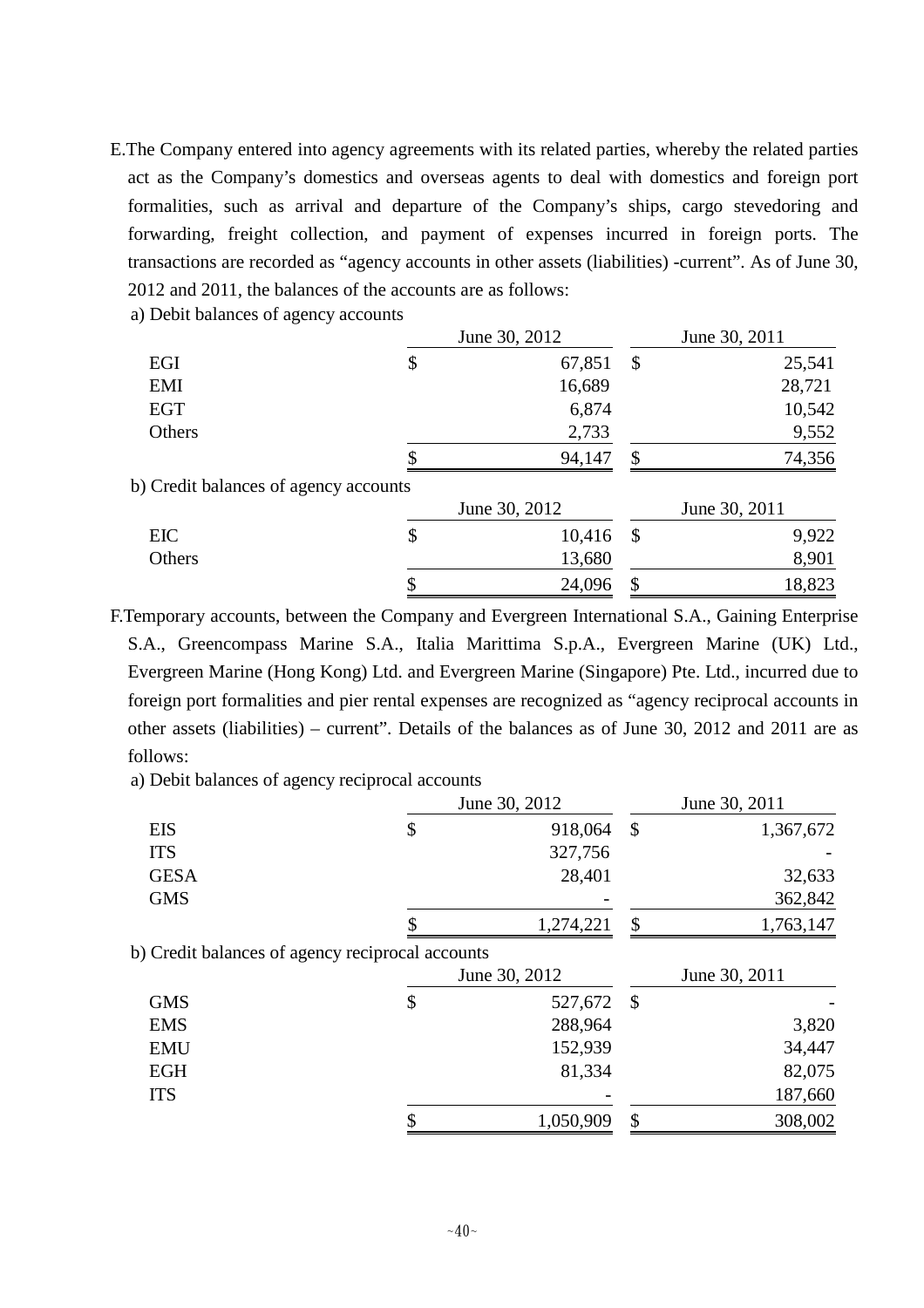G.The Company has been commissioned by its related parties to manage their vessel affairs. The management fees are charged monthly and are recorded as operating revenues. Details of the management fees recognized for the six-month periods ended June 30, 2012 and 2011 are as follows:

|             | June 30, 2012 |         | June 30, 2011             |         |
|-------------|---------------|---------|---------------------------|---------|
| <b>EITC</b> | \$            | 42,813  | $\boldsymbol{\mathsf{S}}$ | 41,962  |
| <b>GMS</b>  |               | 43,336  |                           | 39,004  |
| <b>EIS</b>  |               | 29,631  |                           | 27,063  |
| <b>EMS</b>  |               | 16,183  |                           | 14,751  |
| <b>EMU</b>  |               | 15,700  |                           | 14,161  |
| <b>GESA</b> |               | 12,734  |                           | 11,461  |
| <b>EGH</b>  |               | 11,571  |                           | 10,498  |
| <b>ITS</b>  |               | 4,410   |                           | 4,443   |
|             | \$            | 176,378 | \$                        | 163,343 |

## 6. PLEDGED ASSETS

The Company's assets pledged as collaterals as of June 30, 2012 and 2011 are as follows:

|                                        |    | Book value    |              |               |                          |
|----------------------------------------|----|---------------|--------------|---------------|--------------------------|
| Pledged assets                         |    | June 30, 2012 |              | June 30, 2011 | Purpose                  |
| <b>Restricted assets</b>               |    |               |              |               | Performance              |
| - Time deposits                        | \$ | 120,898       | $\mathbb{S}$ | 274,806       | guarantee                |
| Property, plant and equipment          |    |               |              |               |                          |
| - Land                                 |    | 1,800,093     |              | 1,800,093     | Long-term loan           |
| - Buildings                            |    | 801,005       |              | 826,774       | $^{\prime}$              |
| Long-term equity investments accounted |    |               |              |               | Exchange corporate       |
| for under the equity method - EITC     |    | 1,620,356     |              | 1,630,572     | bonds payable as subject |
|                                        |    | 4,342,352     |              | 4,532,245     |                          |

# 7. COMMITMENTS AND CONTINGENT LIABILITIES

- A. As of June 30, 2012, the Company had delegated Deutsche Bank to issue Letter of Certificate amounting to USD5,000.
- B. For details on the Company's endorsements and guarantees, please refer to Note 5, Related Party Transactions.
- C. A former stockholder of the Company sold some of its shares through issuance of global depository receipts (GDRs). The issuance of GDRs was approved by the SEC on June 19, 1996 as per Letter (85) Tai-Cai-Zheng (1) No. 35410. On August 2, 1996, the GDRs were approved by the UK governing authority to be listed on the London Stock Exchange and were issued in Asia, Europe and the US. The initial number of units issued was 5,449,592, representing 54,495,920 shares of the Company's common stock at \$50.50 (in dollars) per share, and the number of supplementary units issued was 817,438. In total, the number of units issued was 6,267,030, representing 62,670,300 shares of the Company's common stock at \$50.50 (in dollars) per share, and the GDRs issued amounted to USD115,000. Another 2,085,856 units, representing 20,858,634 shares of the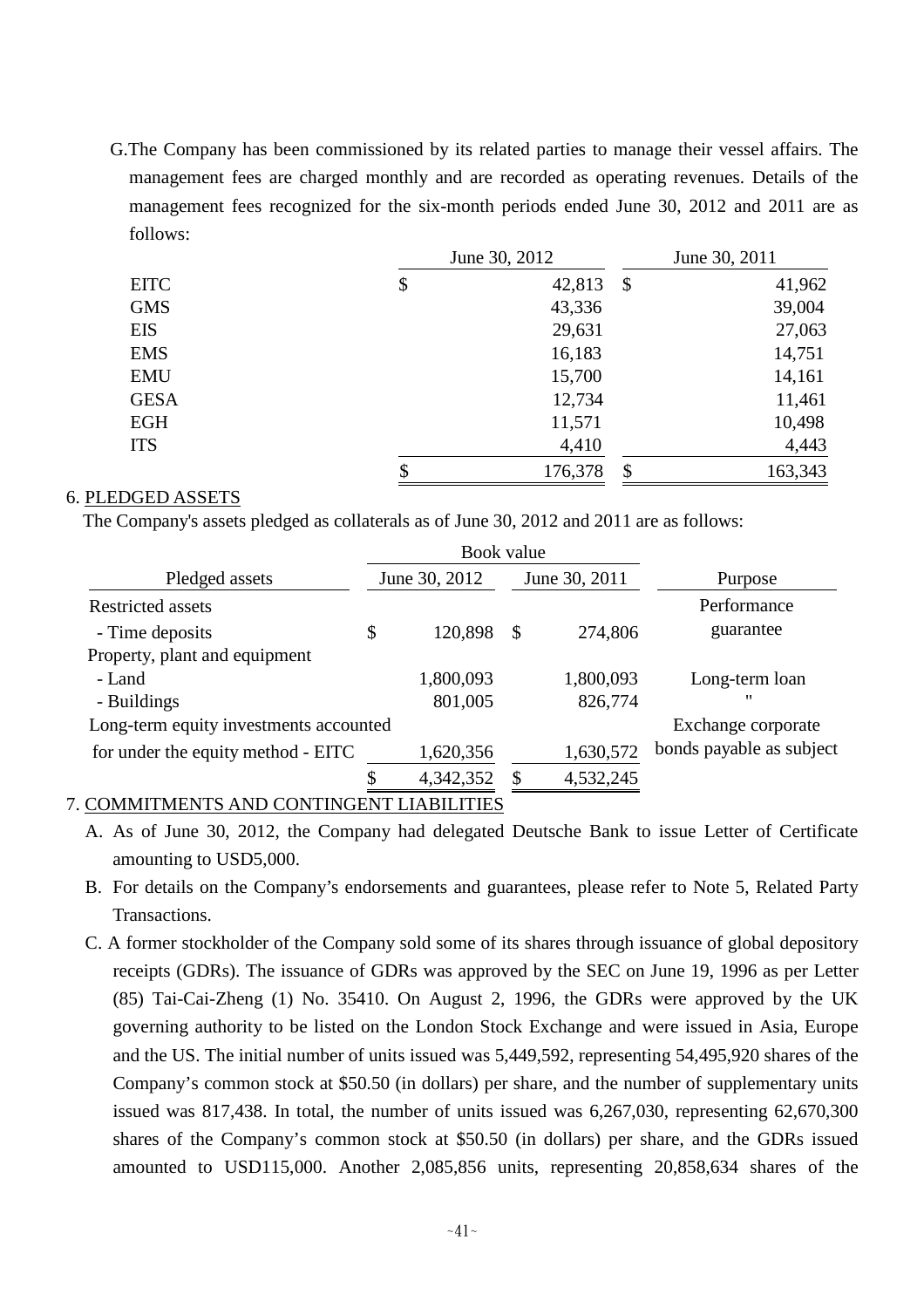Company's common stock, were issued during the period from 1997 to June 30, 2012. As of June 30, 2012, 7,960,285 units were redeemed and 392,601 units were outstanding, representing 3,926,084 shares of the Company's common stock.

- D. As of June 30, 2012, the long-term and medium-term loan facilities granted by the financial institutions with the resolution from the Board of Directors to finance the Company's purchase of new containers and general working capital requirement amounted to \$40,275,824 and the unutilized credit facility was \$14,882,682.
- E. As of June 30, 2012, the estimated amount of ship rental expense in the following years under long-term contracts is set forth as follows:

| Year          |     | Amount |
|---------------|-----|--------|
| within 1 year | USD | 59,678 |
| $1-2$ years   |     | 12,333 |
|               | USD | 72,01. |

- F. As of June 30, 2012, the amount of guaranteed notes issued by the Company for loans borrowed was \$22,529,827.
- G.To meet operational needs, the Company signed the shipbuilding contracts for thirteen container vessels from Samsung Heavy Industries Co. on July 2, 2010 and September 28, 2010, with a total contract price of USD1,339,000. In order to meet the requirements of the fleet configuration within the group, the Company signed a tripartite agreement and transferred nine container vessels to indirect subsidiary of the Company, Greencompass Marine S.A. and Evergreen Marine (UK) Ltd. on October 29, 2010 and June 3, 2011. As of June 30, 2012, the Company signed shipbuilding contracts totaling USD412,000, USD 175,100 of which remain unpaid.
- H.To meet operational needs, the Company signed the shipbuilding contracts for three container vessels from Taiwan Shipbuilding Co. on May 20, 2011. As of June 30, 2012, the total price of shipbuilding contracts amounted to USD 309,000, USD 278,100 of which remain unpaid.
- 8. SIGNIFICANT CATASTROPHE

None.

9. SUBSEQUENT EVENTS None.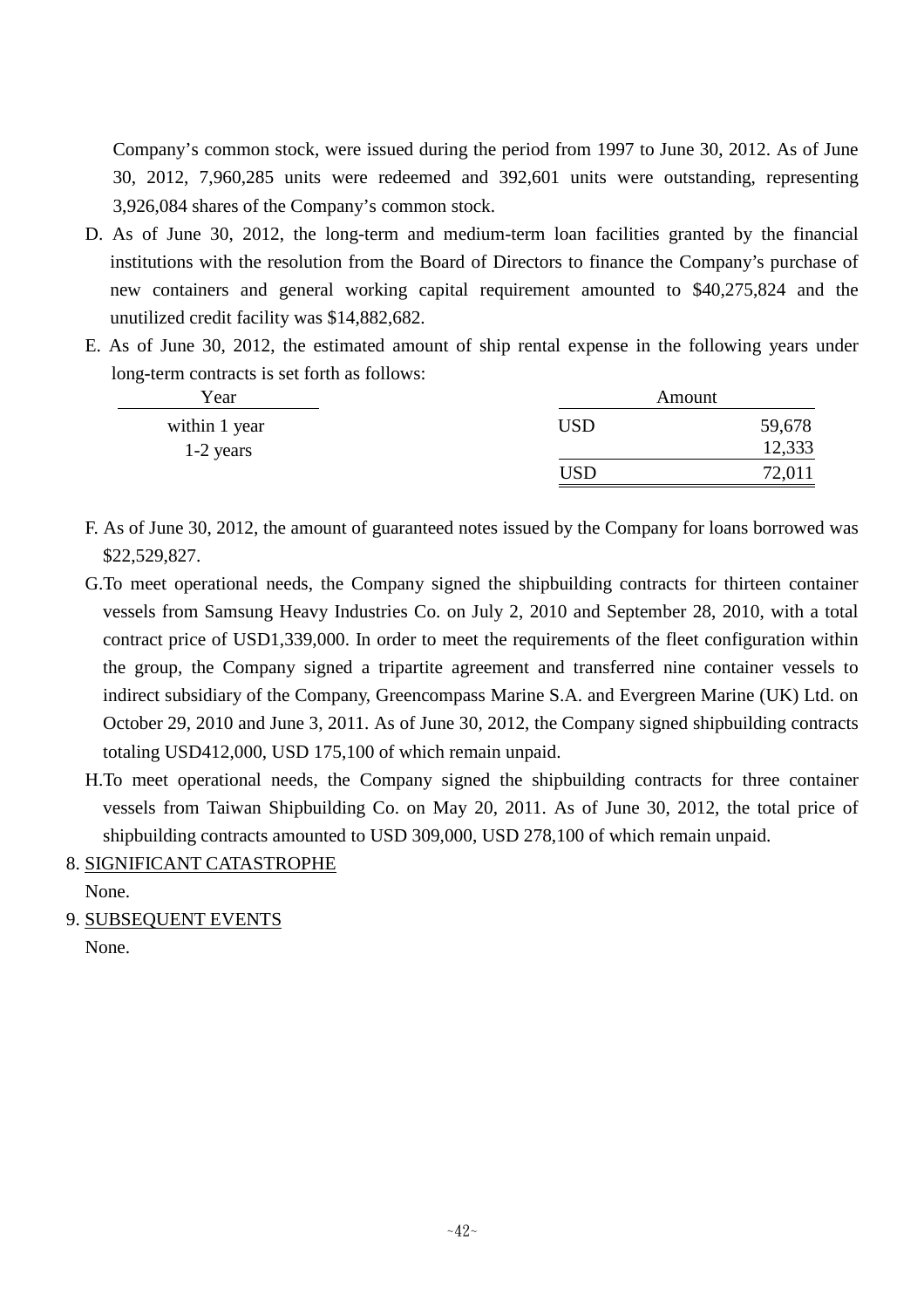# 10. OTHERS

# (1) Financial statement disclosure

Certain accounts in the June 30, 2011 financial statements were reclassified to conform with the June 30, 2012 financial statement presentation.

(2) Fair value information of financial instruments

|                                                       | June 30, 2012 |               |                            |  |  |  |
|-------------------------------------------------------|---------------|---------------|----------------------------|--|--|--|
|                                                       |               |               | Fair value                 |  |  |  |
|                                                       |               | Quotations    | Estimated<br>using a       |  |  |  |
|                                                       | <b>Book</b>   | in an active  | valuation                  |  |  |  |
|                                                       | value         | market        | technique                  |  |  |  |
| Non-derivative financial instruments :                |               |               |                            |  |  |  |
| <b>Assets</b>                                         |               |               |                            |  |  |  |
| Cash and cash equivalents                             | \$12,025,574  | $\mathcal{S}$ | $\mathbb{S}$<br>12,025,574 |  |  |  |
| Notes and accounts receivable                         | 1,268,353     |               | 1,268,353                  |  |  |  |
| Financial assets at fair value through profit or loss |               |               |                            |  |  |  |
| <b>Equity securities</b>                              | 195           | 195           |                            |  |  |  |
| Beneficiary certificates                              | 2,817,285     | 2,817,285     |                            |  |  |  |
| Corporate bonds                                       | 60,175        |               | 60,175                     |  |  |  |
| <b>Restricted assets</b>                              | 120,898       |               | 120,898                    |  |  |  |
| Available-for-sale financial assets - non-current     | 568,040       | 568,040       |                            |  |  |  |
| Held-to-maturity financial assets - non-current       | 370,000       |               | 370,000                    |  |  |  |
| Financial assets carried at cost - non-current        | 1,344,119     |               |                            |  |  |  |
| Refundable deposits                                   | 44,664        |               | 44,664                     |  |  |  |
| Liabilities                                           |               |               |                            |  |  |  |
| Notes and accounts payable                            | 1,778,860     |               | 1,778,860                  |  |  |  |
| Bonds payable (including current portion)             | 5,742,273     |               | 5,742,273                  |  |  |  |
| Long-term loans (including current portion)           | 26,386,775    |               | 26,386,775                 |  |  |  |
| Guarantee deposits received                           | 48            |               | 48                         |  |  |  |
| Derivative financial instruments:                     |               |               |                            |  |  |  |
| Assets                                                |               |               |                            |  |  |  |
| <b>Embedded derivatives</b>                           | 7,903         |               | 7,903                      |  |  |  |
| Liabilities                                           |               |               |                            |  |  |  |
| <b>Embedded derivatives</b>                           | 221           |               | 221                        |  |  |  |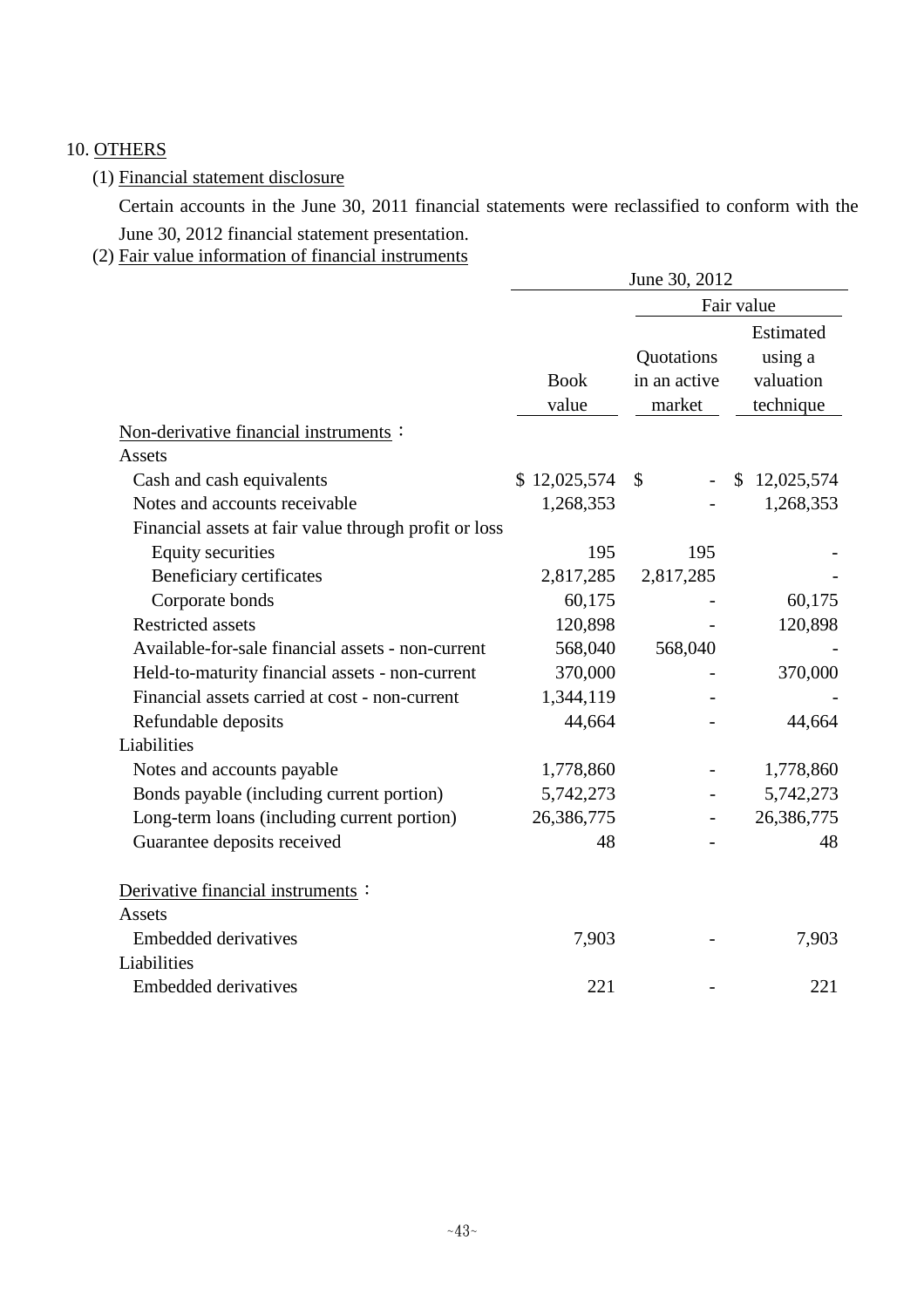|                                                       | June 30, 2011        |                                      |                                                |  |  |  |  |
|-------------------------------------------------------|----------------------|--------------------------------------|------------------------------------------------|--|--|--|--|
|                                                       |                      |                                      | Fair value                                     |  |  |  |  |
|                                                       | <b>Book</b><br>value | Quotations<br>in an active<br>market | Estimated<br>using a<br>valuation<br>technique |  |  |  |  |
| Non-derivative financial instruments :                |                      |                                      |                                                |  |  |  |  |
| Assets                                                |                      |                                      |                                                |  |  |  |  |
| Cash and cash equivalents                             | \$<br>5,353,441      | \$                                   | \$<br>5,353,441                                |  |  |  |  |
| Notes and accounts receivable                         | 2,240,348            |                                      | 2,240,348                                      |  |  |  |  |
| Financial assets at fair value through profit or loss |                      |                                      |                                                |  |  |  |  |
| <b>Equity securities</b>                              | 269                  | 269                                  |                                                |  |  |  |  |
| Beneficiary certificates                              | 2,083,779            | 2,083,779                            |                                                |  |  |  |  |
| Corporate bonds                                       | 99,917               |                                      | 99,917                                         |  |  |  |  |
| Held-to-maturity financial assets - current           | 800,000              |                                      | 800,000                                        |  |  |  |  |
| Other financial assets - current                      | 97,229               |                                      | 97,229                                         |  |  |  |  |
| <b>Restricted assets</b>                              | 274,806              |                                      | 274,806                                        |  |  |  |  |
| Available-for-sale financial assets - non-current     | 879,849              | 879,849                              |                                                |  |  |  |  |
| Held-to-maturity financial assets - non-current       | 370,000              |                                      | 370,000                                        |  |  |  |  |
| Financial assets carried at cost - non-current        | 1,344,127            |                                      |                                                |  |  |  |  |
| Refundable deposits                                   | 42,380               |                                      | 42,380                                         |  |  |  |  |
| Liabilities                                           |                      |                                      |                                                |  |  |  |  |
| Short-term loans                                      | 200,000              |                                      | 200,000                                        |  |  |  |  |
| Notes and accounts payable                            | 6,098,820            |                                      | 6,098,820                                      |  |  |  |  |
| Bonds payable (including current portion)             | 2,859,644            |                                      | 2,859,644                                      |  |  |  |  |
| Long-term loans (including current portion)           | 16,654,702           | $\overline{\phantom{a}}$             | 16,654,702                                     |  |  |  |  |
| Guarantee deposits received                           | 48                   |                                      | 48                                             |  |  |  |  |
| Derivative financial instruments:                     |                      |                                      |                                                |  |  |  |  |
| Assets                                                |                      |                                      |                                                |  |  |  |  |
| <b>Embedded derivatives</b>                           | 9,149                |                                      | 9,149                                          |  |  |  |  |
| Liabilities                                           |                      |                                      |                                                |  |  |  |  |
| Foreign exchange option                               | 140,012              |                                      | 140,012                                        |  |  |  |  |
| <b>Embedded derivatives</b>                           | 78,750               |                                      | 78,750                                         |  |  |  |  |
|                                                       |                      |                                      |                                                |  |  |  |  |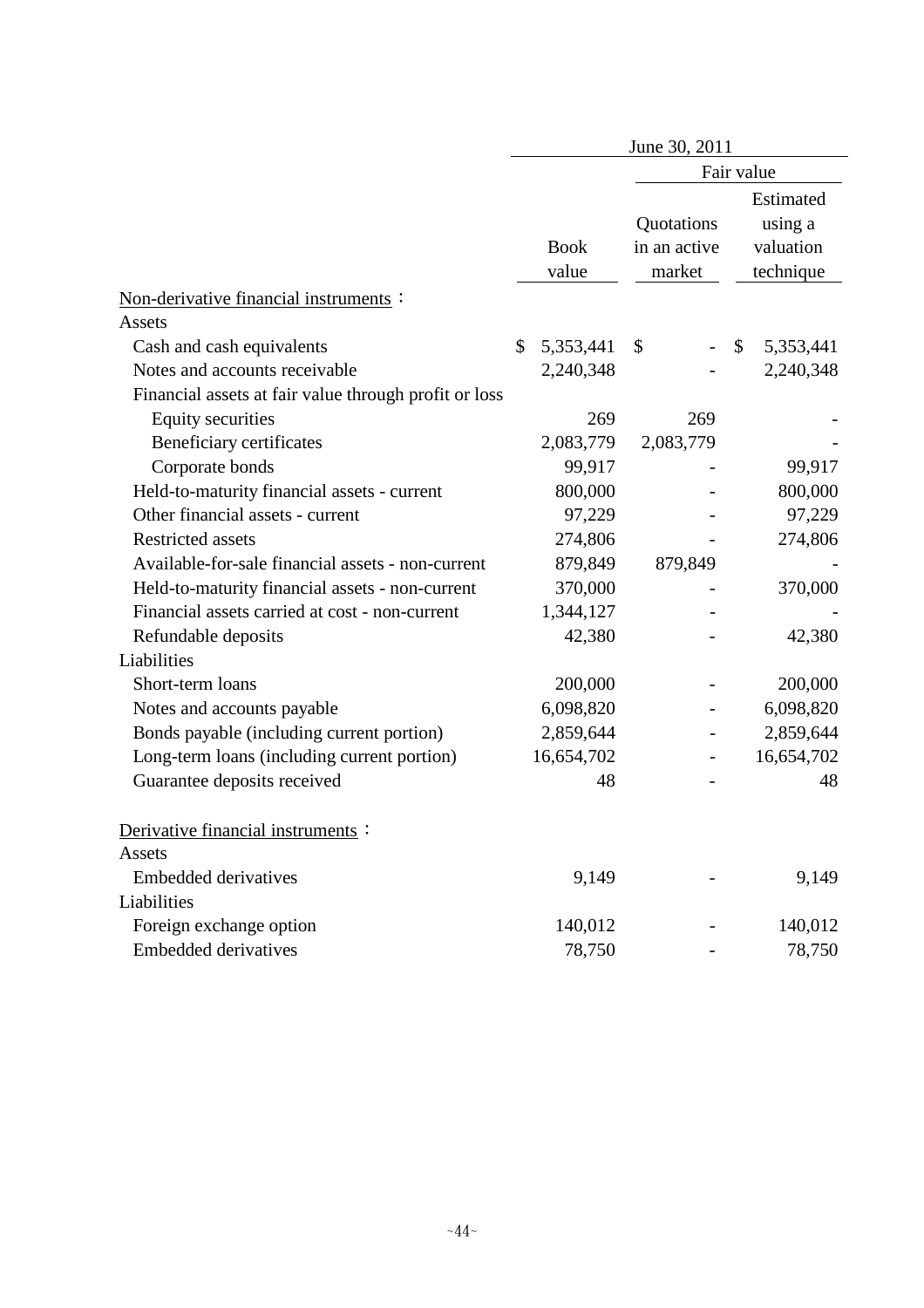The methods and assumptions used to estimate the fair values of the above financial instruments are summarized below:

- A. For short-term instruments, the fair values were determined based on their carrying values because of the short maturities of the instruments. This method was applied to cash and cash equivalents, notes receivable, accounts receivable, other financial assets, restricted assets, refundable deposits, guarantee deposits received, short–term loans, notes payable and accounts payable.
- B. For financial assets at fair value through profit or loss and available-for-sale financial assets with quoted market price available in an active market, the fair value is determined using the quoted market price. When there is no quoted market price for reference, a substitute valuation technique is used to measure the fair value which incorporates all factors that market participants would consider in making estimations and assumptions for setting a price and wherein such information is available to the Company.
- C. Held-to-maturity financial assets are those with fixed or determinable receivables and a fixed time-to-maturity which the Company has positive intent and ability to hold. Upon measurement, held-to-maturity financial assets are carried at amortized cost. Any profits or losses incurred due to changes in fair value should be recognized in the statement of income when the financial asset is derecognized, impaired or amortized.
- D. Financial assets carried at cost consist of unlisted stocks or those not actively traded in an active market. Their fair value could not be measured reliably; hence, such instruments are measured at cost in compliance with applicable accounting standards.
- E. Fair values of long-term loans are estimated based on the present values of future cash flows. For bank loans associated with floating interest rate, the carrying value represents its fair value.
- F. Fair values of bonds payable are determined as the quoted market prices when available. When the quoted market prices are not available, fair values are estimated based on financial information or other information.
- G. The fair values of derivative financial instruments are determined based on the estimated amounts to be received or paid upon termination of contracts at the balance sheet date. Unrealized gains or losses arising from unsettled contracts are generally included. Quotation prices from counterparties are available for reference in setting fair values of the Company's derivative financial instruments.
- (3) Information on significant gain/loss on financial instruments and equity items
	- A. For the six-month periods ended June 30, 2012 and 2011, total interest income on financial assets or financial liabilities that are not at fair value through profit or loss amounted to \$38,339 and \$14,176, respectively, whereas the total interest expense amounted to \$230,669 and \$144,118, respectively.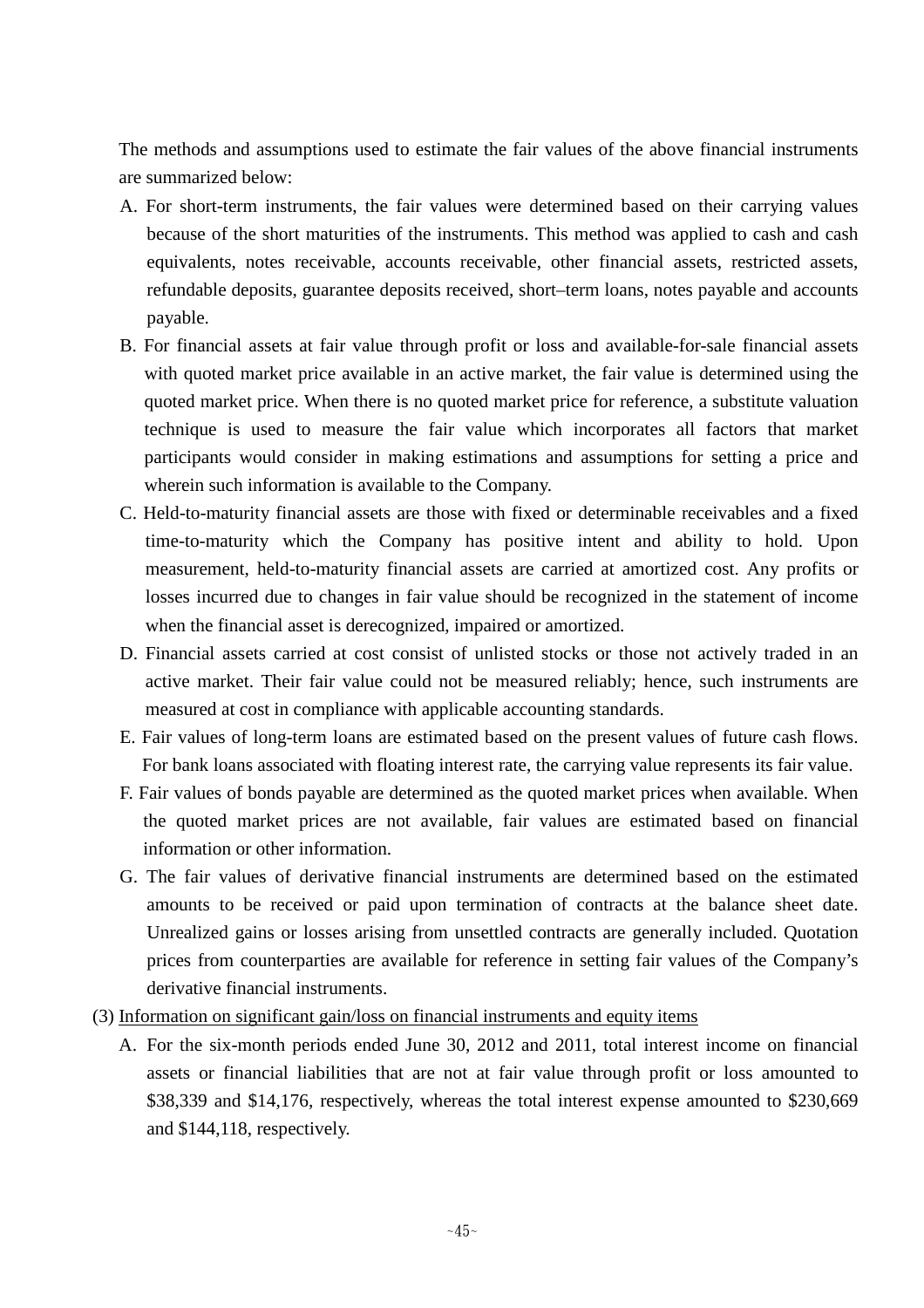- B.For the six-month periods ended June 30, 2012 and 2011, the adjustments of stockholders' equity resulting from available-for-sale financial assets were debit \$33,341 and \$77,258, respectively, whereas the total loss or gain deducted from the adjustment of stockholders' equity resulting from available-for-sale financial assets were \$19,373 and \$0, respectively.
- (4) Information on interest rate risk positions

As of June 30, 2012 and 2011, the financial assets with cash flow risk due to the change of interest rate amounted to \$1,339,765 and \$2,150,633, respectively, whereas the financial liabilities with cash flow risk due to the change of interest rate amounted to \$22,393,142 and \$14,662,281, respectively.

(5) Risk policy and hedging strategy

a) Fixed interest rate

The financial instruments held by the Company, other than derivative instruments, are composed of cash and cash equivalents, stocks, funds, bank loans and corporate bonds. Such financial instruments are held for maintaining adequate operating capital. The Company also held other financial assets and liabilities, such as accounts receivable and payable generated from operating activities.

The transactions associated with derivative instruments mainly include foreign exchange options and oil swaps. The primary objective is to avoid the exchange rate risk and fuel price variation arising from operating and financing activities.

The primary risks of financial instruments are cash flow risk associated with interest rate fluctuations, exchange rate risk, credit risk and liquidity risk. The risk management policies are set forth below:

Cash flow risk associated with interest rate fluctuations

The Company's major exposure to cash flow risk associated with interest rate variations comes primarily from long-term financing with floating interest. The Company adopts a combination of fixed and floating interest rate methods upon issuance of loans to manage such interest rate risks. In addition, the Company also engages in interest rate swaps to minimize cost of borrowings.

As of June 30, 2012, the carrying values of the Company's financial instruments exposed to interest rate are summarized in the order of maturity as follows:

|                           |    | Within 1 year   | $1-2$ years              |     | 2-3 years                | over 3 years                    |     | Total       |
|---------------------------|----|-----------------|--------------------------|-----|--------------------------|---------------------------------|-----|-------------|
| Cash and cash equivalents | æ. | $10,367,156$ \$ | $\sim$                   | -S  | \$<br>$\mathbb{Z}^{n-1}$ | $\sim$                          | \$  | 10,367,156  |
| <b>Restricted assets</b>  |    | 120,898         |                          |     |                          |                                 |     | 120,898     |
| Bank loan                 |    | $200,000$ (     | $200,000$ (              |     | $2,198,732$ (            | $2,400,000$ (                   |     | 4,998,732)  |
| Corporate bonds payable   |    |                 | -                        |     | - (                      | $3,000,000$ (                   |     | 3,000,000)  |
| b) Floating interest rate |    |                 |                          |     |                          |                                 |     |             |
|                           |    | Within 1 year   | $1-2$ years              |     | $2-3$ years              | over 3 years                    |     | Total       |
| Cash and cash equivalents | S  | 1,339,765       | $\overline{\phantom{0}}$ | -\$ | $\equiv$                 | -\$<br>$\overline{\phantom{a}}$ | \$. | 1,339,765   |
| Bank loan                 |    | 2,349,746)      | 5.257.910) (             |     | 5,122,898)               | 9,662,588)                      |     | 22,393,142) |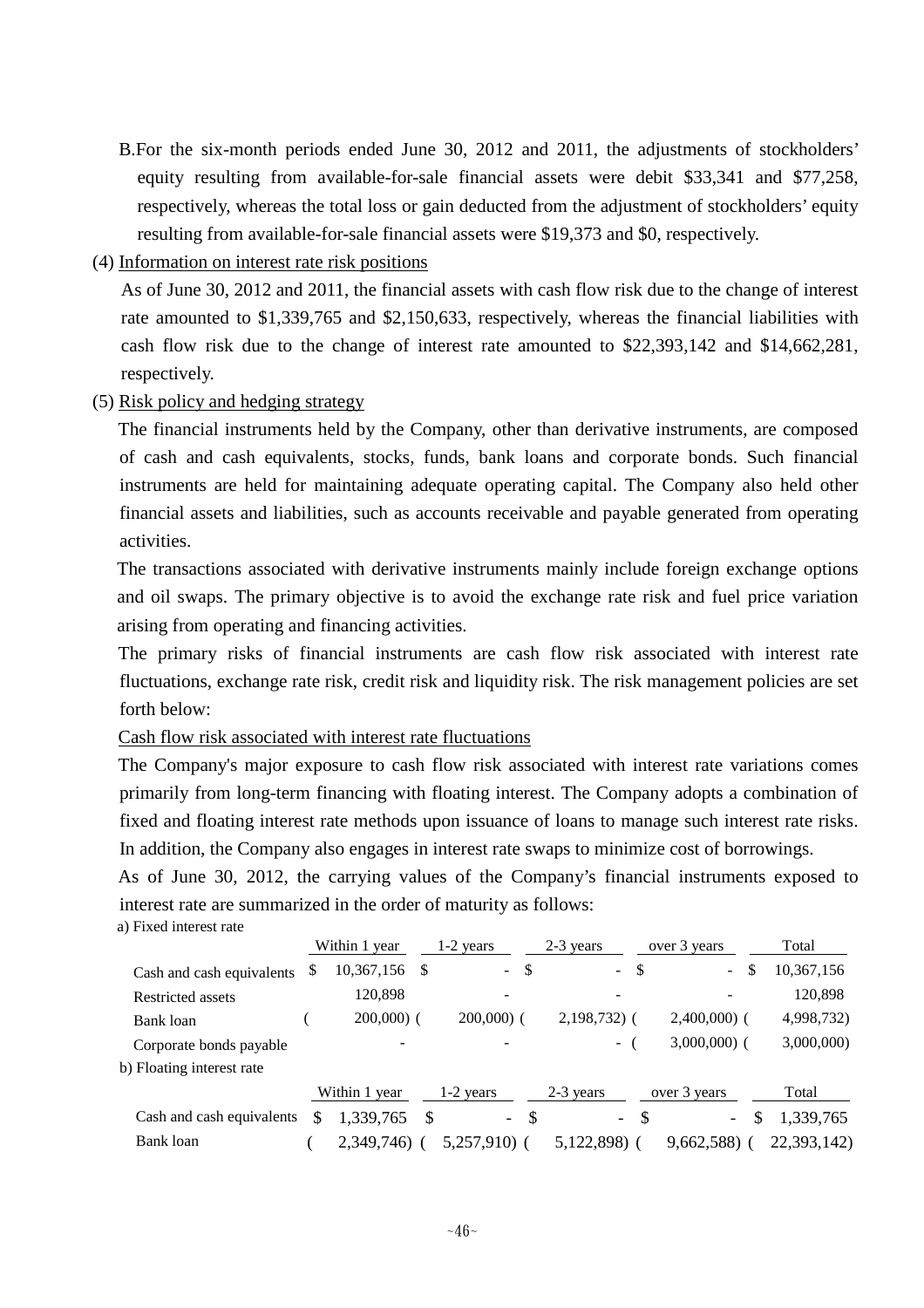The interest of financial instruments associated with the floating interest rates is remeasured within one year period and the interest for financial instruments associated with the fixed interest rate is fixed to maturity. The financial instruments not included in the above table are not subject to interest payments and thus, do not have inherent interest rate risk.

### Exchange rate risk

Although the Company is exposed to exchange rate risk, the Company has stable cash inflows denominated in foreign currencies for meeting cash outflows denominated in foreign currency due to the fact that the Company operates in international transportation industry. In order to minimize exchange rate risk, the Company also engages in activities, such as borrowing US dollar loans, etc. The Company is engaged in businesses that involves a number of non-functional currencies. Details of these foreign currency denominated assets and liabilities and the exchange rates are as follows:

|                              | June 30, 2012 |           |          |               | June 30, 2011 |          |  |
|------------------------------|---------------|-----------|----------|---------------|---------------|----------|--|
|                              |               | Foreign   | Exchange |               | Foreign       | Exchange |  |
|                              |               | currency  | rate     |               | currency      | rate     |  |
| Financial assets:            |               |           |          |               |               |          |  |
| Monetary                     |               |           |          |               |               |          |  |
| <b>USD</b>                   | \$            | 129,042   | 29.9140  | $\mathcal{S}$ | 80,866        | 28.8175  |  |
| <b>JPY</b>                   |               |           |          |               | 224,700       | 0.3576   |  |
| <b>HKD</b>                   |               |           |          |               | 32,385        | 3.7033   |  |
| <b>CNY</b>                   |               |           |          |               | 22,284        | 4.4568   |  |
| Non-monetary                 |               |           |          |               |               |          |  |
| <b>USD</b>                   |               | 13,230    | 29.9140  |               | 13,354        | 28.8175  |  |
| Long-term equity investments |               |           |          |               |               |          |  |
| accounted for under the      |               |           |          |               |               |          |  |
| equity method                |               |           |          |               |               |          |  |
| <b>USD</b>                   |               | 1,394,845 | 29.9140  |               | 1,666,940     | 28.8175  |  |
| Financial liabilities:       |               |           |          |               |               |          |  |
| Monetary                     |               |           |          |               |               |          |  |
| <b>USD</b>                   |               | 205,469   | 29.9140  |               | 118,934       | 28.8175  |  |
|                              |               |           |          |               |               |          |  |

# Credit risk

The Company only deals with third parties with good credit standings. In compliance with the Company's policies, strict credit assessment is to be performed by the Company prior to providing credit to customers. The occurrence of bad debts is also minimized by the Company's practices in continuously monitoring and assessing collections on notes and accounts receivable and making adjustments to the credit terms granted for each customer based on the conclusion drawn from such assessment. Moreover, the Company is restricted from engaging in credit trading with other business units operating under other functional currencies unless permission from the highest instruction unit has been received.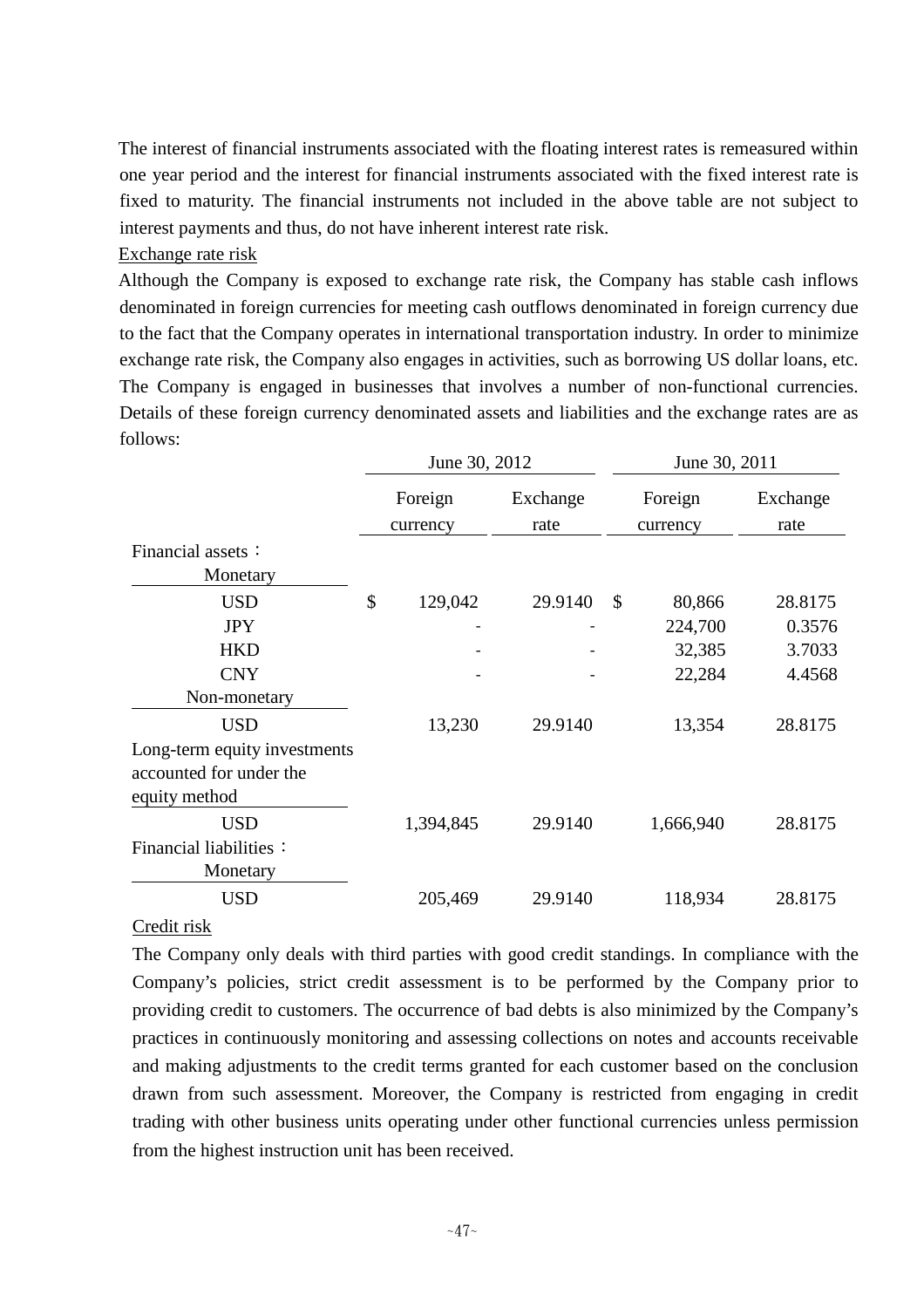Other financial instruments held by the Company are subject to credit risk arising from the failure of counterparty to settle their contractual obligations as and when they fall due. Since the Company only deals with third parties with qualifying credit standings, no collateral is required by the Company. The maximum credit exposure amount equals to the relative carrying value of the financial assets. The maximum credit exposure amount for various financial assets held by the Company is analyzed as follows:  $J = 20, 2012$ 

|                                              | June 30, 2012 |            |               |                                   |  |  |  |
|----------------------------------------------|---------------|------------|---------------|-----------------------------------|--|--|--|
| Financial instruments                        |               | Book value |               | Maximum credit<br>exposure amount |  |  |  |
| Financial assets at fair value through       |               |            |               |                                   |  |  |  |
| profit or loss                               |               |            |               |                                   |  |  |  |
| Trading financial assets                     | \$            | 2,817,480  | $\mathcal{S}$ | 2,817,480                         |  |  |  |
| Financial assets designated as at fair value |               |            |               |                                   |  |  |  |
| through profit or loss                       |               | 60,175     |               | 60,175                            |  |  |  |
| Held-to-maturity financial assets            |               |            |               |                                   |  |  |  |
| <b>Financial bonds</b>                       |               | 370,000    |               | 370,000                           |  |  |  |
| Available-for-sale financial assets          |               |            |               |                                   |  |  |  |
| <b>Equity securities</b>                     |               | 568,040    |               | 568,040                           |  |  |  |
| Financial assets carried at cost             |               |            |               |                                   |  |  |  |
| <b>Equity securities</b>                     |               | 1,344,119  |               | 1,344,119                         |  |  |  |
|                                              |               |            | June 30, 2011 |                                   |  |  |  |
|                                              |               |            |               | Maximum credit                    |  |  |  |
| <b>Financial instruments</b>                 |               | Book value |               | exposure amount                   |  |  |  |
| Financial assets at fair value through       |               |            |               |                                   |  |  |  |
| profit or loss                               |               |            |               |                                   |  |  |  |
| Trading financial assets                     | \$            | 2,093,197  | \$            | 2,093,197                         |  |  |  |
| Financial assets designated as at fair value |               |            |               |                                   |  |  |  |
| through profit or loss                       |               | 99,917     |               | 99,917                            |  |  |  |
| Held-to-maturity financial assets            |               |            |               |                                   |  |  |  |
| <b>Financial bonds</b>                       |               | 1,170,000  |               | 1,170,000                         |  |  |  |
| Available-for-sale financial assets          |               |            |               |                                   |  |  |  |
| <b>Equity securities</b>                     |               | 879,849    |               | 879,849                           |  |  |  |
| Financial assets carried at cost             |               |            |               |                                   |  |  |  |
| <b>Equity securities</b>                     |               | 1,344,127  |               | 1,344,127                         |  |  |  |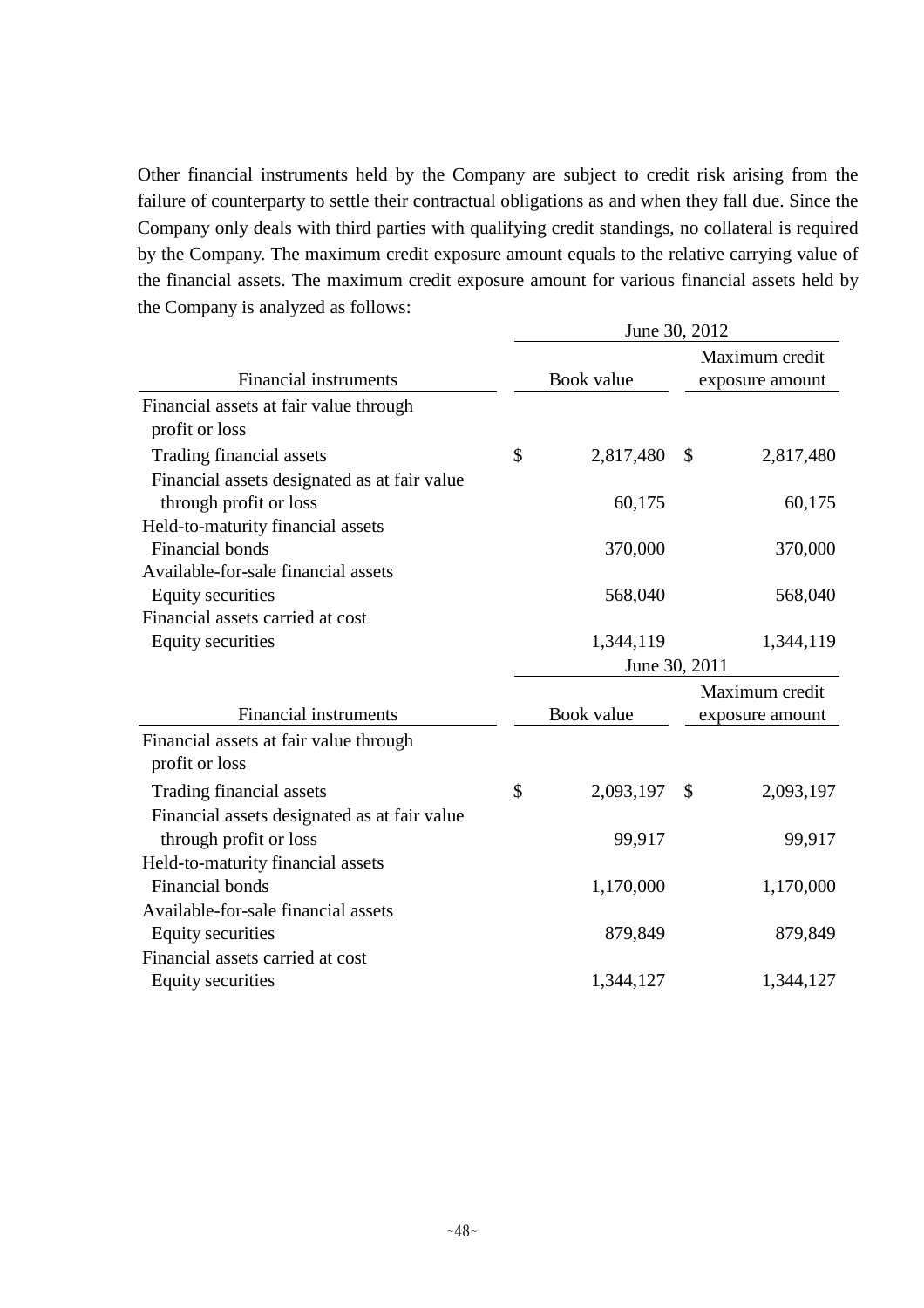Credit risk refers to the risk of the counterparty's failure to settle contractual obligations as and when they fall due. The credit risk presented in the above table is the positive net amount of all contracts with positive fair values at the balance sheet date. The credit risk amount presented is the loss that may be incurred by the Company in the case of the counterparty's default. Since the counterparties of the Company are business enterprises or financial institutions with good credit rating, the potential credit risk event is remote. In addition, since the Company is not concentrated in transactions with one individual or counterparty, no concentration of credit risk is evident.

## Liquidity risk

The Company achieves the objectives of effective use of capital and stabilization of capital by adjusting capital through the use of cash and cash equivalents, financial instruments held for trading, bank loans and corporate bonds, etc. The operating capital of the Company is sufficient in meeting capital on demand; therefore, no significant liquidity risk is expected.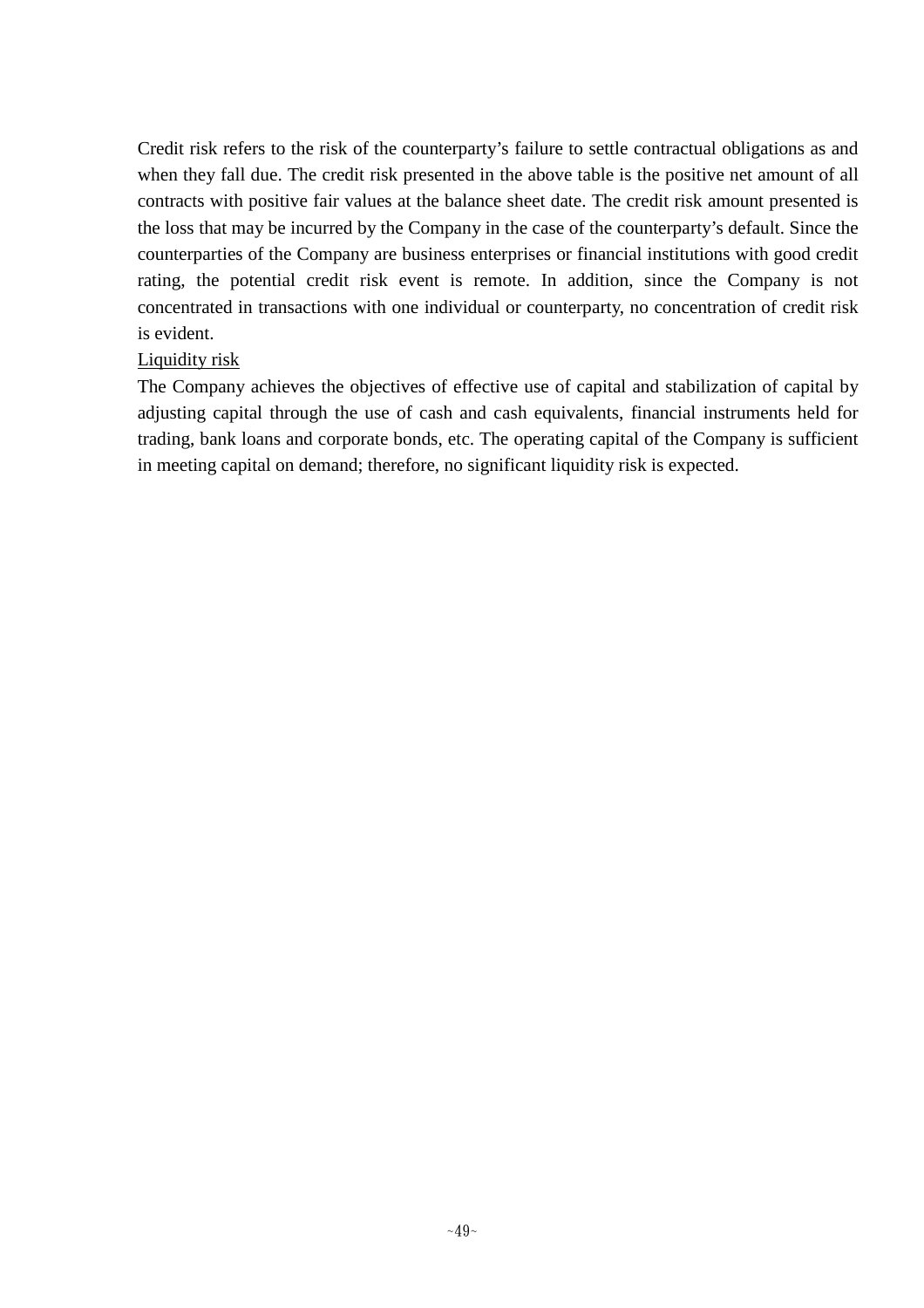#### 11. ADDITIONAL DISCLOSURES REQUIRED BY THE SECURITIES AND FUTURES

(1) Related information of significant transactions

A.Loans granted during the six-month periods ended June 30, 2012 : None.

B.Endorsements and guarantees provided during the six-month periods ended June 30, 2012

| Number<br>(Note 1) | Endorser/guarantor              | Party being<br>endorsed/guaranteed   | Relationship<br>with the<br>endorser/<br>guarantor<br>(Note 2) | Limit on<br>endorsements/<br>guarantees<br>provided for a<br>single party | Maximum<br>outstanding<br>endorsements/<br>guarantees<br>amount during<br>the six-month<br>periods ended<br>June 30, 2012 | Outstanding<br>endorsements/<br>guarantees<br>amount at<br>June 30, 2012 | Amount of<br>endorsements/<br>guarantees<br>secured with<br>collateral | Ratio of accumulated<br>endorsements/guarantees<br>amount to net asset<br>value of the Company | Ceiling on<br>total amount of<br>endorsements/<br>guarantees<br>provided<br>(Notes 3 and 4) |
|--------------------|---------------------------------|--------------------------------------|----------------------------------------------------------------|---------------------------------------------------------------------------|---------------------------------------------------------------------------------------------------------------------------|--------------------------------------------------------------------------|------------------------------------------------------------------------|------------------------------------------------------------------------------------------------|---------------------------------------------------------------------------------------------|
| $\Omega$           | Evergreen Marine<br>Corporation | Greencompass Marine S.A.             | 3                                                              | \$<br>114,180,502                                                         | 27,934,805<br>-\$                                                                                                         | 27,934,805<br>\$                                                         | -S                                                                     | 48.93%                                                                                         | 142,725,628                                                                                 |
|                    |                                 |                                      |                                                                |                                                                           | USD 933,837                                                                                                               | <b>USD 933,837</b>                                                       |                                                                        |                                                                                                |                                                                                             |
| $\Omega$           | Evergreen Marine<br>Corporation | Peony Investment S.A.                | $\overline{2}$                                                 | 114,180,502                                                               | 442,727                                                                                                                   | 442,727                                                                  |                                                                        | 0.78%                                                                                          |                                                                                             |
|                    |                                 |                                      |                                                                |                                                                           | <b>USD 14,800</b>                                                                                                         | <b>USD 14,800</b>                                                        |                                                                        |                                                                                                |                                                                                             |
| $\Omega$           | Evergreen Marine<br>Corporation | Evergreen Marine (UK) Ltd.           | 3                                                              | 114,180,502                                                               | 52,281,888                                                                                                                | 51,501,481                                                               |                                                                        | 90.21%                                                                                         |                                                                                             |
|                    |                                 |                                      |                                                                |                                                                           | USD 1,769,973                                                                                                             | USD 1,721,651                                                            |                                                                        |                                                                                                |                                                                                             |
| $\Omega$           | Evergreen Marine<br>Corporation | Taranto Container Terminal S.p.A.    | 6                                                              | 28,545,126                                                                | 605,759                                                                                                                   | 605,759                                                                  |                                                                        | 1.06%                                                                                          |                                                                                             |
|                    |                                 |                                      |                                                                |                                                                           | <b>USD 20,250</b>                                                                                                         | <b>USD 20,250</b>                                                        |                                                                        |                                                                                                |                                                                                             |
| $\Omega$           | Evergreen Marine<br>Corporation | Whitney Equipment LLC.               | 3                                                              | 114,180,502                                                               | 2,996,306                                                                                                                 | 2,996,306                                                                |                                                                        | 5.25%                                                                                          |                                                                                             |
|                    |                                 |                                      |                                                                |                                                                           | <b>USD 100,164</b>                                                                                                        | <b>USD 100,164</b>                                                       |                                                                        |                                                                                                |                                                                                             |
| $\Omega$           | Evergreen Marine<br>Corporation | Hemlock Equipment LLC.               | 3                                                              | 114,180,502                                                               | 1,729,328                                                                                                                 | 1,729,328                                                                |                                                                        | 3.03%                                                                                          |                                                                                             |
|                    |                                 |                                      |                                                                |                                                                           | USD 57,810                                                                                                                | <b>USD 57,810</b>                                                        |                                                                        |                                                                                                |                                                                                             |
| $\overline{0}$     | Evergreen Marine<br>Corporation | Colon Container Terminal S.A.        | 6                                                              | 28,545,126                                                                | 287,174                                                                                                                   | 287,174                                                                  |                                                                        | 0.50%                                                                                          |                                                                                             |
|                    |                                 |                                      |                                                                |                                                                           | <b>USD 9,600</b>                                                                                                          | <b>USD 9,600</b>                                                         |                                                                        |                                                                                                |                                                                                             |
| $\Omega$           | Evergreen Marine<br>Corporation | Balsam Investment (Netherlands) N.V. | 6                                                              | 28,545,126                                                                | 2,345,258                                                                                                                 | 2,345,258                                                                |                                                                        | 4.11%                                                                                          |                                                                                             |
|                    |                                 |                                      |                                                                |                                                                           | <b>USD 78,400</b>                                                                                                         | <b>USD 78,400</b>                                                        |                                                                        |                                                                                                |                                                                                             |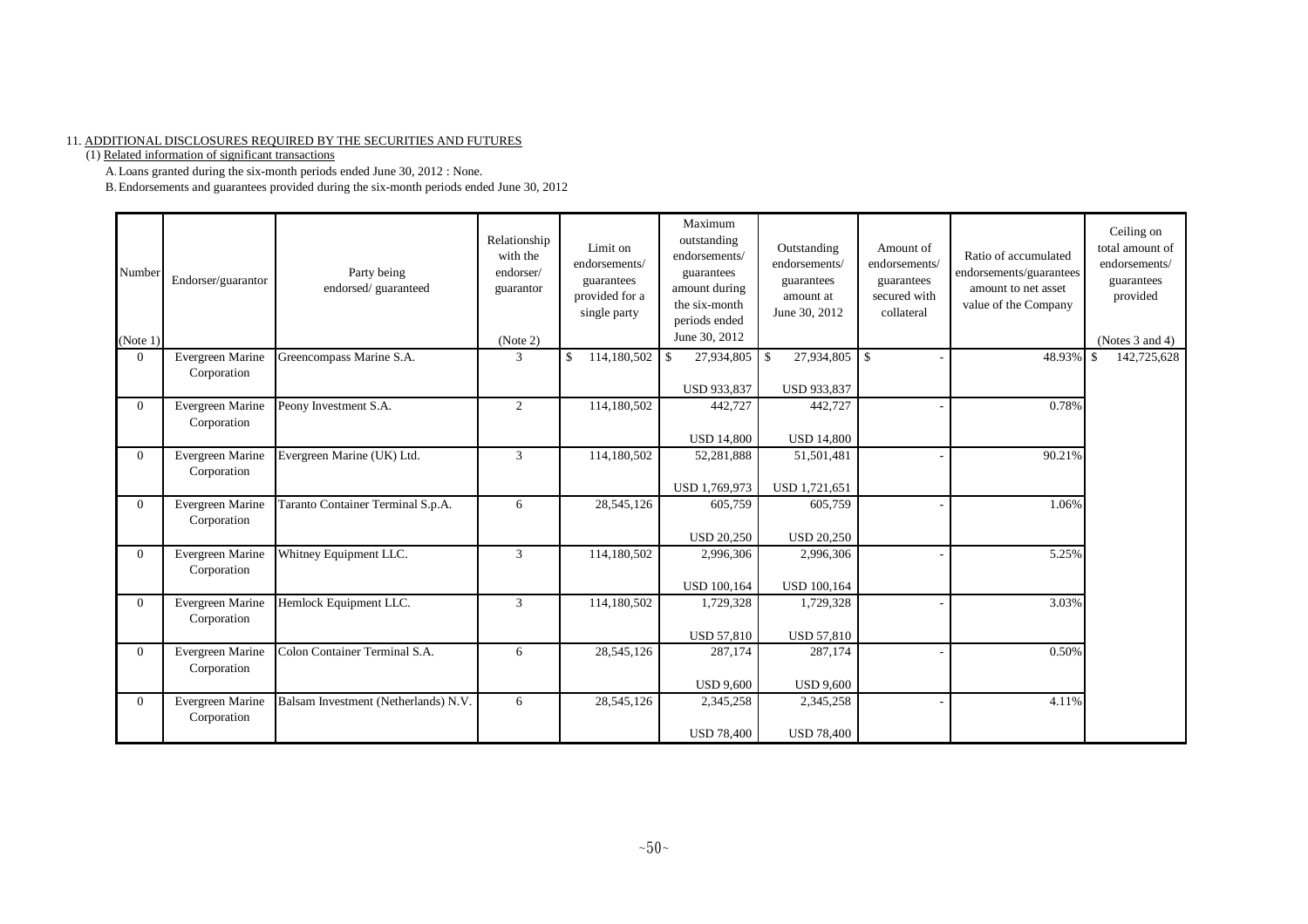Note 1: The numbers are assigned as follows:

"0" denotes issuer

The investee is numbered starting from "1" in sequence by different company.

Note 2: Nature of the counterparty's relationship with the Company or its subsidiaries

"1" denotes the endorsements/guarantees provided to the companies which have transactions with the Company or its subsidiaries.

"2" denotes the endorsements/guarantees provided to the subsidiaries of which the Company holds more than 50% of the common stock.

"3" denotes the endorsements/guarantees provided to the investees of which the Company together with its subsidiaries hold more than 50% of the common stock.

"4" denotes the endorsements/guarantees provided to the companies which directly or indirectly hold more than 50% of the Company's common stock.

"5" denotes the endorsements/guarantees provided pursuant to construction contracts.

"6" denotes the endorsements/guarantees provided to joint venture companies based on the Company's or its subsidiaries proportionate equity interest in the Company.

Note 3: The equation of the maximum limits and amounts should be explained. If there are contingent losses in the financial statements, the amount should be interpreted by the company.

Note 4: According to the Company's credit policy, the total amount of endorsements or guarantees provided by the Company or its subsidiaries should not exceed 250% of the net worth stated in the latest financial statements.

The calculation is as follows:

The Company: 57,090,251\*250% = 142,725,628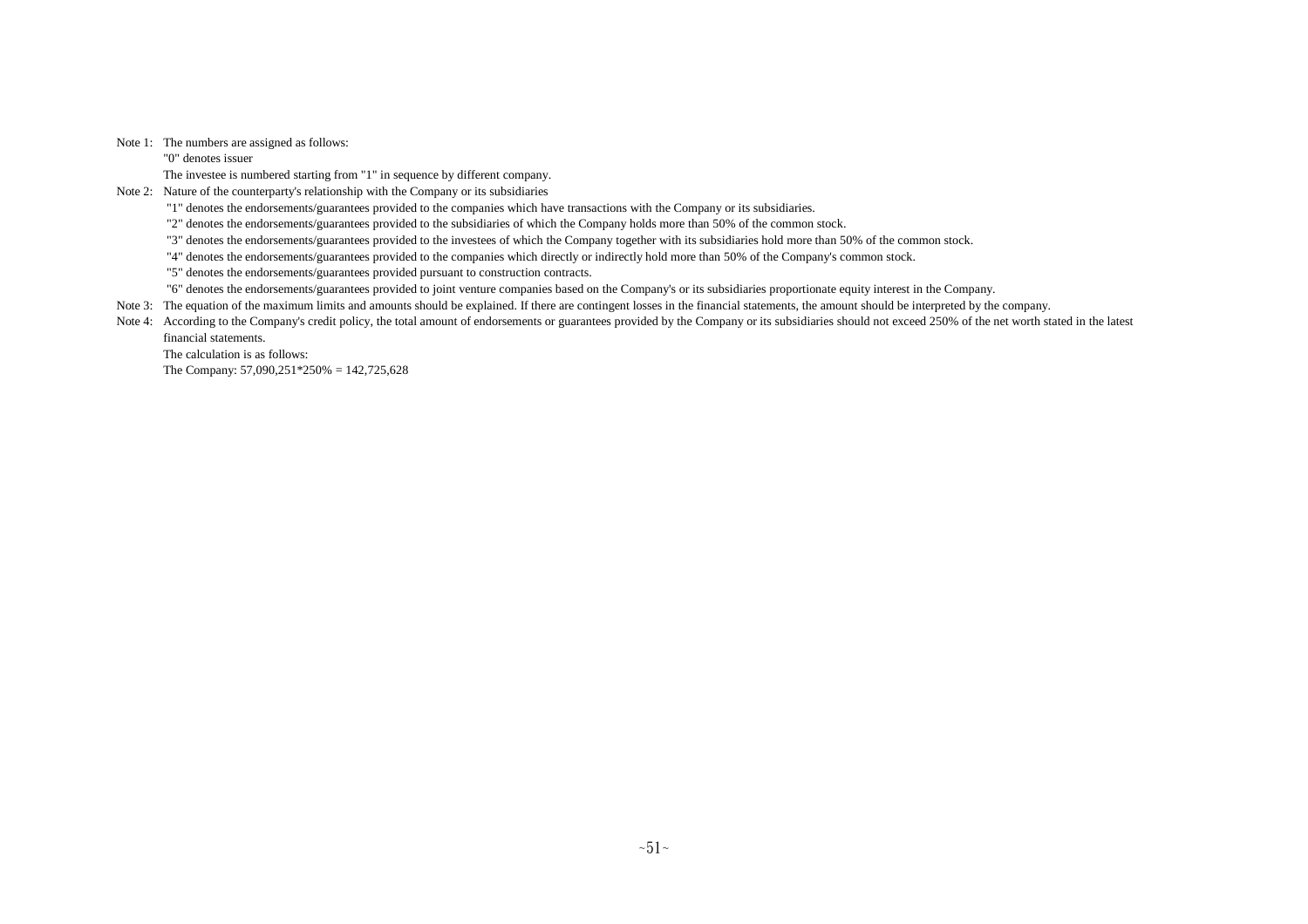C. Marketable securities held as of June 30, 2012

|                                        |                                                        | Relationship of the securities                            | June 30, 2012                                                           |                                       |              |               |                              |                                                       |
|----------------------------------------|--------------------------------------------------------|-----------------------------------------------------------|-------------------------------------------------------------------------|---------------------------------------|--------------|---------------|------------------------------|-------------------------------------------------------|
| Securities held by                     | Marketable securities                                  | issuer<br>with the Company                                | General ledger account                                                  | Number of<br>shares<br>(in thousands) | Book value   | Ownership (%) | Market value                 | Remark                                                |
| Evergreen Marine Stock:<br>Corporation |                                                        |                                                           |                                                                         |                                       |              |               |                              |                                                       |
|                                        | Peony Investment S.A.                                  | Subsidiary of the Company                                 | Long-term equity investment<br>accounted for under the equity<br>method | 4.765                                 | \$41,569,576 | 100.00        | 41,722,392<br>$\blacksquare$ |                                                       |
|                                        | Taiwan Terminal Services Co., Ltd.                     | $^{\prime\prime}$                                         | $\overline{''}$                                                         | 5,500                                 | 83,614       | 55.00         | 83,614                       |                                                       |
|                                        | Everport Terminal Services Inc.                        | $\overline{ }$                                            | $^{\prime\prime}$                                                       |                                       | 2,991        | 100.00        | 2,991                        |                                                       |
|                                        | Charng Yang Development Co., Ltd.                      | Investee company accounted for<br>under the equity method |                                                                         | 49,898                                | 615,086      | 40.00         | 615,086                      |                                                       |
|                                        | Evergreen International Storage and<br>Transport Corp. |                                                           | $\prime\prime$                                                          | 424,062                               | 7,935,000    | 39.74         | $\overline{6,276,122}$       |                                                       |
|                                        | <b>Evergreen Security Corporation</b>                  | $^{\prime\prime}$                                         | $^{\prime\prime}$                                                       | 6,336                                 | 98,792       | 31.25         | 98,792                       |                                                       |
|                                        | <b>EVA Airways Corporation</b>                         | $\prime\prime$                                            | $^{\prime\prime}$                                                       | 629,483                               | 6,948,616    | 19.32         | 11,425,121                   |                                                       |
|                                        | Taipei Port Container Terminal<br>Corporation          | $^{\prime\prime}$                                         | $^{\prime\prime}$                                                       | 88,344                                | 799,734      | 21.03         | 798,185                      |                                                       |
|                                        | Power World Fund Inc.                                  | None                                                      | Financial assets carried at cost<br>- non-current                       | 1,290                                 | 12,898       | 5.68          | 6,746                        |                                                       |
|                                        | Fu-Ji Management Consultancy Co., Ltd.                 | $\theta$                                                  | $\theta$                                                                | 99                                    |              | 4.93          | 5,558                        |                                                       |
|                                        | Taiwan HSR Consortium                                  | $\prime$                                                  | $\boldsymbol{''}$                                                       | 126,735                               | 1,250,000    | 1.95          | 643,814                      |                                                       |
|                                        | Linden Technologies, Inc.                              |                                                           |                                                                         | 50                                    | 15,372       | 2.53          |                              | Convertible<br>Preferred<br>Stocks (no fair<br>value) |
|                                        | Toplogis, Inc.                                         | $^{\prime\prime}$                                         | $^{\prime\prime}$                                                       | 2.464                                 | 22.100       | 17.48         | 17.977                       |                                                       |
|                                        | Ever Accord Construction Corp.                         | $\overline{u}$                                            |                                                                         | 7,700                                 | 43,749       | 17.50         | 92,168                       |                                                       |
|                                        | Central Reinsurance Corp.                              | $\prime$                                                  | Available-for-sale financial<br>assets - non-current                    | 46,561                                | 568,040      | 8.45          | 568,040                      |                                                       |
|                                        | China Man-Made Fiber Corporation                       | $\boldsymbol{''}$                                         | Financial assets at fair value<br>through profit or loss-current        | 22                                    | 195          |               | 195                          |                                                       |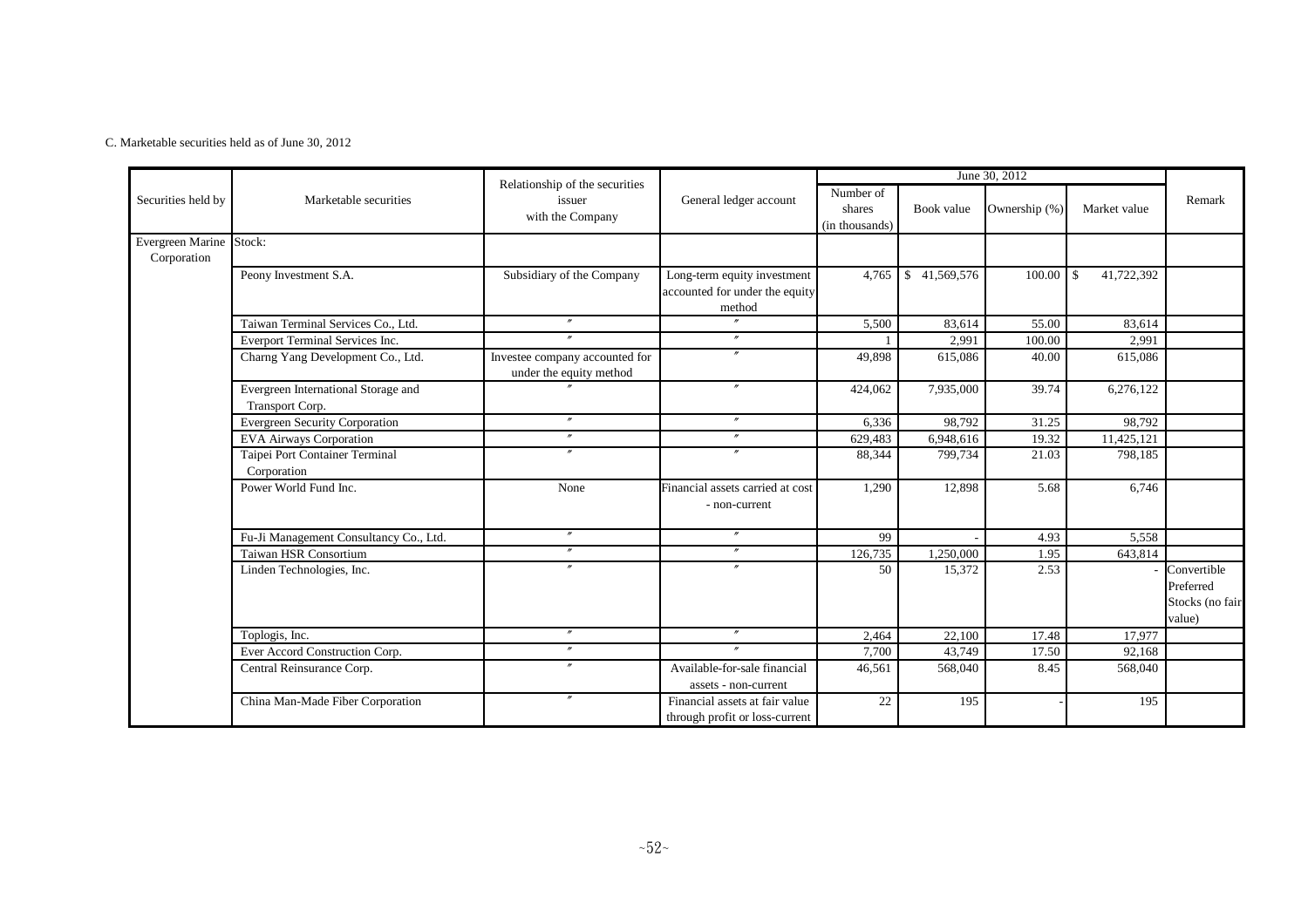| Relationship of the securities |                                                                                                 |                            |                                                                           | June 30, 2012                         |               |               |               |        |
|--------------------------------|-------------------------------------------------------------------------------------------------|----------------------------|---------------------------------------------------------------------------|---------------------------------------|---------------|---------------|---------------|--------|
| Securities held by             | Marketable securities                                                                           | issuer<br>with the Company | General ledger account                                                    | Number of<br>shares<br>(in thousands) | Book value    | Ownership (%) | Market value  | Remark |
| Corporation                    | Evergreen Marine Beneficiary certificates:                                                      |                            |                                                                           |                                       |               |               |               |        |
|                                | Fubon Chi-Hsiang Fund                                                                           | None                       | Financial assets at fair value<br>through profit or loss-current          | 37,185                                | \$<br>565,032 |               | 565,032<br>\$ |        |
|                                | Mega Diamond Money Market Fund                                                                  | $^{\prime\prime}$          |                                                                           | 46,548                                | 563,754       |               | 563,754       |        |
|                                | FSITC Money Market Fund                                                                         | $\prime$                   | $\overline{''}$                                                           | 5,768                                 | 996,076       |               | 996,076       |        |
|                                | Eastspring Investments Well Pool Money<br>Market Fund                                           | $^{\prime\prime}$          | $\prime$                                                                  | 23,634                                | 310,959       |               | 310,959       |        |
|                                | Yuanta Wan Tai Money Market Fund                                                                |                            | $\overline{u}$                                                            | 26,018                                | 381,464       |               | 381,464       |        |
|                                | Financial bonds:                                                                                |                            |                                                                           |                                       |               |               |               |        |
|                                | TLG Private Placement Subordinated Mandatory<br>Convertible Bond at Maturity                    | $\prime\prime$             | Financial assets at fair value<br>through profit or loss -non-<br>current |                                       | 60,175        |               | 60,175        |        |
|                                | Bank of Taichung 1st Unsecured Subordinated<br>Financial Debentures issued in 2010              | $\prime\prime$             | Held-to-maturity financial<br>assets -non-current                         |                                       | 220,000       |               | 220,000       |        |
|                                | Ta Chong Commercial Bank 1st Unsecured<br>Subordinated Financial Debentures-B issued<br>in 2009 | $\prime\prime$             | $\prime$                                                                  |                                       | 100,000       |               | 100,000       |        |
|                                | Sunny Bank 1st Subordinated Financial<br>Debentures-B issued in 2010                            | $\prime\prime$             | $^{\prime\prime}$                                                         |                                       | 50,000        |               | 50,000        |        |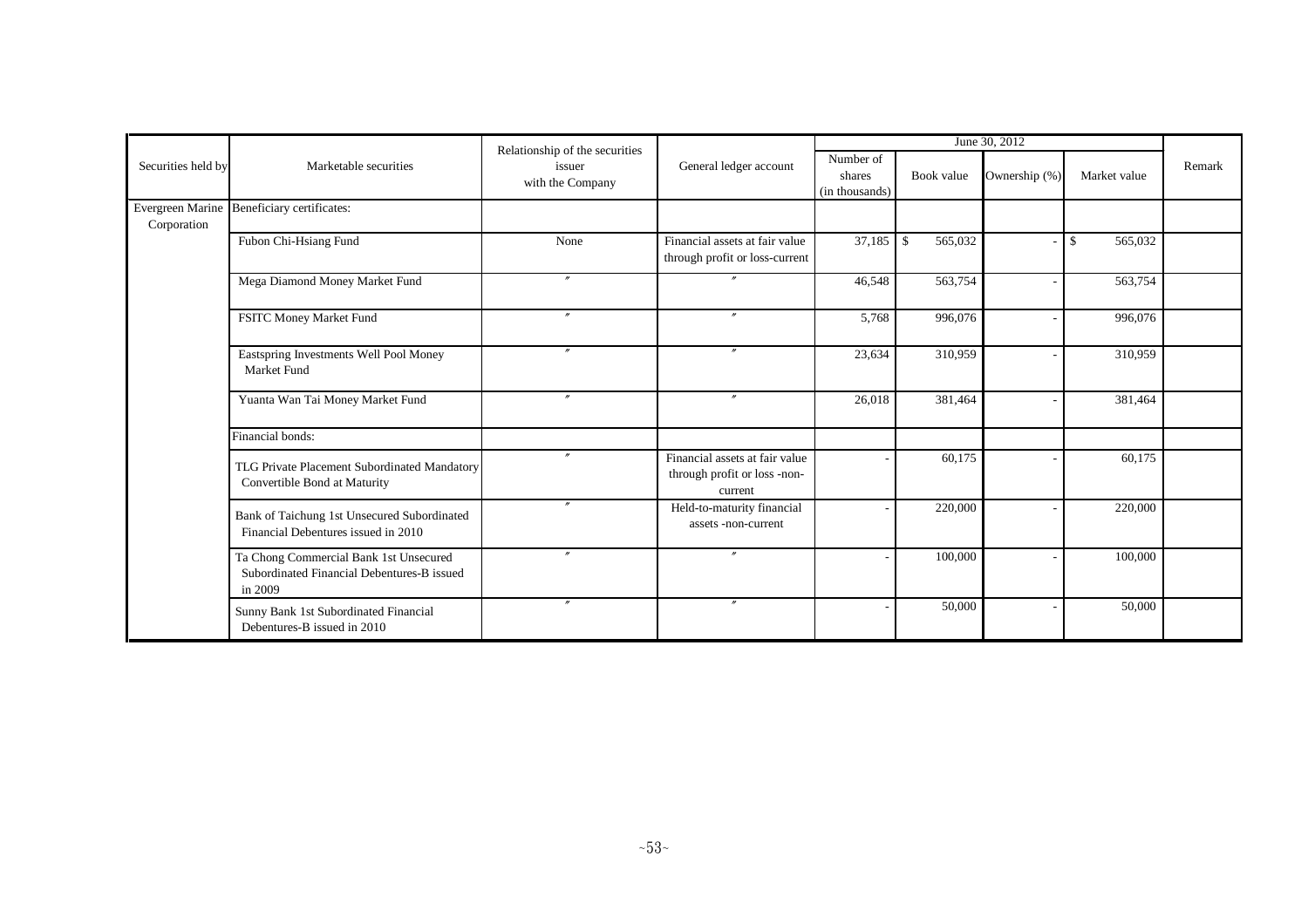D. Acquisition or disposal of the same security with the accumulated cost exceeding \$100 million or 20% of the Company's paid-in capital for the six-month periods ended June 30, 2012

|                                    |                                                          | General<br>ledger account                                                            |                       | Relationship<br>with the<br>Company | Beginning balance                     |           | Addition                              |                         |                                       | Disposal                 |                                |                            | Ending balance                          |           |
|------------------------------------|----------------------------------------------------------|--------------------------------------------------------------------------------------|-----------------------|-------------------------------------|---------------------------------------|-----------|---------------------------------------|-------------------------|---------------------------------------|--------------------------|--------------------------------|----------------------------|-----------------------------------------|-----------|
| Securities<br>held by              | Marketable securities                                    |                                                                                      | Counterparty          |                                     | Number of<br>shares (in<br>thousands) | Amount    | Number of<br>shares (in<br>thousands) | Amount                  | Number of<br>shares (in<br>thousands) | Selling price Book value |                                | Gain (loss)<br>on disposal | Number of<br>shares $(in$<br>thousands) | Amount    |
| Evergreen<br>Marine<br>Corporation | <b>Beneficary Certificates:</b>                          |                                                                                      |                       |                                     |                                       |           |                                       |                         |                                       |                          |                                |                            |                                         |           |
|                                    | Mega Diamond Money<br>Market Fund                        | Financial Assets   Open market<br>at fair value<br>through profit or<br>loss-current | transaction           | None                                | 25,879                                | \$311,129 | 20,669                                | $\mathbf{s}$<br>250,000 |                                       |                          | \$<br>$\overline{\phantom{a}}$ |                            | 46,548                                  | \$561,129 |
|                                    | <b>FSITC Money</b><br>Market Fund                        | $\prime\prime$                                                                       | $\boldsymbol{''}$     | $\overline{u}$                      | 4,318                                 | 740,246   | 1,450                                 | 250,000                 |                                       |                          |                                |                            | 5,768                                   | 990,246   |
|                                    | Eastspring Investments<br>Well Pool Money<br>Market Fund | $\prime\prime$                                                                       | $\boldsymbol{\prime}$ |                                     | 4,609                                 | 60,021    | 19,025                                | 250,000                 |                                       |                          | $\overline{\phantom{a}}$       |                            | 23,634                                  | 310,021   |
|                                    | Yuanta Wan Tai<br>Money Market Fund                      | $^{\prime\prime}$                                                                    | $\boldsymbol{\prime}$ |                                     | 8,944                                 | 130,000   | 17,074                                | 250,000                 |                                       |                          |                                |                            | 26,018                                  | 380,000   |
|                                    | Polaris De-Li Money<br>Market Fund                       | $^{\prime\prime}$                                                                    | $\boldsymbol{''}$     |                                     | 26,155                                | 410,055   |                                       |                         | 26,155                                | 411,795                  | 410,055                        | 1,740                      |                                         |           |

E. Aquisition of real estate properties exceeding \$100 million or 20% of the Company's paid-in capital for the six-month periods ended June 30, 2012 : None

F. Disposal of real estate properties exceeding \$100 million or 20% of the Company's paid-in capital for the six-month periods ended June 30, 2012 : None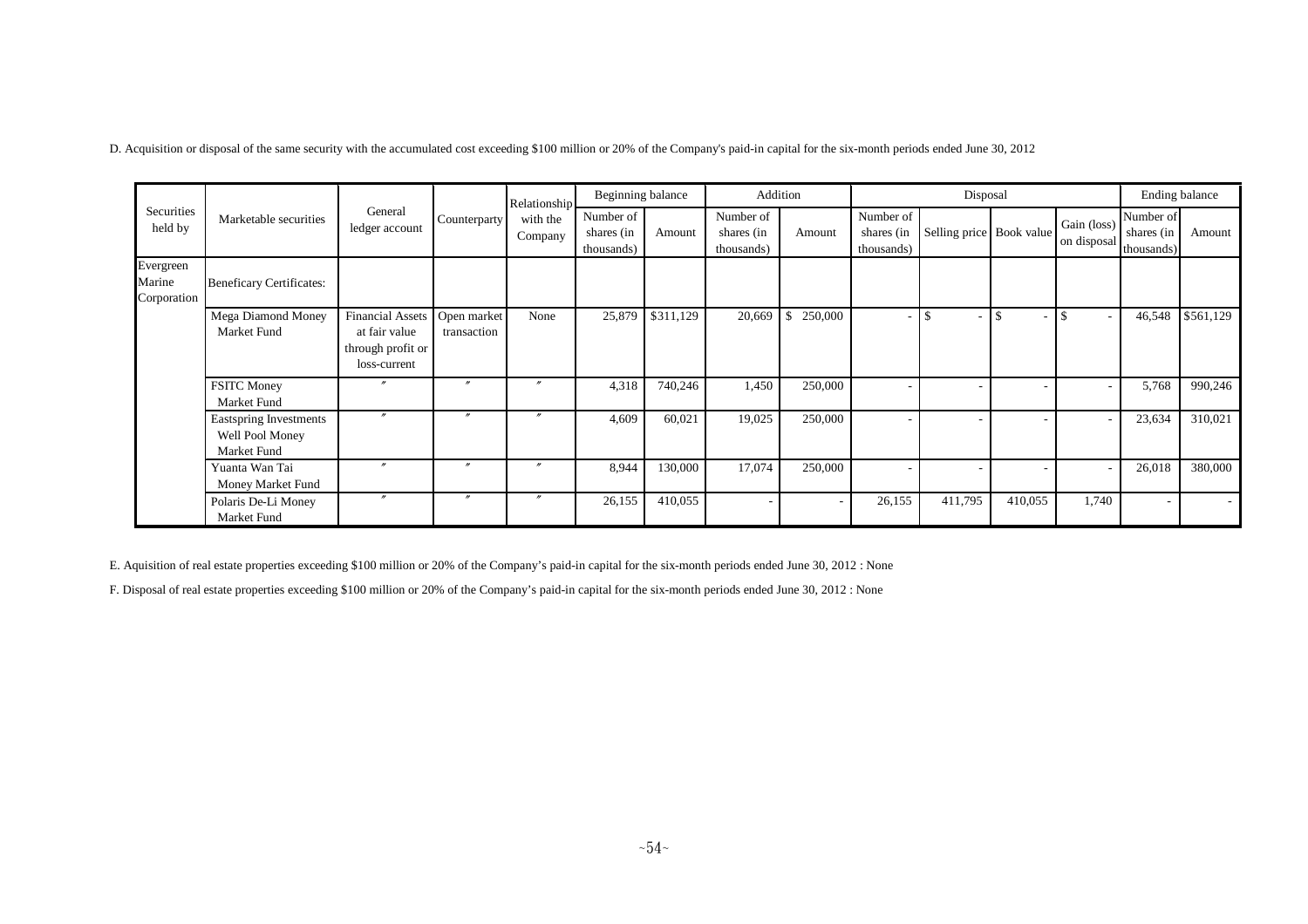|  |  |  |  | G. Purchases from or sales to related parties exceeding \$100 million or 20% of the Company's paid-in capital for the six-month periods ended June 30, 2012 |  |
|--|--|--|--|-------------------------------------------------------------------------------------------------------------------------------------------------------------|--|
|--|--|--|--|-------------------------------------------------------------------------------------------------------------------------------------------------------------|--|

|                                 |                                                         |                                                            |                            | Transaction   |                               |                |                                  | Differences in transactions<br>term compared to a third party<br>transactions |         | Notes/accounts receivable<br>(payable)                  |        |
|---------------------------------|---------------------------------------------------------|------------------------------------------------------------|----------------------------|---------------|-------------------------------|----------------|----------------------------------|-------------------------------------------------------------------------------|---------|---------------------------------------------------------|--------|
| Purchaser/seller                | Counterparty                                            | Relationship with the<br>Company                           | Purchases/<br><b>Sales</b> | Amount        | % of total<br>purchases/sales | Credit term    | Unit price                       | Credit term                                                                   | Balance | % of total<br>notes/accounts<br>receivable<br>(payable) | Remark |
| Evergreen Marine<br>Corporation | Evergreen International<br>Storage & Transport<br>Corp. | Investee accounted for<br>under equity method              | Purchases                  | \$<br>180,929 | 2%                            | $30 - 60$ days | . \$<br>$\overline{\phantom{a}}$ |                                                                               | 17,221) | 2%                                                      |        |
|                                 | <b>Evergreen International</b><br>Corp.                 | Investee of the Company's<br>major shareholder             | Purchases                  | 171,995       | 2%                            | $30 - 60$ days |                                  |                                                                               | 14,694) | 2%                                                      |        |
|                                 |                                                         | $\prime\prime$                                             | <b>Sales</b>               | 875,579       | 11%                           | $30 - 60$ days |                                  |                                                                               | 57,149  | 8%                                                      |        |
|                                 | Taiwan Terminal<br>Services Co., Ltd.                   | Subsidiary of the<br>Company                               | Purchases                  | 357,045       | 4%                            | $30 - 60$ days |                                  |                                                                               | 53,628) | 6%                                                      |        |
|                                 | Gaining Enterprise S.A.                                 | Subsidiary of EITC<br>accounted for under equity<br>method | Purchases                  | 779,804       | 9%                            | $30 - 60$ days | $\overline{\phantom{a}}$         |                                                                               |         |                                                         |        |

H. Receivables from related parties exceeding \$100 million or 20% of the Company's paid-in capital for the six-month periods ended June 30, 2012

| Creditor                               | Counterparty                  | Relationship with the Company                                                  | Balance | Turnover rate |        | Overdue receivables | Amount received                         | Allowance for bad |
|----------------------------------------|-------------------------------|--------------------------------------------------------------------------------|---------|---------------|--------|---------------------|-----------------------------------------|-------------------|
|                                        |                               |                                                                                |         |               | Amount | <b>Action Taken</b> | subsequent to the balance<br>sheet date | debts             |
| <b>Evergreen Marine</b><br>Corporation | Evergreen International Corp. | Investee of the Company's major<br>shareholder                                 | 108,088 |               |        |                     | 81,308 \$                               |                   |
|                                        | & Transport Corp.             | Evergreen International Storage Investee accounted for under equity<br>Imethod | 149.889 |               |        |                     | 127,253                                 |                   |

I. Derivative financial instruments undertaken for the six-month periods ended June 30, 2012 : For related information, please see Note 10(2).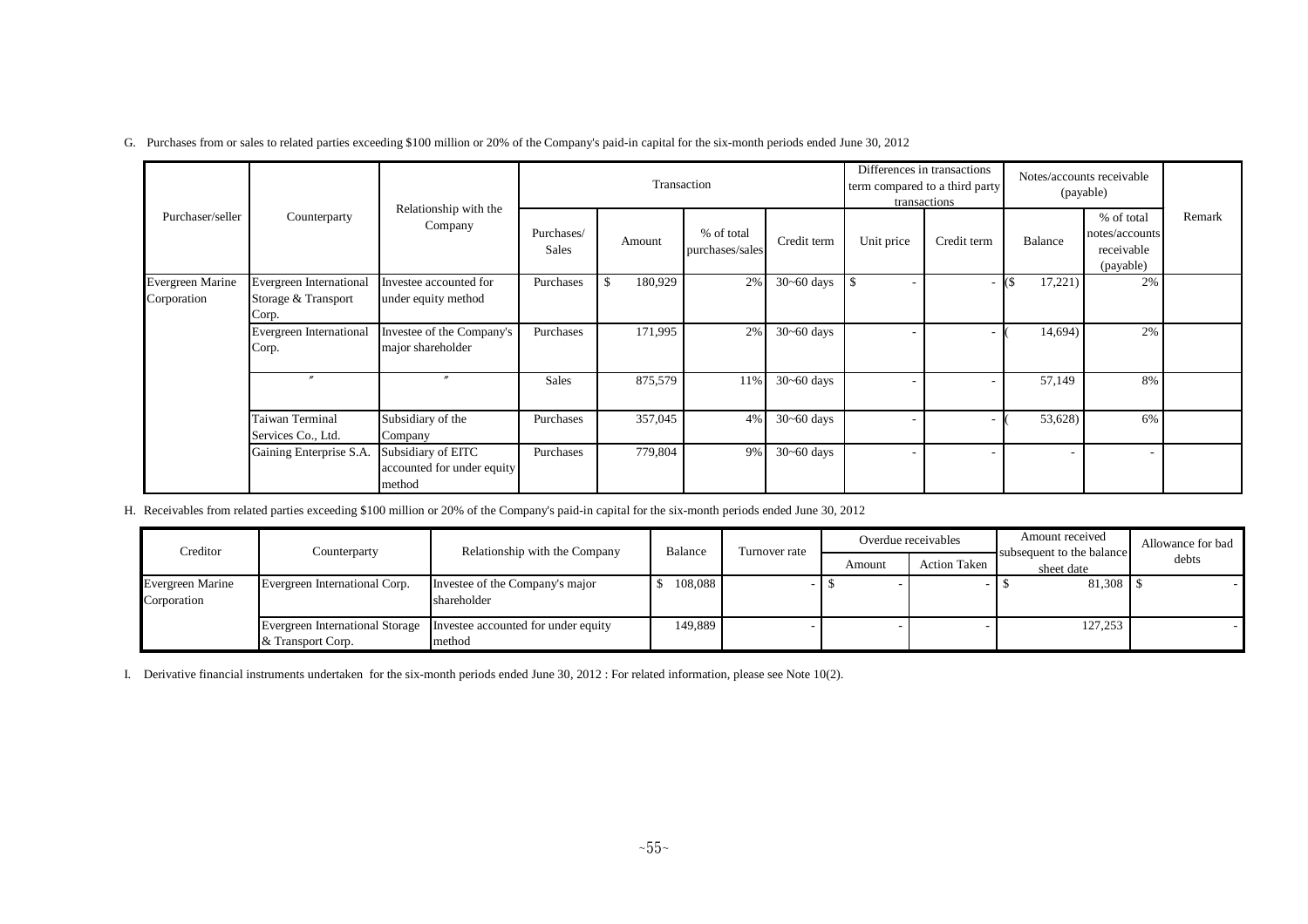#### (2) Disclosure information of investee company

A. Disclosure of location and related information of investee companies:

|                                    |                                                                       |                                                                                             |                                                                                   | Initial investment amount |                      |                                 | Shares held as of June 30, 2012 |                       | Net income (loss) | Investment income                   |                                                         |
|------------------------------------|-----------------------------------------------------------------------|---------------------------------------------------------------------------------------------|-----------------------------------------------------------------------------------|---------------------------|----------------------|---------------------------------|---------------------------------|-----------------------|-------------------|-------------------------------------|---------------------------------------------------------|
| Investor                           | Investee                                                              | Location                                                                                    | Main activities                                                                   | <b>Ending Balance</b>     | Beginning<br>balance | No. of shares<br>(in thousands) | Ownership (%)                   | Book value            | of the investee   | (loss) recognized by<br>the Company | Remark                                                  |
| Evergreen<br>Marine<br>Corporation | Peony<br>Investment S.A.                                              | East 53rd Street,<br>Marbella, MMG<br>Building, 2nd Floor,<br>Panama, Republic of<br>Panama | Investment activities                                                             | USD 476,500               | USD 476,500          | 4,765                           | 100.00                          | \$<br>41,569,576 (\$) | $2,534,963$ (\$)  | 2,526,613                           | Subsidiary of<br>the Company                            |
|                                    | <b>Taiwan Terminal</b><br>Services Co.,<br>Ltd.                       | 2F No.177 Szu Wei 4th<br>Rd. Lingya District,<br>Kaohsiung, Taiwan                          | Loading and<br>discharging<br>operations of<br>container yards                    | 55,000                    | 55,000               | 5,500                           | 55.00                           | 83,614                | 2,432             | 1,337                               |                                                         |
|                                    | Everport<br>Terminal<br>Services Inc.                                 | 1209 Orange St in the<br>city of Wilmington,<br>Country of New Castle                       | <b>Terminal Services</b>                                                          | <b>USD</b><br>100         | <b>USD</b><br>100    | $\overline{1}$                  | 100.00                          | 2,991                 |                   |                                     |                                                         |
|                                    | Charng Yang<br>Development<br>Co., Ltd.                               | 2F, No.369, Jingguo Rd.<br>Taoyuan City, Taoyuan<br>County, Taiwan                          | Development, rental,<br>and sale of<br>residential and<br>commercial<br>buildings | 320,000                   | 320,000              | 49,898                          | 40.00                           | 615,086               | 80,580            | 32,232                              | Investee<br>accounted for<br>under the<br>equity method |
|                                    | Evergreen<br>International<br>Storage and<br>Transport<br>Corporation | No.899, Jingguo Rd.,<br>Taoyuan City, Taoyuan<br>County, Taiwan                             | Container<br>transportation and<br>gas stations                                   | 4,753,514                 | 4,753,514            | 424,062                         | 39.74                           | 7,935,000             | 330,677           | 132,831                             |                                                         |
|                                    | Evergreen<br>Security<br>Corporation                                  | 4&5F, No.111,<br>Sungjiang Rd., Taipei,<br>Taiwan                                           | General security<br>guards services                                               | 25,000                    | 25,000               | 6,336                           | 31.25                           | 98,792                | 30,979            | 9,681                               |                                                         |
|                                    | <b>EVA Airways</b><br>Corporation                                     | 11F, No.376, Section 1.<br>Hsinnan Rd., Lu Chu<br>Township, Taoyuan<br>County, Taiwan       | International<br>passenger and cargo<br>transportation                            | 10,767,879                | 10,767,879           | 629,483                         | 19.32                           | 6,948,616             | 881,399)          | 170,247                             |                                                         |
|                                    | Taipei Port<br>Container<br>Terminal<br>Corporation                   | No.25 Siajhuwei,<br>Syuntang Village, Bali<br>District, New Taipei<br>City, Taiwan          | Container<br>distribution and<br>cargo stevedoring                                | 883,731                   | 883,731              | 88,344                          | 21.03                           | 799,734               | 34,584)           | 7,274)                              |                                                         |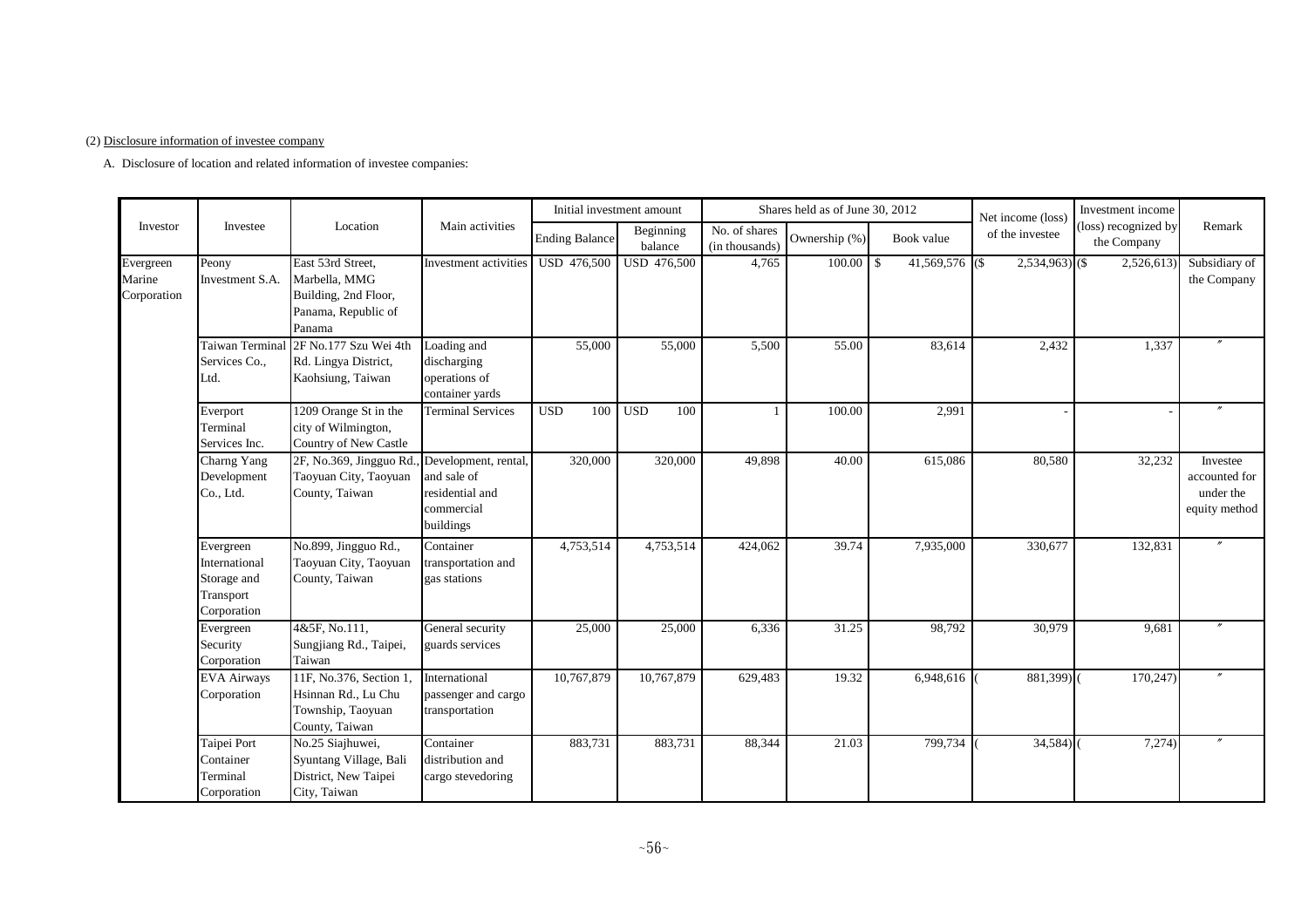|                             |                                                                  |                                                                                                             |                               |            | Initial investment amount |            |                      |                                 | Shares held as of June 30, 2012 |            |            |              | Net income (loss) |            | Investment income                   |                                          |
|-----------------------------|------------------------------------------------------------------|-------------------------------------------------------------------------------------------------------------|-------------------------------|------------|---------------------------|------------|----------------------|---------------------------------|---------------------------------|------------|------------|--------------|-------------------|------------|-------------------------------------|------------------------------------------|
| Investor                    | Investee                                                         | Location                                                                                                    | Main activities               |            | <b>Ending Balance</b>     |            | Beginning<br>balance | No. of shares<br>(in thousands) | Ownership (%)                   |            | Book value |              | of the investee   |            | (loss) recognized by<br>the Company | Remark                                   |
| Peony<br>Investment<br>S.A. | Clove Holding<br>Ltd.                                            | Craigmuir Chambers, P.<br>O. Box71, Road Town,<br>Tortola, B.V.I.                                           | Investment holding<br>company |            | USD 52,549                |            | USD 52,549           | 10                              | 100.00                          | <b>USD</b> | 66,367     | $_{\rm USD}$ | 2,342             | <b>USD</b> | 2,342                               | Indirect<br>subsidiary of<br>the Company |
|                             | Evergreen<br>(Deutschland)<br>GmbH                               | Evergreen Building<br>Shipping Agency Amsinckstrasse 55<br>20097 Hamburg,<br>Germany                        | Shipping agency               | <b>USD</b> | 8,316                     | <b>USD</b> | 8,316                |                                 | 100.00                          | <b>USD</b> | 7,048      | $_{\rm USD}$ | 816               | <b>USD</b> | 816                                 |                                          |
|                             | Evergreen<br>Shipping Agency Dublin 2, Ireland<br>(Ireland) Ltd. | 22 Fiztwilliam Place.                                                                                       | Shipping agency               | <b>USD</b> | 95                        | <b>USD</b> | 95                   | 0.1                             | 100.00                          | <b>USD</b> | 210        | <b>USD</b>   | 11                | <b>USD</b> | <sup>11</sup>                       |                                          |
|                             | Evergreen<br>Shipping Agency<br>(Korea) Corp.                    | 12Fl, Royal Building 5,<br>Dangju-Dong, Chongro-<br>Ku, Seoul, Korea                                        | Shipping agency               | <b>USD</b> | 2,426                     | <b>USD</b> | 2,426                | 121                             | 100.00                          | <b>USD</b> | 1,795      | <b>USD</b>   | 419               | <b>USD</b> | 419                                 |                                          |
|                             | Evergreen<br>(Netherlands)<br>B.V.                               | Port City II-<br>Shipping Agency Havennummer 2235,<br>Waalhaven ZZ 19, 3089<br>JH Rotterdam,<br>Netherlands | Shipping agency               | <b>USD</b> | 3,977                     | <b>USD</b> | 3,977                | 0.047                           | 100.00                          | <b>USD</b> | 5,265      | <b>USD</b>   | 445               | <b>USD</b> | 445                                 |                                          |
|                             | Evergreen<br>(Poland) SP.<br>ZO. O                               | UL. Solec 22, 00-410<br>Shipping Agency Warszawa, Poland                                                    | Shipping agency               | <b>USD</b> | 662                       | <b>USD</b> | 662                  | 2                               | 100.00                          | <b>USD</b> | 554        | <b>USD</b>   | $\overline{9}$    | <b>USD</b> | 9                                   |                                          |
|                             | Greencompass<br>Marine S. A.                                     | East 53rd Street,<br>Marbella, MMG<br>Building, 2nd Floor,<br>Panama, Republic of<br>Panama                 | Marine<br>transportation      |            | USD 353,500               |            | <b>USD 353,500</b>   | 3,535                           | 100.00                          | <b>USD</b> | 866,571    | (USD)        | $13,815$ (USD     |            | 13,815)                             |                                          |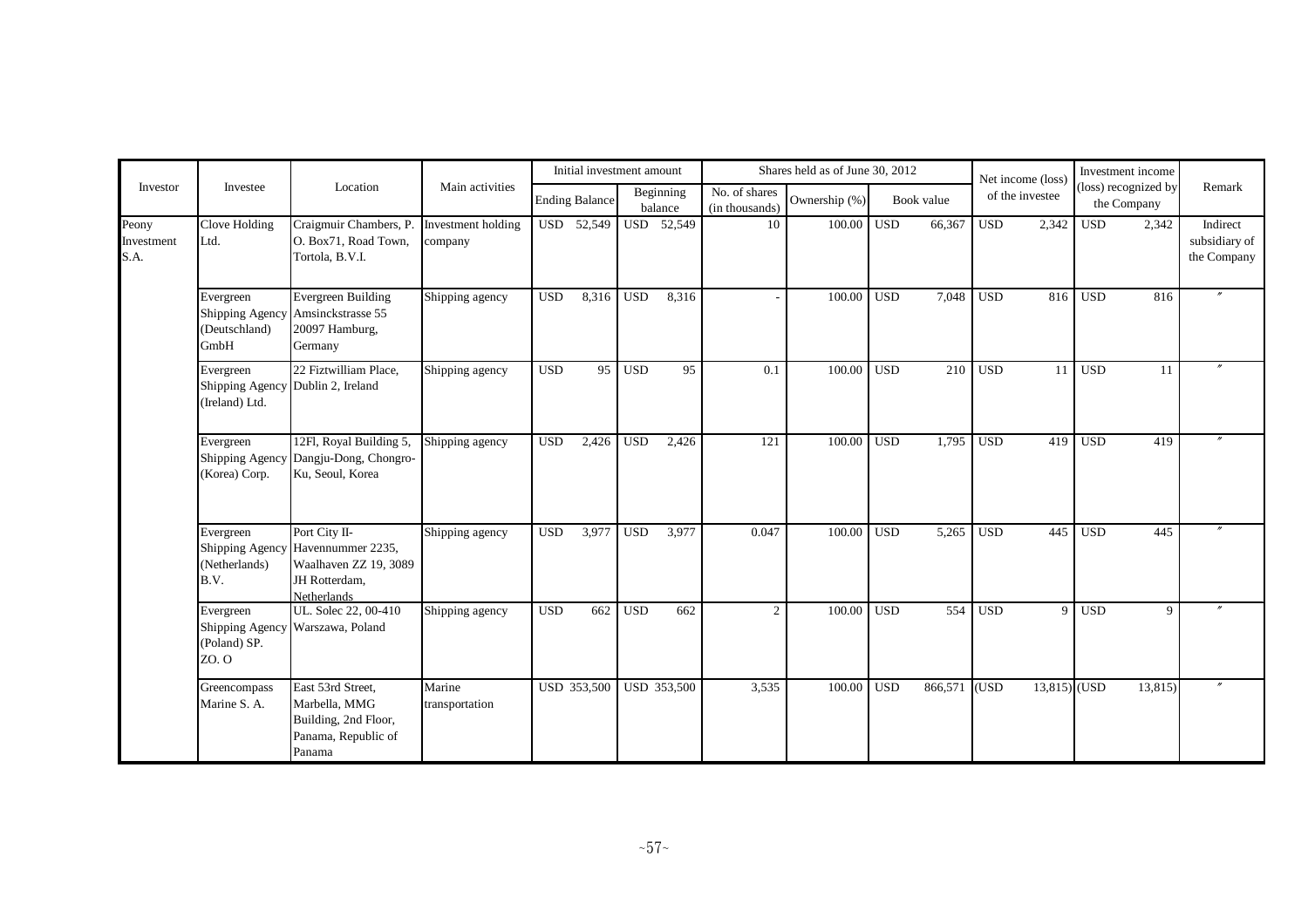|                             |                                         |                                                                                                                                                      |                                                                              |                       | Initial investment amount |            |                      |                                 | Shares held as of June 30, 2012 |            |            | Net income (loss) |                 |                  | Investment income                   |                                          |
|-----------------------------|-----------------------------------------|------------------------------------------------------------------------------------------------------------------------------------------------------|------------------------------------------------------------------------------|-----------------------|---------------------------|------------|----------------------|---------------------------------|---------------------------------|------------|------------|-------------------|-----------------|------------------|-------------------------------------|------------------------------------------|
| Investor                    | Investee                                | Location                                                                                                                                             | Main activities                                                              | <b>Ending Balance</b> |                           |            | Beginning<br>balance | No. of shares<br>(in thousands) | Ownership (%)                   |            | Book value |                   | of the investee |                  | (loss) recognized by<br>the Company | Remark                                   |
| Peony<br>Investment<br>S.A. | Vigor Enterprise<br>S.A.                | East 53Rd Street,<br>Marbella, MMG<br>Building, 2nd Floor,<br>Panama, Republic of<br>Panama                                                          | Investment holding<br>company                                                | <b>USD</b>            | 500                       | <b>USD</b> | 500                  | 5                               | 100.00                          | <b>USD</b> | 505        | (USD              |                 | $7)$ (USD        | 7)                                  | Indirect<br>subsidiary of<br>the Company |
|                             | Evergreen<br>(India) Pvt. Ltd.          | Mararhon Nextgon<br>Shipping Agency Innova "A" G01, Opp.<br>Peninsula Corporate<br>Park, off G.K.Marg.<br>Lower Parel (W),<br>Mumbai, 400-013, India | Shipping agency                                                              | <b>USD</b>            | 184                       | <b>USD</b> | 184                  | 100                             | 99.99                           | <b>USD</b> | 3.402      | <b>USD</b>        | 804             | <b>USD</b>       | 804                                 |                                          |
|                             | Evergreen<br>Argentina S.A.             | Pje. Carabelas 344,<br>(C1009AAD), Buenos<br>Aires. Argentina                                                                                        | Leasing                                                                      | <b>USD</b>            | 140                       | <b>USD</b> | 140                  | 150                             | 95.00                           | <b>USD</b> | 81         | <b>USD</b>        |                 | $92)$ USD        | 88)                                 |                                          |
|                             | Evergreen<br>France S.A.S.              | Tour Franklin-La<br>Shipping Agency Defense 8, 92042 Paris<br>La Defense Cedex-<br>France.                                                           | Shipping agency                                                              | <b>USD</b>            | 907                       | <b>USD</b> | 907                  | 5                               | 100.00                          | <b>USD</b> | 1.572      | <b>USD</b>        | 131             | <b>USD</b>       | 131                                 | $\theta$                                 |
|                             | PT. Multi Bina<br>Pura<br>International | JL. Raya Cakung<br>Cilincing, KM.4, Jakarta discharging<br>Utara 14260, Indonesia                                                                    | Loading and<br>operations of<br>container yards and<br>inland transportation | <b>USD</b>            | 7,841                     | <b>USD</b> | 20,204               | 17                              | 95.03                           | <b>USD</b> | 8,875      | <b>USD</b>        | 1,378           | $\overline{USD}$ | 1,309                               |                                          |
|                             | PT. Multi Bina<br>Transport             | JL. Raya Cakung<br>Cilincing, KM.4, Jakarta of containers, and<br>Utara 14260, Indonesia                                                             | Repair and cleaning<br>inland transportation                                 | <b>USD</b>            | 804                       | <b>USD</b> | 804                  | $\overline{c}$                  | 17.39                           | <b>USD</b> | 427        | <b>USD</b>        | 303             | <b>USD</b>       | 53                                  |                                          |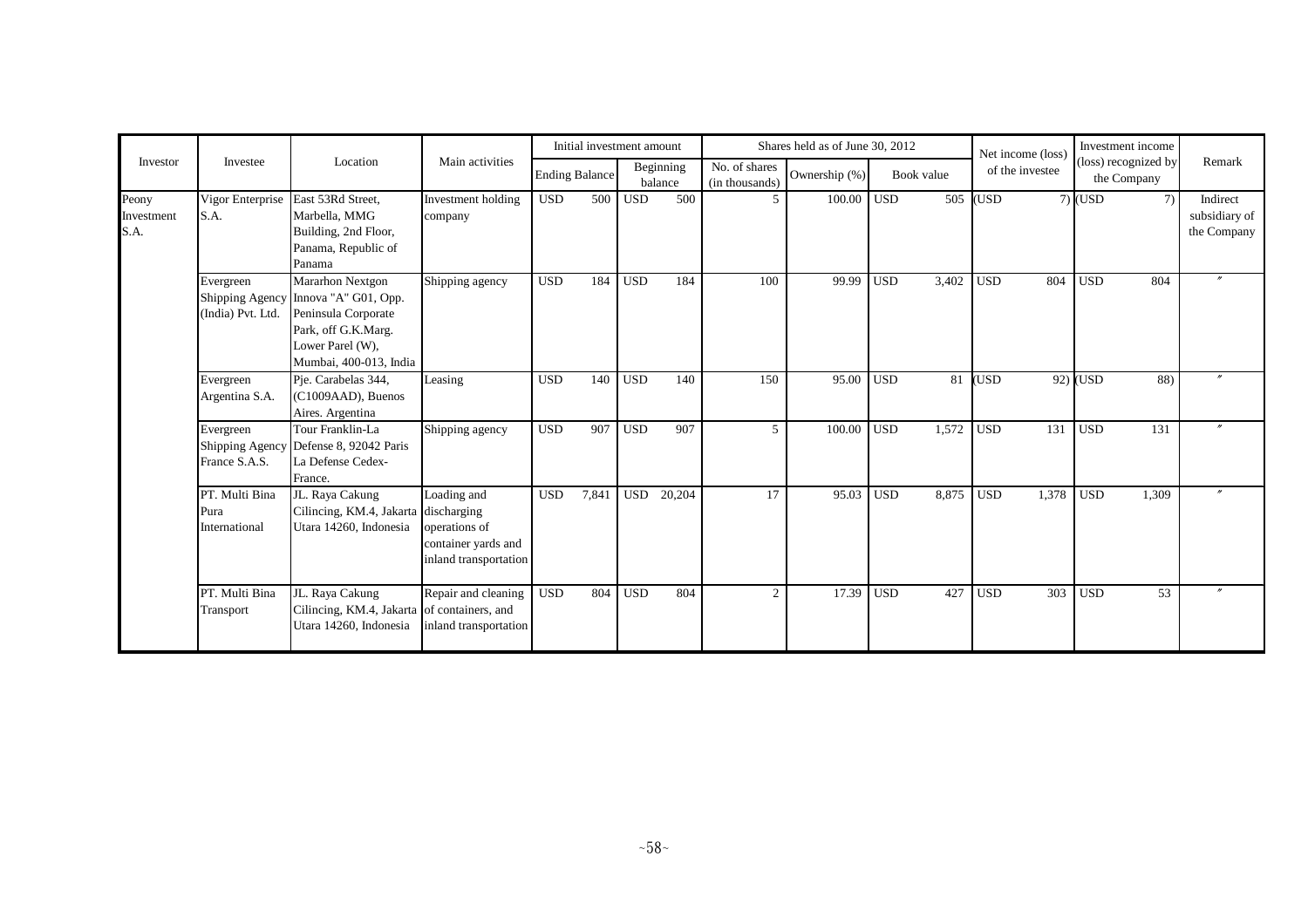|                             |                                                                 |                                                                                                                                                      |                                                                                              |            | Initial investment amount |            |                      |                                 | Shares held as of June 30, 2012 |            |                         |            | Net income (loss) |             | Investment income                   |                                             |
|-----------------------------|-----------------------------------------------------------------|------------------------------------------------------------------------------------------------------------------------------------------------------|----------------------------------------------------------------------------------------------|------------|---------------------------|------------|----------------------|---------------------------------|---------------------------------|------------|-------------------------|------------|-------------------|-------------|-------------------------------------|---------------------------------------------|
| Investor                    | Investee                                                        | Location                                                                                                                                             | Main activities                                                                              |            | <b>Ending Balance</b>     |            | Beginning<br>balance | No. of shares<br>(in thousands) | Ownership (%)                   |            | Book value              |            | of the investee   |             | (loss) recognized by<br>the Company | Remark                                      |
| Peony<br>Investment<br>S.A. | Evergreen Heavy<br>Industrial Corp.<br>(Malaysia)<br>Berhad     | Lot 139, Jalan, Cecair,<br>Phase 2 Free Trade Zone manufacturing<br>Johor Port Authority,<br>81700 Pasir Gudang,<br>Johor, Johore Bahru,<br>Malaysia | Container                                                                                    |            | USD 27,295                |            | USD 27,295           | 42,120                          | 84.44                           | <b>USD</b> | 47,093                  | <b>USD</b> | 1,888             | <b>USD</b>  | 1,594                               | Indirect<br>subsidiary of<br>the Company    |
|                             | Armand<br>Investment<br>(Netherlands)<br>N.V.                   | Van Engelenweg 23,<br>Curacao Netherlands<br>Antilles                                                                                                | Investment holding<br>company                                                                | <b>USD</b> | 9,203                     | <b>USD</b> | 9,203                | Δ                               | 70.00                           | <b>USD</b> | $\overline{8,742}$ (USD |            |                   | $140$ (USD  | 98)                                 |                                             |
|                             | Evergreen<br>S.L.                                               | Calle Siete Aguas, 11 -<br>Shipping (Spain) Eetlo. 46023 Valencia,<br>Spain                                                                          | Shipping agency                                                                              | <b>USD</b> | 3,870                     | <b>USD</b> | 3,870                | $\mathcal{R}$                   | 55.00                           | <b>USD</b> | 2,338                   | <b>USD</b> | 1.749             | <b>USD</b>  | 962                                 |                                             |
|                             | Evergreen<br>Shipping Agency Italy<br>(Italy) S.p.A.            | Scali Cerere, 9 Livorno                                                                                                                              | Shipping agency                                                                              | <b>USD</b> | 2,352                     | <b>USD</b> | 2,352                | 0.55                            | 55.00                           | <b>USD</b> | $1,641$ (USD            |            |                   | $227)$ (USD | 125)                                |                                             |
|                             | ShenZhen<br>Greentrans<br>Transportation<br>Co., Ltd.           | San Jiao Long<br>Warehouse & Storage<br>Zone, Fu kang Rd.,<br>Hengang town,<br>Shenzhen, China                                                       | Loading,<br>discharging, storage,<br>repair, cleaning and<br>transportation of<br>containers | <b>USD</b> |                           | <b>USD</b> | 3,134                |                                 |                                 | <b>USD</b> |                         | <b>USD</b> |                   | <b>USD</b>  |                                     | Completely<br>liquidated on<br>May 31, 2012 |
|                             | Evergreen<br>Marine (UK)<br>Ltd.                                | 160 Euston Road.<br>London NW 12 DX,<br>U.K.                                                                                                         | Marine<br>transportation                                                                     | <b>USD</b> | 1,503                     | <b>USD</b> | 1,503                | 765                             | 51.00                           | <b>USD</b> | 74,689 (USD             |            | 45,957) (USD      |             | 23,438                              | Indirect<br>subsidiary of<br>the Company    |
|                             | Evergreen<br><b>Shipping Agency</b><br>(Australia) Pty.<br>Ltd. | Level 13,181 Miller<br>Street, North Sydney<br>NSW 2060 Australia                                                                                    | Shipping agency                                                                              | <b>USD</b> | 247                       | <b>USD</b> | 247                  | 0.675                           | 67.50                           | <b>USD</b> | 351                     | <b>USD</b> | 326               | <b>USD</b>  | 220                                 |                                             |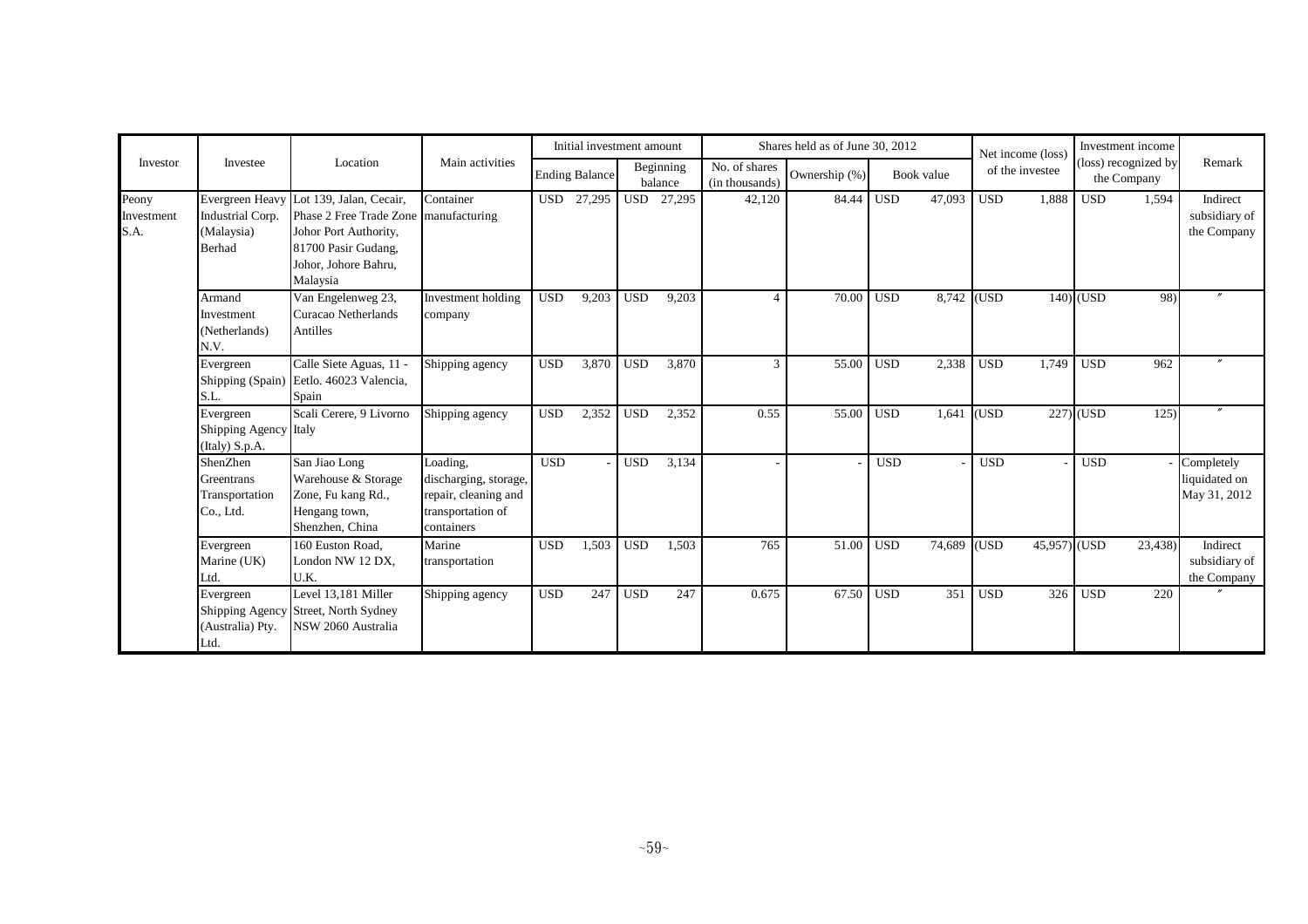|                             |                                                                     |                                                                                                               |                                                                                                                                               |            | Initial investment amount |            |                      |                                 | Shares held as of June 30, 2012 |            |            |            | Net income (loss) |                         | Investment income                  |                                          |
|-----------------------------|---------------------------------------------------------------------|---------------------------------------------------------------------------------------------------------------|-----------------------------------------------------------------------------------------------------------------------------------------------|------------|---------------------------|------------|----------------------|---------------------------------|---------------------------------|------------|------------|------------|-------------------|-------------------------|------------------------------------|------------------------------------------|
| Investor                    | Investee                                                            | Location                                                                                                      | Main activities                                                                                                                               |            | <b>Ending Balance</b>     |            | Beginning<br>balance | No. of shares<br>(in thousands) | Ownership (%)                   |            | Book value |            | of the investee   |                         | loss) recognized by<br>the Company | Remark                                   |
| Peony<br>Investment<br>S.A. | Evergreen<br>(Russia) Ltd.                                          | Evergreen Office, 11<br>Shipping Agency Millionnaya street, St.,<br>Petersburg, 191186<br>Russia              | Shipping agency                                                                                                                               | <b>USD</b> | 848                       | <b>USD</b> | 848                  |                                 | 51.00                           | <b>USD</b> | 793        | <b>USD</b> | 1,485             | <b>USD</b>              | 758                                | Indirect<br>subsidiary of<br>the Company |
|                             | Evergreen<br>Ltd.                                                   | 200 Cantonment Rd.<br>Shipping Agency #12-02 Southpoint,<br>(Singapore) PTE. Singapore 089763                 | Shipping agency                                                                                                                               | <b>USD</b> | 2,157                     | <b>USD</b> | 2,157                | 765                             | 51.00                           | <b>USD</b> | 4,831      | <b>USD</b> | 549               |                         | 280                                | $^{\prime\prime}$                        |
|                             | Evergreen<br>(Thailand) Co.,<br>Ltd.                                | Green Tower, 24-25th<br>Shipping Agency Floors 3656/81 Rama IV<br>Road Klongton<br>Klongtoey Bangkok<br>10110 | Shipping agency                                                                                                                               | <b>USD</b> | 1,474                     | <b>USD</b> | 1,474                | 408                             | 51.00                           | <b>USD</b> | 2,053      | <b>USD</b> | 1,202             | $\overline{\text{USD}}$ | 613                                |                                          |
|                             | Evergreen<br>(Vietnam) Corp.                                        | 11F, Fideco Tower 81-<br>Shipping Agency 85 Ham Nghi St., Dist.1,<br>Ho Chi Minh City,<br>Vietnam             | Shipping agency                                                                                                                               | <b>USD</b> | 454                       | <b>USD</b> | 454                  |                                 | 51.00                           | <b>USD</b> | 838        | <b>USD</b> | 1,126             | <b>USD</b>              | 575                                |                                          |
|                             | PT. Evergreen<br>Shipping Agency<br>Indonesia                       | GD. Mega Plaza, 9F Jl.<br>H.R. Rasuna said kav.<br>C-03 Jakarta 12920,<br>Indonesia                           | Shipping agency                                                                                                                               | <b>USD</b> | 973                       | <b>USD</b> | 973                  | 0.459                           | 51.00                           | <b>USD</b> | 2,582      | <b>USD</b> | 1,020             | <b>USD</b>              | 520                                |                                          |
|                             | Evergreen<br>Agency (South<br>Africa) (PTY)<br>Ltd.                 | 9B Riley Road,<br>Bedfordview,<br>Johannesburg 2007,<br>South Africa                                          | Shipping agency                                                                                                                               | <b>USD</b> | 581                       | <b>USD</b> | 581                  | 5,500                           | 55.00                           | <b>USD</b> | 3,102      | <b>USD</b> | 1,023             | <b>USD</b>              | 563                                |                                          |
|                             | Kingstrans<br>International<br>Logistics<br>(Tianjing) Co.,<br>Ltd. | JiYun East Rd., No.295.<br><b>Tianjin Port Continer</b><br>Logistics Center, New<br>Binghai District, Tianjin | Inland container<br>transportation,<br>container storage,<br>loading, discharging,<br>leasing, repair,<br>cleaning, and related<br>activities | <b>USD</b> | 2,000                     | <b>USD</b> | 2,000                |                                 | 20.00                           | <b>USD</b> | 2,637      | <b>USD</b> |                   | $496$ USD               | 99                                 |                                          |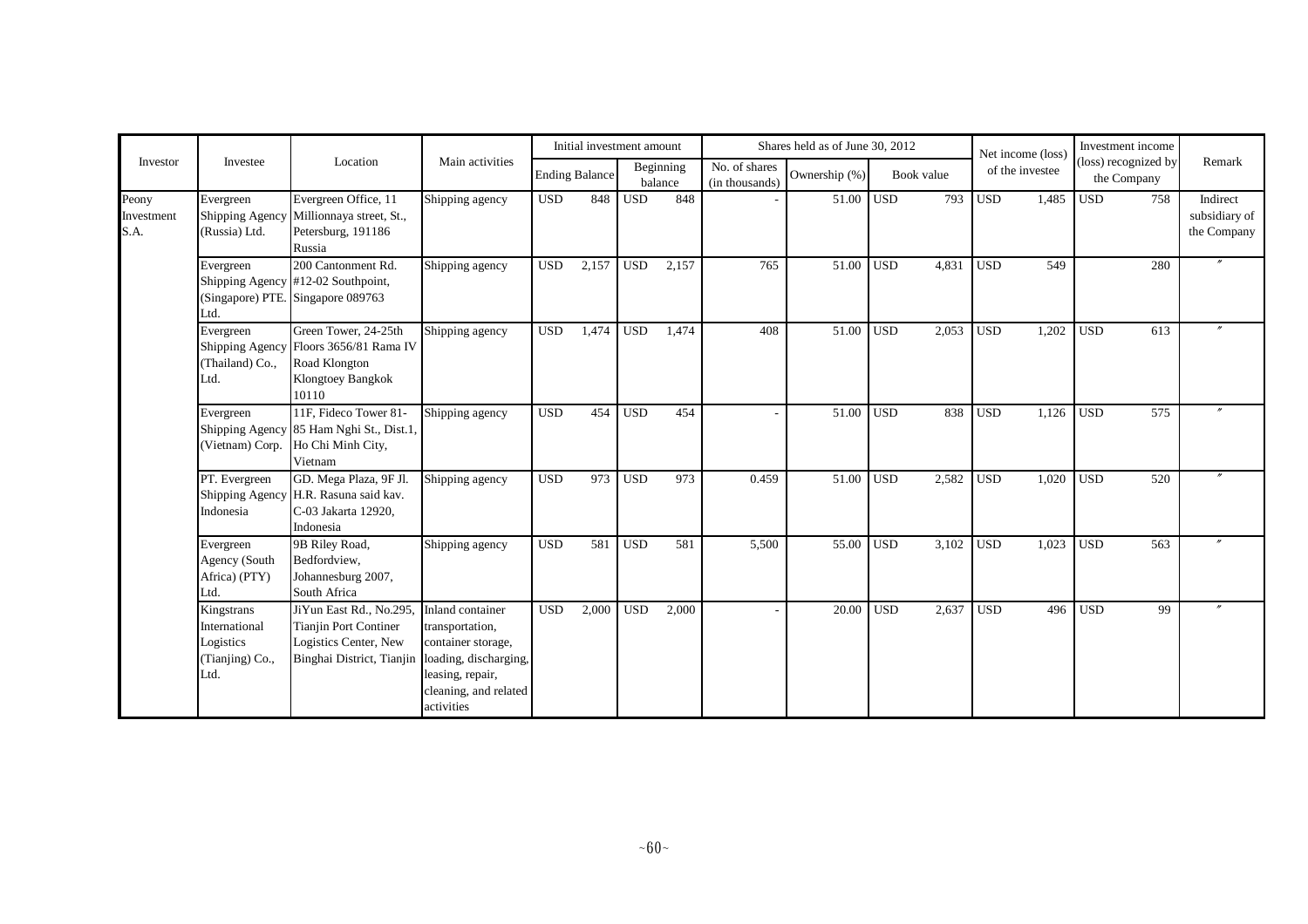|                             |                                                                               |                                                                                                                                         |                                                                                                                                     |            | Initial investment amount |              |                                |                                 | Shares held as of June 30, 2012 |            |             |            | Net income (loss) |            | Investment income                   |                                                                                |
|-----------------------------|-------------------------------------------------------------------------------|-----------------------------------------------------------------------------------------------------------------------------------------|-------------------------------------------------------------------------------------------------------------------------------------|------------|---------------------------|--------------|--------------------------------|---------------------------------|---------------------------------|------------|-------------|------------|-------------------|------------|-------------------------------------|--------------------------------------------------------------------------------|
| Investor                    | Investee                                                                      | Location                                                                                                                                | Main activities                                                                                                                     |            | <b>Ending Balance</b>     |              | Beginning<br>balance           | No. of shares<br>(in thousands) | Ownership (%)                   | Book value |             |            | of the investee   |            | (loss) recognized by<br>the Company | Remark                                                                         |
| Peony<br>Investment<br>S.A. | Luanta<br>Investment<br>(NetherLands)<br>N.V.                                 | Waalhaven Z.z. 19,<br>PortCity II, 3089JH,<br>Rotterdam                                                                                 | Investment holding<br>company                                                                                                       | <b>USD</b> | 34,912                    |              | $\overline{\text{USD}}$ 33,161 | 460                             | 50.00                           | <b>USD</b> | 82,365 (USD |            | $5,410)$ (USD     |            | 2,705                               | Investee<br>company of<br>Peony<br>accounted for<br>under the<br>equity method |
|                             | Balsam<br>Investment<br>(NetherLands)<br>N.V.                                 | 21-A Van Engelenweg,<br>Curacao, Netherlands,<br>Antilles                                                                               | Investment holding<br>company                                                                                                       |            | USD 183,192               |              | USD 122,696                    | 0.451                           | 49.00                           | <b>USD</b> | 45,654 (USD |            | $124,740$ (USD    |            | 61,123                              |                                                                                |
|                             | Ningbo Victory<br>Container Co.,<br>Ltd.                                      | No.201 Xiaoshan Rd.,<br>Taipingyang Industrial<br>Area, Beilun, Ningbo,<br>Zhejiang, China                                              | <b>Inland</b> container<br>transportation,<br>container storage,<br>loading, discharging,<br>leasing, repair, and<br>bracket repair | <b>USD</b> | 1,199                     | <b>USD</b>   | 1,199                          |                                 | 40.00                           | <b>USD</b> | 2,174       | <b>USD</b> | 304               | <b>USD</b> | 121                                 |                                                                                |
|                             | Qingdao<br>Evergreen<br>Container<br>Storage &<br>Transportation<br>Co., Ltd. | No.114 Huangho E. Rd.<br>Huangdao District<br>Qingdao, China                                                                            | Container<br>transportation,<br>storage, loading,<br>discharging, leasing,<br>repair, clearing, and<br>related activities           | <b>USD</b> | 4,447                     | $_{\rm USD}$ | 4,447                          |                                 | 40.00                           | <b>USD</b> | 7,205       | <b>USD</b> | 2,012             | <b>USD</b> | 805                                 |                                                                                |
|                             | Green Peninsula<br>Agencies SDN.<br><b>BHD</b>                                | NO.7, Jalan Jurutera<br>U1/23, Section U1,<br>Hicom Glenmarie<br>Industrial Park, 40150<br>Shah Alam, Selangor<br>Darul Ehsan, Malaysia | Investment holding<br>company                                                                                                       | <b>USD</b> | 7,255                     | <b>USD</b>   | 7,255                          | 1,500                           | 30.00                           | <b>USD</b> | 6.984       | <b>USD</b> | 2,676             | <b>USD</b> | 803                                 |                                                                                |
|                             | Evergreen<br>Shipping Agency                                                  | 5F, Shipping Tower, Al-<br>Mina Rd., P.O. BOX<br>Co. (U.A.E) LLC 34984, Dubai, U.A.E                                                    | Shipping agency                                                                                                                     | <b>USD</b> | 2,082                     | <b>USD</b>   | 2,082                          |                                 | 49.00                           | <b>USD</b> | 1,615       | <b>USD</b> | 1,088             | <b>USD</b> | 533                                 |                                                                                |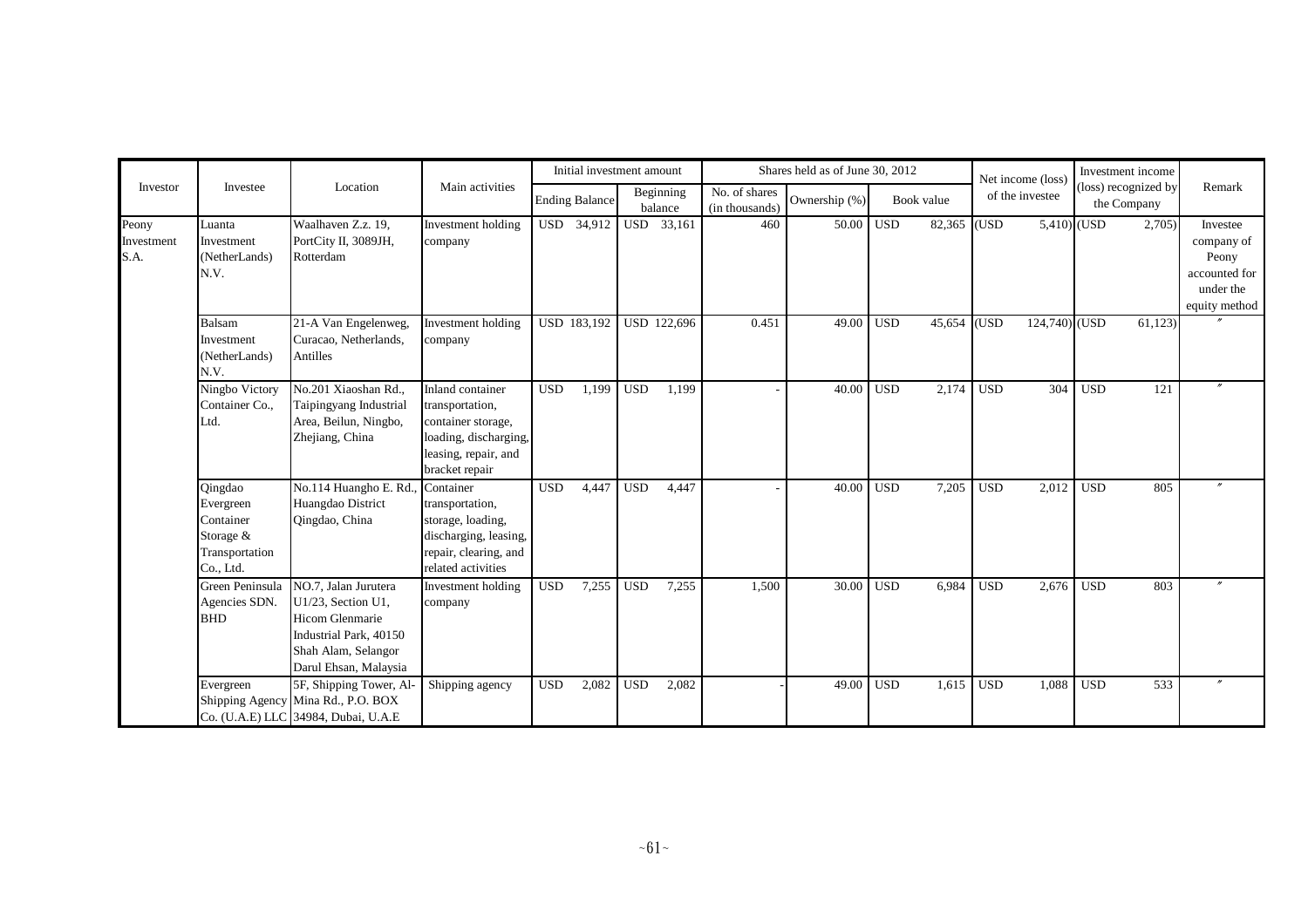|                                               |                                                     |                                                                                   |                                                    |            | Initial investment amount |            |                      |                                 | Shares held as of June 30, 2012 |            |            | Net income (loss)   |     | Investment income                   |      |                                                                                                    |
|-----------------------------------------------|-----------------------------------------------------|-----------------------------------------------------------------------------------|----------------------------------------------------|------------|---------------------------|------------|----------------------|---------------------------------|---------------------------------|------------|------------|---------------------|-----|-------------------------------------|------|----------------------------------------------------------------------------------------------------|
| Investor                                      | Investee                                            | Location                                                                          | Main activities                                    |            | <b>Ending Balance</b>     |            | Beginning<br>balance | No. of shares<br>(in thousands) | Ownership (%)                   |            | Book value | of the investee     |     | (loss) recognized by<br>the Company |      | Remark                                                                                             |
| Armand<br>Investment<br>(Netherlands)<br>N.V. | <b>Armand Estate</b><br>B.V.                        | Amsteldijk 166,<br>1079LH. Amsterdam                                              | Investment holding<br>company                      |            | USD 13,636                |            | USD 13,636           | 0.045                           | 100.00                          | <b>USD</b> | 12,468     | USD <sub>.</sub>    |     | $130)$ (USD)                        | 130) | Indirect<br>subsidiary of<br>the Company                                                           |
| Armand<br>Estate B.V.                         | Taipei Port<br>Container<br>Terminal<br>Corporation | No.25 Siajhuwei,<br>Syuntang Village, Bali<br>Township, Taipei<br>County, Taiwan  | Container<br>distribution and<br>cargo stevedoring | <b>USD</b> | 12,678                    | <b>USD</b> | 12,678               | 41,000                          | 9.76                            | <b>USD</b> | 12,381     | <b>USD</b><br>1,167 |     | (USD                                | 114) | Investee<br>company of<br><b>Armand Estate</b><br>B.V. accounted<br>for under the<br>equity method |
| Clove Holding<br>Ltd.                         | Ample Holding<br>Ltd.                               | Craigmuir<br>Chambers, P.O.BOX71, R company<br>oad Town, Tortola, B.V.I.          | Investment holding                                 | <b>USD</b> | $\mathbf{Q}$              | <b>USD</b> | $\mathbf Q$          | 9                               | 90.00                           | <b>USD</b> | 38,340     | <b>USD</b><br>2,732 |     | <b>USD</b><br>2,459                 |      | Indirect<br>subsidiary of<br>the Company                                                           |
|                                               | LLC.                                                | Island Equipment 655 Deep Valley Drive,<br>Suite 300, Rolling Hils<br>Estates, CA | Investment holding<br>company                      | <b>USD</b> | 144                       | <b>USD</b> | 144                  |                                 | 36.00                           | <b>USD</b> | 2,160      | <b>USD</b>          | 306 | <b>USD</b>                          | 110  |                                                                                                    |
| Ample<br>Holding Ltd.                         | <b>Colon Container</b><br>Terminal S.A.             | <b>COCO SOLO NORTH</b><br><b>ADM BUILDING</b><br><b>PANAMA</b>                    | Inland container<br>storage and loading            | <b>USD</b> | 22,860                    | <b>USD</b> | 22,860               | 22,860                          | 40.00                           | <b>USD</b> | 75,349     | <b>USD</b><br>7,088 |     | <b>USD</b><br>2,835                 |      | Investee<br>company of<br>Ample Holding<br>Ltd. accounted<br>for under the<br>equity method        |
| Island<br>Equipment<br>LLC.                   | Whitney<br>Equipment LLC.                           | 2711 Centerville Road,<br>Suite 400, Wilmington,<br>Delaware 19808                | <b>Equipment</b> leasing<br>company                | <b>USD</b> | 200                       | <b>USD</b> | 200                  |                                 | 100.00                          | <b>USD</b> | 1.857      | <b>USD</b>          | 183 | <b>USD</b>                          | 183  | Indirect<br>subsidiary of<br>the Company                                                           |
|                                               | Hemlock<br>Equipment LLC.                           | 2711 Centerville Road,<br>Suite 400, Wilmington,<br>Delaware 19808                | <b>Equipment</b> leasing<br>company                | <b>USD</b> | 200                       | <b>USD</b> | 200                  |                                 | 100.00                          | <b>USD</b> | 4,096      | <b>USD</b>          | 136 | <b>USD</b>                          | 136  |                                                                                                    |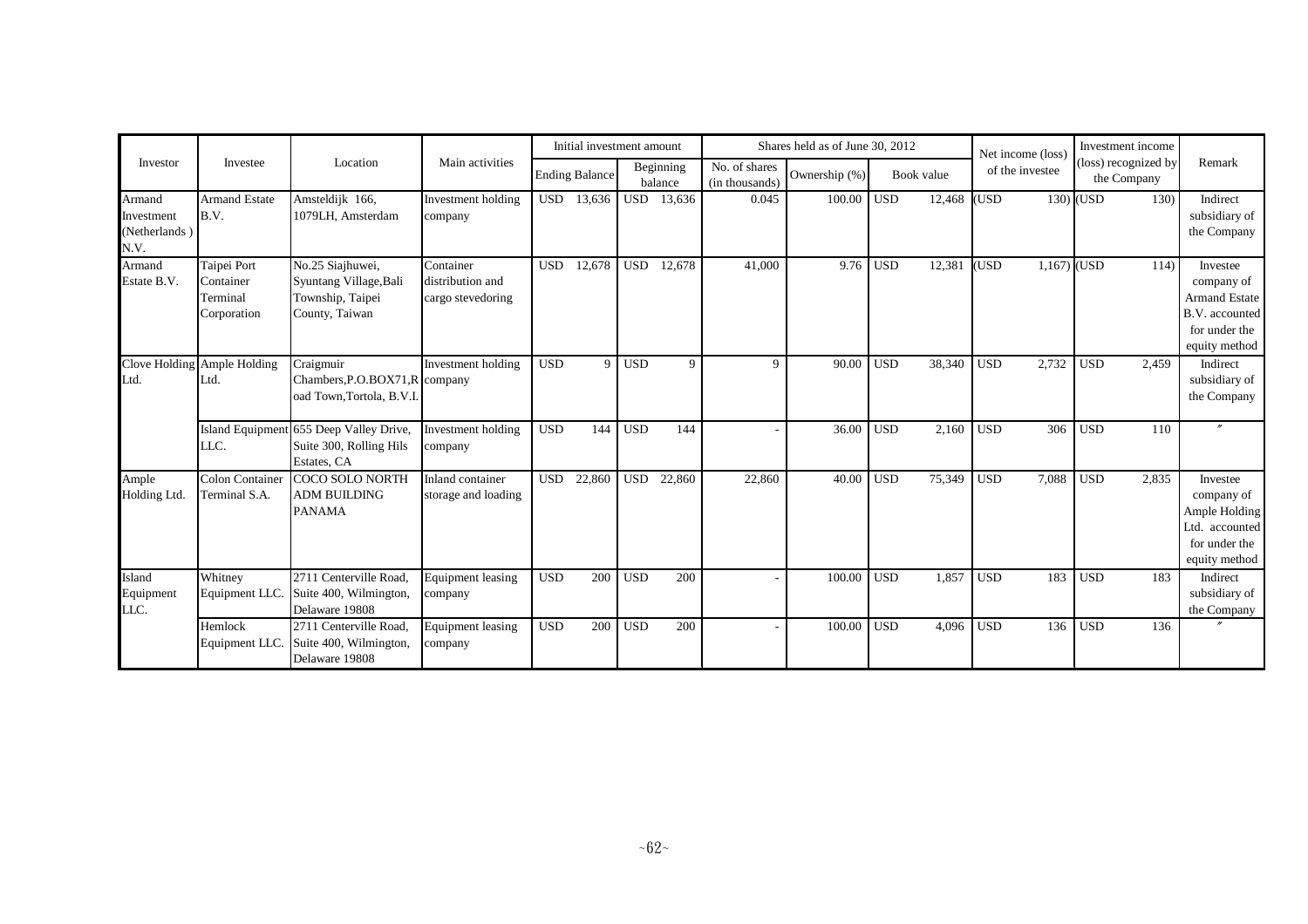|                                                          |                                                                     |                                                                                                                                     |                                                                                                                      |             | Initial investment amount |            |                      |                                 | Shares held as of June 30, 2012 |            |            |            | Net income (loss |            | Investment income                   |                                          |
|----------------------------------------------------------|---------------------------------------------------------------------|-------------------------------------------------------------------------------------------------------------------------------------|----------------------------------------------------------------------------------------------------------------------|-------------|---------------------------|------------|----------------------|---------------------------------|---------------------------------|------------|------------|------------|------------------|------------|-------------------------------------|------------------------------------------|
| Investor                                                 | Investee                                                            | Location                                                                                                                            | Main activities                                                                                                      |             | <b>Ending Balance</b>     |            | Beginning<br>balance | No. of shares<br>(in thousands) | Ownership (%)                   |            | Book value |            | of the investee  |            | (loss) recognized by<br>the Company | Remark                                   |
| Evergreen<br>Marine (UK)<br>Ltd.                         | Kingstrans<br>International<br>Logistics<br>(Tianjing) Co.,<br>Ltd. | JiYun East Rd., No.295.<br><b>Tianjin Port Continer</b><br>Logistics Center, New<br>Binghai District, Tianjin loading, discharging, | Inland container<br>transportation,<br>container storage,<br>leasing, repair,<br>cleaning, and related<br>activities | <b>USD</b>  | 2,000                     | <b>USD</b> | 2,000                |                                 | 20.00                           | <b>USD</b> | 2,637      | <b>USD</b> | 496              | <b>USD</b> | 99                                  | Indirect<br>subsidiary of<br>the Company |
|                                                          | <b>Island Equipment</b><br>LLC.                                     | 655 Deep Valley Drive,<br>Suite 300, Rolling Hils<br>Estates, CA                                                                    | Investment holding<br>company                                                                                        | <b>USD</b>  | 60                        | <b>USD</b> | 60                   |                                 | 15.00                           | <b>USD</b> | 900        | <b>USD</b> | 306              | <b>USD</b> | 46                                  |                                          |
|                                                          | Evergreen<br>Shipping Agency<br>(UK) Limited.                       | 160 Euston Road,<br>London NW 12 DX,<br>U.K.                                                                                        | Shipping agency                                                                                                      | <b>USD</b>  | 0.002                     | <b>USD</b> | 0.002                |                                 | 100.00                          | <b>USD</b> | 4,035      | <b>USD</b> | 92               | <b>USD</b> | 92                                  |                                          |
| PT. Multi<br><b>Bina Pura</b><br>International           | PT. Multi Bina<br>Transport                                         | JL. Raya Cakung<br>Cilincing, KM.4, Jakarta of containers, and<br>Utara 14260, Indonesia                                            | Repair and cleaning<br>inland transportation                                                                         | <b>USD</b>  | 3,301                     | <b>USD</b> | 3,301                | 8                               | 72.95                           | <b>IDR</b> | 16,961,666 | <b>IDR</b> | 2,785,095        | <b>IDR</b> | 2,031,727                           |                                          |
| Evergreen<br>Shipping<br>Agency<br>(Deutschland)<br>GmbH | Evergreen<br>Shipping Agency<br>(Austria) GmbH                      | Theresianumgasse 7,<br>1040 Wien, Austria                                                                                           | Shipping agency                                                                                                      | ${\rm EUR}$ | 18                        | <b>EUR</b> | 18                   |                                 | 100.00                          | <b>EUR</b> | 458        | <b>EUR</b> |                  | $13$ EUR   | 13                                  |                                          |
|                                                          | Evergreen<br>Shipping Agency<br>(Switzerland)<br>S.A.               | Av. Des Boveresses 52,<br>1000 Lausanne 21,<br>Switzerland                                                                          | Shipping agency                                                                                                      | <b>EUR</b>  | 69                        | <b>EUR</b> | 69                   | 0.1                             | 100.00                          | <b>EUR</b> | 168        | <b>EUR</b> |                  | $13$ EUR   | 13                                  |                                          |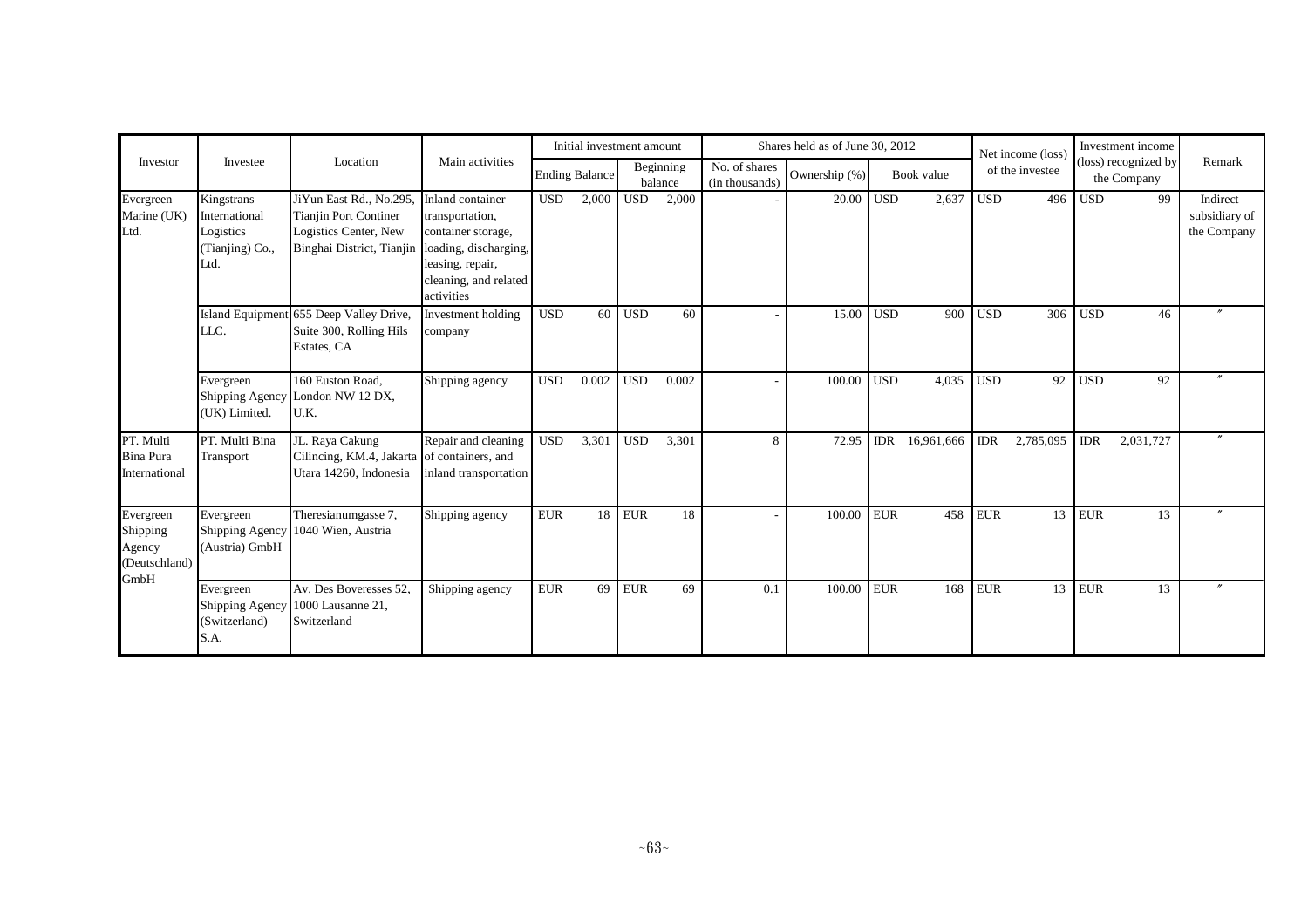|  |  |  |  |  |  |  | B. Loans granted for the six-month periods ended June 30, 2012 |  |
|--|--|--|--|--|--|--|----------------------------------------------------------------|--|
|--|--|--|--|--|--|--|----------------------------------------------------------------|--|

| No. | Creditor                         | Borrower                                                          | General ledger                         | Maximum<br>outstanding balance<br>for the six-month | Balance at    | Utilized Credits         | rate               | Interest Nature of<br>loan | Amount of<br>transaction       | Reason for<br>short-term          | Allowance<br>for doubtful      |      | Collateral                     | Limit on loans<br>granted to a single | Ceiling on total<br>loans granted |
|-----|----------------------------------|-------------------------------------------------------------------|----------------------------------------|-----------------------------------------------------|---------------|--------------------------|--------------------|----------------------------|--------------------------------|-----------------------------------|--------------------------------|------|--------------------------------|---------------------------------------|-----------------------------------|
|     |                                  |                                                                   | account                                | periods ended June<br>30, 2012                      | June 30, 2012 |                          | (% )               | (Note $1$ )                | with the<br>borrower           | financing<br>(Note 2)             | accounts                       | Item | Value                          | party (Note 3)                        | (Note 3)                          |
|     | Peony<br>Investment<br>S.A.      | Kingtrans<br><b>International Logistics</b><br>(Tianjin) Co., Ltd | Receivables<br>from related<br>parties | 44,871<br>-S                                        | 44,871<br>-S  | $\blacksquare$<br>44,871 | 1.736              | $\overline{2}$             | -S<br>$\overline{\phantom{a}}$ | Working<br>capital<br>requirement | \$<br>$\overline{\phantom{a}}$ |      | -S<br>$\overline{\phantom{a}}$ | 11,418,050<br>-S                      | 22,836,100<br>- \$                |
|     |                                  | Luanta Investment<br>(Netherlands) N.V.                           | $\prime\prime$                         | 439,665                                             | 499,917       | 80,259                   | $1.339 -$<br>3.690 | $\sim$                     |                                | $\prime\prime$                    |                                |      |                                | 11,418,050                            | 22,836,100                        |
|     | Ltd.                             | Clove Holding Witney Equipment<br>LLC.                            | $\mathbf{v}$                           | 29,914                                              | 29,914        | 29,914                   | 1.468              | 2                          |                                | $\mathbf{r}$                      |                                |      |                                | 11,418,050                            | 22,836,100                        |
| 3   | Evergreen<br>Marine (UK)<br>Ltd. | Kingtrans<br><b>International Logistics</b><br>(Tianjin) Co., Ltd | $\mathbf{r}$                           | 44,871                                              | 44,871        | 44,871                   | 1.736              | $\overline{2}$             |                                | $\boldsymbol{''}$                 |                                |      |                                | 11,418,050                            | 22,836,100                        |

Note 1: Nature of loans extended

"1" denotes the loans extended to the companies which have transactions with the Company or its subsidiaries.

"2" denotes the loans extended to the companies which require short-term financing.

Note 2: The reason that the loan was granted and the usage of the loan should be stated, if the nature of the loan is "2".

Note 3: The explanation of the equation of the limits and amounts is required and set forth as follows:

1.According to the Company's credit policy, the total amount of loans granted to a single company should not exceed 20% of the net worth stated in the latest financial statements.

The calculation is as follows:

The Company: 57,090,251\*20%=11,418,050

2.According to the Company's credit policy, the total amount of loans granted by the Company or its subsidiaries should not exceed 40% of the net worth stated in the latest financial statements.

The calculation is as follows:

The Company: 57,090,251\*40%=22,836,100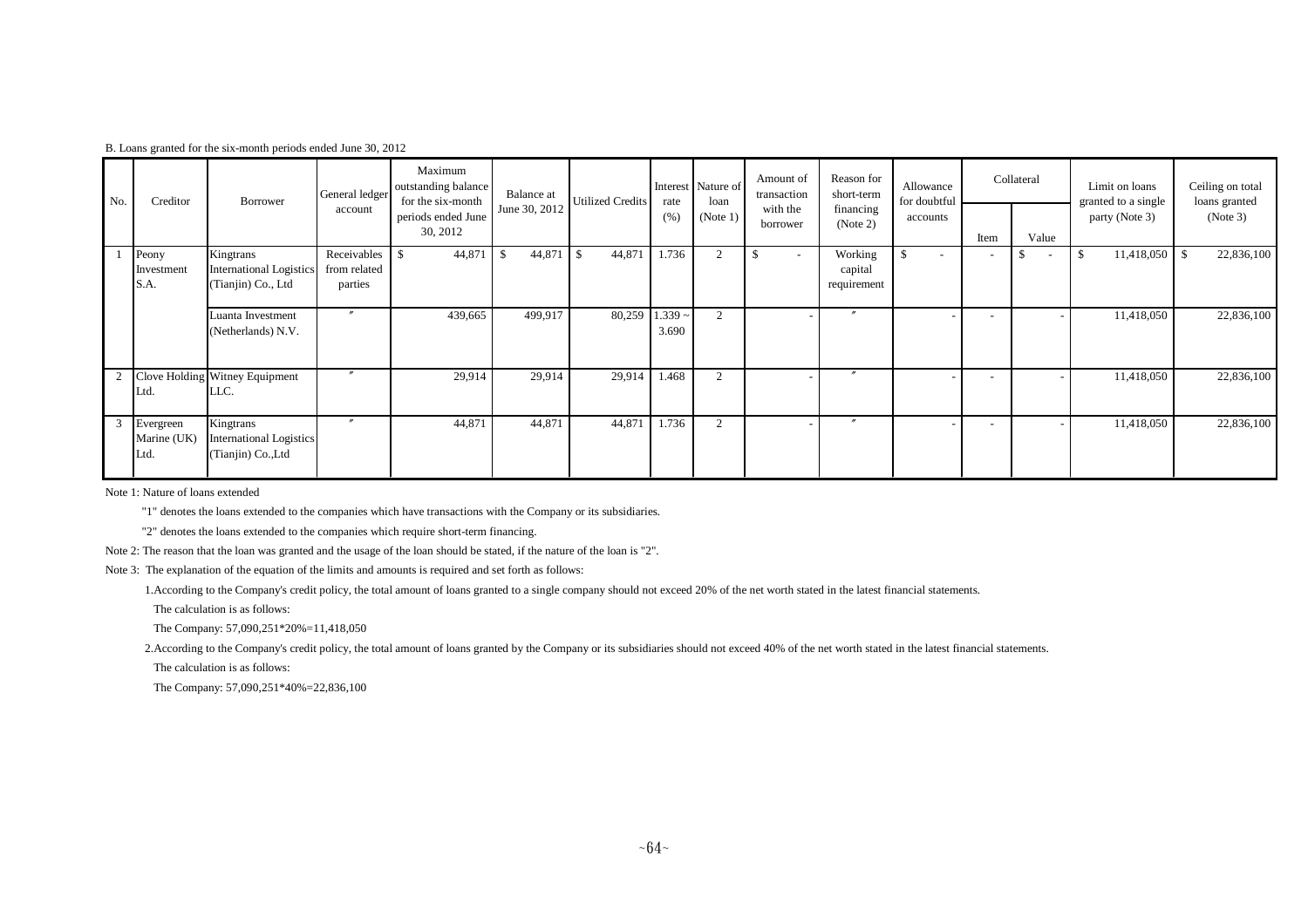| Number<br>(Note 1) | Endorser/<br>guarantor | Party being<br>endorsed/guaranteed             | Relationship<br>with the<br>endorser/<br>guarantor<br>(Note 2) | Limit on<br>endorsements/<br>guarantees<br>provided for a<br>single party | Maximum<br>outstanding<br>endorsements/<br>guarantees<br>amount during<br>the six-month periods<br>ended<br>June 30, 2012 | Outstanding<br>endorsements/<br>guarantees<br>amount at<br>June 30, 2012 | Amount of<br>endorsements/<br>guarantees<br>secured with<br>collateral | Ratio of accumulated<br>endorsements/guarantees<br>amount to net asset<br>value of the Company | Ceiling on<br>total amount of<br>endorsements/<br>guarantees<br>provided<br>(Notes $3$ and $4$ ) |
|--------------------|------------------------|------------------------------------------------|----------------------------------------------------------------|---------------------------------------------------------------------------|---------------------------------------------------------------------------------------------------------------------------|--------------------------------------------------------------------------|------------------------------------------------------------------------|------------------------------------------------------------------------------------------------|--------------------------------------------------------------------------------------------------|
|                    | Marine S.A.            | Greencompass Taranto Container Terminal S.p.A. |                                                                | $163,624$ \$                                                              | (USD 3,533)                                                                                                               | 105,694<br>(USD 3,533)                                                   |                                                                        |                                                                                                | 65,839,705                                                                                       |

C. Endorsements and guarantees provided during the six-month periods ended June 30, 2012

Note 1: The numbers are assigned as follows:

"0" denotes issuer

The investee is numbered from "1".

Note 2: Nature of the counterparty's relationship with the Company or its subsidiaries

"1" denotes the endorsements/guarantees provided to the companies which have transactions with the Company or its subsidiaries.

"2" denotes the endorsements/guarantees provided to the subsidiaries of which the Company holds more than 50% of the common stock.

"3" denotes the endorsements/guarantees provided to the investees of which the Company together with its subsidiaries hold more than 50% of the common stock.

"4" denotes the endorsements/guarantees provided to the companies which directly or indirectly hold more than 50% of the Company's common stock.

"5" denotes the endorsements/guarantees provided pursuant to construction contracts.

"6" denotes the endorsements/guarantees provided to joint venture companies based on the Company's or its subsidiaries proportionate equity interest in the Company.

- Note 3: The equation of the maximum limits and amounts should be explained. If there are contingent losses in the financial statements, the amount should be interpreted by the company.
- Note 4: According to GMS's credit policy, the total amount of endorsements or guarantees provided by GMS or its subsidiaries should not exceed 250% of the net worth stated in the latest financial statements.

The calculation is as follows:

USD880,387\*29.914\*250% =65,839,705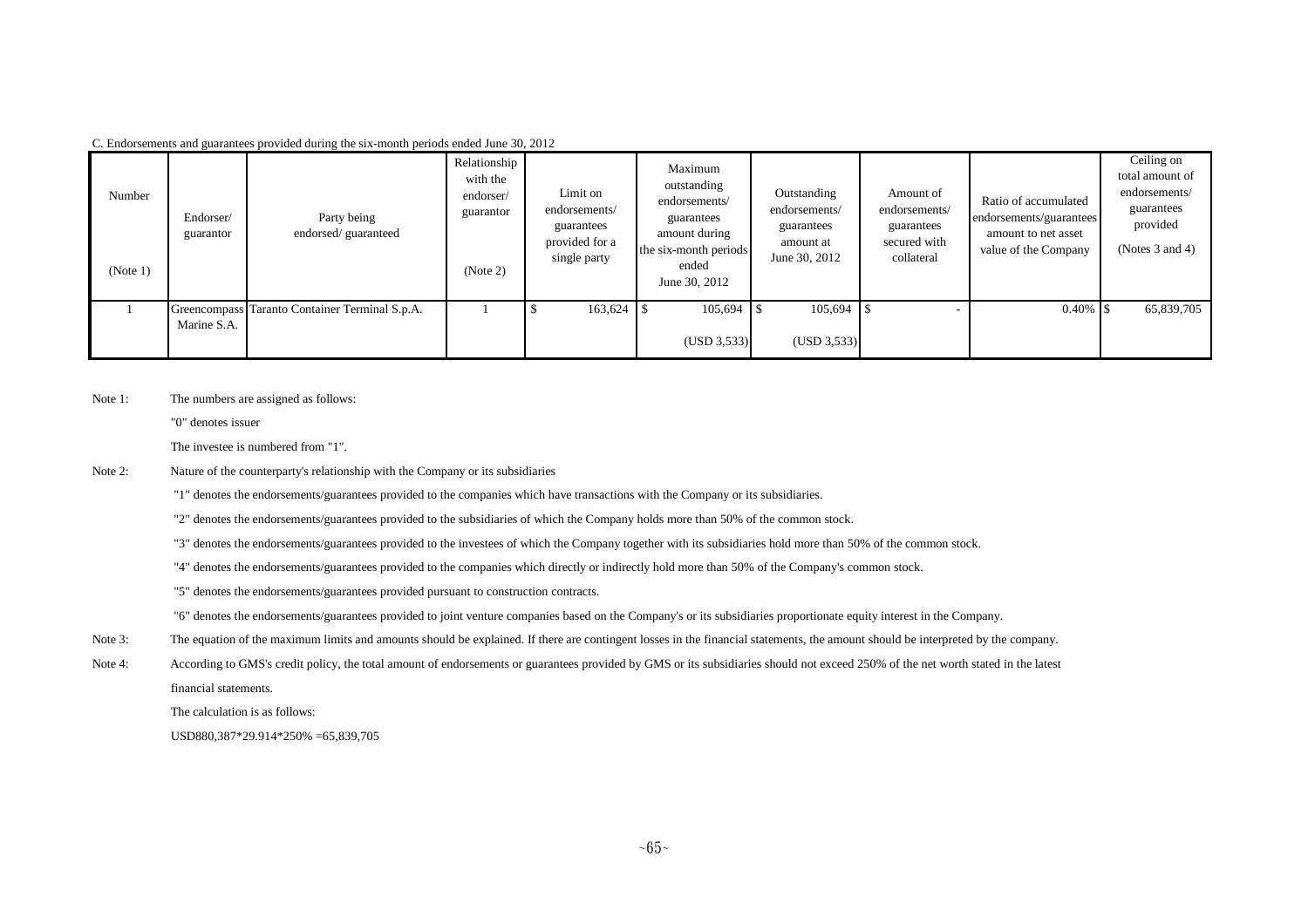| Securities held          |                                                    | Relationship of the                   |                                                                         | June 30, 2012                      |                       |                   |                       |        |  |  |
|--------------------------|----------------------------------------------------|---------------------------------------|-------------------------------------------------------------------------|------------------------------------|-----------------------|-------------------|-----------------------|--------|--|--|
| by                       | Marketable securities                              | securities issuer with<br>the Company | General ledger account                                                  | Number of shares<br>(in thousands) | Book value            | Ownership<br>(% ) | Market value          | Remark |  |  |
| Peony<br>Investment S.A. | Clove Holding Ltd.                                 | Indirect subsidiary of<br>the Company | Long-term equity<br>investment accounted for<br>under the equity method | 10                                 | <b>USD</b><br>66,367  | 100.00            | <b>USD</b><br>66,367  |        |  |  |
|                          | Evergreen Shipping Agency (Deutschland) GmbH       | $\overline{v}$                        |                                                                         |                                    | <b>USD</b><br>7,048   | 100.00            | <b>USD</b><br>7,048   |        |  |  |
|                          | Evergreen Shipping Agency (Ireland) Ltd.           | $^{\prime\prime}$                     | $^{\prime\prime}$                                                       | 0.1                                | <b>USD</b><br>210     | 100.00            | <b>USD</b><br>210     |        |  |  |
|                          | Evergreen Shipping Agency (Korea) Corporation      | $\prime\prime$                        | $\mathbf{v}$                                                            | 121                                | <b>USD</b><br>1,795   | 100.00            | <b>USD</b><br>1,795   |        |  |  |
|                          | Evergreen Shipping Agency (Netherlands) B.V.       | $\prime\prime$                        | $^{\prime\prime}$                                                       | 0.047                              | <b>USD</b><br>5,265   | 100.00            | <b>USD</b><br>5.265   |        |  |  |
|                          | Evergreen Shipping Agency (Poland) SP.ZO.O         | $^{\prime\prime}$                     | $^{\prime\prime}$                                                       |                                    | 554<br><b>USD</b>     | 100.00            | <b>USD</b><br>554     |        |  |  |
|                          | Greencompass Marine S.A.                           | $^{\prime\prime}$                     | $^{\prime\prime}$                                                       | 3.535                              | <b>USD</b><br>866,571 | 100.00            | <b>USD</b><br>866,571 |        |  |  |
|                          | Vigor Enterprise S.A.                              | $^{\prime\prime}$                     | $^{\prime\prime}$                                                       |                                    | <b>USD</b><br>505     | 100.00            | <b>USD</b><br>505     |        |  |  |
|                          | Evergreen Shipping Agency (India) Pvt. Ltd.        | $^{\prime\prime}$                     | $^{\prime\prime}$                                                       | 100                                | <b>USD</b><br>3,402   | 99.99             | <b>USD</b><br>3,402   |        |  |  |
|                          | Evergreen Argentina S.A.                           | $^{\prime\prime}$                     | $^{\prime\prime}$                                                       | 150                                | <b>USD</b><br>81      | 95.00             | <b>USD</b><br>81      |        |  |  |
|                          | Evergreen Shipping Agency France S.A.S.            | $\prime\prime$                        | $^{\prime\prime}$                                                       |                                    | <b>USD</b><br>1,572   | 100.00            | <b>USD</b><br>1,572   |        |  |  |
|                          | PT Multi Bina Pura International                   | $^{\prime\prime}$                     | $^{\prime\prime}$                                                       | 17                                 | <b>USD</b><br>8,875   | 95.03             | <b>USD</b><br>8,875   |        |  |  |
|                          | PT Multi Bina Transport                            | $\prime\prime$                        | $\prime\prime$                                                          |                                    | <b>USD</b><br>427     | 17.39             | <b>USD</b><br>427     |        |  |  |
|                          | Evergreen Heavy Industrial Corp. (Malaysia) Berhad | $^{\prime\prime}$                     | $^{\prime\prime}$                                                       | 42,120                             | <b>USD</b><br>47,093  | 84.44             | <b>USD</b><br>47,093  |        |  |  |
|                          | Armand Investment (Netherlands) N.V.               | $\prime\prime$                        | $^{\prime\prime}$                                                       |                                    | <b>USD</b><br>8,742   | 70.00             | <b>USD</b><br>8,742   |        |  |  |
|                          | Evergreen Shipping (Spain) S.L.                    | $\prime\prime$                        | $^{\prime\prime}$                                                       |                                    | <b>USD</b><br>2,338   | 55.00             | 2,338<br><b>USD</b>   |        |  |  |
|                          | Evergreen Shipping Agency (Italy) S.p.A.           | $\overline{''}$                       | $\mathbf{v}$                                                            | 0.55                               | <b>USD</b><br>1.641   | 55.00             | <b>USD</b><br>1,641   |        |  |  |
|                          | Evergreen Marine (UK) Ltd.                         | $^{\prime\prime}$                     | $^{\prime\prime}$                                                       | 765                                | <b>USD</b><br>74.689  | 51.00             | <b>USD</b><br>74,689  |        |  |  |
|                          | Evergreen Shipping Agency (Australia) Pty Ltd.     | $^{\prime\prime}$                     | $^{\prime\prime}$                                                       | 0.675                              | <b>USD</b><br>351     | 67.50             | 351<br><b>USD</b>     |        |  |  |
|                          | Evergreen Shipping Agency (Russia) Limited         | $^{\prime\prime}$                     | $^{\prime\prime}$                                                       |                                    | <b>USD</b><br>793     | 51.00             | 793<br><b>USD</b>     |        |  |  |
|                          | Evergreen Shipping Agency (Singapore) Pte. Ltd.    | $\prime$                              | $^{\prime\prime}$                                                       | 765                                | <b>USD</b><br>4,831   | 51.00             | <b>USD</b><br>4,831   |        |  |  |
|                          | Evergreen Shipping Agency (Thailand) Co., Ltd.     | $\prime$                              | $\prime$                                                                | 408                                | <b>USD</b><br>2,053   | 51.00             | <b>USD</b><br>2,053   |        |  |  |
|                          | Evergreen Shipping Agency (Vietnam) Corp.          | $^{\prime\prime}$                     | $^{\prime\prime}$                                                       |                                    | <b>USD</b><br>838     | 51.00             | <b>USD</b><br>838     |        |  |  |
|                          | PT. Evergreen Shipping Agency Indonesia            | $^{\prime\prime}$                     | $^{\prime\prime}$                                                       | 0.459                              | <b>USD</b><br>2,582   | 51.00             | <b>USD</b><br>2,582   |        |  |  |
|                          | Evergreen Agency (South Africa) (PTY) Ltd.         | $^{\prime\prime}$                     | $^{\prime\prime}$                                                       | 5,500                              | <b>USD</b><br>3,102   | 55.00             | <b>USD</b><br>3,102   |        |  |  |

#### D. Marketable securities held as of June 30, 2012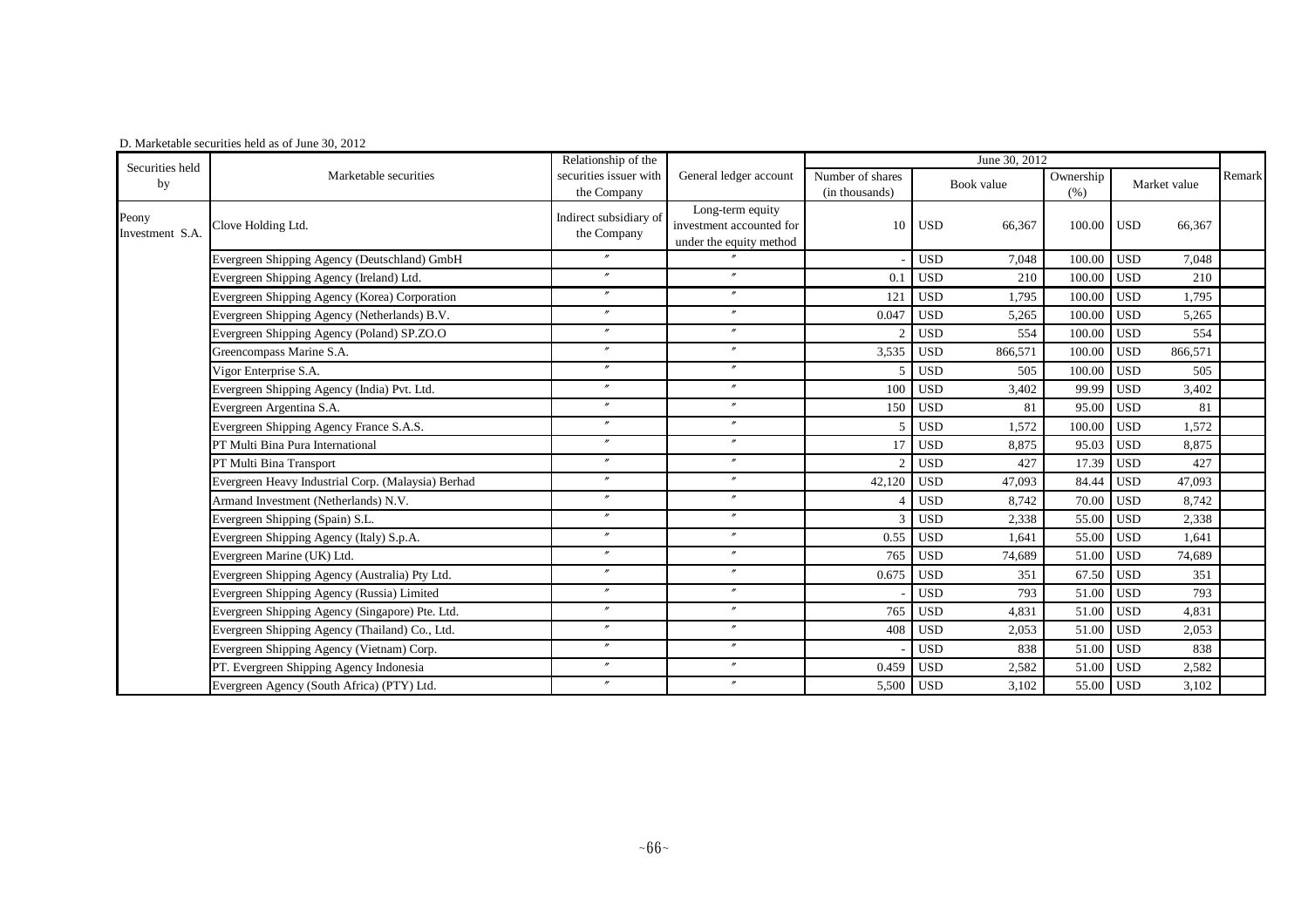| Securities held                         |                                                                | Relationship of the                                                                     |                                                                         | June 30, 2012                      |                          |                   |              |            |        |  |
|-----------------------------------------|----------------------------------------------------------------|-----------------------------------------------------------------------------------------|-------------------------------------------------------------------------|------------------------------------|--------------------------|-------------------|--------------|------------|--------|--|
| by                                      | Marketable securities                                          | securities issuer with<br>the Company                                                   | General ledger account                                                  | Number of shares<br>(in thousands) | Book value               | Ownership<br>(% ) | Market value |            | Remark |  |
| Peony<br>Investment S.A.                | Luanta Investment (Netherlands) N.V.                           | <b>Investee of Peony</b><br>Investment S.A.<br>accounted for under<br>the equity method | Long-term equity<br>investment accounted for<br>under the equity method |                                    | 460 USD<br>82,365        | 50.00             | <b>USD</b>   | 82,365     |        |  |
|                                         | Balsam Investment (Netherlands) N.V.                           |                                                                                         |                                                                         | 0.451                              | <b>USD</b><br>45,654     | 49.00             | <b>USD</b>   | 45,654     |        |  |
|                                         | Evergreen Shipping Agency Co. (U.A.E) LLC                      | $\prime\prime$                                                                          | $\prime\prime$                                                          |                                    | <b>USD</b><br>1,615      | 49.00             | <b>USD</b>   | 1,615      |        |  |
|                                         | Ningbo Victory Container Co., Ltd.                             | $\prime\prime$                                                                          | $\prime\prime$                                                          |                                    | <b>USD</b><br>2,174      | 40.00             | <b>USD</b>   | 2,174      |        |  |
|                                         | Qingdao Evergreen Container Storage & Transportation Co., Ltd. | $^{\prime\prime}$                                                                       | $\prime\prime$                                                          |                                    | <b>USD</b><br>7,205      | 40.00             | <b>USD</b>   | 7,205      |        |  |
|                                         | Green Peninsula Agencies SDN. BHD.                             |                                                                                         | $\prime$                                                                | 1,500                              | <b>USD</b><br>6,984      | 30.00             | <b>USD</b>   | 6,984      |        |  |
|                                         | Kingtrans Intl. Logistics (Tianjin) Co., Ltd.                  | Indirect subsidiary of<br>the Company                                                   |                                                                         |                                    | <b>USD</b><br>2,637      | 20.00             | <b>USD</b>   | 2,637      |        |  |
|                                         | Dongbu Pusan Container Terminal Co. Ltd.                       | None                                                                                    | Financial assets carried at<br>cost - non-current                       | 300                                | <b>USD</b><br>1.556      | 15.00 USD         |              | 1,556      |        |  |
|                                         | Hutchison Inland Container Depots Ltd.                         |                                                                                         |                                                                         | 0.75                               | <b>USD</b><br>1,492      | 7.50              | <b>USD</b>   | 1,492      |        |  |
|                                         | Colombo - South Asia Gateway Terminal                          | $^{\prime\prime}$                                                                       | $\overline{v}$                                                          | 18,942                             | <b>USD</b><br>2,412      | 5.00              | <b>USD</b>   | 2,412      |        |  |
| PT. Multi Bina<br>Pura<br>International | PT. Multi Bina Transport                                       | Indirect subsidiary of<br>the Peony                                                     | Long-term equity<br>investment accounted for<br>under the equity method | 8                                  | <b>IDR</b><br>16,961,666 | 72.95             | <b>IDR</b>   | 16,961,666 |        |  |
| Clove Holding                           | Ample Holding LTD.                                             |                                                                                         |                                                                         | $\Omega$                           | <b>USD</b><br>38,340     | 90.00             | <b>USD</b>   | 38,340     |        |  |
| Ltd.                                    | Island Equipment LLC.                                          | $\prime\prime$                                                                          | $\overline{''}$                                                         |                                    | <b>USD</b><br>2,160      | 36.00             | <b>USD</b>   | 2,160      |        |  |
| Ample Holding<br>Ltd.                   | Colon Container Terminal S. A.                                 | Investee of Ample<br>accounted for under<br>the equity method                           |                                                                         | 22,860                             | <b>USD</b><br>75,349     | 40.00 USD         |              | 75,349     |        |  |
| <b>Island Equipment</b><br>LLC.         | Whitney Equipment LLC.                                         | Investee of Island<br>accounted for under<br>the equity method                          |                                                                         |                                    | <b>USD</b><br>1,857      | $100.00$ USD      |              | 1,857      |        |  |
|                                         | Hemlock Equipment LLC.                                         |                                                                                         | $\prime\prime$                                                          |                                    | 4.096<br><b>USD</b>      | 100.00            | <b>USD</b>   | 4,096      |        |  |
| Evergreen<br>Marine (UK)<br>Ltd.        | Island Equipment LLC.                                          | Investee of EMU<br>accounted for under<br>the equity method                             |                                                                         |                                    | <b>USD</b><br>900        | 15.00 USD         |              | 900        |        |  |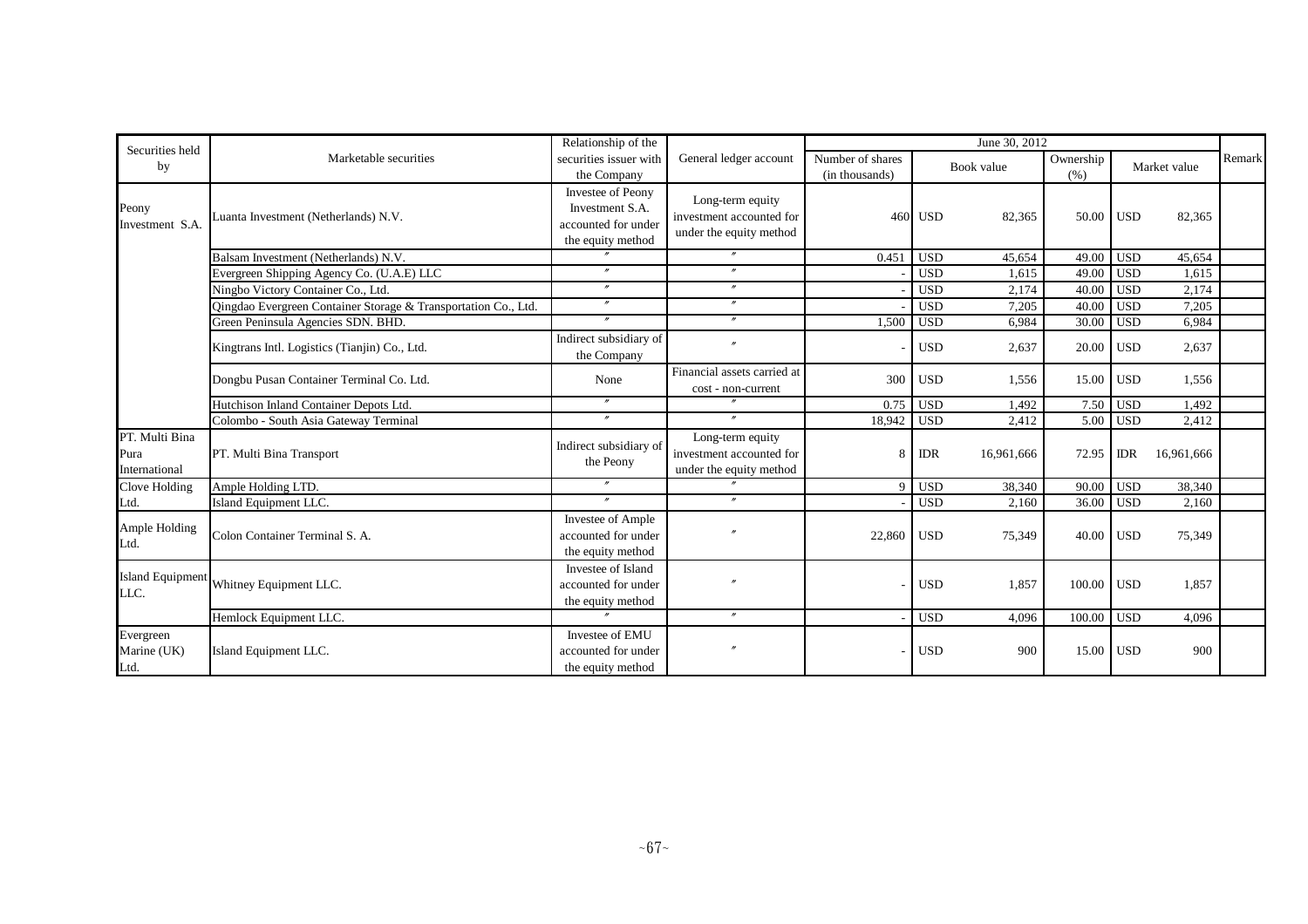| Securities held                                       |                                                                        | Relationship of the                                                           |                                                                         | June 30, 2012                      |                      |                   |                      |        |  |  |
|-------------------------------------------------------|------------------------------------------------------------------------|-------------------------------------------------------------------------------|-------------------------------------------------------------------------|------------------------------------|----------------------|-------------------|----------------------|--------|--|--|
| by                                                    | Marketable securities                                                  | securities issuer with<br>the Company                                         | General ledger account                                                  | Number of shares<br>(in thousands) | Book value           | Ownership<br>(% ) | Market value         | Remark |  |  |
| Evergreen<br>Marine (UK)<br>Ltd.                      | Kingtrans Intl. Logistics (Tianjin) Co., Ltd.                          | Indirect subsidiary of<br>the Peony                                           | Long-term equity<br>investment accounted for<br>under the equity method |                                    | <b>USD</b><br>2,637  | 20.00             | <b>USD</b><br>2,637  |        |  |  |
|                                                       | Evergreen Shipping Agency (UK) Limited                                 |                                                                               |                                                                         |                                    | <b>USD</b><br>4,035  | 100.00            | <b>USD</b><br>4,035  |        |  |  |
|                                                       | Italia Marittima UK Limited                                            | Investee of EMU<br>accounted for under<br>cost method                         | Financial assets carried at<br>cost - non-current                       | 0.2                                | <b>USD</b><br>0.4    | 100.00            | <b>USD</b><br>0.4    |        |  |  |
| Armand<br>Investment<br>(Netherlands)<br>N.V.         | Armand Estate B.V.                                                     | Indirect subsidiary of<br>the Peony                                           | Long-term equity<br>investment accounted for<br>under the equity method | 0.045                              | <b>USD</b><br>12,468 | 100.00            | <b>USD</b><br>12,468 |        |  |  |
| <b>Armand Estate</b><br>B.V.                          | Taipei Port Container Terminal Corporation                             | Investee of Armand<br>Estate B.V. accounted<br>for under the equity<br>method |                                                                         | 41,000                             | <b>USD</b><br>12,381 | 9.76              | <b>USD</b><br>12,381 |        |  |  |
| Evergreen<br>(Singapore) Pte<br>Ltd.                  | Shipping Agency RTW AIR SERVICES (S) PL                                | Investee of EGS<br>accounted for under<br>cost method                         | Financial assets carried at<br>cost - non-current                       | 30                                 | SGD<br>41            | 2.00              | SGD<br>41            |        |  |  |
| Evergreen<br>(Thailand) Co.,<br>Ltd.                  | Shipping Agency Green Siam Air Service Co.                             | Investee of EGT<br>accounted for under<br>cost method                         |                                                                         | $\Delta$                           | <b>THB</b><br>1,160  | 2.00              | <b>THB</b><br>1,160  |        |  |  |
| Evergreen<br>Shipping Agency<br>(Deutschland)<br>GmbH | Evergreen Shipping Agency (Austria) GmbH                               | Indirect subsidiary of<br>Peony                                               | Long-term equity<br>investment accounted for<br>under the equity method |                                    | <b>EUR</b><br>458    | 100.00            | <b>EUR</b><br>458    |        |  |  |
|                                                       | Zoll Pool Hafen Hamburg AG                                             | Investee of EGD<br>accounted for under<br>cost method                         | Financial assets carried at<br>cost - non-current                       | 10                                 | <b>EUR</b><br>10     | 3.36              | <b>EUR</b><br>10     |        |  |  |
|                                                       | Indirect subsidiary of<br>Evergreen Shipping Agency (Switzerland) S.A. |                                                                               | Long-term equity<br>investment accounted for<br>under the equity method | 0.1                                | <b>EUR</b><br>168    | 100.00            | <b>EUR</b><br>168    |        |  |  |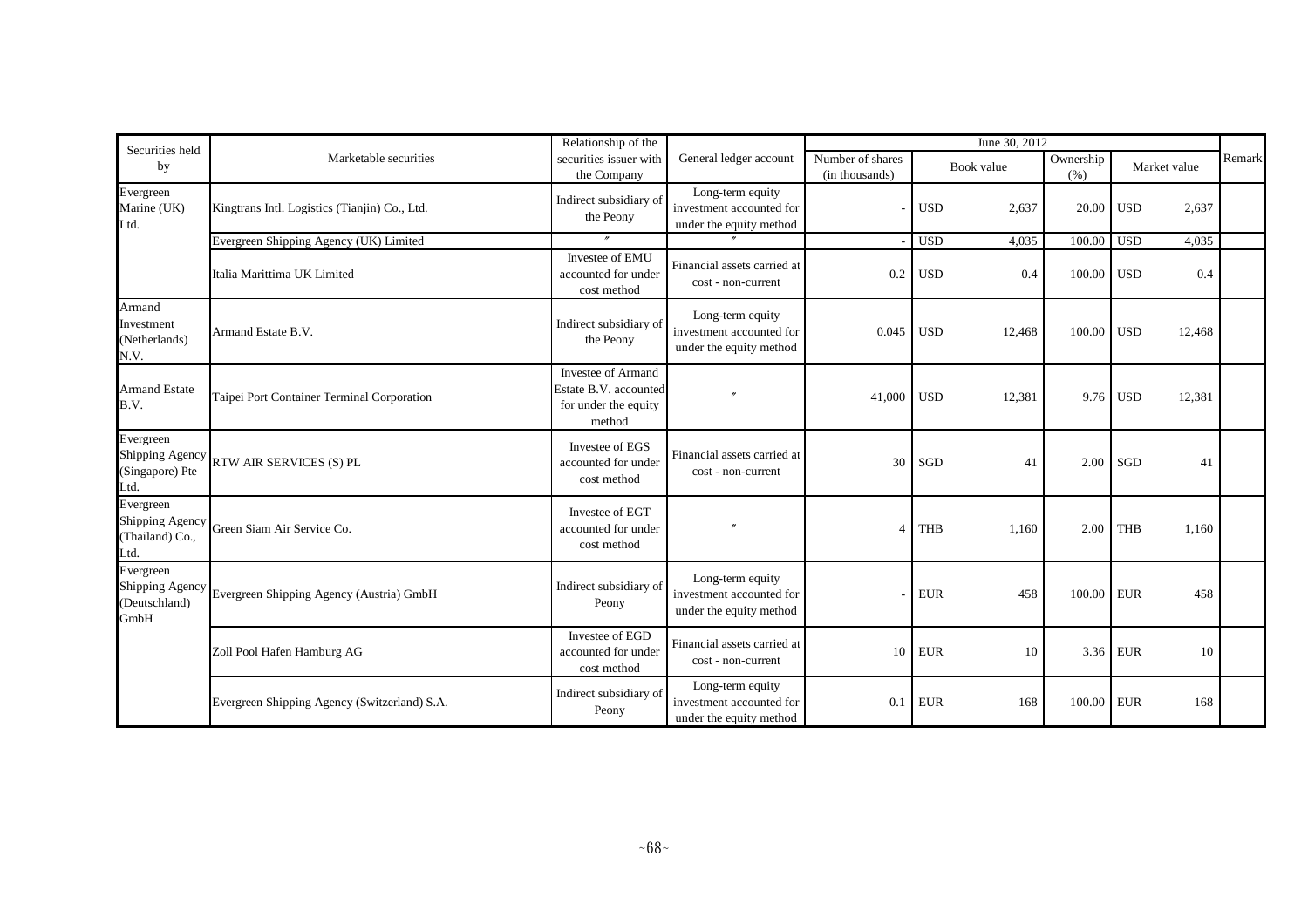E.Acquisition or disposal of the same security with the accumulated cost exceeding \$100 million or 20% of the Company's paid-in capital for the six-month periods ended June 30, 2012: None.

F.Acquisition of real estate properties exceeding \$100 million or 20% of the Company's paid-in capital for the six-month periods ended June 30, 2012: None.

G.Disposal of real estate properties exceeding \$100 million or 20% of the Company's paid-in capital for the six-month periods ended June 30, 2012: None.

H.Purchases from or sales to related parties exceeding \$100 million or 20% of the Company's paid-in capital for the six-month periods ended June 30, 2012:

|                                       |                                               | Relationship        |                            |            | Transaction |                                   |                | Differences in transactions term<br>compared to a third party transactions |             | Notes/accounts receivable<br>(payable) |         |                                                         |        |
|---------------------------------------|-----------------------------------------------|---------------------|----------------------------|------------|-------------|-----------------------------------|----------------|----------------------------------------------------------------------------|-------------|----------------------------------------|---------|---------------------------------------------------------|--------|
| Purchaser/seller                      | Counterparty                                  | with the<br>Company | Purchases/<br><b>Sales</b> |            | Amount      | % of total<br>purchases/sale<br>S | Credit term    | Unit price                                                                 | Credit term |                                        | Balance | % of total<br>notes/accounts<br>receivable<br>(payable) | Remark |
| Taiwan Terminal<br>Services Co., Ltd. | Evergreen Marine Corp.                        | The parent          | <b>Sales</b>               | \$         | 357,045     | 100%                              | $30 - 60$ days | - \$                                                                       |             | £.                                     | 53,628  | 65%                                                     |        |
| Greencompass Marine                   | Evergreen Marine (Hong                        | Related party       | <b>Sales</b>               | <b>USD</b> | 6,153       | $1\%$                             | $15 - 30$ days |                                                                            |             | <b>USD</b>                             | 276     |                                                         |        |
| S.A.                                  | Kong) Ltd.                                    | Related party       | Purchases                  | <b>USD</b> | 16,618      | 1%                                | $15 - 30$ days |                                                                            |             | <b>USD</b>                             | 553     | $1\%$                                                   |        |
|                                       | Evergreen International<br>S.A.               | Related party       | Purchases                  | <b>USD</b> | 13,997      | 1%                                | $15 - 30$ days |                                                                            |             | USD                                    | 360     | 1%                                                      |        |
|                                       | Evergreen Marine (UK)<br>Ltd.                 | Related party       | <b>Sales</b>               | <b>USD</b> | 8,102       | $1\%$                             | $15 - 30$ days |                                                                            |             | <b>USD</b>                             | 206     |                                                         |        |
|                                       |                                               | Related party       | Purchases                  | <b>USD</b> | 4,494       |                                   | $15 - 30$ days |                                                                            |             |                                        |         |                                                         |        |
| Evergreen Heavy<br>Industrial Corp.   | Greencompass Marine<br>S.A.                   | Related party       | <b>Sales</b>               | <b>MYR</b> | 27,932      | 21%                               | 45 days        |                                                                            |             |                                        |         |                                                         |        |
| Malaysia) Berhad                      | Evergreen Marine<br>(Singapore) Pte. Ltd.     | Related party       | <b>Sales</b>               | <b>MYR</b> | 51,376      | 38%                               | 45 days        |                                                                            |             |                                        |         |                                                         |        |
| Evergreen Marine                      | Greencompass Marine                           | Related party       | Purchases                  | <b>USD</b> | 8,102       | $1\%$                             | $30 - 60$ days |                                                                            |             |                                        |         |                                                         |        |
| (UK) Ltd.                             | S.A.                                          | Related party       | <b>Sales</b>               | <b>USD</b> | 4,494       | $1\%$                             | $30 - 60$ days |                                                                            |             | <b>USD</b>                             | 1,043   |                                                         |        |
|                                       | <b>Evergreen International</b><br>Corporation | Related party       | Purchases                  | <b>USD</b> | 3,918       | $1\%$                             | $30 - 60$ days |                                                                            |             |                                        |         |                                                         |        |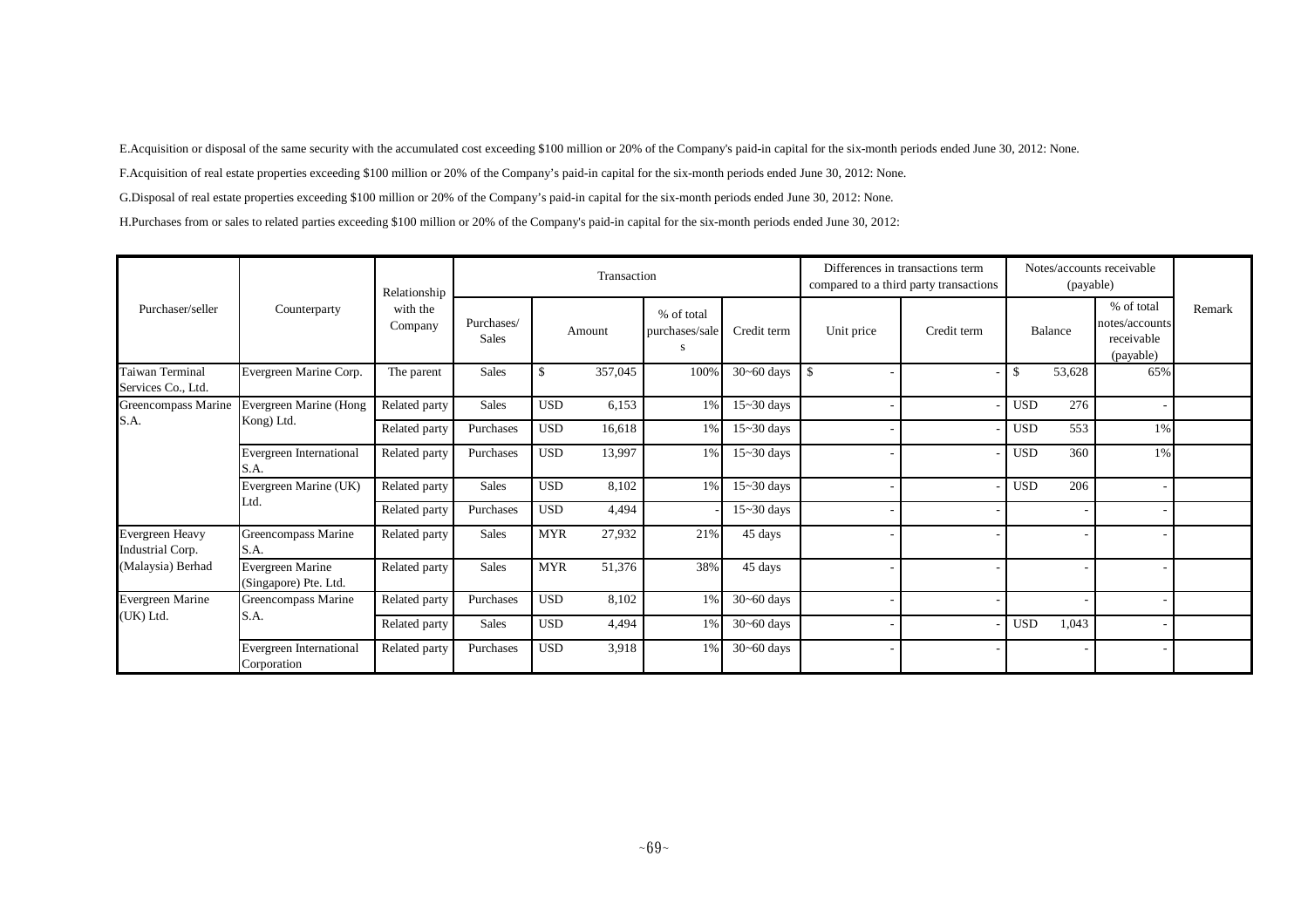I. Receivables from related parties exceeding \$100 million or 20% of the Company's paid-in capital for the six-month periods ended June 30, 2012 :

|                               |                                            |                               |                     |               |            | Overdue receivables | Amount received                         | Allowance for bad |  |
|-------------------------------|--------------------------------------------|-------------------------------|---------------------|---------------|------------|---------------------|-----------------------------------------|-------------------|--|
| Creditor                      | Counterparty                               | Relationship with the Company | Balance             | Turnover rate | Amount     | <b>Action Taken</b> | subsequent to the<br>balance sheet date | debts             |  |
| S.A.                          | Greencompass Marine Evergreen Marine Corp. | The Parent                    | 6,575<br><b>USD</b> |               | <b>USD</b> |                     | <b>USD</b>                              | $-$ USD           |  |
| Evergreen Marine (UK)<br>Ltd. |                                            |                               | <b>USD</b><br>5,267 |               | <b>USD</b> |                     | USD <sup>1</sup>                        | 8 USD             |  |

<sup>J</sup>. Derivative financial instrument transactions:

None.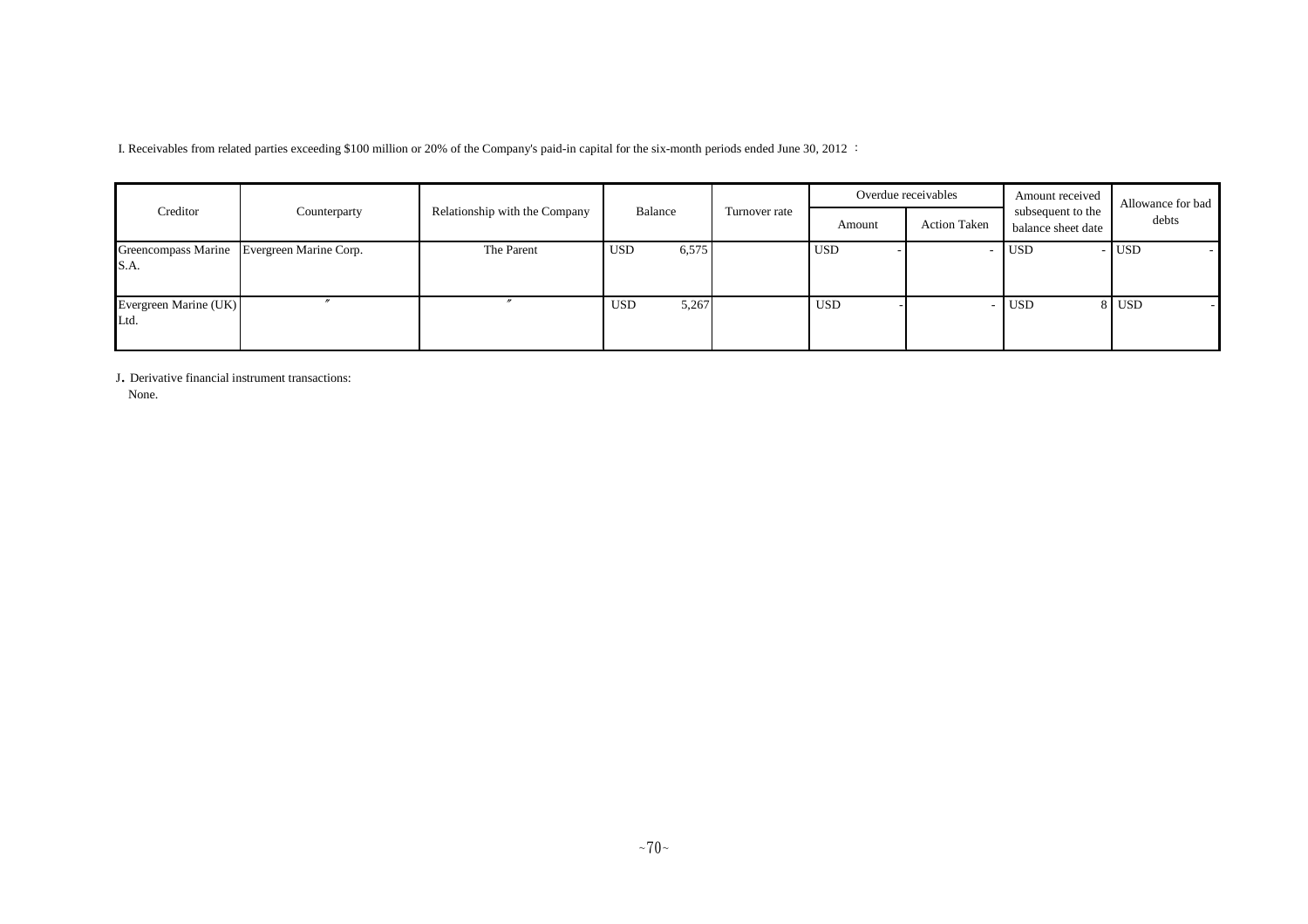|                                                       |                                                                                                                                           |                 |        |                                  |                                                                                   |                      | Amount remitted   |                                                                                       |                                                              |                                                                                                                                           |                                                                            | Accumulated                                                                               |
|-------------------------------------------------------|-------------------------------------------------------------------------------------------------------------------------------------------|-----------------|--------|----------------------------------|-----------------------------------------------------------------------------------|----------------------|-------------------|---------------------------------------------------------------------------------------|--------------------------------------------------------------|-------------------------------------------------------------------------------------------------------------------------------------------|----------------------------------------------------------------------------|-------------------------------------------------------------------------------------------|
| Investee in<br>Mainland China                         | Main activities                                                                                                                           | Paid-in Capital |        | Investment<br>method<br>(Note 1) | Accumulated amount<br>of remittance to<br>Mainland China as of<br>January 1, 2011 | to Mainland<br>China | back to<br>Taiwan | Accumulated<br>amount of<br>remittance to<br>Mainland<br>China as of<br>June 30, 2012 | Ownership<br>held by the<br>Company<br>(direct/<br>indirect) | Investment income<br>(loss) recognized by<br>the Company for the<br>six-month periods<br>ended June 30, 2012<br>(Notes $2(b)$ and $(c)$ ) | Book value of<br>investment in<br>Mainland<br>China as of<br>June 30, 2012 | amount of<br>investment<br>income<br>remitted back<br>to Taiwan as<br>of June 30,<br>2012 |
| Ningbo Victory                                        | Inland container                                                                                                                          | <b>CNY</b>      | 24,119 | (2)                              | $\mathbf{s}$                                                                      | $30,437$ \$          | $\mathbb{S}$      | 30,437<br>$\mathcal{S}$                                                               | 40.00                                                        | 3,601<br>-S                                                                                                                               | $65,033$ \$<br>$\mathcal{S}$                                               |                                                                                           |
| Container Co., Ltd. transportation,                   | container storage,<br>loading, discharging,                                                                                               |                 |        |                                  |                                                                                   |                      |                   |                                                                                       |                                                              |                                                                                                                                           |                                                                            |                                                                                           |
|                                                       | and repair of brackets                                                                                                                    |                 |        |                                  | (USD 1,018)                                                                       |                      |                   | (USD 1,018)                                                                           |                                                              | (USD 121)                                                                                                                                 | (USD 2, 174)                                                               |                                                                                           |
| Qingdao Evergreen<br>Ltd.                             | Inland container<br>Container Storage & loading, discharging,<br>Transportation Co., restore, repair, clearing,<br>and related activities | <b>CNY</b>      | 92,500 | (2)                              | \$<br>133,025                                                                     |                      |                   | 133,025<br>\$                                                                         |                                                              | 23,859                                                                                                                                    | 215,527<br>- \$                                                            |                                                                                           |
|                                                       |                                                                                                                                           |                 |        |                                  | (USD 4,447)                                                                       |                      |                   | (USD 4,447)                                                                           |                                                              | (USD 805)                                                                                                                                 | (USD 7,205)                                                                |                                                                                           |
| Shenzhen<br>Greentrans<br>Transportation Co.,<br>Ltd. | Inland container<br>loading, discharging,<br>restore, repair, clearing,<br>and transportation                                             | <b>CNY</b>      | 44,960 | (2)                              | $\mathbf{s}$<br>93,758                                                            |                      | Note 4            | 93,758<br>$\mathbf{s}$                                                                | Note 4                                                       | Note 4                                                                                                                                    | Note 4                                                                     |                                                                                           |
|                                                       |                                                                                                                                           |                 |        |                                  | (USD 3, 134)                                                                      |                      |                   | (USD 3, 134)                                                                          |                                                              |                                                                                                                                           |                                                                            |                                                                                           |
| <b>Inland Container</b><br>Depots Co., Ltd.           | Shenzhen Hutchison Inland container yards                                                                                                 | <b>HKD</b>      | 92,000 | (2)                              | $\mathbb{S}$<br>24,305                                                            |                      |                   | 24,305<br>\$.                                                                         | 6.85                                                         | -\$                                                                                                                                       | 24,305<br>-\$                                                              |                                                                                           |
|                                                       |                                                                                                                                           |                 |        |                                  | (HKD 6, 304)                                                                      |                      |                   | (HKD 6,304)                                                                           |                                                              |                                                                                                                                           | (HKD 6,304)                                                                |                                                                                           |

(3) Disclosure of information on indirect investments in Mainland China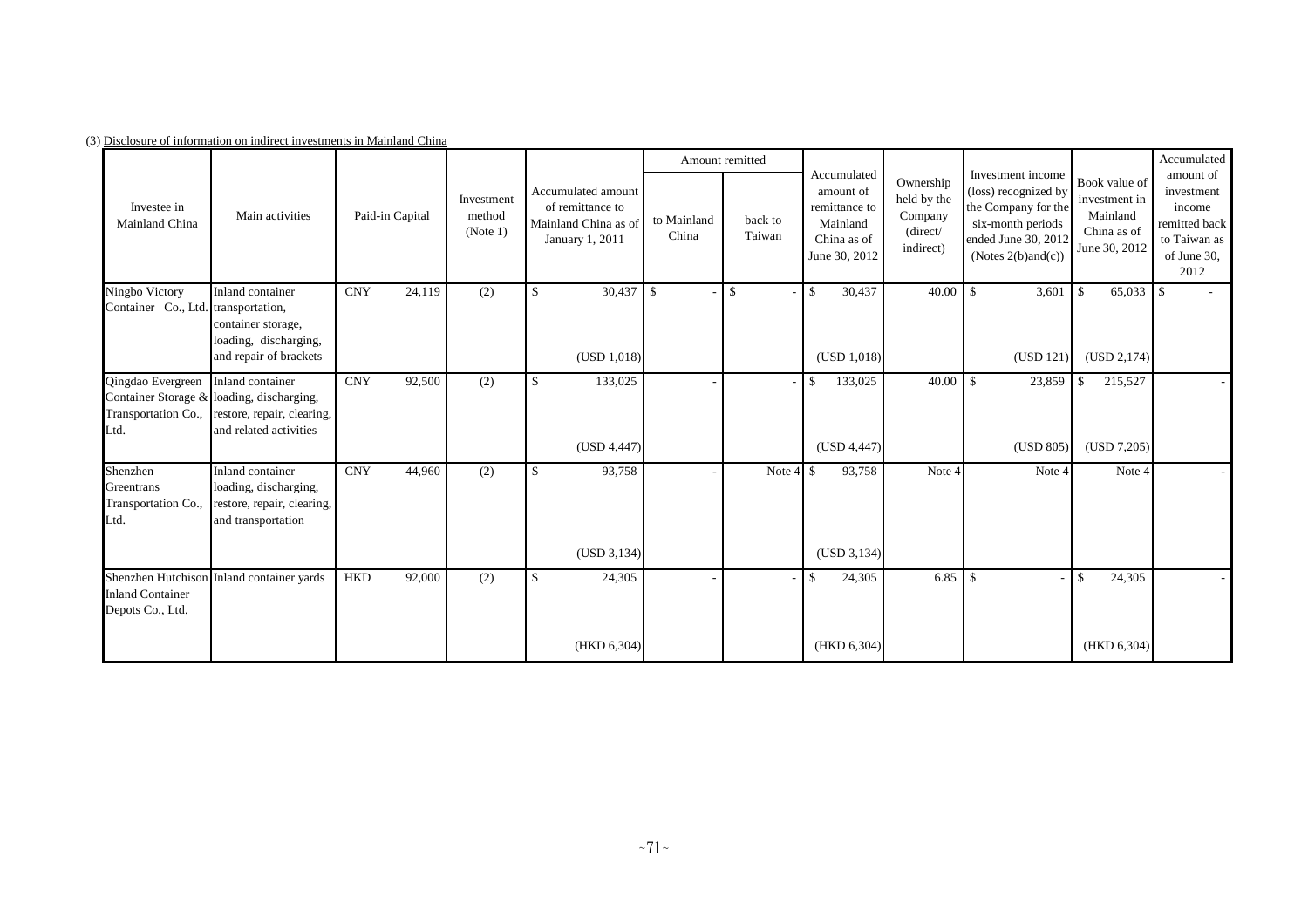| Investee in Mainland China                       | Main activities                                                                                                                            | Paid-in Capital      | Investment<br>method<br>(Note1) | Accumulated<br>amount of<br>remittance to<br>Mainland<br>China as of<br>January 1, 2012 | Amount remitted      |                   |                                                                                       |                                                              | Investment                                                                                                       |                                                                                           | Accumulated                                                                               |
|--------------------------------------------------|--------------------------------------------------------------------------------------------------------------------------------------------|----------------------|---------------------------------|-----------------------------------------------------------------------------------------|----------------------|-------------------|---------------------------------------------------------------------------------------|--------------------------------------------------------------|------------------------------------------------------------------------------------------------------------------|-------------------------------------------------------------------------------------------|-------------------------------------------------------------------------------------------|
|                                                  |                                                                                                                                            |                      |                                 |                                                                                         | to Mainland<br>China | back to<br>Taiwan | Accumulated<br>amount of<br>remittance to<br>Mainland<br>China as of<br>June 30, 2012 | Ownership<br>held by the<br>Company<br>(direct/<br>indirect) | income (loss)<br>recognized by<br>the Company<br>for the six-<br>month periods<br>2012 (Note<br>$2(b)$ and $(c)$ | Book value of<br>investment in<br>Mainland<br>China as of<br>ended June 30, June 30, 2012 | amount of<br>investment<br>income<br>remitted back<br>to Taiwan as<br>of June 30,<br>2012 |
| Kingtrans Intl. Logistics<br>(Tianjin) Co., Ltd. | Inland container<br>transportation, container<br>storage, loading,<br>discharging, leasing,<br>repair, cleaning, and<br>related activities | 77,929<br><b>CNY</b> | (2)                             | 119,656<br>-8<br>(USD 4,000)                                                            |                      |                   | 119,656<br>(USD 4,000)                                                                | 40.00                                                        | 5,880<br>(USD 198)                                                                                               | 157,744<br>(USD 5,274)                                                                    |                                                                                           |

| Balance of investments in | <b>Investment Amount</b>     | Quota of Investments in Mainland China imposed by |  |  |  |  |
|---------------------------|------------------------------|---------------------------------------------------|--|--|--|--|
| Mainland China as of June | Approved by the              | the Investment Commission of the Ministry of      |  |  |  |  |
| 30, 2012                  | <b>Investment Commission</b> | Economic Affairs (MOEA)                           |  |  |  |  |
|                           | of the Ministry of           |                                                   |  |  |  |  |
|                           | Economic Affairs             |                                                   |  |  |  |  |
|                           | $(MOEA)$ (Note 3)            |                                                   |  |  |  |  |
|                           |                              |                                                   |  |  |  |  |
| \$401,181                 | \$1,079,665                  | \$34,254,151                                      |  |  |  |  |
| (USD 12,599)              | (USD 36,092)                 |                                                   |  |  |  |  |
| (HKD 6,304)               |                              |                                                   |  |  |  |  |

(Net worth of the Company: \$57,090,251)

1.Note 1:Investment in Mainland China can be conducted in the following ways:

(1) Remitting the funds to Mainland China via a third country

(2) Via a new investee to be set up in a third country

(3) Via an existing investee set up in a third country

(4) Investing directly in Mainland China

(5) Others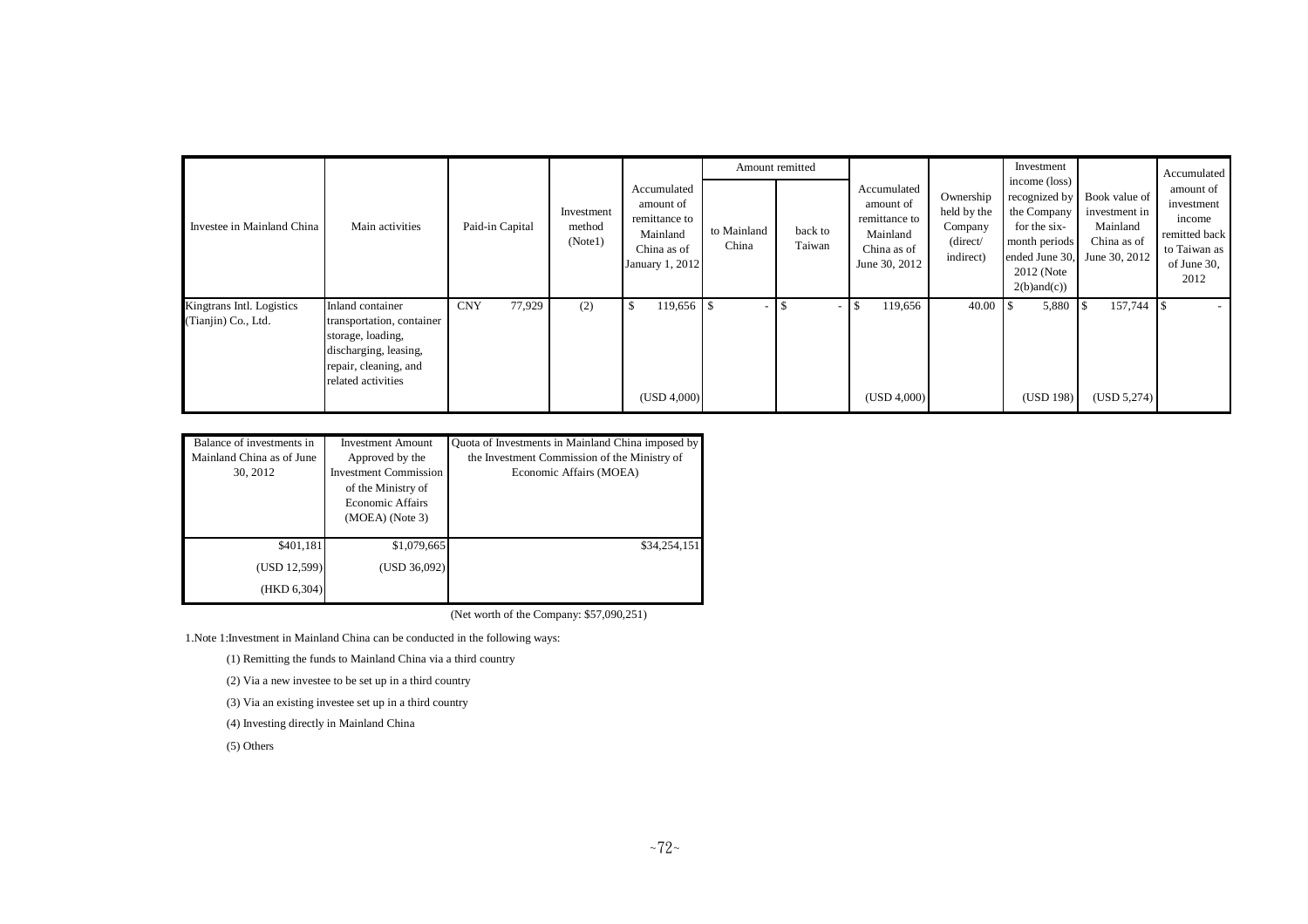Note 2:Investment income (loss) for the year

- "(1)" Denotes that the investee is still in the start-up stage.
- "(2)" Denotes the basis on which the investment income (loss) is recognized.

(a) Based on the investee's financial statements audited by an international accounting firm other than the Company's auditor

(b) Based on the investee's financial statements audited by the Company's auditor

(c) Others

Note 3:The amount in the table should be stated in New Taiwan Dollars.

Note 4: Shenzhen Greentrans Transportation Co., Ltd. completed its liquidation procedure on May 31, 2012. The amount assigned will be collected after it has been approved by the Mainland China officials.

2.Investment company and the mainland is directly or indirectly through a third cause of significant transactions occurred: None.